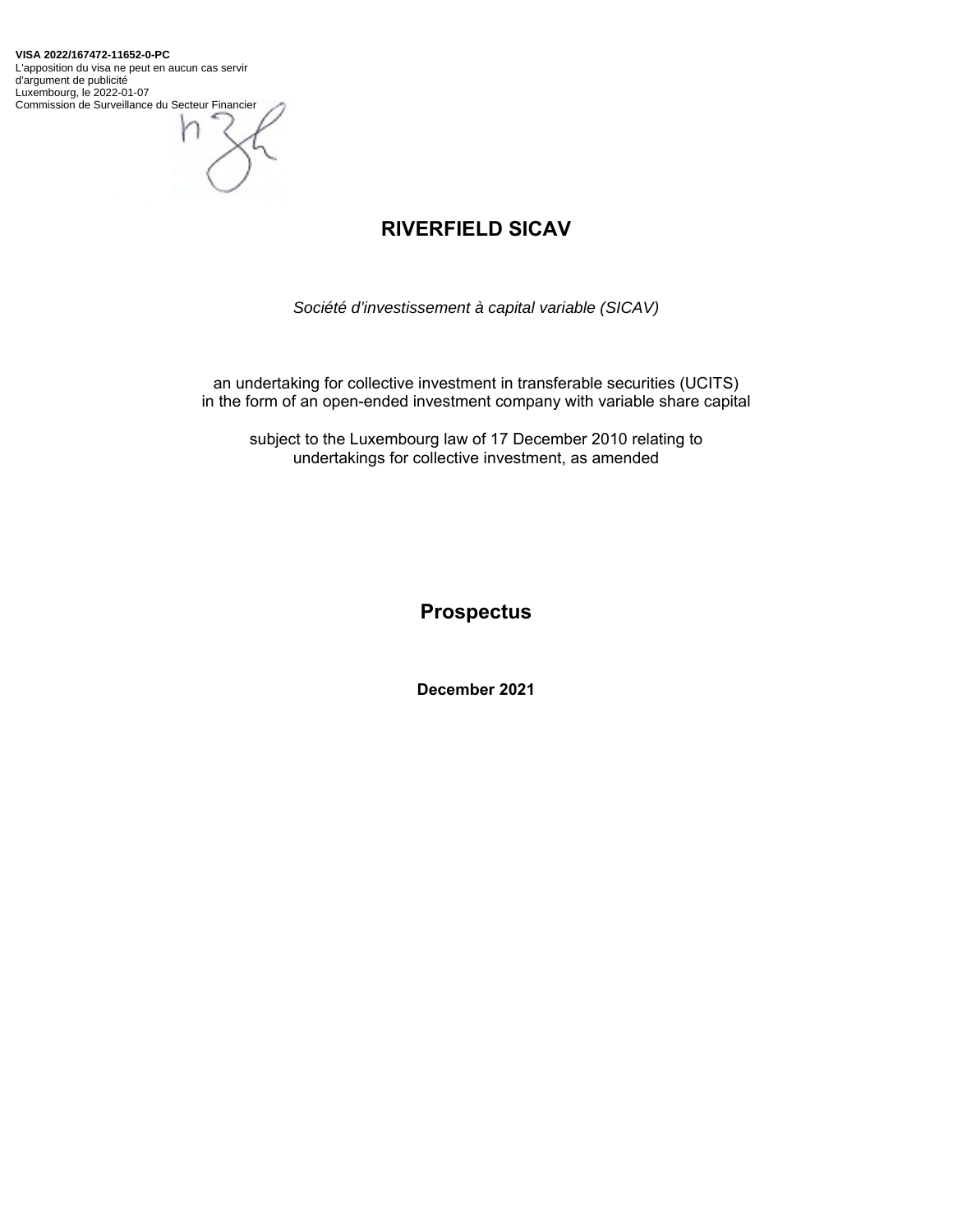# **Table of Contents**

| 1.                                                                                |                                                                                                                                         |     |
|-----------------------------------------------------------------------------------|-----------------------------------------------------------------------------------------------------------------------------------------|-----|
| 2.                                                                                |                                                                                                                                         |     |
| 3.                                                                                |                                                                                                                                         |     |
| 4.<br>4.1<br>4.2<br>4.3<br>4.4<br>4.5<br>4.6<br>4.7<br>4.8<br>4.9<br>4.10         |                                                                                                                                         |     |
| 5.<br>5.1<br>5.2<br>5.3<br>5.4<br>5.5<br>5.5.1<br>5.5.2<br>5.5.3<br>5.5.4<br>5.6  | CERTAIN FINANCIAL INSTRUMENTS AND INVESTMENT TECHNIQUES41<br>Securities lending, repurchase agreements and buy-sell back transactions43 |     |
| 6.<br>6.1<br>6.2<br>6.3<br>6.4<br>6.5<br>6.6<br>6.7<br>6.8                        |                                                                                                                                         |     |
| 7.<br>7.1<br>7.2<br>7.3<br>7.4<br>7.5<br>7.6<br>7.7<br>7.8<br>7.9<br>7.10<br>7.11 | <b>SHARES</b> .<br>LATE TRADING, MARKET TIMING AND OTHER PROHIBITED PRACTICES  62                                                       | .52 |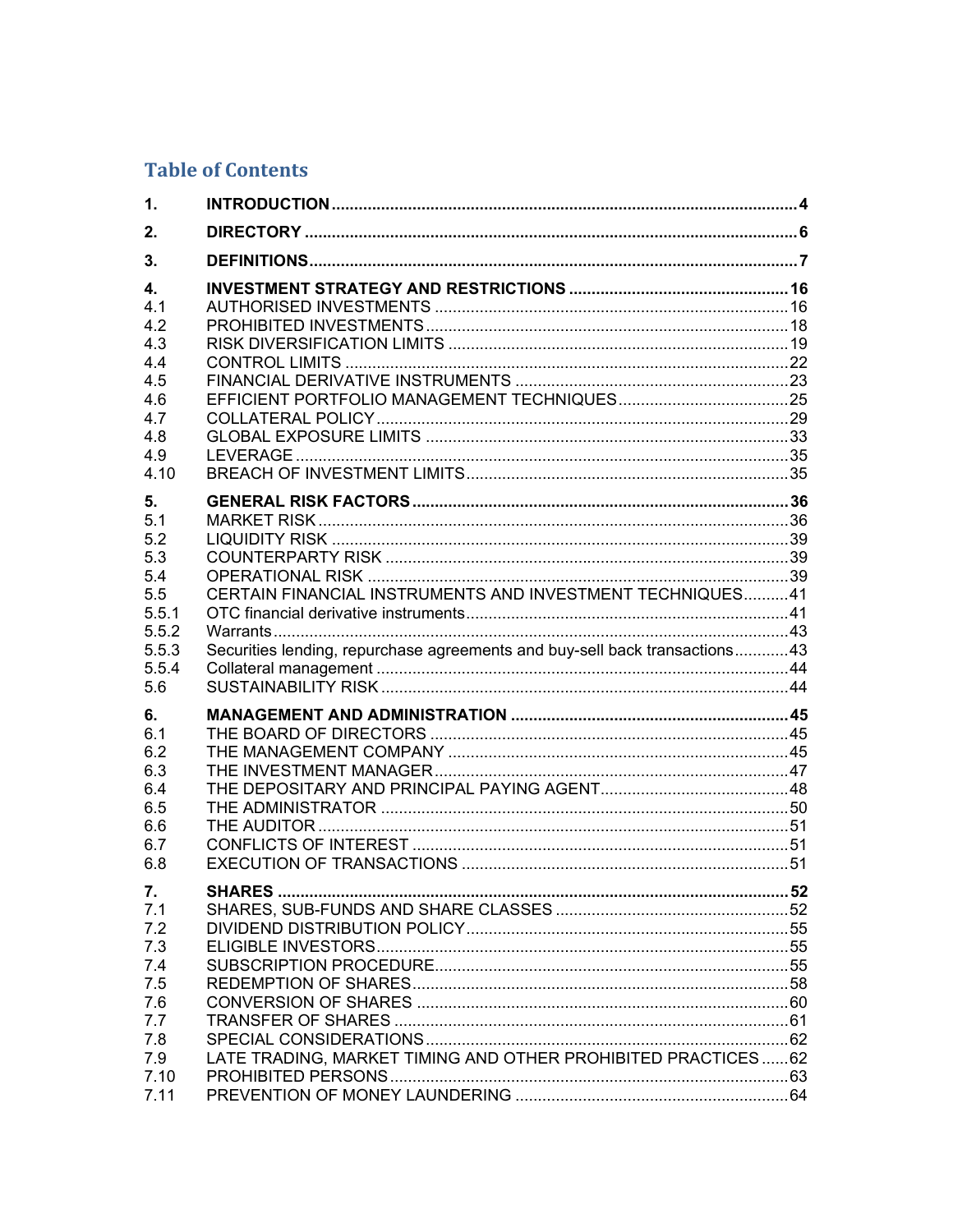| 8.          |                                                                 |  |
|-------------|-----------------------------------------------------------------|--|
| 8.1         |                                                                 |  |
| 8.2         |                                                                 |  |
| 8.3         | TEMPORARY SUSPENSION OF THE NET ASSET VALUE CALCULATION72       |  |
| 9.          |                                                                 |  |
| 9.1         |                                                                 |  |
| 9.2         |                                                                 |  |
| 9.3         |                                                                 |  |
| 9.4         |                                                                 |  |
| 9.5         |                                                                 |  |
| 9.6         | FEES OF THE DEPOSITARY; THE ADMINISTRATOR AND THE REGISTRAR AND |  |
| 9.7         |                                                                 |  |
| 9.8         |                                                                 |  |
| 9.9         |                                                                 |  |
| 9.10        |                                                                 |  |
| 9.11        |                                                                 |  |
| 9.12        |                                                                 |  |
|             |                                                                 |  |
|             |                                                                 |  |
| 10.<br>10.1 |                                                                 |  |
| 10.2        |                                                                 |  |
| 10.3        |                                                                 |  |
| 10.4        |                                                                 |  |
| 10.5        |                                                                 |  |
| 10.6        |                                                                 |  |
| 10.7        |                                                                 |  |
| 10.8        |                                                                 |  |
| 10.9        |                                                                 |  |
| 11.         |                                                                 |  |
| 11.1        |                                                                 |  |
| 12.         |                                                                 |  |
|             |                                                                 |  |
|             |                                                                 |  |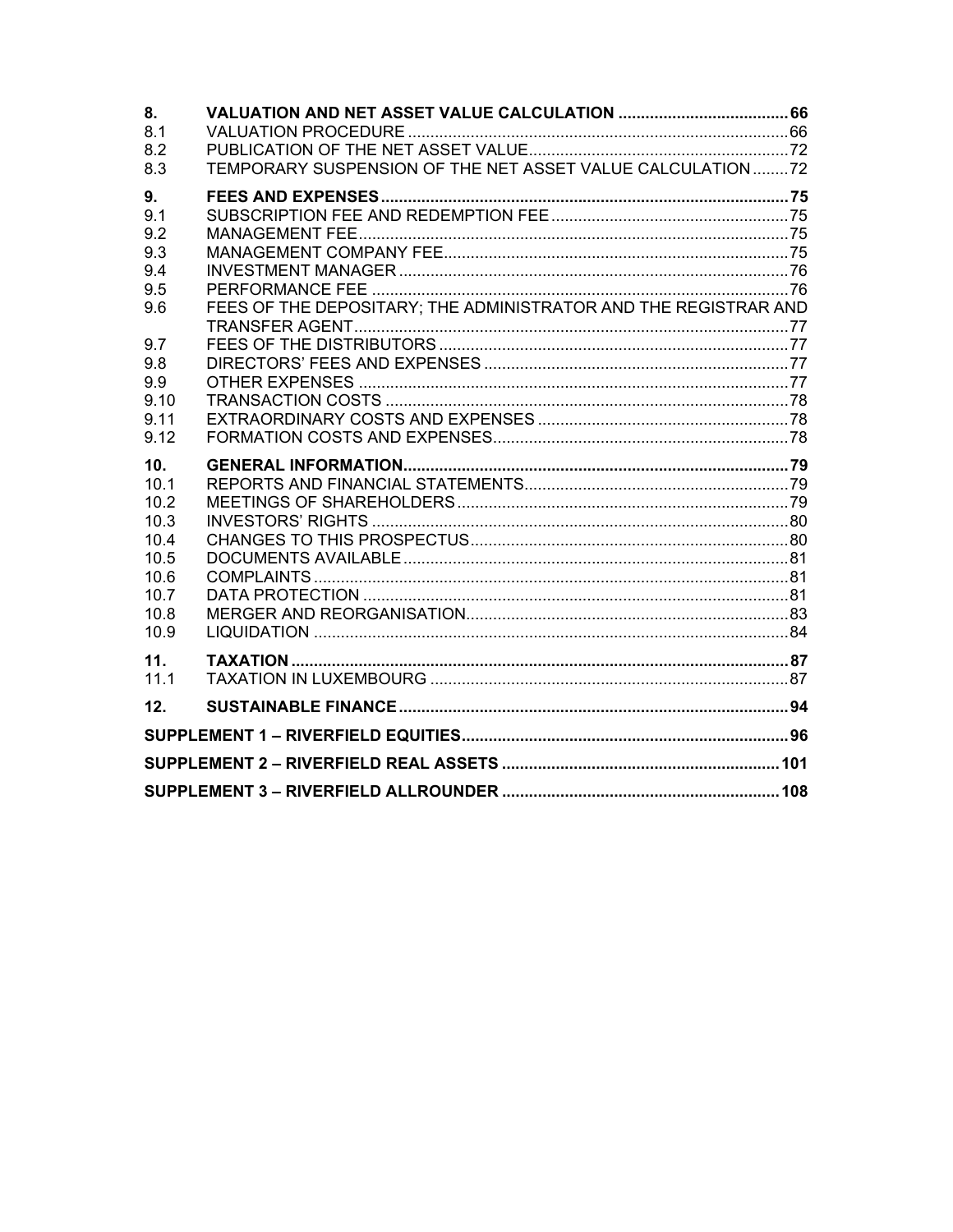### **1. INTRODUCTION**

This Prospectus contains information about **Riverfield SICAV** that a prospective investor should consider before investing in the Fund and should be retained for future reference.

The Fund is a public limited company (*société anonyme*) incorporated on 23 April 2018 under the laws of Luxembourg as an investment company with variable share capital (*société d'investissement à capital variable*). The Fund is subject to Part I of the Luxembourg law of 17 December 2010 relating to undertakings for collective investment, as amended or supplemented from time to time.

The Fund has been authorised by the *Commission de Surveillance du Secteur Financier* (CSSF) which is the Luxembourg supervisory authority of the financial sector. However, such authorisation does not require the CSSF to approve or disapprove either the adequacy or accuracy of this Prospectus or the portfolio of assets held by the Fund. Any declaration to the contrary should be considered as unauthorised and illegal.

The Fund is a single legal entity incorporated as an umbrella fund comprised of separate Sub-Funds. Shares in the Fund are shares in a specific Sub-Fund. The Fund may issue Shares of different Share Classes in each Sub-Fund. Such Share Classes may each have specific characteristics. Certain Share Classes may be reserved to certain categories of investors. Investors should refer to the Supplement for further information on characteristics of Share Classes.

The Fund is registered with the Luxembourg Trade and Companies Register under number B223987. The Articles of Association were published on the *Recueil électronique des sociétés et associations* (RESA), the central electronic platform of the Grand-Duchy of Luxembourg on 4 May 2018.

This Prospectus is based on information, law and practice at the date hereof. The Fund cannot be bound by an out of date prospectus when it has issued a new prospectus, and investors may request an updated version of the Prospectus at the registered office of the Management Company that this is the most recently published prospectus. Neither delivery of the Prospectus nor anything stated herein should be taken to imply that any information contained herein is correct as of any time subsequent to the date hereof. The information contained in this Prospectus will be supplemented by the financial statements and further information will be contained in the latest Annual Report and Semi-Annual Report of the Fund, copies of which could be requested free of charge from the Management Company.

No distributor, agent, salesman or other person has been authorised to give any information or to make any representation other than those contained in the Prospectus and in the documents referred to herein in connection with the offer of Shares and, if given or made, such information or representation must not be relied upon as having been authorised.

**The Board of Directors has taken all reasonable care to ensure that the facts stated herein are true and accurate in all material respects and that there are no material facts the omission of which would make misleading any statement herein, whether of fact or opinion. The Board of Directors accepts responsibility accordingly.**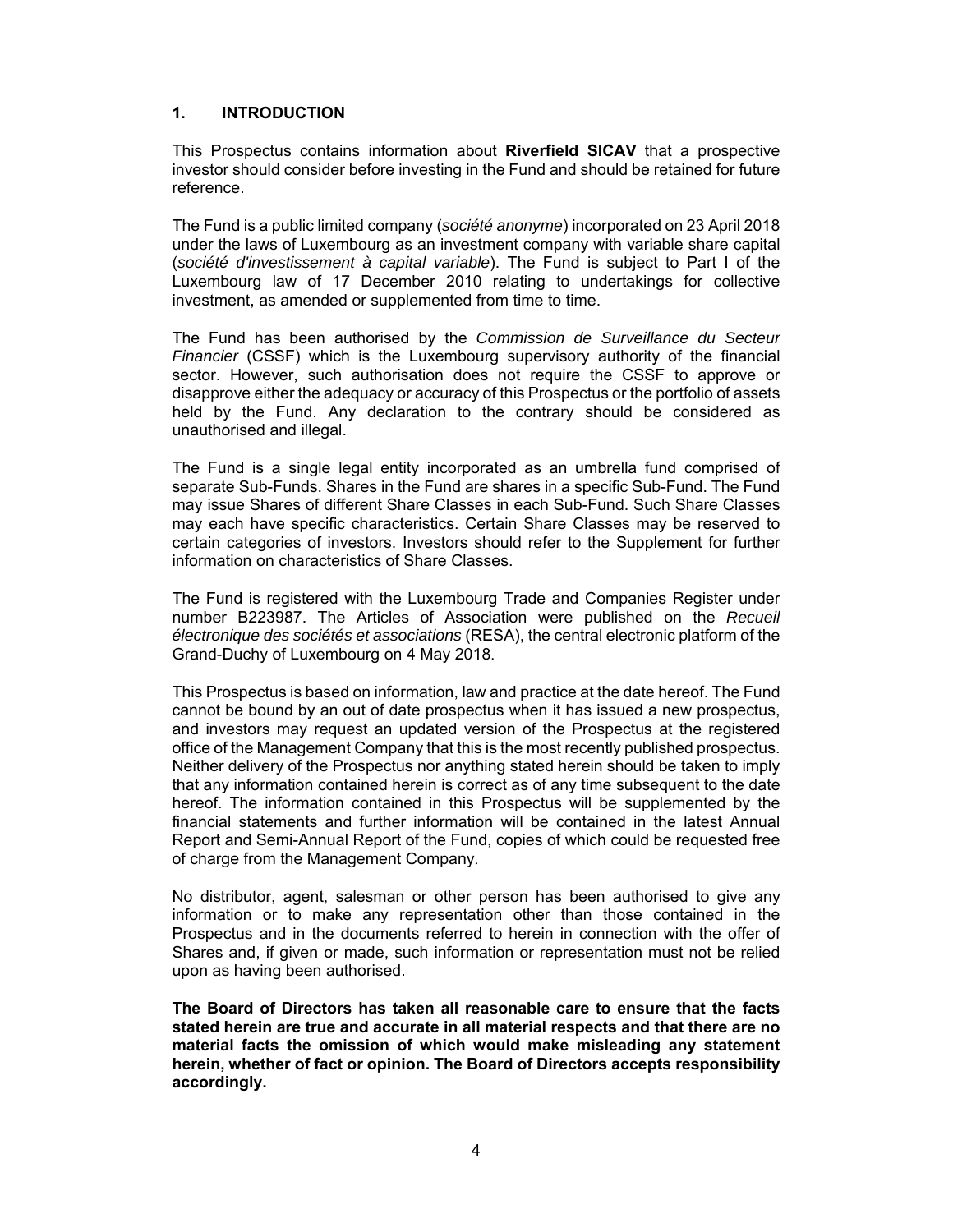The distribution of the Prospectus and/or the offer and sale of the Shares in certain jurisdictions or to certain investors may be restricted or prohibited by law. The Prospectus does not constitute an offer to sell or a solicitation of an offer to buy any Shares in any jurisdiction in which such offer, solicitation or sale would be unlawful or to any person to whom it is unlawful to make such offer, solicitation or sale. It is the responsibility of any persons wishing to make an application for Shares pursuant to this Prospectus to inform themselves of and to observe all applicable laws and regulations of any relevant jurisdictions. No Shares may be acquired or held by, on behalf or for the account or benefit of, Prohibited Persons. In particular, the Board of Directors has decided that US Persons will be considered as Prohibited Persons**.**

The distribution of this Prospectus in some jurisdictions may require the translation of this Prospectus into the languages specified by the regulatory authorities of those jurisdictions. In case of inconsistency between the translated and the English version of this Prospectus, the English version shall prevail.

The Fund must comply with applicable international and Luxembourg laws and regulations regarding the prevention of money laundering and terrorist financing. In particular, anti-money laundering measures in force in Luxembourg require the Fund or its agent to establish and verify the identity of subscribers for Shares (as well as the identity of any intended beneficial owners of the Shares if they are not the subscribers) and the origin of subscription proceeds and to monitor the relationship on an ongoing basis. Failure to provide information or documentation may result in delays in, or rejection of, any subscription or conversion application and/or delays in any redemption application.

An investment in the Shares is only suitable for investors who have sufficient knowledge, experience and/or access to professional advisers to make their own financial, legal, tax and accounting evaluation of the risks of an investment in the Shares and who have sufficient resources to be able to bear any losses that may result from an investment in the Shares. Investors should consider their own personal circumstances and seek additional advice from their financial adviser or other professional adviser as to possible financial, legal, tax and accounting consequences which they might encounter under the laws of the countries of their citizenship, residence, or domicile and which might be relevant to the subscription, purchase, holding, redemption, conversion or disposal of the Shares of the Fund.

#### **THE VALUE OF THE SHARES MAY FALL AS WELL AS RISE AND AN INVESTOR MAY NOT GET BACK THE AMOUNT INITIALLY INVESTED. INVESTING IN THE FUND INVOLVES RISK INCLUDING THE POSSIBLE LOSS OF CAPITAL.**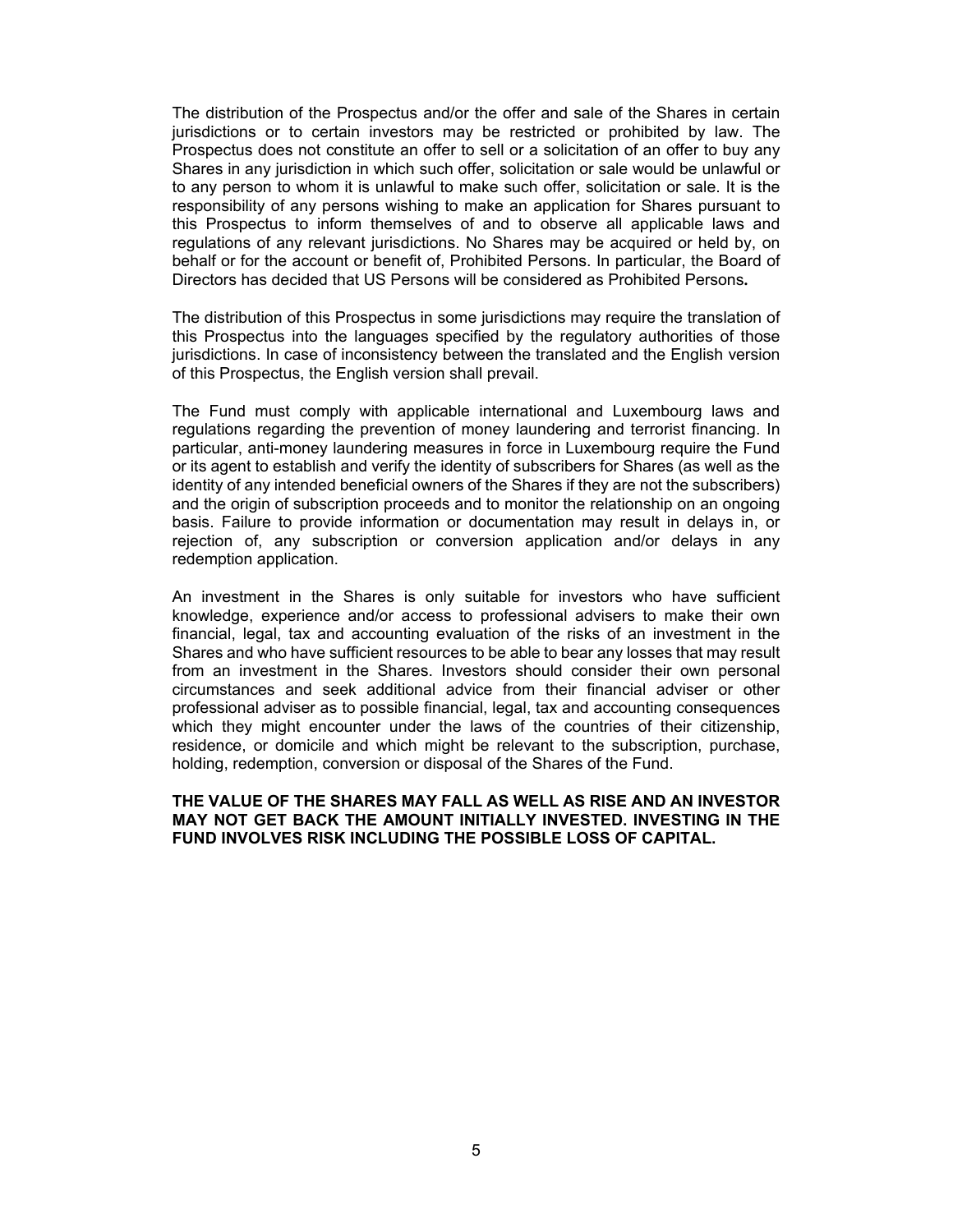### **2. DIRECTORY**

#### **Registered office of the Fund**

106, route d'Arlon L-8210 Mamer Grand Duchy of Luxembourg

#### **Board of Directors**

Richard Haw (Chairman) Partner, Riverfield Partners LLP, London, United Kingdom

Raoul Chevignard Independent Director, Luxembourg

Ferdinando Mazzi Management Committee Member, London, United Kingdom

#### **Management Company & Principal Distributor**

Lemanik Asset Management S.A. 106, route d'Arlon L-8210 Mamer

### **Board of Directors of the Management Company**

Gianluigi SAGRAMOSO, Chairman Carlo SAGRAMOSO Philippe MELONI

### **Conducting Officers of the Management Company**

Philippe MELONI Marco SAGRAMOSO Jean-Philippe CLAESSENS Alexandre DUMONT

#### **Depositary & Principal Paying Agent**

RBC Investor Services Bank S.A. 14, Porte de France L-4360 Esch-sur-Alzette Grand Duchy of Luxembourg

#### **Administrator**

RBC Investor Services Bank S.A. 14, Porte de France L-4360 Esch-sur-Alzette Grand Duchy of Luxembourg

#### **Investment Manager**

Riverfield Partners LLP Suite 13 Vicarage House, 58-60 Kensington Church Street London W8 4DB United Kingdom

### **Auditor**

BDO Audit S.A. 1, rue Jean Piret L-2013 Luxembourg Grand Duchy of Luxembourg

# **Legal adviser as to matters of Luxembourg law**

Arendt & Medernach SA 41A, avenue J.F. Kennedy L-2082 Luxembourg Grand Duchy of Luxembourg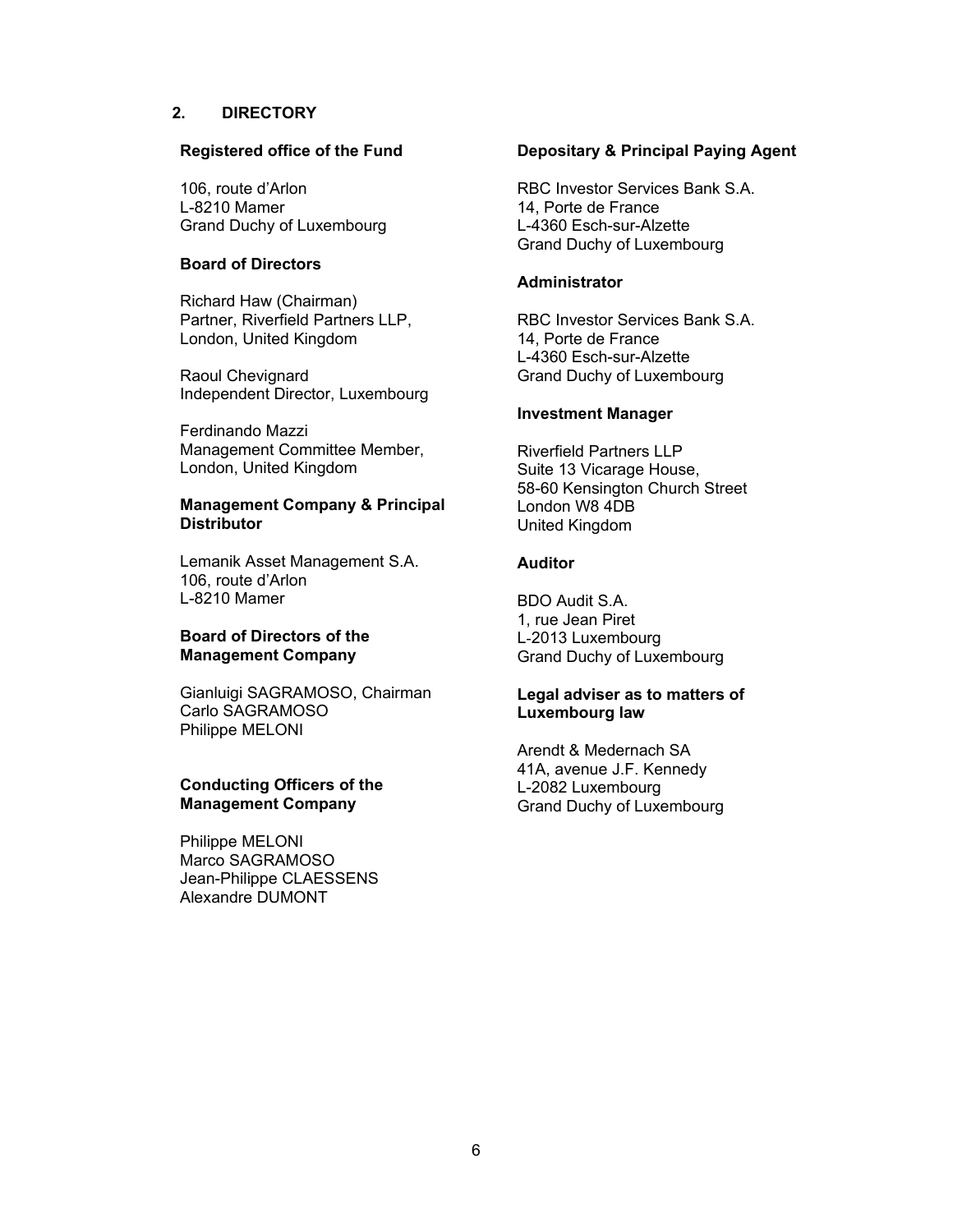### **3. DEFINITIONS**

- 1915 Law the Luxembourg law of 10 August 1915 on commercial companies, as may be amended from time to time.
- 1993 Law the Luxembourg law of 5 April 1993 on the financial sector, as may be amended from time to time.
- 2004 Law the Luxembourg law of 12 November 2004 on the fight against money laundering and terrorist financing, as may be amended from time to time.
- 2010 Law the Luxembourg law of 17 December 2010 relating to undertakings for collective investment, as may be amended from time to time.
- Accumulation **Shares** Shares with respect to which the Fund does not intend to distribute dividends.
- **Administration** Agency Agreement the agreement entered into between the Fund, the Management Company and the Administrator governing the appointment of the Administrator, as may be amended or supplemented from time to time.
- Administrator the central administration, registrar and transfer agent appointed by the Management Company and the Fund in accordance with the provisions of the 2010 Law and the Administration Agency Agreement, as identified in the Directory.
- Anti-Dilution Levy is defined in section 8.1 (Valuation procedure) of this Prospectus.
- Anti-Dilution Threshold is defined in section 8.1 (Valuation procedure) of this Prospectus.
- Annual Report the report issued by the Fund as of the end of the latest financial year in accordance with the 2010 Law.
- Articles of Association the articles of association of the Fund, as may be amended from time to time.
- Board of Directors the board of directors of the Fund.
- Brussels I (Recast) Regulation (EU) No 1215/2015 of the European Parliament and of the Council of 12 December 2012 on jurisdiction and the recognition and enforcement of judgments in civil and commercial matters (recast).
- Business Day any day on which banks are open the whole day for business in Luxembourg and in such other countries or cities as may be specified for a Sub-Fund or Share Class in a Supplement.

 Shares with respect to which the Fund does not intend to distribute dividends.

Code of Conduct the code of conduct adopted by the Board of Directors on the basis of the corporate governance principles issued by the Association of the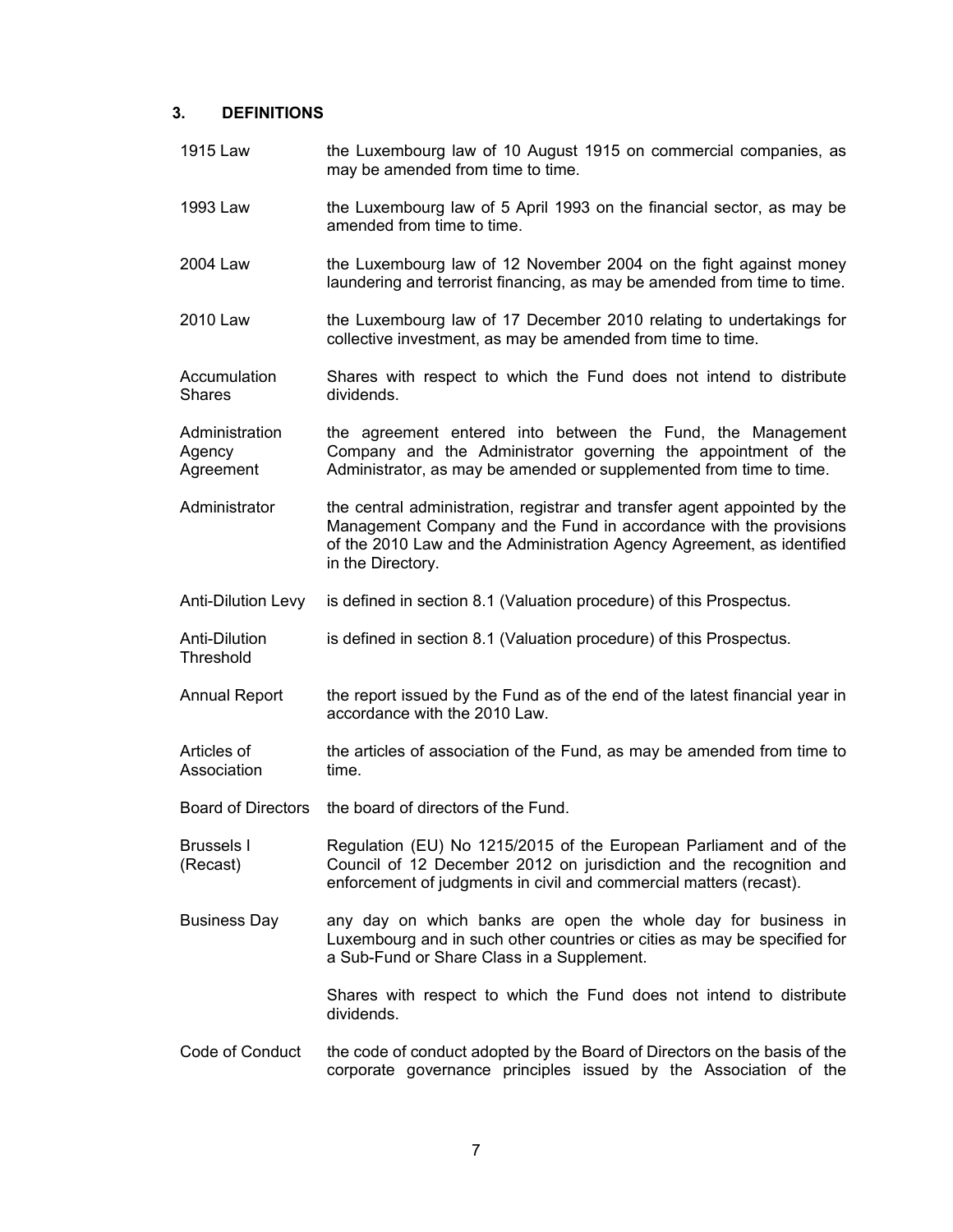Luxembourg Fund Industry, as may be amended or supplemented from time to time.

- **Controlling** Persons the natural persons who exercise control over an entity. In the case of a trust, the settlor(s), the trustee(s), the protector(s) (if any), the beneficiary(ies) or class(es) of beneficiaries, and any other natural person(s) exercising ultimate effective control over the trust, and in the case of a legal arrangement other than a trust, such term means persons in equivalent or similar positions. The term ''Controlling Persons" must be interpreted in a manner consistent with the Financial Action Task Force Recommendations.
- Conversion Day the day or days on which Original Shares may be converted into New Shares, being a day which is a Redemption Day for the Original Shares and, if that day is not a Subscription Day for the New Shares, the day which is the immediately following Subscription Day for the New Shares, provided that the Cut-Off Time for a Conversion Day shall be the earlier of the Cut-Off Time for redemption of the Original Shares on that Redemption Day and the Cut-Off Time for subscription to the New Shares on that Subscription Day. For the avoidance of doubt, the Conversion Day may be a different day for the Original Shares and the New Shares.
- Conversion Fee a fee which the Fund may charge upon conversion of Shares and which is equal to the positive difference, if any, between the Subscription Fee applicable to the New Shares and the Subscription Fee paid on the Original Shares, or such lower amount as specified for each Share Class in the Supplement, where applicable.
- Conversion Form the forms and other documents, as issued or accepted by the Fund from time to time, which the Fund requires the investor or the person acting on behalf of the investor to complete, sign, and return to the Fund or its agent, with the supporting documentation, in order to request the conversion of all or part of his Shares.
- CRS the Common Reporting Standard, within the meaning of the Standard for Automatic Exchange of Financial Account Information in Tax Matters, as set out in the Luxembourg law on the Common Reporting Standard.
- CRS Law the Luxembourg law of 18 December 2015 on the CRS implementing Council Directive 2014/107/EU of 9 December 2014 as regards mandatory exchange of information in the field of taxation and setting forth to the OECD's multilateral competent authority agreement on automatic exchange of financial account information signed on 29 October 2014 in Berlin, as may be amended from time to time.
- CSSF the *Commission de Surveillance du Secteur Financier*, the Luxembourg supervisory authority of the financial sector.
- Currency Hedged Share Classes Share Classes for which a currency hedging strategy is implemented, as further described in the Prospectus. Currency Hedged Share Classes are identified in the Supplements.
- Cut-Off Time for any Subscription Day, Redemption Day or Conversion Day, the day and time by which an application for subscription, redemption or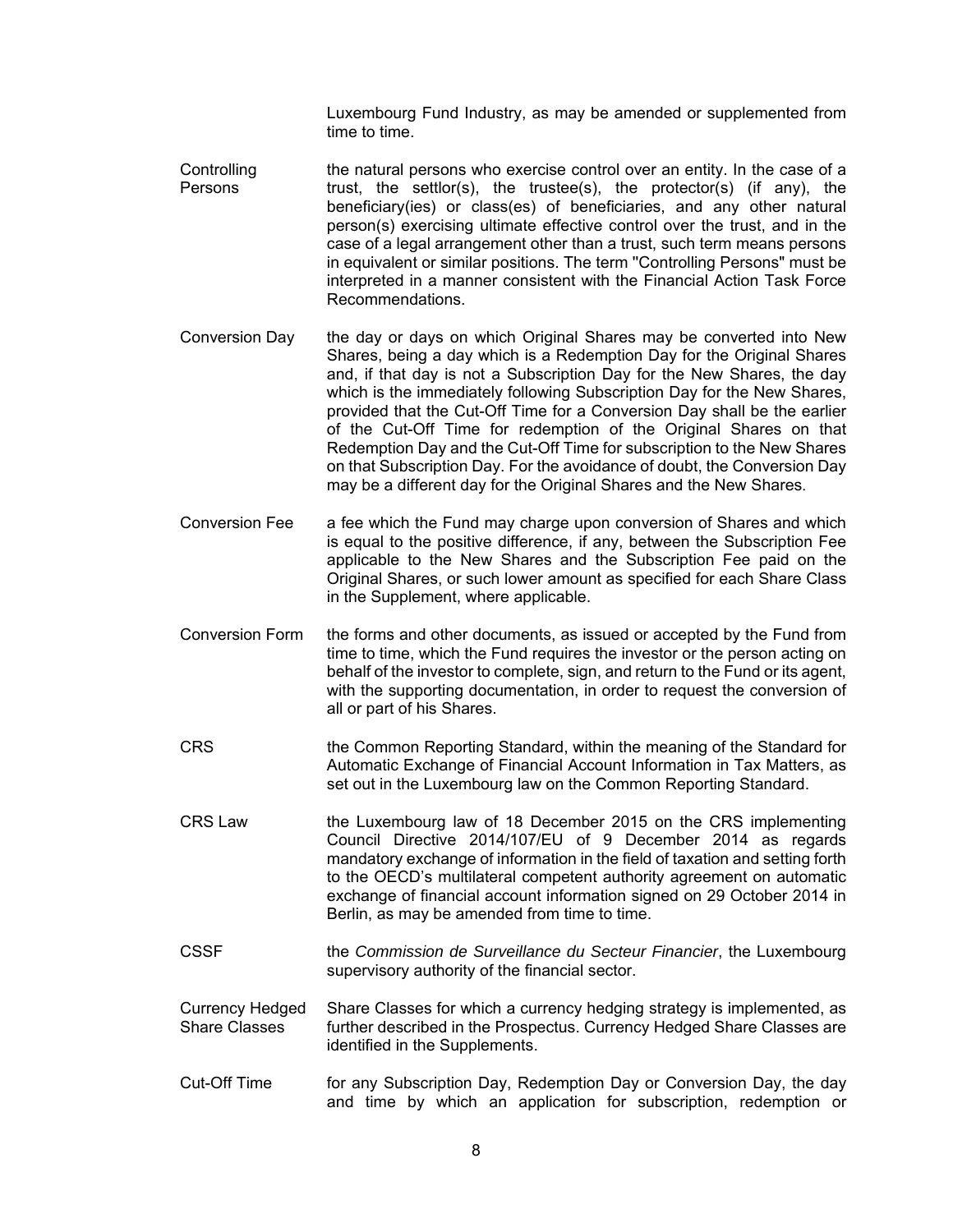|                                                                 | conversion, as applicable, must in principle be received by the Fund in<br>order for the application to be processed, if accepted, by reference to the<br>Net Asset Value per Share calculated as of that Subscription Day,<br>Redemption Day or Conversion Day, as applicable. The Cut-Off Time is<br>specified for each Sub-Fund or Share Class in the Supplement.                                                                                                 |
|-----------------------------------------------------------------|----------------------------------------------------------------------------------------------------------------------------------------------------------------------------------------------------------------------------------------------------------------------------------------------------------------------------------------------------------------------------------------------------------------------------------------------------------------------|
| Depositary                                                      | the depositary bank appointed by the Fund in accordance with the<br>provisions of the 2010 Law and the Depositary Bank and Principal Paying<br>Agent Agreement, as identified in the Directory.                                                                                                                                                                                                                                                                      |
| Depositary Bank<br>and Principal<br>Paying Agent<br>Agreement   | the agreement entered into between the Fund, the Management<br>Company and the Depositary governing the appointment of the<br>Depositary, as may be amended or supplemented from time to time.                                                                                                                                                                                                                                                                       |
| <b>Directive</b><br>2015/849/EU                                 | Directive 2015/849/EU of the European Parliament and of the Council of<br>20 May 2015 on the prevention of the use of the financial system for the<br>purpose of money laundering or terrorist financing, amending Regulation<br>(EU) No 648/2012 of the European Parliament and of the Council, and<br>repealing Directive 2005/60/EC of the European Parliament and of the<br>Council and Commission Directive 2006/70/EC, as may be amended from<br>time to time. |
| <b>Directive</b><br>2013/36/EU                                  | Directive 2013/36/EU of the European Parliament and of the Council of 26<br>June 2013 on access to the activity of credit institutions and the prudential<br>supervision of credit institutions and investment firms, amending Directive<br>2002/87/EC and repealing Directives 2006/48/EC and 2006/49/EC, as<br>may be amended from time to time.                                                                                                                   |
| <b>Directive</b><br>2009/65/EC or the<br><b>UCITS Directive</b> | Directive 2009/65/EC of the European Parliament and of the Council of 13<br>July 2009 on the coordination of laws, regulations and administrative<br>provisions relating to undertakings for collective investment in transferable<br>securities (UCITS) (recast), as may be amended from time to time.                                                                                                                                                              |
| <b>Directive</b><br>2013/34/EU                                  | Directive 2013/34/EU of the European Parliament and of the Council of 26<br>June 2013 on the annual financial statements, consolidated financial<br>statements and related reports of certain types of undertakings, amending<br>Directive 2006/43/EC of the European Parliament and of the Council and<br>repealing Council Directives 78/660/EEC and 83/349/EEC, as may be<br>amended from time to time.                                                           |
| <b>Distribution</b><br><b>Shares</b>                            | Shares with respect to which the Fund intends to distribute dividends and<br>which confer on their holder the right to receive such dividends, if and<br>when declared by the Fund.                                                                                                                                                                                                                                                                                  |
| <b>Distributors</b>                                             | intermediaries appointed by the Management Company to distribute the<br>Shares.                                                                                                                                                                                                                                                                                                                                                                                      |
| Eligible Investor                                               | an investor who satisfies all eligibility requirements for a specific Sub-Fund<br>or Share Class, as specified for the Sub-Fund or Share Class in the<br>Supplement.                                                                                                                                                                                                                                                                                                 |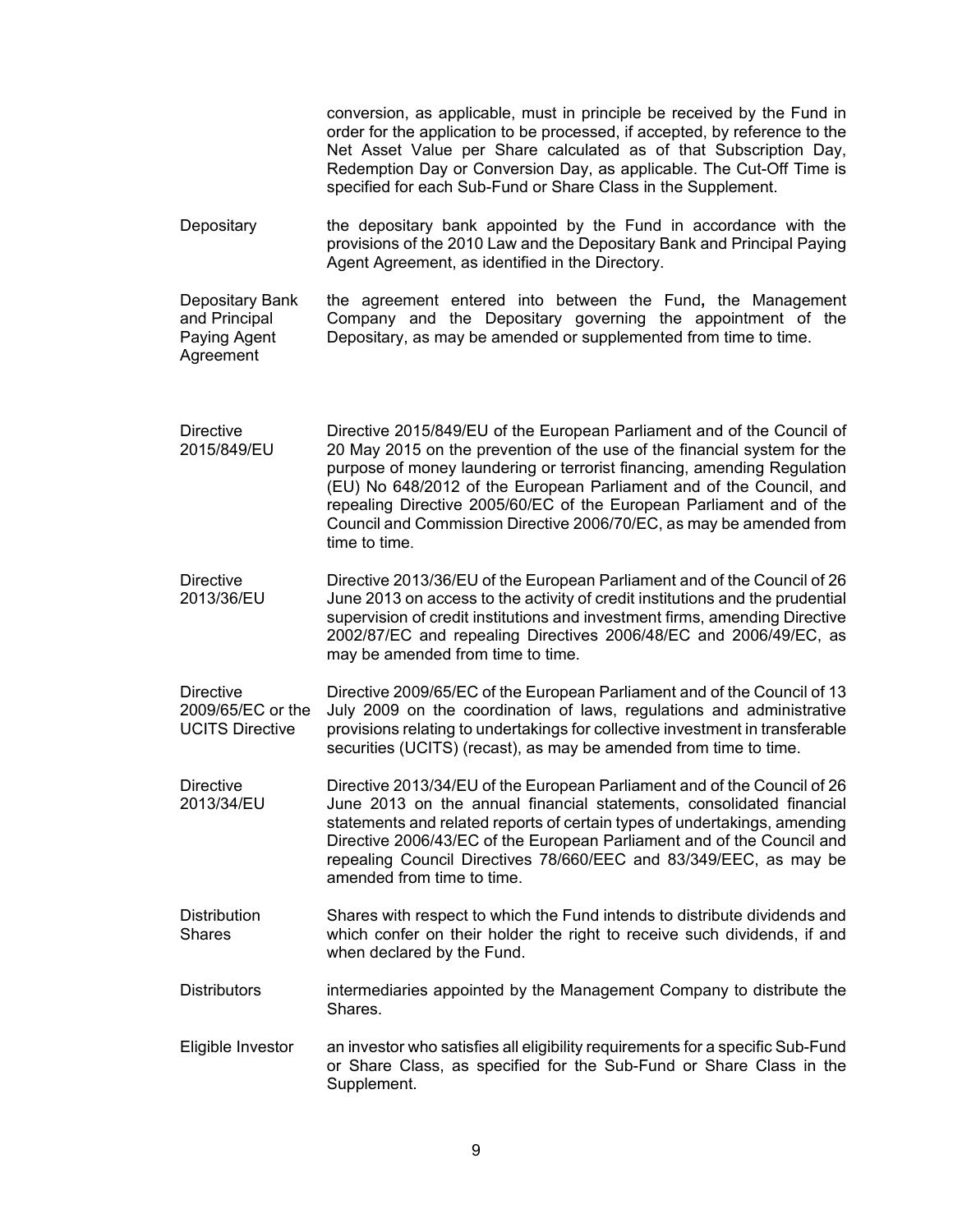- ESMA the European Securities and Markets Authority.
- EU the European Union.
- EUR the lawful currency of the Member States of the European Union that adopt the single currency in accordance with the Treaty establishing the European Community, as amended by the Treaty on European Union.
- FATCA the provisions of the United States Hiring Incentives to Restore Employment (HIRE) Act of 18 March 2010 commonly referred to as the Foreign Account Tax Compliance Act (FATCA).
- FATCA Law the Luxembourg law of 24 July 2015 implementing the Model I Intergovernmental Agreement between the Government of the Grand Duchy of Luxembourg and the Government of the United States of America to Improve International Tax Compliance and with respect to the United States information reporting provisions commonly known as the Foreign Account Tax Compliance Act (FATCA), as may be amended from time to time.
- Feeder Fund as the context indicates, a Sub-Fund or another UCITS or sub-fund thereof qualifying as a feeder fund in the meaning of the 2010 Law.

Fund Riverfield SICAV

Institutional Investor an institutional investor as defined for the purposes of the 2010 Law and by the administrative practice of the CSSF.

Investment Management Agreement the agreement entered into between the Fund**,** the Management Company and the Investment Manager governing the appointment of the Investment Manager, as may be amended or supplemented from time to time.

Investment Manager the investment manager appointed by the Management Company with the consent of the Fund in accordance with the provisions of the 2010 Law and the Investment Management Agreement, as identified in the Directory.

Lugano **Convention** the Convention of Lugano of 30 October 2007 on jurisdiction and the enforcement of judgments in civil and commercial matters.

Management **Company** the management company appointed by the Fund in accordance with the provisions of the 2010 Law and the Management Company Services Agreement, as identified in the Directory.

Management Company **Services** Agreement the agreement entered into between the Fund and the Management Company governing the appointment of the Management Company, as may be amended or supplemented from time to time.

**Management** Company Fee the fee payable by the Fund to the Management Company under the Management Company Services Agreement, as described in section 9.3 (Management Company Fee) of this Prospectus.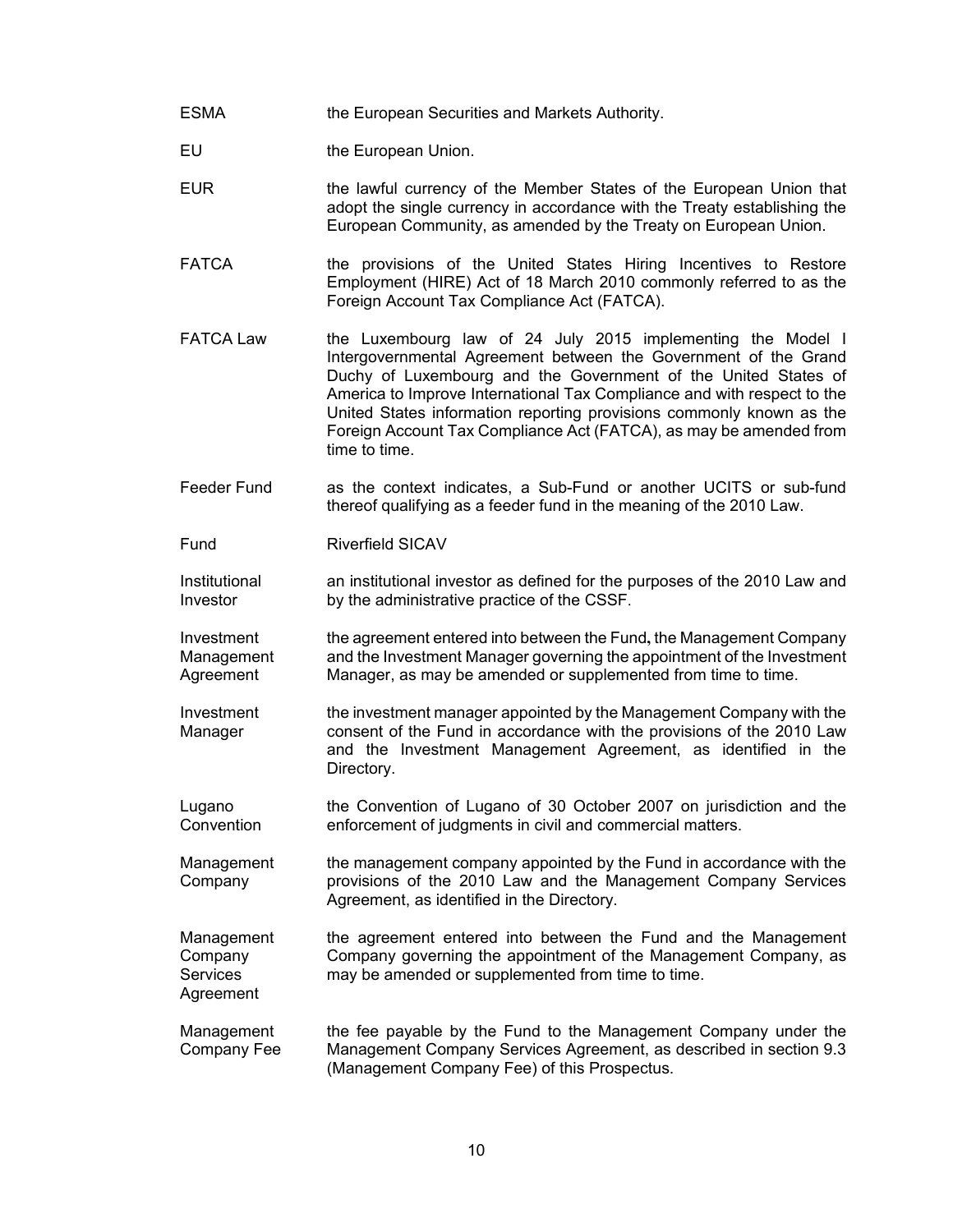- Management Fee the fee covering the portfolio management and distribution services performed by the Investment Manager and the Distributors and payable by the Fund to the Management Company under the Management Company Services Agreement, as described in section 9.2 (Management Fee) of this Prospectus.
- Master Fund as the context indicates, a Sub-Fund or another UCITS or sub-fund thereof qualifying as a master fund in the meaning of the 2010 Law.
- Member State a State that is a contracting party to the Agreement creating the European Union. The States that are contracting parties to the Agreement creating the European Economic Area, other than the Member States of the European Union, within the limits set forth by such Agreement and related acts, are considered as equivalent to Member States of the European Union.
- MiFID II Directive 2014/65/EU of the European Parliament and of the Council of 15 May 2014 on markets in financial instruments, as may be amended from time to time.
- MMF Regulation the Regulation (EU) 2017/1131 of the European Parliament and of the Council of 14 June 2017 on money market funds.
- Money Market **Funds** Funds qualifying and authorised as money market funds in accordance with MMF Regulation.
- Money Market Instrument instruments normally dealt in on the money market which are liquid and have a value which can be accurately determined at any time.
- Net Asset Value as the context indicates, the net asset value of the Fund, a Sub-Fund, or a Share Class determined in accordance with the provisions of this Prospectus.
- Net Asset Value per Share the Net Asset Value of a Share Class in a Sub-Fund divided by the total number of Shares of that Share Class which are in issue as of the Valuation Day for which the Net Asset Value per Share is calculated.
- New Shares Shares described in section (Conversion of Shares Conversion of Shares) of this Prospectus
- Non-Member **State** any State, other than a Member State, in Europe, America, Africa, Asia or Oceania.
- OECD the Organisation for Economic Cooperation and Development.
- Original Shares Shares described in section 7.6 (Conversion of Shares Conversion of Shares) of this Prospectus
- Performance Fee the fee which may be payable to the Investment Manager depending on the performance of certain Sub-Funds or Share Classes, where applicable, as described in section 9.5 Performance Fee of this Prospectus and in the supplement of each Sub-Fund.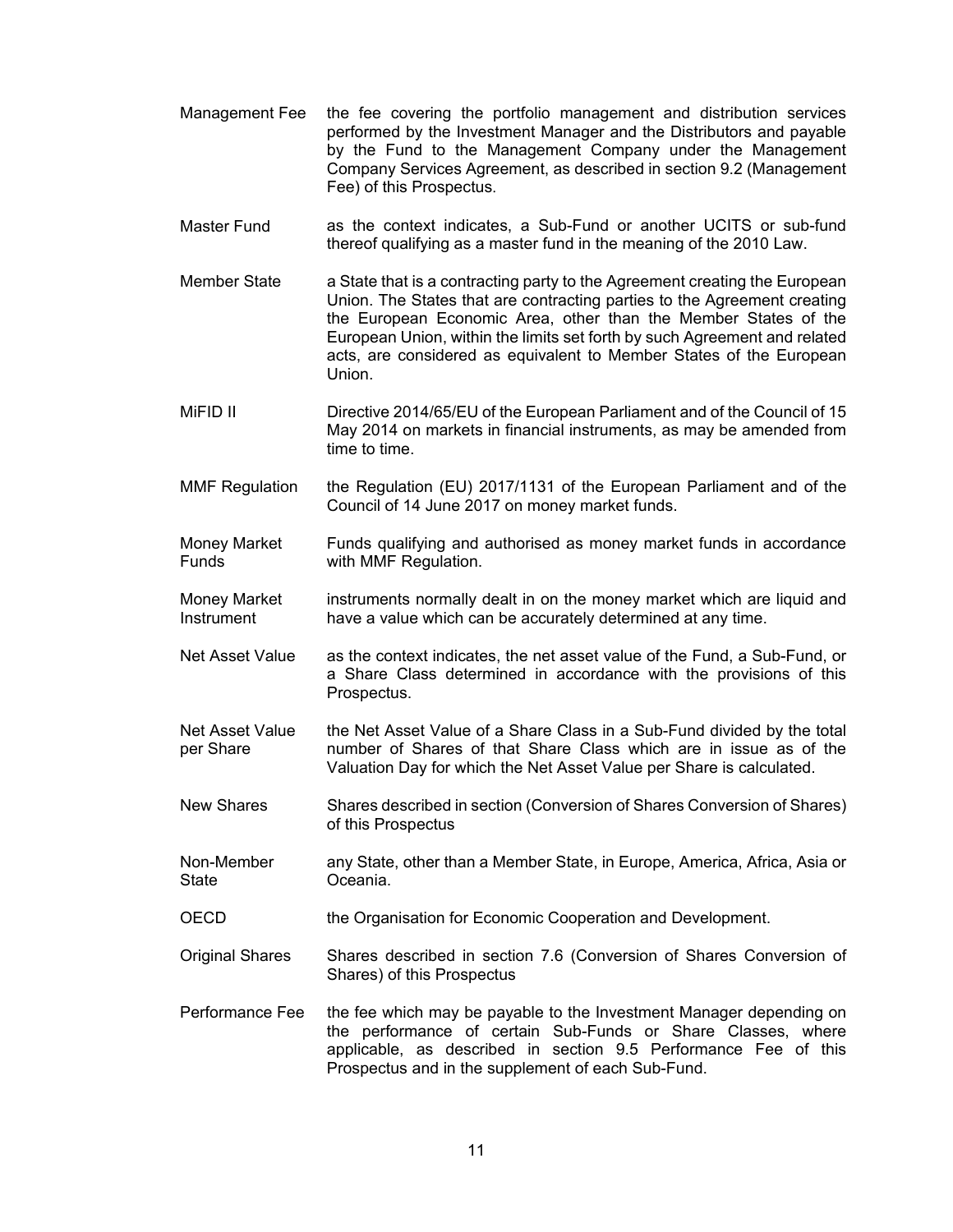- Principal Paying Agent the principal paying agent appointed by the Fund, as identified in the Directory.
- Prohibited Person any person considered as a Prohibited Person in the opinion of the Board of Directors according to the criteria set out in the Articles of Association and section 7.10 (Prohibited Persons) of the Prospectus.
- Prospectus this prospectus including all Supplements, as may be amended from time to time.
- Redemption Day a Valuation Day on which Shares may be redeemed by the Fund at a Redemption Price determined by reference to the Net Asset Value per Share calculated as of that Valuation Day. Redemption Days are specified for each Sub Fund or Share Class in the Supplement. Certain jurisdictions do not permit redemptions to be processed on local holidays. Investors should refer to the local sales documents for their jurisdiction or consult their local Distributor for further details.
- Redemption Fee a fee which the Fund may charge upon redemption of Shares, equal to a percentage of the Redemption Price or such other amount specified for each Sub-Fund or Share Class in the Supplement, where applicable.
- Redemption Form the forms and other documents, as issued or accepted by the Fund from time to time, which the Fund requires the investor or the person acting on behalf of the investor to complete, sign, and return to the Fund or its agent, with the supporting documentation, in order to request the redemption of all part of his Shares. The term "Redemption Form" shall be demeed to include redemption applications placed on electronic or other online trading platforms authorized by the Fund for such purposes.
- Redemption Price the price at which the Fund may redeem Shares on a Redemption Day, as determined for each Sub Fund or Share Class on the basis of the Net Asset Value per Share as of that Redemption Day in accordance with the provisions of this Prospectus.
- Redemption Settlement Period the period of time, as specified for each Sub Fund or Share Class in the Supplement, by the end of which the Fund will normally pay the Redemption Price (less any Redemption Fee) to redeeming investors, subject to the provisions of this Prospectus.
- Reference **Currency** as the context indicates, (i) in relation to the Fund, the Euro, or (ii) in relation to a Sub-Fund, the currency in which the assets and liabilities of the Sub-Fund are valued and reported, as specified in each Supplement, or (iii) in relation to a Sub-Fund or Share Class, the currency in which the Shares of that Sub-Fund or Share Class are denominated, as specified in each Supplement.
- Regulated Market a regulated market within the meaning of MiFID II.
- Semi-Annual Report the report issued by the Fund as of the first half of the current financial year in accordance with the 2010 Law.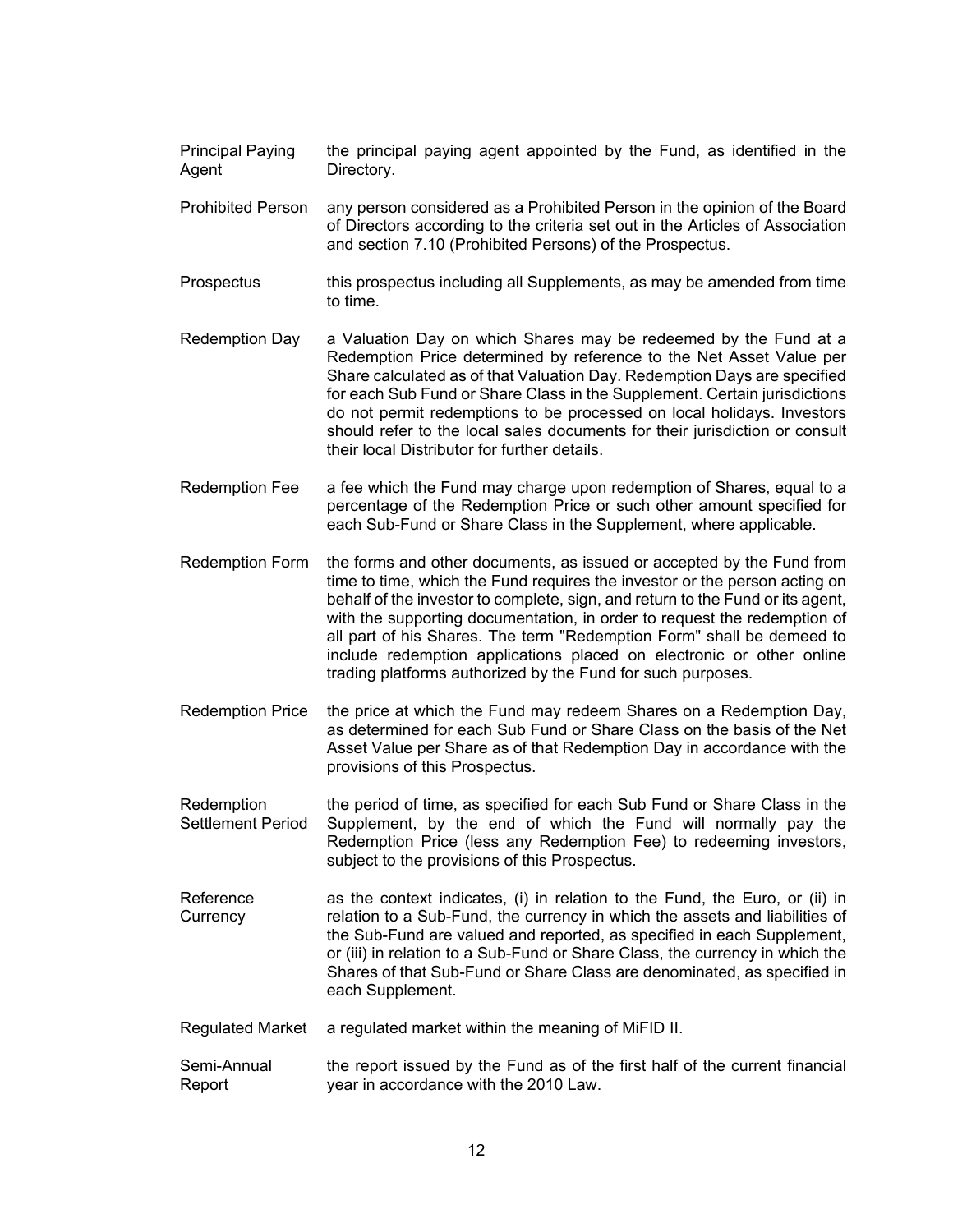- SFTR Regulation (EU) 2015/2365 of the European Parliament and of the Council of 25 November 2015 on transparency of securities financing transactions and of reuse and amending Regulation (EU) No 648/2012.
- Share Class a class of Shares of a Sub-Fund created by the Board of Directors, as described in section 7.1 (Shares, Sub-Funds and Share Classes) of this Prospectus. For the purposes of this Prospectus, each Sub-Fund shall be deemed to comprise at least one Share Class.

Share share of a Sub-Fund or Share Class issued by the Fund.

- Sub-Fund a sub-fund of the Fund, as described in section 7.1 (Shares, Sub-Funds and Share Classes) of this Prospectus.
- Subscription Day a Valuation Day on which investors may subscribe for Shares at a Subscription Price determined by reference to the Net Asset Value per Share calculated as of that Valuation Day. Subscription Days are specified for each Sub-Fund or Share Class in the Supplement. Certain jurisdictions do not permit subscriptions to be processed on local holidays. Investors should refer to the local sales documents for their jurisdiction or consult their local Distributor for further details.
- Subscription Fee a fee which the Fund may charge upon subscription for Shares, equal to a percentage of the Subscription Price or such other amount specified for each Sub-Fund or Share Class in the Supplement, where applicable.
- Subscription Form the forms and other documents, as issued or accepted by the Fund from time to time, which the Fund requires the investor or the person acting on behalf of the investor to complete, sign, and return to the Fund or its agent, with the supporting documentation, in order to make an initial and/or additional application for subscription to Shares**.**
- Subscription Price the price at which investors may subscribe for Shares on a Subscription Day, as determined of each Sub Fund or Share Class on the basis of the Net Asset Value per Share as of that Subscription Day and in accordance with the provisions of this Prospectus.

**Subscription** Settlement Period the period of time by the end of which the subscriber is required to pay the Subscription Price (plus any Subscription Fee) to the Fund. The Subscription Settlement Period is specified for each Sub Fund or Share Class in the Supplement.

- Supplement the supplement(s) to this Prospectus for each specific Sub-Fund, which form part of this Prospectus.
- Target Sub-Fund a Sub-Fund into which another Sub-Fund has invested in accordance with the provisions of this Prospectus.
- **Transferable Security** shares in companies and other securities equivalent to shares in companies, bonds and other forms of securitised debt, and any other negotiable securities which carry the right to acquire any such transferable securities by subscription or exchange.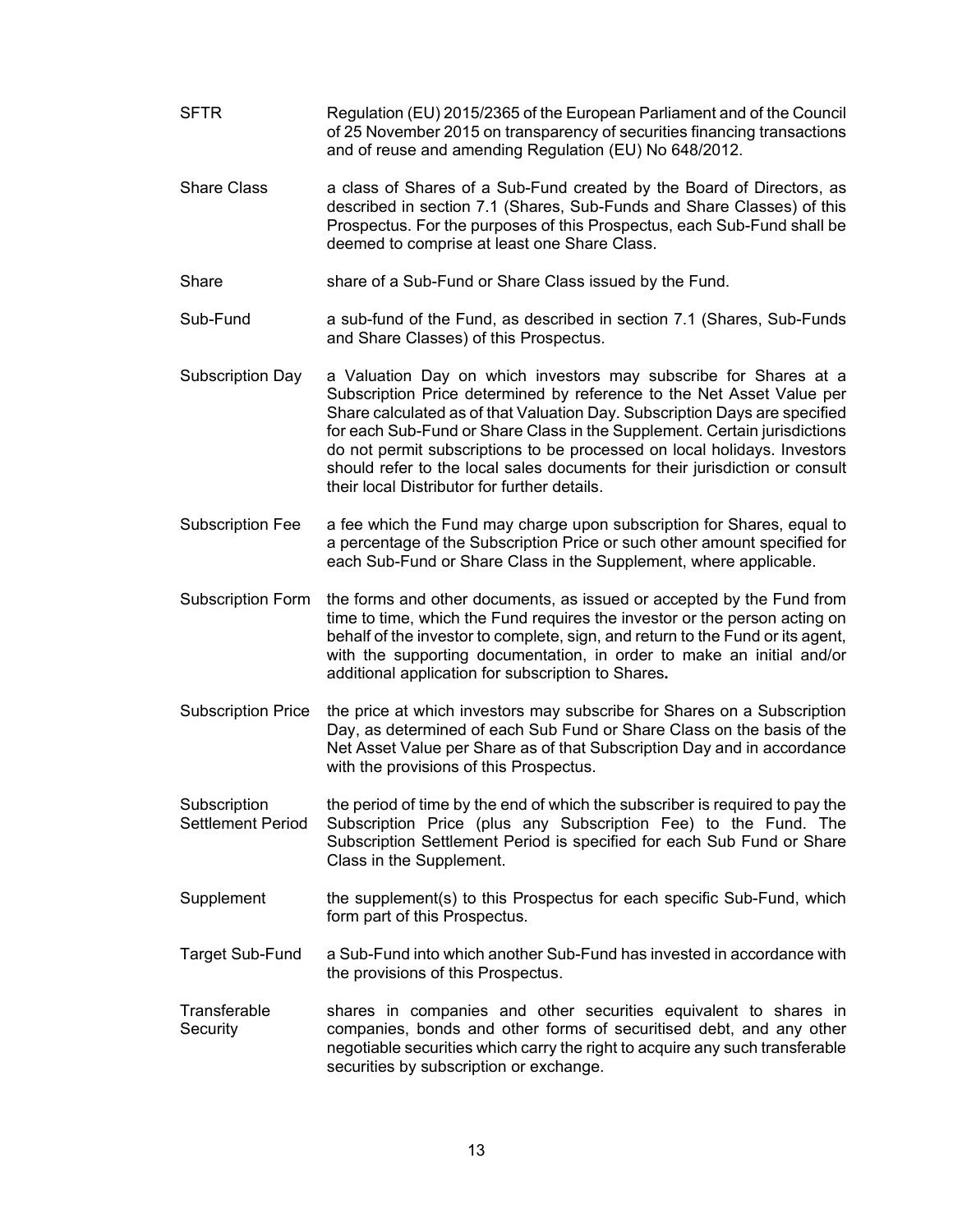| <b>UCI</b>                                     | undertaking for collective investment within the meaning of Article 1(2)(a)<br>and (b) of the UCITS Directive, being an open-ended undertaking with the<br>sole object of collective investment of capital raised from the public, in<br>accordance with the principle of risk-spreading, in transferable securities<br>and other liquid financial assets.                                                                                                                                                                                                                                                                                                                                                                                                                                                                                                                                                                                                                                                                                                                                                                                                                                                                                                                                                                                                                                                                                                                                                                                                                                                                                                                                                                                                                                                                                                                                                                                                                                                                                                                                                                                                                                                                                                                                                                                                                                                                                                                                                                                                                                                                                                                                                                                                                                                                                                        |
|------------------------------------------------|-------------------------------------------------------------------------------------------------------------------------------------------------------------------------------------------------------------------------------------------------------------------------------------------------------------------------------------------------------------------------------------------------------------------------------------------------------------------------------------------------------------------------------------------------------------------------------------------------------------------------------------------------------------------------------------------------------------------------------------------------------------------------------------------------------------------------------------------------------------------------------------------------------------------------------------------------------------------------------------------------------------------------------------------------------------------------------------------------------------------------------------------------------------------------------------------------------------------------------------------------------------------------------------------------------------------------------------------------------------------------------------------------------------------------------------------------------------------------------------------------------------------------------------------------------------------------------------------------------------------------------------------------------------------------------------------------------------------------------------------------------------------------------------------------------------------------------------------------------------------------------------------------------------------------------------------------------------------------------------------------------------------------------------------------------------------------------------------------------------------------------------------------------------------------------------------------------------------------------------------------------------------------------------------------------------------------------------------------------------------------------------------------------------------------------------------------------------------------------------------------------------------------------------------------------------------------------------------------------------------------------------------------------------------------------------------------------------------------------------------------------------------------------------------------------------------------------------------------------------------|
| <b>UCITS</b>                                   | undertaking for collective investment in transferable securities                                                                                                                                                                                                                                                                                                                                                                                                                                                                                                                                                                                                                                                                                                                                                                                                                                                                                                                                                                                                                                                                                                                                                                                                                                                                                                                                                                                                                                                                                                                                                                                                                                                                                                                                                                                                                                                                                                                                                                                                                                                                                                                                                                                                                                                                                                                                                                                                                                                                                                                                                                                                                                                                                                                                                                                                  |
| US Person or<br><b>United States</b><br>Person | as defined under Regulation S promulgated under the 1933 Act, as<br>amended from time to time -                                                                                                                                                                                                                                                                                                                                                                                                                                                                                                                                                                                                                                                                                                                                                                                                                                                                                                                                                                                                                                                                                                                                                                                                                                                                                                                                                                                                                                                                                                                                                                                                                                                                                                                                                                                                                                                                                                                                                                                                                                                                                                                                                                                                                                                                                                                                                                                                                                                                                                                                                                                                                                                                                                                                                                   |
|                                                | (i) (a) any natural person resident in the United States;<br>(b) any partnership or corporation organized or incorporated under the<br>laws of the United States;<br>(c) any estate of which any executor or administrator is a U.S. Person;<br>(d) any trust of which any trustee is a U.S. Person;<br>(e) any agency or branch of a foreign entity located in the United States;<br>(f) any non-discretionary account or similar account (other than an estate<br>or trust) held by a dealer or other fiduciary for the benefit or account of a<br>U.S. Person;<br>(g) any discretionary account or similar account (other than an estate or<br>trust) held by a dealer or other fiduciary organized, incorporated, or (if an<br>individual) resident in the United States; and<br>(h) any partnership or corporation if:<br>- organized or incorporated under the laws of any foreign jurisdiction; and<br>- formed by a U.S. Person principally for the purpose of investing in<br>securities not registered under the 1933 Act, unless it is organized or<br>incorporated, and owned, by accredited investors (as defined in Rule<br>501(a) under the 1933 Act) who are not natural persons, estates or trusts;<br>(ii) notwithstanding (i) above, any discretionary account or similar account<br>(other than an estate or trust) held for the benefit or account of a non-U.S.<br>Person by a dealer or other professional fiduciary organized, incorporated,<br>or (if an individual) resident in the United States shall not be deemed a<br>"U.S. Person";<br>(iii) notwithstanding (i) above, any estate of which any professional<br>fiduciary acting as executor or administrator is a U.S. Person shall not be<br>deemed a "U.S. Person" if:<br>(a) an executor or administrator of the estate who is not a U.S. Person has<br>sole or shared investment discretion with respect to the assets of the<br>estate; and<br>(b) the estate is governed by foreign law;<br>(iv) notwithstanding (i) above, any trust of which any professional fiduciary<br>acting as trustee is a U.S. Person shall not be deemed a U.S. Person if a<br>trustee who is not a U.S. Person has sole or shared investment discretion<br>with respect to the trust assets, and no beneficiary of the trust (and no<br>settlor if the trust is revocable) is a "U.S. Person";<br>(v) notwithstanding (i) above, an employee benefit plan established and<br>administered in accordance with the law of a country other than the United<br>States and customary practices and documentation of such country shall<br>not be deemed a "U.S. Person":<br>(vi) notwithstanding (i) above, any agency or branch of a U.S. Person<br>located outside the United States shall not be deemed a "U.S. Person" if:<br>(a) the agency or branch operates for valid business reasons; and |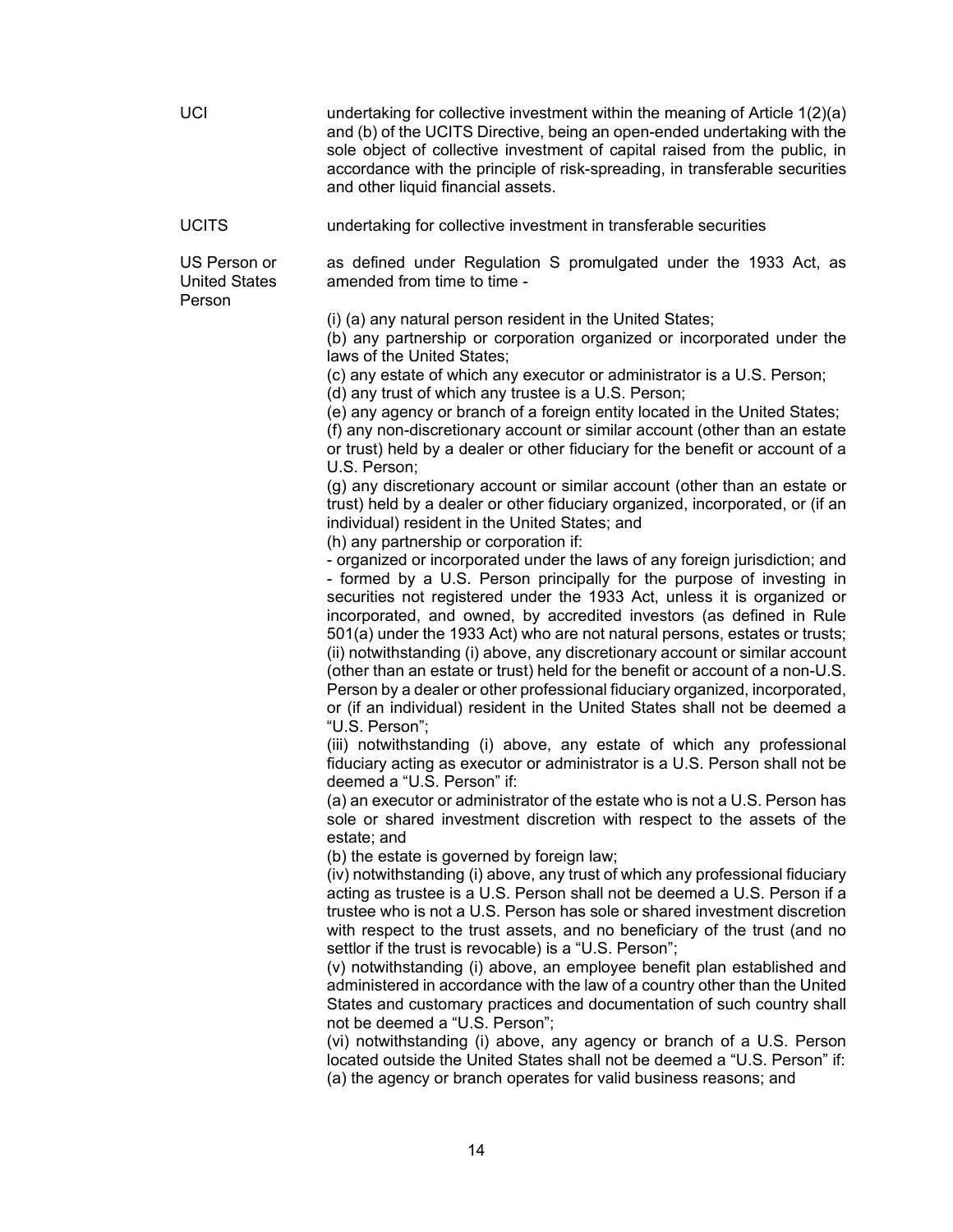(b) the agency or branch is engaged in the business of insurance or banking and is subject to substantive insurance or banking regulation, respectively, in the jurisdiction where located;

(vii) the International Monetary Fund, the International Bank for Reconstruction and Development, the Inter-American Development Bank, the Asian Development Bank, the African Development Bank, the United Nations, and their agencies, affiliates and pension plans, and any other similar international organizations, their agencies, affiliates and pension plans shall not be deemed "U.S. Persons".

Valuation Day a Business Day as of which the Net Asset Value per Share is calculated as specified in the Supplement.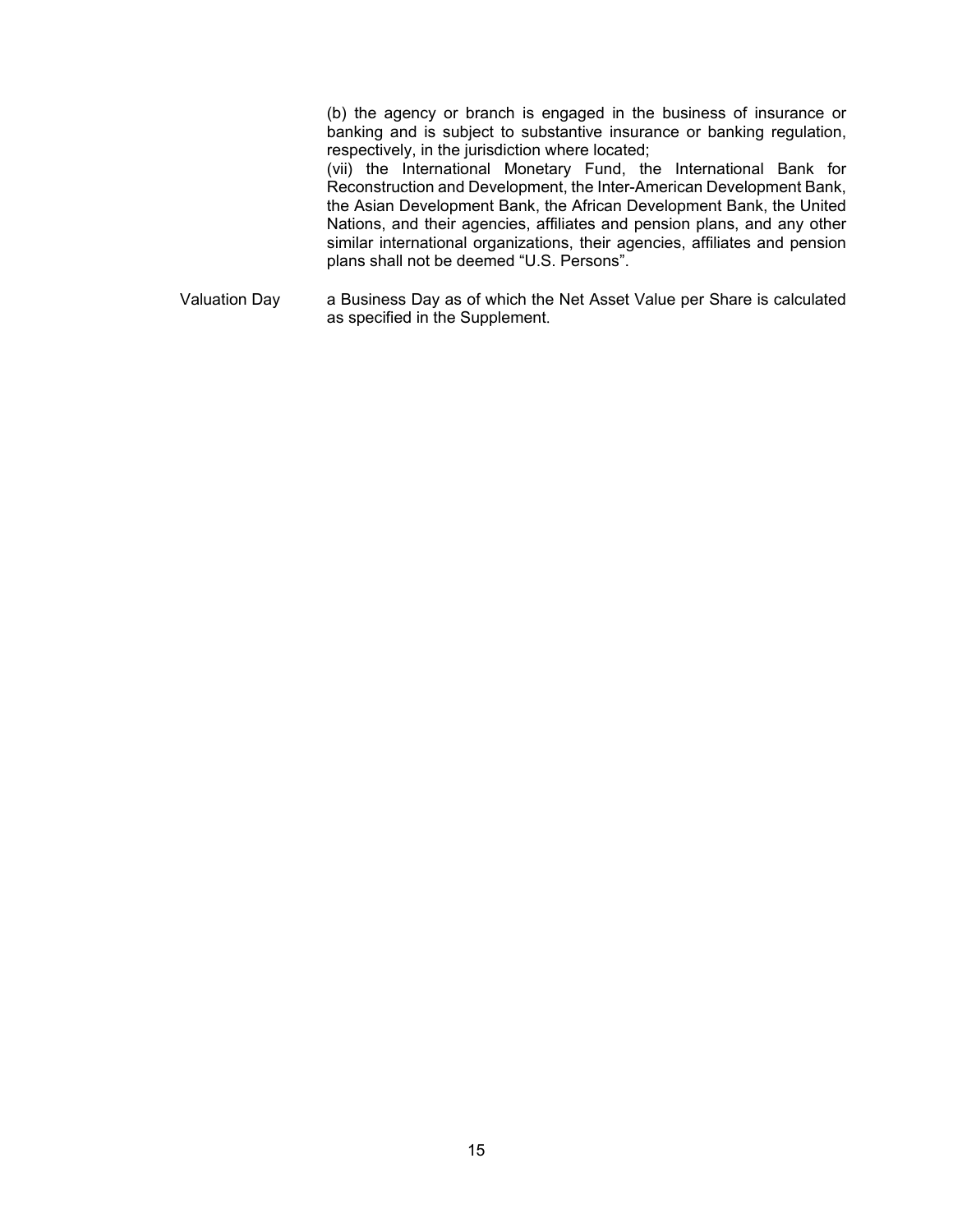### **4. INVESTMENT STRATEGY AND RESTRICTIONS**

Each Sub-Fund has a specific investment objective and policy described in its Supplement. The investments of each Sub-Fund must comply with the provisions of the 2010 Law. The investment restrictions and policies set out in this section apply to all Sub-Funds, without prejudice to any specific rules adopted for a Sub-Fund, as described in its Supplement where applicable. The Board of Directors may impose additional investment guidelines for each Sub-Fund from time to time, for instance where it is necessary to comply with local laws and regulations in countries where Shares are distributed. Each Sub-Fund should be regarded as a separate UCITS for the purposes of this section.

### **4.1 Authorised investments**

### **4.1.1 The investments of each Sub-Fund must comprise only one or more of the following.**

- (A) Transferable Securities and Money Market Instruments admitted to or dealt in on a Regulated Market.
- (B) Transferable Securities and Money Market Instruments dealt in on another market in a Member State that is regulated, operates regularly and is recognised and open to the public.
- (C) Transferable Securities and Money Market Instruments admitted to the official listing on a stock exchange in a Non-Member State or dealt in on another market in a Non-Member State which is regulated, operates regularly and is recognised and open to the public.
- (D) Recently issued Transferable Securities and Money Market Instruments, provided that the terms of issue include an undertaking that application will be made for admission to official listing on a stock exchange or dealing on a Regulated Market or another regulated market referred to in paragraphs (A) to (C) of this section, and that such admission is secured within one year of issue.
- (E) Shares or units of UCITS or other UCI, whether or not established in a Member State, provided that the following conditions are satisfied:
	- (1) such other UCI are authorised under laws which provide that they are subject to supervision considered by the CSSF to be equivalent to that laid down in EU law, and that cooperation between authorities is sufficiently ensured;
	- (2) the level of protection for shareholders or unitholders in such other UCI is equivalent to that provided for shareholders or unitholders in a UCITS, and in particular, the rules on asset segregation, borrowing, lending, and uncovered sales of Transferable Securities and Money Market Instruments are equivalent to the requirements of the UCITS Directive;
	- (3) the business of the other UCI is reported in semi-annual and annual reports to enable an assessment of the assets and liabilities, income and operations over the reporting period; and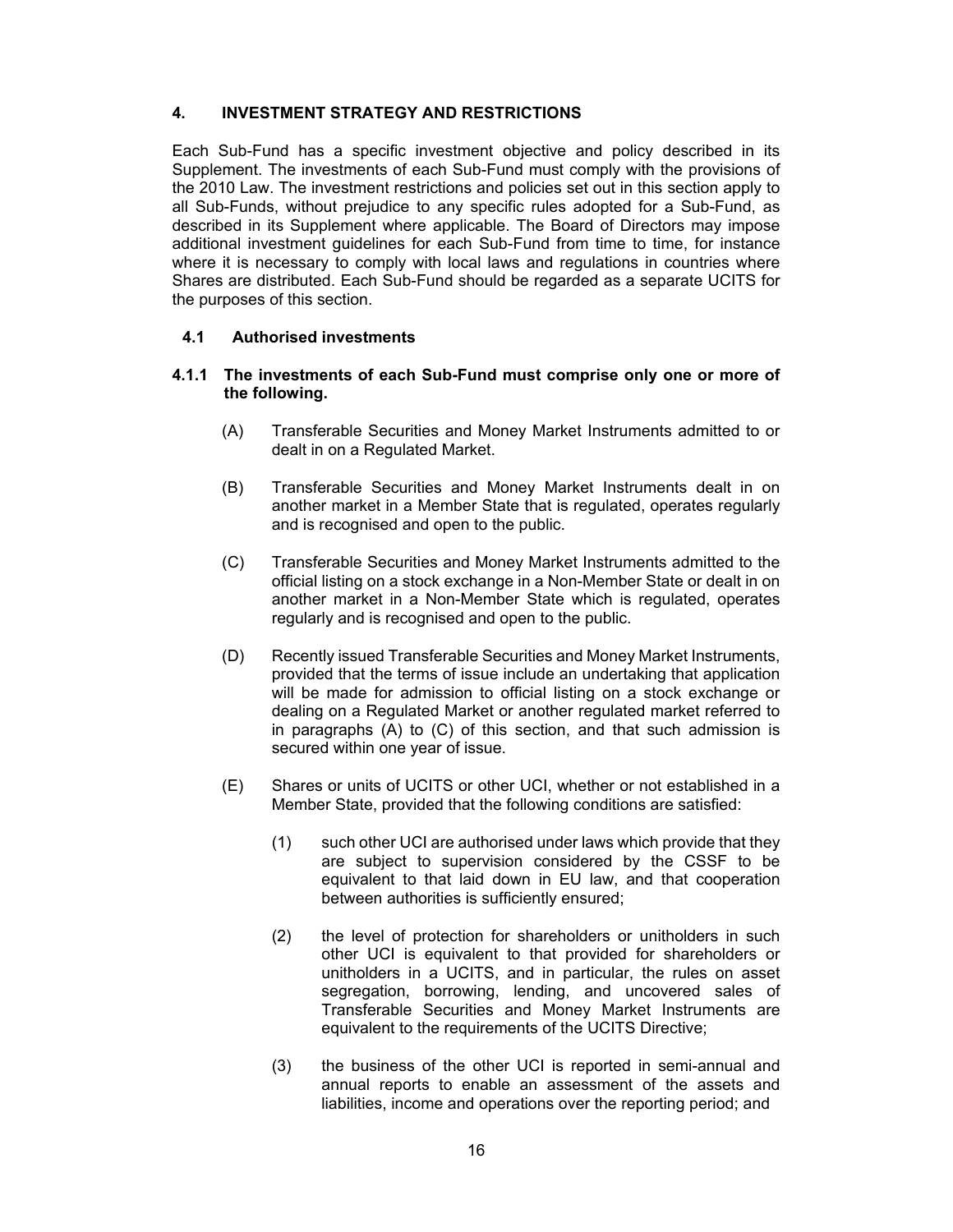- (4) no more than 10% of the assets of the UCITS or the other UCI whose acquisition is contemplated can, according to their constitutive documents, be invested in aggregate in shares or units of other UCITS or other UCI.
- (F) Deposits with credit institution which has its registered office in a Member State or a credit institution located in a third-country which is subject to prudential rules considered by the CSSF as equivalent to those laid down in EU law, which are repayable on demand or have the right to be withdrawn and maturing in no more than twelve months.
- (G) Financial derivative instruments, including equivalent cash-settled instruments, listed on a stock exchange or dealt in on a Regulated Market or another regulated market referred to in paragraphs (A) to (C) of this section, or financial derivative instruments dealt in over-thecounter (OTC) provided that:
	- (1) the underlying consists of assets covered by this section 4.1.1 including instruments with one or more characteristics of those assets, and/or financial indices, interest rates, foreign exchange rates or currencies, in which a Sub-Fund may invest according to its investment objective;
	- (2) the counterparties to OTC derivatives are institutions subject to prudential supervision, and belonging to the categories approved by the CSSF; and
	- (3) the OTC derivatives are subject to reliable and verifiable valuation on a daily basis and can be sold, liquidated or closed by an offsetting transaction at any time at their fair value at the initiative of the Fund.
- (H) Money Market Instruments other than those dealt in on a Regulated Market or on another regulated market referred to in paragraphs (A) to (C) of this section, provided that the issue or the issuer of such instruments is itself regulated for the purpose of protecting investors and savings, and that such instruments are:
	- (1) issued or guaranteed by a central, regional or local authority or by a central bank of a Member State, the European Central Bank, the European Union or the European Investment Bank, a non-Member State or, in case of a federal State, by one of the members making up the federation, or by a public international body to which one or more Member States belong;
	- (2) issued by an undertaking any securities of which are listed on a stock exchange or dealt in on a Regulated Market or another regulated market referred to in paragraphs (A) to (C) of this section;
	- (3) issued or guaranteed by an establishment subject to prudential supervision, in accordance with criteria defined by EU law, or by an establishment which is subject to and complies with prudential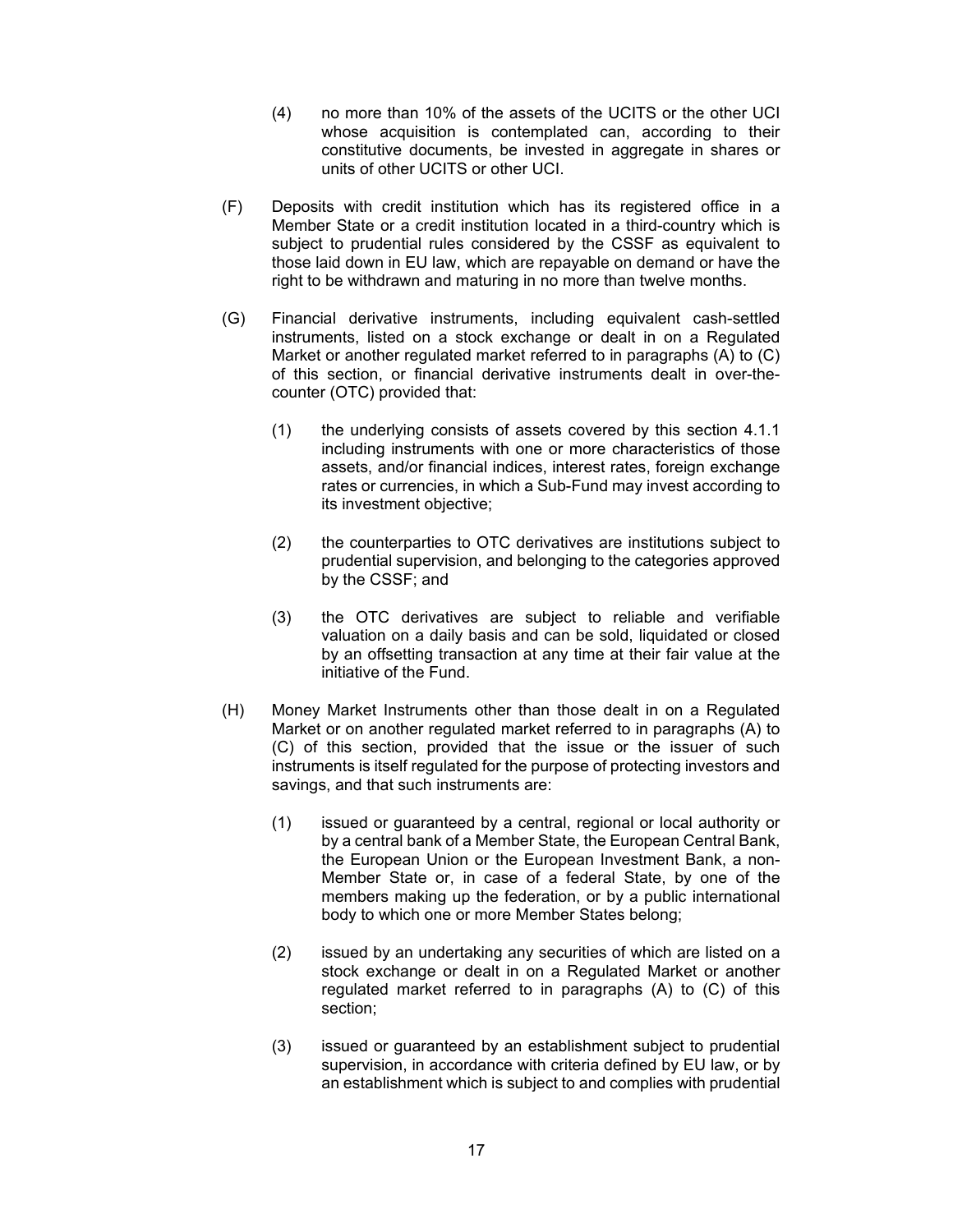rules considered by the CSSF to be at least as stringent as those laid down by EU law; or

- (4) issued by other bodies provided that investments in such instruments are subject to investor protection equivalent to that set out in paragraphs (H)(1) to (H)(3) of this section and provided that the issuer is a company whose capital and reserves amount to at least EUR 10,000,000 and which presents and publishes its annual accounts in accordance with Directive 2013/34/EU, is an entity which, within a group of companies which includes one or several listed companies, is dedicated to the financing of the group or is an entity which is dedicated to the financing of securitisation vehicles which benefit from a banking liquidity line.
- 4.1.2 Each Sub-Fund may invest up to 10% of its net assets in Transferable Securities and Money Market Instruments other than those identified in paragraphs (A) to (D) and (H) of section 4.1.1.
- 4.1.3 Each Sub-Fund may hold ancillary liquid assets. Liquid assets held to cover exposure to financial derivative instruments do not fall under this restriction. Each Sub-Fund may exceptionally and temporarily hold liquid assets on a principal basis if the Board of Directors considers this to be in the best interest of its investors.
- 4.1.4 Each Sub-Fund may borrow up to 10% of its net assets on a temporary basis. Collateral arrangements to cover exposure to financial derivative instruments are not considered borrowings for the purposes of this restriction. Each Sub-Fund may also acquire foreign currency by means of a back-to-back loan.
- 4.1.5 The Fund may acquire movable and immovable property which is essential for the direct pursuit of its business. Each Sub-Fund may borrow up to 10% of its net assets for this purpose. However, the total amount of borrowing for this purpose and any borrowing on a temporary basis permitted by section 4.1.4 above may not exceed 15% of the net assets of the Sub-Fund.
- 4.1.6 Each Sub-Fund may invest into shares issued by other Sub-Funds of the Fund (called Target Sub-Funds) provided that, during the period of investment:
	- (I) the Target Sub-Fund does not, in turn, invest in the investing Sub-Fund and no more than 10% of the net assets of the Target Sub-Fund may be invested in other Sub-Funds;
	- (J) the voting rights attached to such Shares of the Target Sub-Fund are suspended; and
	- (K) the value of such Shares of the Target Sub-Fund will not be taken into consideration for the calculation of the Net Asset Value of the Fund for the purposes of verifying the minimum threshold of net assets imposed by the 2010 Law.

# **4.2 Prohibited investments**

4.2.1 The Sub-Funds may not acquire commodities or precious metals or certificates representing them or hold any right or interest therein. Investments in financial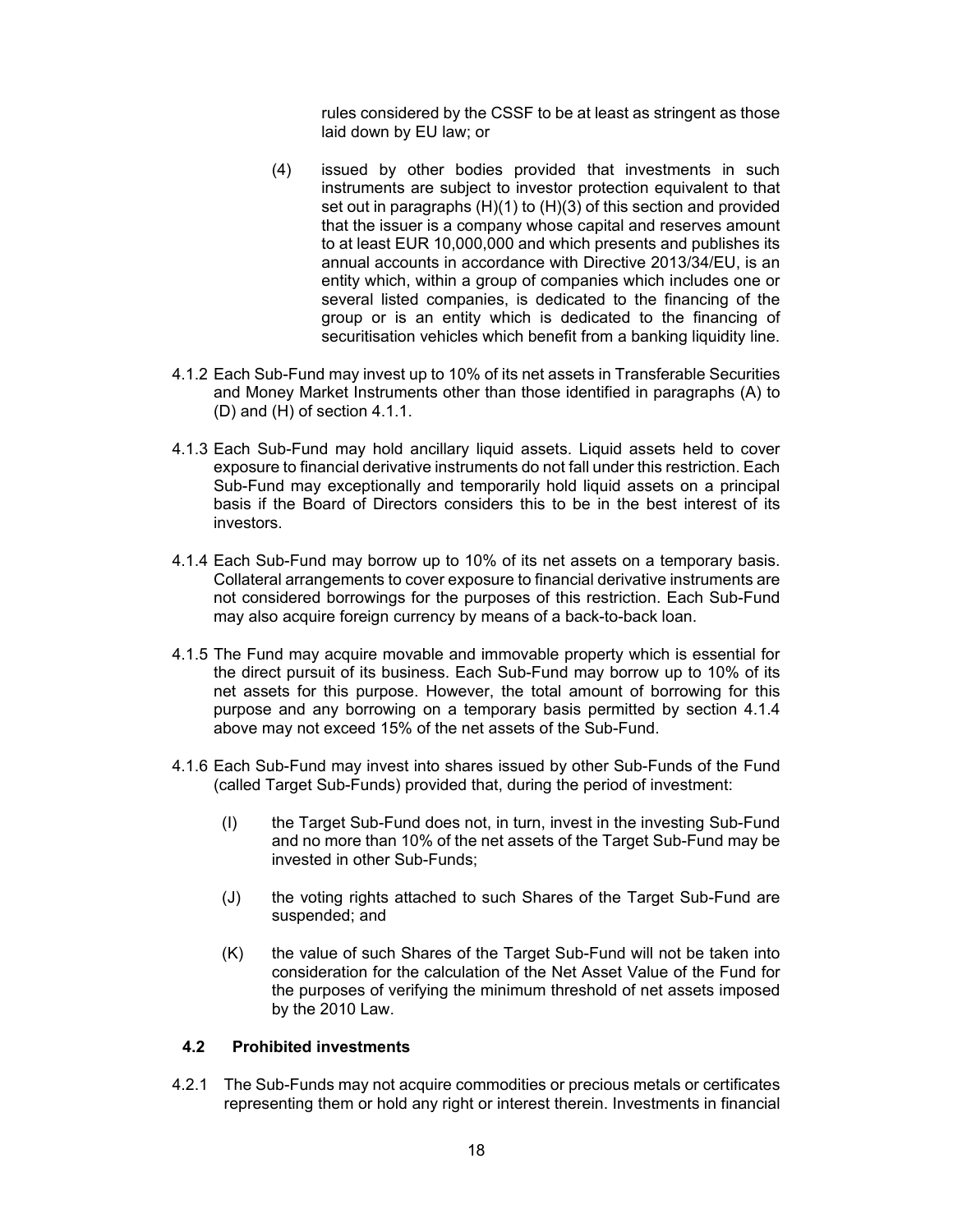instruments linked to, or backed by the performance of, commodities or precious metals, or any right or interest therein, do not fall under this restriction.

- 4.2.2 Except as set out in section 4.1.5, the Sub-Funds may not invest in real estate or hold any right or interest in real estate. Investments in financial instruments linked to, or backed by the performance of, real estate or any right or interest therein, or shares or debt instruments issued by companies which invest in real estate or interests therein, do not fall under this restriction.
- 4.2.3 The Sub-Funds may not grant loans or guarantees in favour of a third party. Such restriction will not prevent any Sub-Fund from investing in Transferable Securities, Money Market Instruments, shares or units of UCITS or other UCI or financial derivative instruments referenced in section 4.1.1 which are not fully paid-up. Furthermore, such restriction will not prevent any Sub-Fund from entering into repurchase agreements, buy-sell back transactions or securities lending transactions as described in section 4.6 (Efficient portfolio management techniques) below.
- 4.2.4 The Sub-Funds may not enter into uncovered sales of Transferable Securities, Money Market Instruments, shares or units of UCITS or other UCI or financial derivative instruments referenced in section 4.1.1.

### **4.3 Risk diversification limits**

4.3.1 If an issuer or body is a legal entity with multiple sub-funds or compartments where the assets of each sub-fund or compartment are exclusively reserved to the investors of that sub-fund or compartment and to those creditors whose claim has arisen in connection with the creation, operation and liquidation of that sub-fund or compartment, each sub-fund or compartment is to be considered as a separate issuer or body for the purpose of the application of these risk diversification limits.

# **Transferable Securities and Money Market Instruments**

- 4.3.2 No Sub-Fund may purchase additional Transferable Securities or Money Market Instruments of any single issuer if, upon such purchase:
	- (A) more than 10% of its net assets would consist of Transferable Securities or Money Market Instruments of such issuer; or
	- (B) the total value of all Transferable Securities and Money Market Instruments of issuers in which it invests more than 5% of its net assets would exceed 40% of its net assets.
- 4.3.3 The limit of 10% set out in section 4.3.2, paragraph (A) is increased to 25% in respect of qualifying debt securities issued by a credit institution which has its registered office in a Member State and which, under applicable law, is submitted to specific public control in order to protect the holders of such qualifying debt securities ("Covered Bonds"). In particular, the proceeds from the issue of Covered Bonds must be invested, in accordance with applicable law, in assets which are capable of covering claims attached to such bonds until their maturity and which, in case of bankruptcy of the issuer, would be used on a priority basis for the repayment of principal and payment of accrued interest. To the extent a Sub-Fund invests more than 5% of its net assets in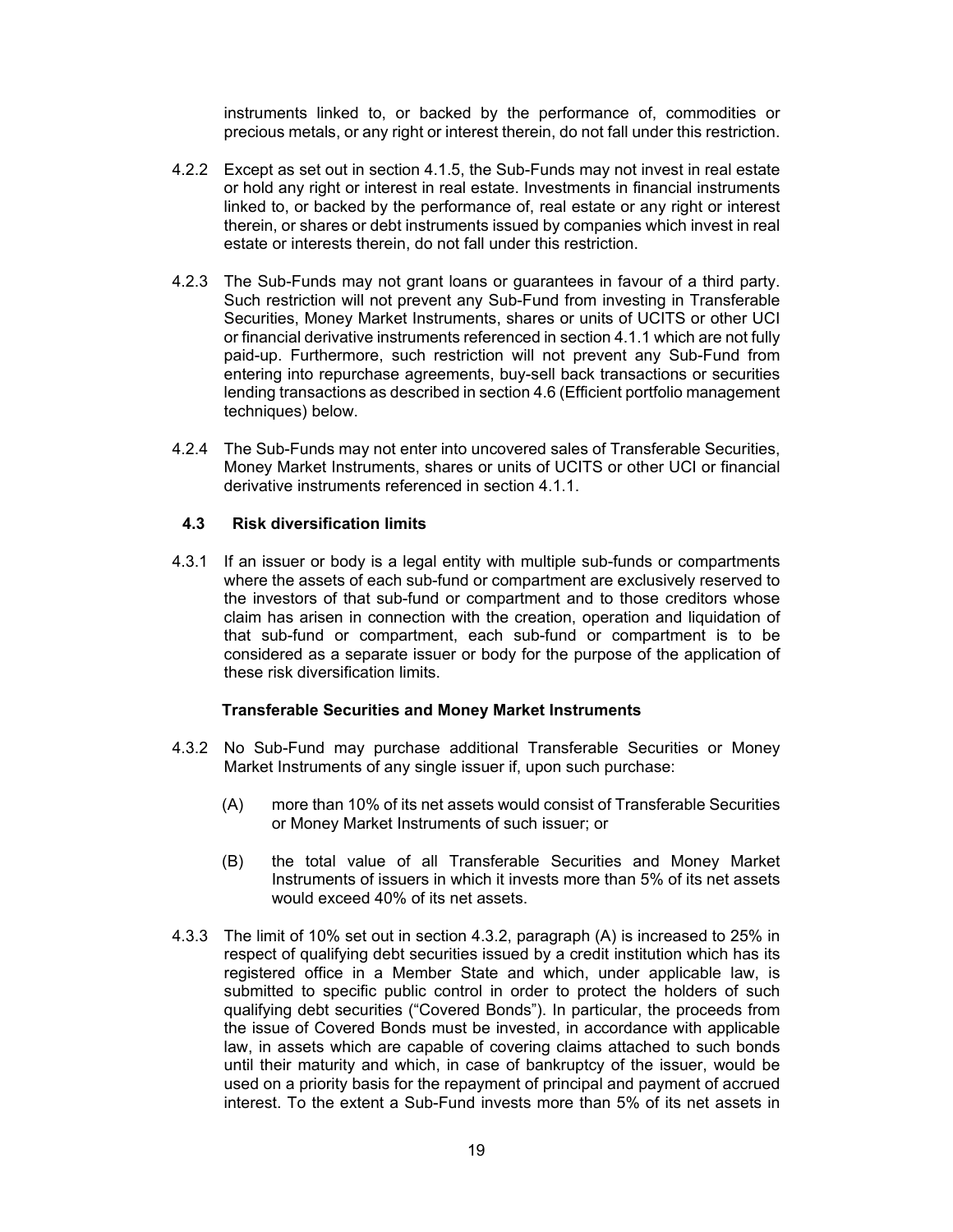Covered Bonds, the total value of such investments may not exceed 80% of its net assets. Covered Bonds are not included in the calculation of the limit of 40% set out in section 4.3.2, paragraph (B).

- 4.3.4 The limit of 10% set out in section 4.3.2, paragraph (A) is increased to 35% in respect of Transferable Securities and Money Market Instruments issued or guaranteed by a Member State, by its local authorities, by any non-Member State or by a public international body of which one or more Member States are members. Such securities are not included in the calculation of the limit of 40% set out in section 4.3.2, paragraph (B).
- 4.3.5 Notwithstanding the limits set out above, each Sub-Fund is authorised to invest, in accordance with the principle of risk spreading, up to 100% of its net assets in Transferable Securities and Money Market Instruments issued or guaranteed by a Member State, by one or more of its local authorities, by a member State of the OECD or the Group of Twenty (G20) such as the United States of America, by the Republic of Singapore, by the Hong Kong Special Administrative Region of the People's Republic of China, or by a public international body of which one or more Member States are members, provided that the Sub-Fund holds in its portfolio securities from at least six different issues and that securities from any issue do not account for more than 30% of the net assets of the Sub-Fund.

### **Financial derivative instruments and efficient portfolio management techniques**

4.3.6 The counterparty risk exposure arising from OTC financial derivative instruments and efficient portfolio management techniques (as described below) undertaken with a single body for the benefit of a Sub-Fund may not exceed 10% of the net assets of the Sub-Fund where the counterparty is a credit institution which has its registered office in a Member State or a credit institution located in a third-country which is subject to prudential rules considered by the CSSF as equivalent to those laid down in EU law, or 5% of its net assets in other cases.

# **Bank deposits**

4.3.7 Each Sub-Fund may invest up to 20% of its net assets in deposits made with a single body.

#### **Combined limits**

- 4.3.8 Notwithstanding the individual limits set out in sections 4.3.2, 4.3.6 and 4.3.7, a Sub-Fund may not combine, where this would lead to an exposure of more than 20% of its net assets to a single body:
	- (C) investments in Transferable Securities or Money Market Instruments issued by that body;
	- (D) bank deposits made with that body; and
	- (E) counterparty exposure arising from OTC financial derivative instruments and efficient portfolio management techniques (as described below) undertaken with that body.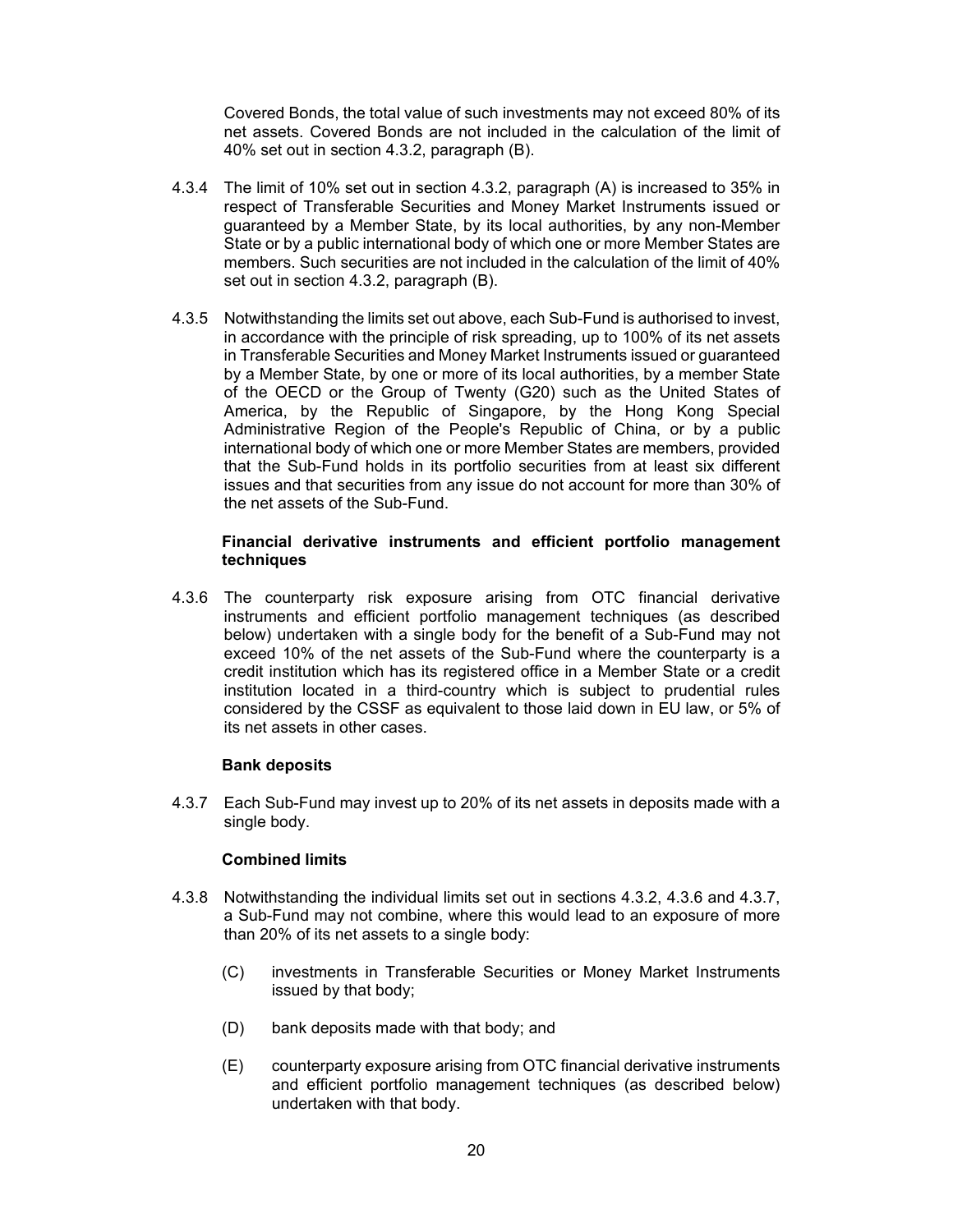- 4.3.9 The limits set out in sections 4.3.2 to 4.3.8 (with the exception of section 4.3.5) may not be combined: investments in Transferable Securities or Money Market Instruments, bank deposits, counterparty exposure arising from OTC financial derivative instruments and efficient portfolio management techniques, issued by or undertaken with, a single issuer or body, each in accordance with the limits set out in sections 4.3.2 to 4.3.8 (with the exception of section 4.3.5) may not exceed a total of 35% of the net assets of the Sub-Fund.
- 4.3.10 For the purposes of the combined limits set out in sections 4.3.8 and 4.3.9, issuers or bodies that are part of the same group of companies are considered as a single issuer or body. A group of companies comprises all companies which are included in the same group for the purposes of consolidated accounts, as defined in accordance with Directive 2013/34/EU or in accordance with recognised international accounting rules.

### **Sub-Fund replicating the composition of a financial index**

- 4.3.11 Without prejudice to the limits laid down in section 4.4 (Control limits) below, the limits set out in section 4.3.2 are raised to 20% for investments in Transferable Securities or Money Market Instruments issued by a single issuer where the investment objective of the Sub-Fund is to replicate the composition of a certain financial index of stock or debt securities which is recognised by the CSSF.
- 4.3.12 The limit of 20% set out in the preceding section is raised to 35% where that proves to be justified by exceptional market conditions, in particular in regulated markets where certain Transferable Securities or Money Market Instruments are highly dominant, provided that any investment up to this 35% limit is only permitted for a single issuer.
- 4.3.13 A financial index is an index which complies, at all times, with the following conditions: the composition of the index is diversified in accordance with the limits set out in sections 4.3.11 and 4.3.12, the index represents an adequate benchmark for the market to which it refers, and the index is published in an appropriate manner. These conditions are further specified in and supplemented by regulations and guidance issued by the CSSF from time to time.

#### **Shares or units of UCITS or other UCI**

- 4.3.14 Unless otherwise specified in its Supplement, no Sub-Fund is permitted to invest in aggregate more than 10% of its net assets in shares or units of UCITS or other UCI. If otherwise specified in its Supplement, the following limits will apply:
	- (F) investments made in shares or units of a single other UCITS or other UCI may not exceed 20% of the net assets of the Sub-Fund; and
	- (G) investments made in shares or units of other UCI may not, in aggregate, exceed 30% of the net assets of the Sub-Fund.
- 4.3.15 The underlying assets of the UCITS or other UCI into which a Sub-Fund invests do not have to be combined with any other direct or indirect investment of the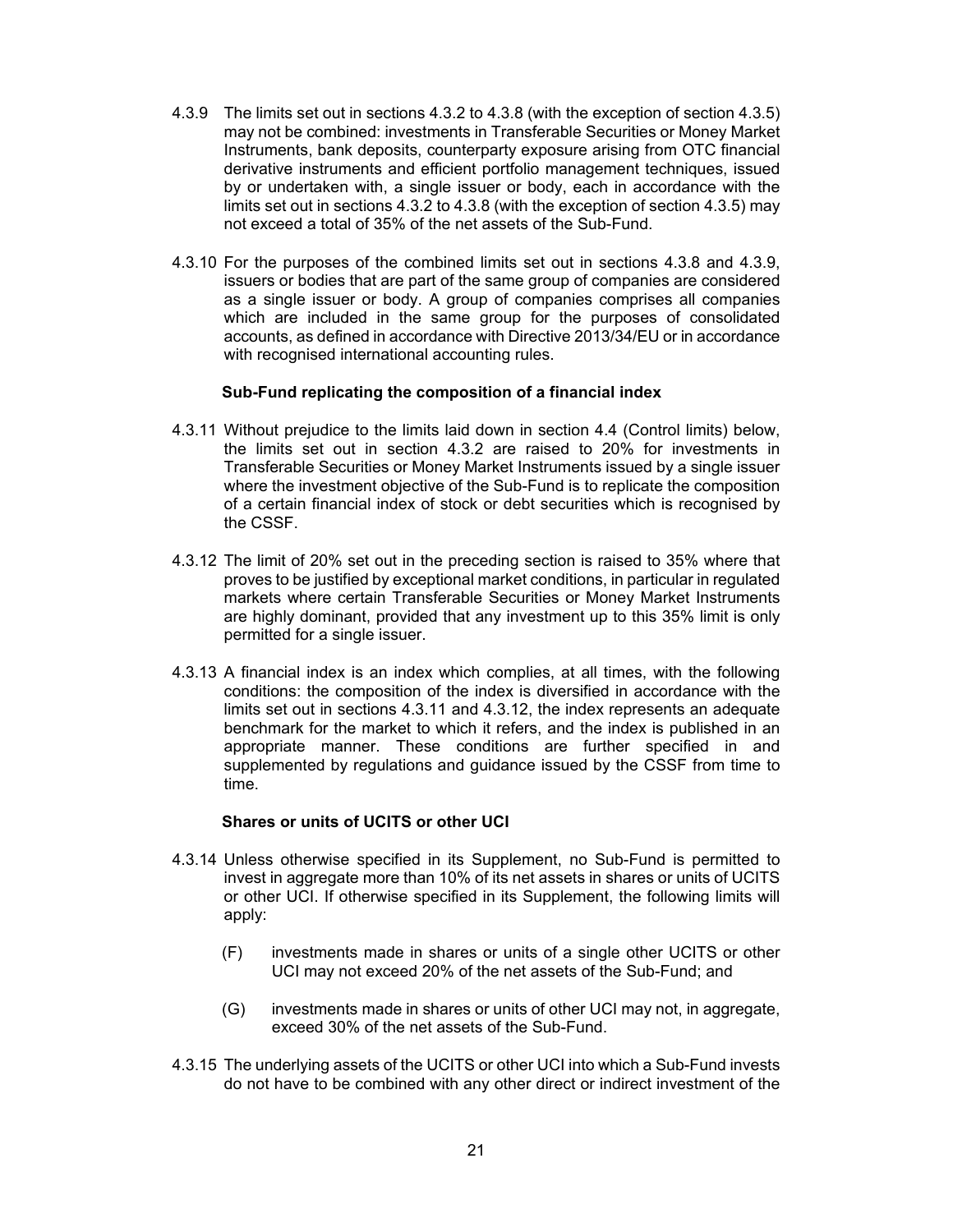Sub-Fund into such assets for the purposes of the limits set out in section 4.3 (Risk diversification limits) above.

- 4.3.16 If a Sub-Fund invests in shares or units of UCITS or other UCI that are managed, directly or by delegation, by the Management Company or by any other company which is linked to the Management Company by common management or control, or by a substantial direct or indirect holding, the Management Company or other company may not charge subscription or redemption fees on account of the Sub-Fund's investment in the shares or units of such UCITS or other UCI.
- 4.3.17 If a Sub-Fund invests a substantial proportion of its assets in UCITS or other UCI, the Supplement will disclose the maximum level of the management fees that may be charged both to the Sub-Fund itself and to the UCITS or other UCI in which it intends to invest. The Fund will disclose in the Annual Report the maximum proportion of management fees charged to both the Sub-Fund itself and the UCITS or other UCI in which the Sub-Fund invests.

#### **Derogation**

4.3.18 During the first six (6) months following its authorisation, a new Sub-Fund may derogate from the limits set out in this section 4.3 (Risk diversification limits) above, provided that the principle of risk-spreading is complied with.

#### **4.4 Control limits**

- 4.4.1 The Fund may not acquire such amount of shares carrying voting rights which would enable the Fund to exercise legal or management control or to exercise a significant influence over the management of the issuer.
- 4.4.2 No Sub-Fund may acquire more than:
	- (A) 10% of the non-voting shares of the same issuer;
	- (B) 10% of the debt securities of the same issuer;
	- (C) 10% of the Money Market Instruments of any single issuer; or
	- (D) 25% of the shares or units of the same UCITS or other UCI.
- 4.4.3 The limits set out in section 4.4.2, paragraphs (B) to (D) may be disregarded at the time of acquisition if, at that time, the gross amount of the debt securities or Money Market Instruments or the net amount of the instruments in issue cannot be calculated.
- 4.4.4 The limits set out in sections 4.4.1 to 4.4.2 do not apply in respect of:
	- (E) Transferable Securities and Money Market Instruments issued or guaranteed by a Member State or by its local authorities;
	- (F) Transferable Securities and Money Market Instruments issued or guaranteed by any non-Member State;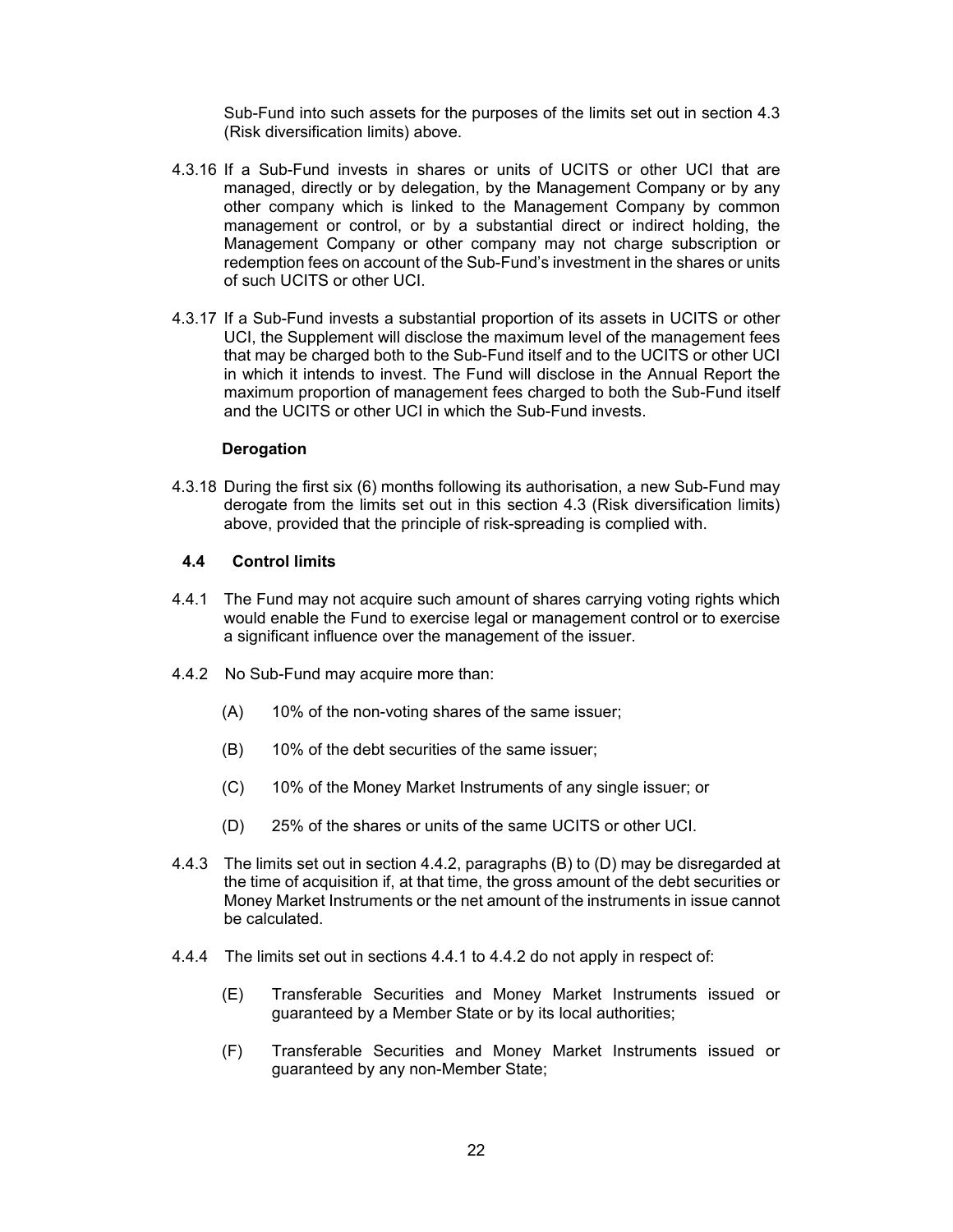- (G) Transferable Securities and Money Market Instruments issued by a public international body of which one or more Member States are members;
- (H) Shares in the capital of a company which is incorporated under or organised pursuant to the laws of a non-Member State, provided that:
	- (1) such company invests its assets principally in securities issued by issuers having their registered office in that State;
	- (2) pursuant to the laws of that State, a participation by the relevant Sub-Fund in the equity of such company constitutes the only possible way to purchase securities of issuers of that State; and
	- (3) such company observes in its investments policy the restrictions set out in section 4.3 (Risk diversification limits) above (with the exceptions of sections 4.3.5 and 4.3.11 to 4.3.13) and sections 4.4.1 to 4.4.2.
- (I) shares held by the Fund in the capital of subsidiary companies which carry on the business of management, advice or marketing in the country where the subsidiary is established, in regard to the redemption of shares at the request of shareholders exclusively on its or their behalf.

# **4.5 Financial derivative instruments**

### **4.5.1 General**

Each Sub-Fund may use financial derivative instruments such as options, futures, forwards and swaps or any variation or combination of such instruments, for hedging or investment purposes, in accordance with the conditions set out in this section 4 and the investment objective and policy of the Sub-Fund, as set out in its Supplement. The use of financial derivative instruments may not, under any circumstances, cause a Sub-Fund to deviate from its investment objective.

Financial derivative instruments used by any Sub-Fund may include, without limitation, the following categories of instruments.

- (A) Options: an option is an agreement that gives the buyer, who pays a fee or premium, the right but not the obligation to buy or sell a specified amount of an underlying asset at an agreed price (the strike or exercise price) on or until the expiration of the contract. A call option is an option to buy, and a put option an option to sell.
- (B) Futures contracts: a futures contract is an agreement to buy or sell a stated amount of a security, currency, index (including an eligible commodity index) or other asset at a specific future date and at a pre-agreed price.
- (C) Forward agreements: a forward agreement is a customised, bilateral agreement to exchange an asset or cash flows at a specified future settlement date at a forward price agreed on the trade date. One party to the forward is the buyer (long), who agrees to pay the forward price on the settlement date; the other is the seller (short), who agrees to receive the forward price.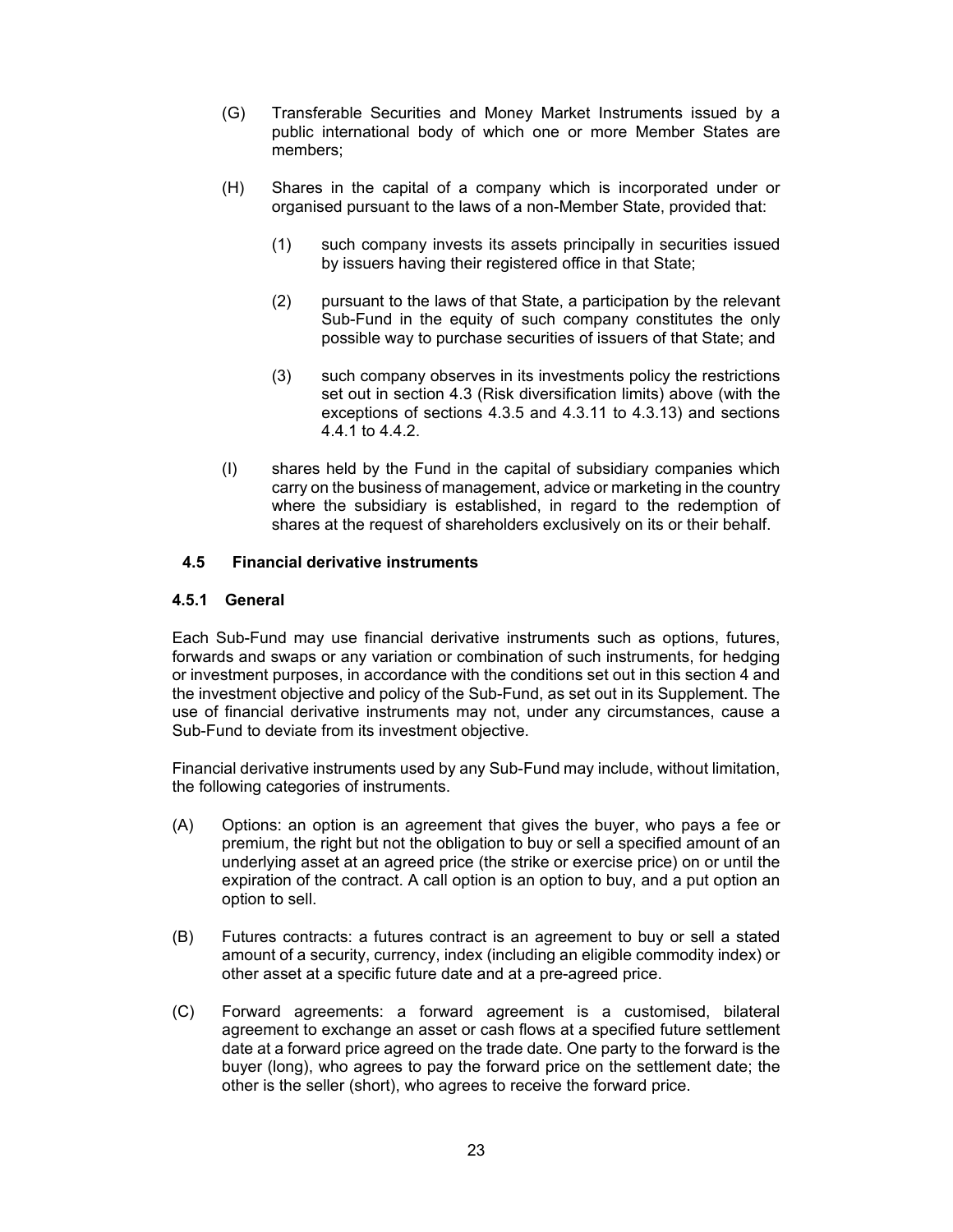- (D) Interest rate swaps: an interest rate swap is an agreement to exchange interest rate cash flows, calculated on a notional principal amount, at specified intervals (payment dates) during the life of the agreement.
- (E) Swaptions: a swaption is an agreement that gives the buyer, who pays a fee or premium, the right but not the obligation to enter into an interest rate swap at a present interest rate within a specified period of time.
- (F) Credit default swaps: a credit default swap or CDS is a credit derivative agreement that gives the buyer protection, usually the full recovery, in case the reference entity or debt obligation defaults or suffers a credit event. In return the seller of the CDS receives from the buyer a regular fee, called the spread.
- (G) Contracts for differences: a contract for differences or CFD is an agreement between two parties to pay the other the change in the price of an underlying asset. Depending on which way the price moves, one party pays the other the difference from the time the contract was agreed to the point in time where it ends.

Each Sub-Fund must hold at any time sufficient liquid assets to cover its financial obligations arising under financial derivative instruments used.

The global exposure of a Sub-Fund to financial derivative instruments and efficient portfolio management techniques may not exceed the Net Asset Value of the Sub-Fund, as further described in section 4.8 (Global exposure limits) below.

The exposure of a Sub-Fund to underlying assets referenced by financial derivative instruments, combined with any direct investment in such assets, may not exceed in aggregate the investment limits set out in section 4.3 (Risk diversification ) above. However, to the extent a Sub-Fund invests in financial derivative instruments referencing financial indices as described in section 4.5.3, the exposure of the Sub-Fund to the underlying assets of the financial indices do not have to be combined with any direct or indirect investment of the Sub-Fund in such assets for the purposes of the limits set out in section 4.3 (Risk diversification) above.

Where a Transferable Security or Money Market Instrument embeds a financial derivative instrument, the latter must be taken into account in complying with the risk diversification rules, global exposure limits and information requirements of this section 4 applicable to financial derivative instruments.

# **4.5.2 OTC financial derivative instruments**

Each Sub-Fund may invest into financial derivative instruments that are traded 'overthe-counter' or OTC, in accordance with the conditions set out in this section 4 and the investment objective and policy of the Sub-Fund, as set out in its Supplement.

The counterparties to OTC financial derivative instruments will be selected among financial institutions subject to prudential supervision (such as credit institutions or investment firms) and specialised in the relevant type of transaction. The identity of the counterparties will be disclosed in the Annual Report.

The Management Company uses a process for accurate and independent assessment of the value of OTC derivatives in accordance with applicable laws and regulations.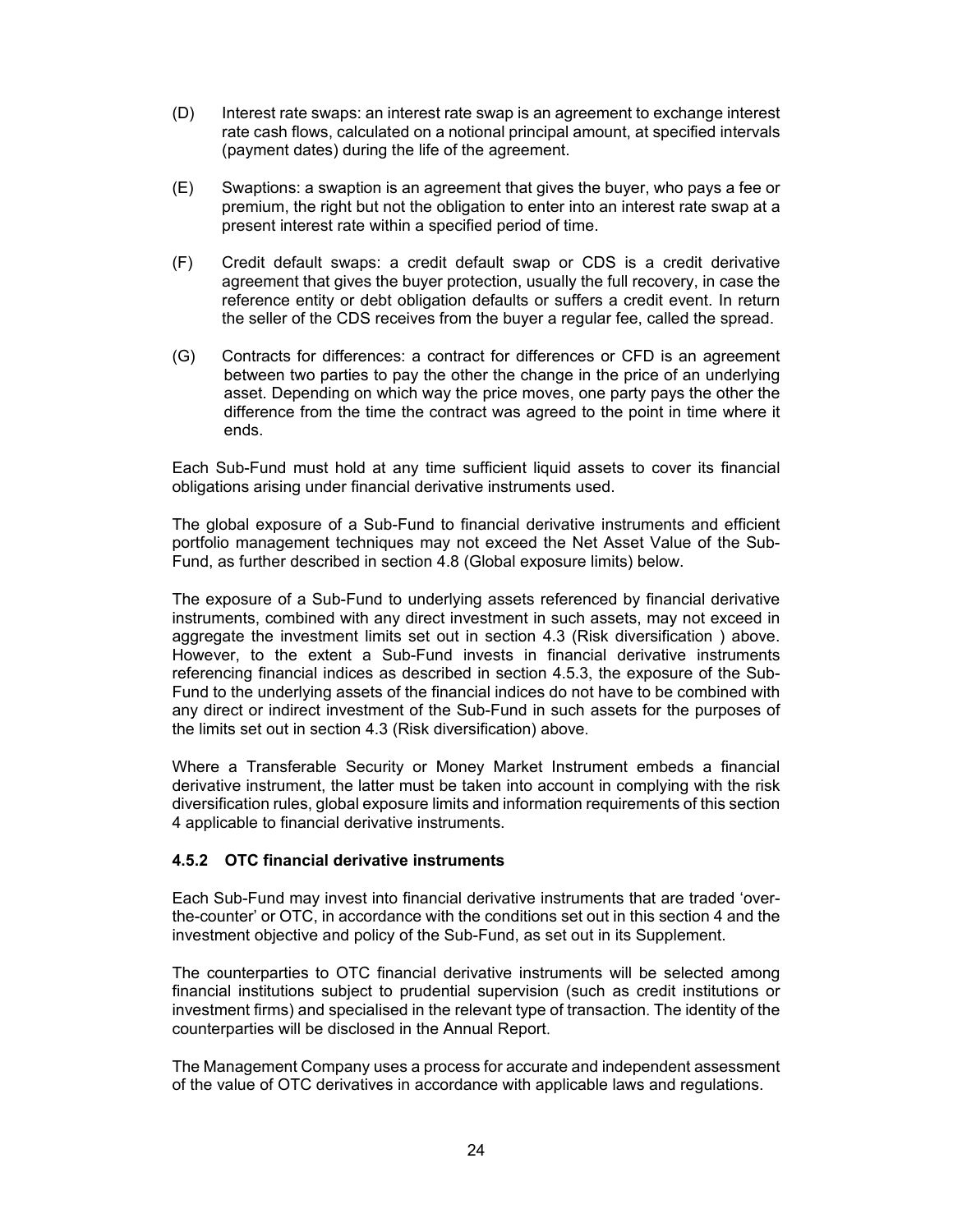In order to limit the exposure of a Sub-Fund to the risk of default of the counterparty under OTC derivatives, the Sub-Fund may receive cash or other assets as collateral, as further specified in section 4.7 (Collateral policy) below.

Each Sub-Fund may incur costs and fees in connection with financial derivative instruments entering into the derivative instruments and/or any increase or decrease of their notional amount. The amount of these fees may be fixed or variable. Information on costs and fees incurred by each Sub-Fund in this respect, as well as the identity of the recipients and any affiliation they may have with the Depositary, the Investment Manager or the Management Company, if applicable, may be available in the Annual Report and, to the extent relevant and practicable, in each Supplement.

# **4.5.3 Derivatives referencing financial indices**

Each Sub-Fund may use financial derivative instruments to replicate or gain exposure to one or more financial indices in accordance with its investment objective and policy. The underlying assets of financial indices may comprise eligible assets described in section 4.1 (Authorised investments) above and instruments with one or more characteristics of those assets, as well as interest rates, foreign exchange rates or currencies, other financial indices and/or other assets, such as commodities or real estate.

For the purposes of this Prospectus, a 'financial index' is an index which complies, at all times, with the following conditions: the composition of the index is sufficiently diversified (each component of a financial index may represent up to 20% of the index, except that one single component may represent up to 35% of the index where justified by exceptional market conditions), the index represents an adequate benchmark for the market to which it refers, and the index is published in an appropriate manner. These conditions are further specified in and supplemented by regulations and guidance issued by the CSSF from time to time.

# **4.6 Efficient portfolio management techniques**

Each Sub-Fund may employ techniques and instruments relating to Transferable Securities and Money Market Instruments, such as securities lending transactions, repurchase agreements and buy-sell back transactions, provided that such techniques and instruments are used for the purposes of efficient portfolio management, in accordance with the conditions set out in applicable laws, regulations and circulars issued by the CSSF from time to time and with the conditions set out in this section 4 and the investment objective and policy of the Sub-Fund, as set out in its Supplement. The use of such techniques and instruments should not result in a change of the declared investment objective of any Sub-Fund or substantially increase the stated risk profile of the Sub-Fund.

In order to limit the exposure of a Sub-Fund to the risk of default of the counterparty under a securities lending transactions, repurchase agreements and buy-sell back transactions, the Sub-Fund will receive cash or other assets as collateral, as further specified in section 4.7 (Collateral policy) below.

Each Sub-Fund may incur costs and fees in connection with efficient portfolio management techniques. In particular, a Sub-Fund may pay fees to agents and other intermediaries, which may be affiliated with the Depositary, the Investment Manager or the Management Company, in consideration for the functions and risks they assume. The amount of these fees may be fixed or variable. Information on direct and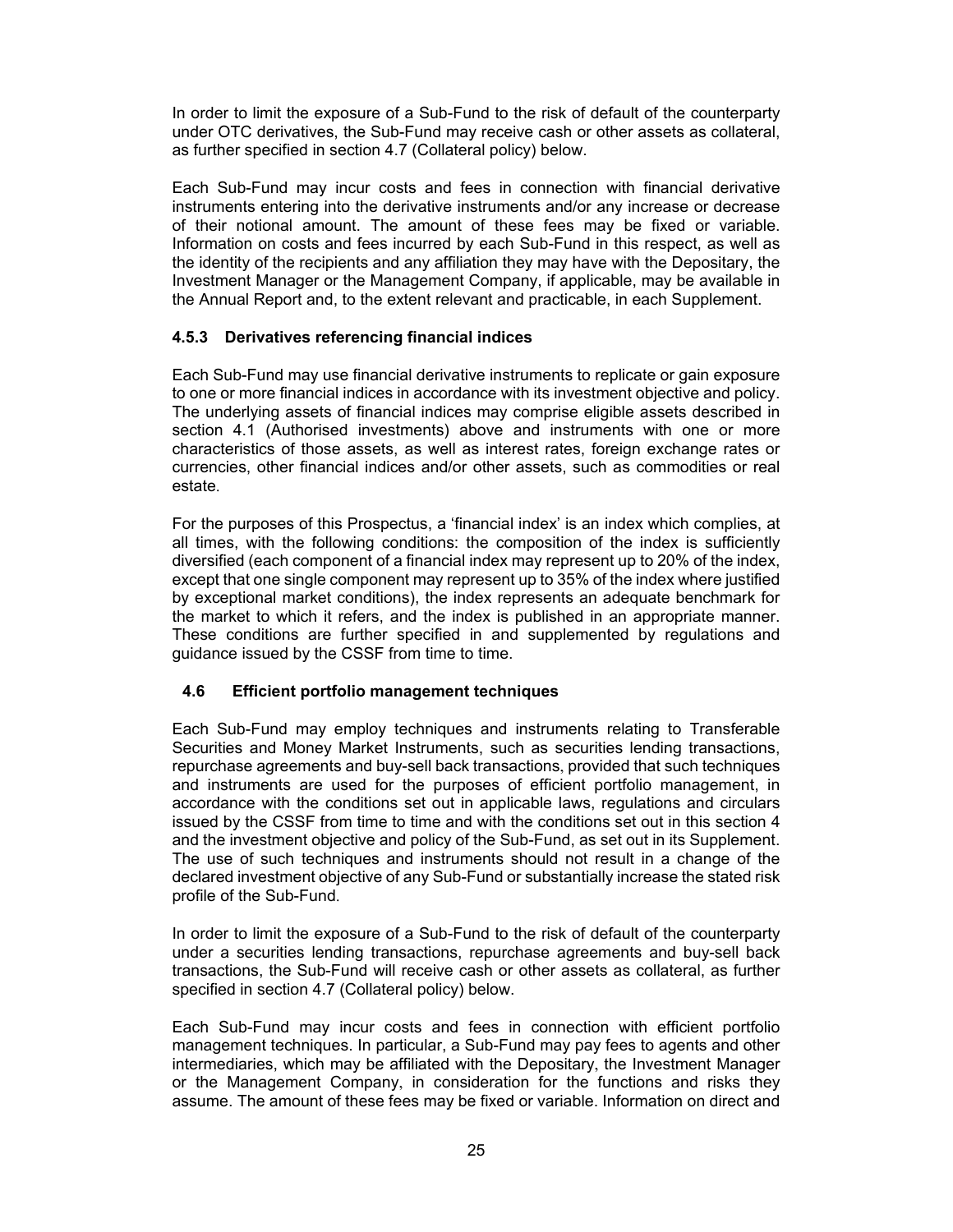indirect operational costs and fees incurred by each Sub-Fund in this respect, as well as the identity of the entities to which such costs and fees are paid and any affiliation they may have with the Depositary, the Investment Manager or the Management Company, if applicable, may be available in the Annual Report and, to the extent relevant and practicable, in each Supplement.

# **4.6.1 Securities lending**

Securities lending transactions consist in transactions whereby a lender transfers securities or instruments to a borrower, subject to a commitment that the borrower will return equivalent securities or instruments on a future date or when requested to do so by the lender, such transaction being considered as securities lending for the party transferring the securities or instruments and being considered as securities borrowing for the counterparty to which they are transferred.

Sub-Funds will engage in securities lending transactions based on the market opportunities and in particular depending on the market demand for the securities held in each Sub-Fund's portfolio at any time and the expected revenues of the transaction compared to the market conditions on the investment side. Securities lending transactions to be entered into exclusively aim to generate additional capital or income. As such, there is no restriction on the frequency under which a Sub-Fund may engage into such type of transactions.

In particular, the expected and maximum portion the Net Asset Value that each Sub-Fund intends to engage in securities lending transactions is disclosed in each Supplement.

Where a Sub-Fund engages into securities lending transactions, such transactions will be made through the securities lending agent RBC Investor Services Trust. The Sub-Fund pay 30 % of the gross revenues generated from securities lending activities as costs / fees to the lending agent and retain 70% of the gross revenues generated from securities lending activities. All costs / fees of running the programme are paid from the lending agent's portion of the gross income (30%). This includes all direct and indirect costs / fees generated by the securities lending activities.

# **4.6.1.1 Rules designed to ensure the successful completion of security lending transactions**

Where specified in its Supplement, a Sub-Fund may enter into securities lending transactions as lender of securities or instruments. Securities lending transactions are, in particular, subject to the following conditions:

- (A) the counterparty must be subject to prudential supervision rules considered by the CSSF as equivalent to those prescribed by EU law established under any legal form;
- (B) a Sub-Fund may only lend securities or instruments to a borrower either directly, through a standardised system organised by a recognised clearing institution or through a lending system organised by a financial institution subject to prudential supervision rules considered by the CSSF as equivalent to those provided by EU law and specialised in this type of transaction; and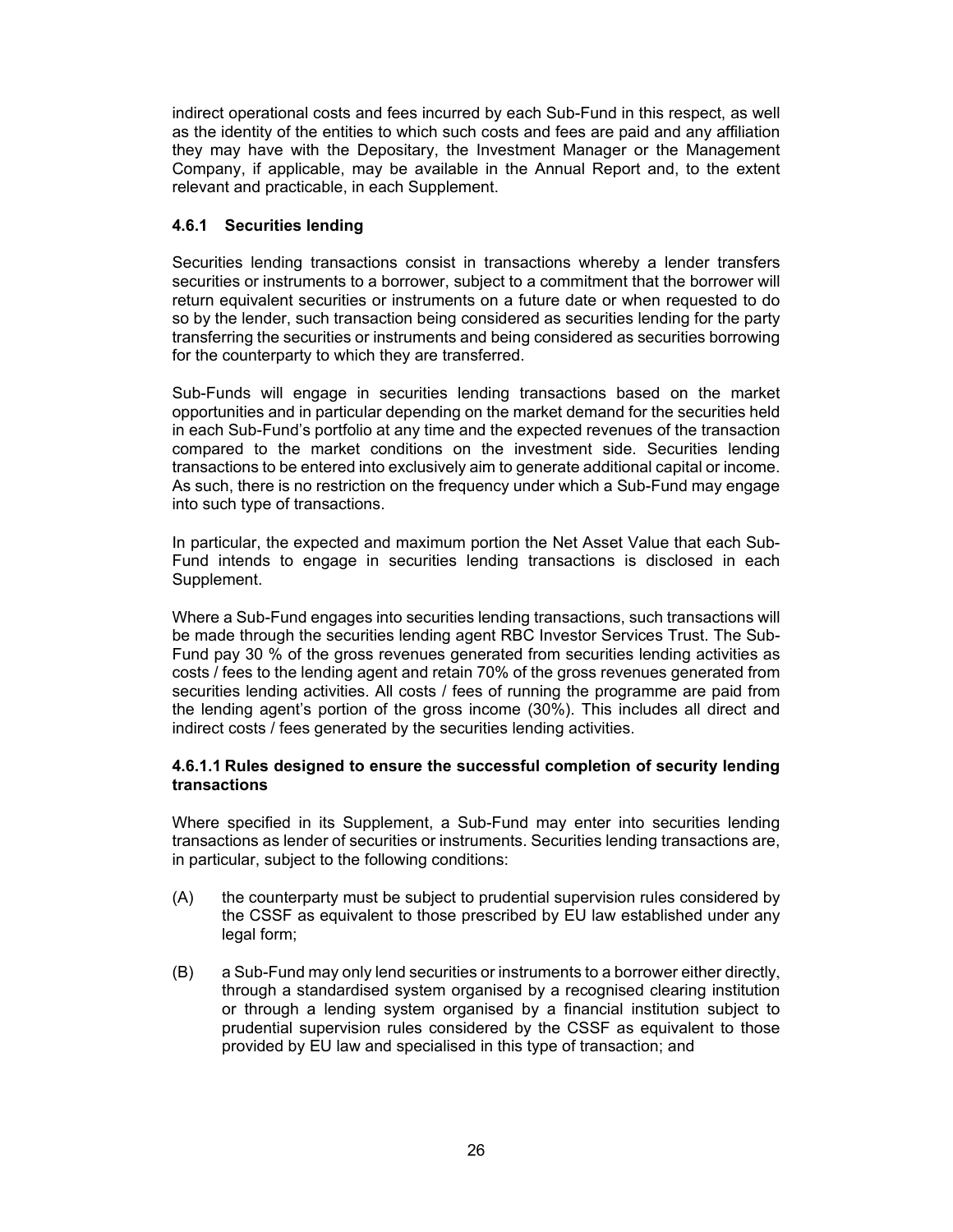(C) a Sub-Fund may only enter into securities lending transactions provided that it is entitled at any time, under the terms of the agreement, to request the return of the securities or instruments lent or to terminate the agreement.

Within the context of securities lending transactions, the Fund complies with the lending system set up by RBC Investor Services Trust, a trust incorporated under Canadian law and a company of RBC Investor Services Group. The use of this lending system is formalised in an agreement by virtue of which the Fund appointed RBC Investor Services Trust to act as the principal counterparty of the borrower of the securities involved in the securities transactions.

Since Sub-Funds are open to redemption, each Sub-Fund concerned must be able at all times to terminate the agreement and return the securities lent. Each Sub-Fund must ensure that the number of securities lending transactions is kept at an appropriate level, so that it can meet its redemption obligations at any time.

Each Sub-Fund shall ensure that it is able, at any time, to recall any securities having been lent out or terminate any operation for securities lending which has been contracted.

For each operation for securities lending agreement, the Sub-Fund must ensure it receives a collateral, in accordance with the requirements set out in the relevant CSSF circulars, whose value is equivalent, for the duration of the operation, to at least 100% of the value of global assessment (interest, dividends and other inclusive any rights) securities lent; in case the counterparty risk associated with any other technique for efficient portfolio management or transaction OTC derivative financial instruments is higher than 10% of the assets of a Sub-Fund, the Fund shall cover this excess by a security.

At the end of the lending agreement, the collateral will be returned simultaneously with or subsequent to the return of the securities loaned.

The borrower may furnish the collateral in the form of financial instruments, as described in greater detail in the agreement entered into between RBC Investor Services Trust and the Fund, namely (i) securities and guarantees issued by the government of the United States or its agencies, (ii) sovereign debts and guarantees of OECD countries or their agencies, (iii) bonds issued by banks or trust and lending companies whose short-term deposits are rated A-1 or R-1 or equivalent followed ratings agency (i.e. Moody's, Standard & Poors, Fitch), (iv) commercial papers rated A-1 or R-1 or equivalent by a reputable and widely followed ratings agency (i.e. Moody's, Standard & Poors, Fitch), (v) convertible securities which are directly convertible into the underlying securities loaned, (vi) securities listed or traded on a Regulated Market of a member state of the OECD.

# **4.6.1.2 Conditions and limits on lending**

Securities lending transactions may not exceed 50% of the aggregate market value of the securities in the portfolio of each Sub-Fund, and may not extend beyond a period of 30 calendar days. However, these limits shall not apply where the Sub-Fund has the right at any time to terminate the contract without charge and obtain restitution of the securities lent.

# **4.6.1.3 Rules relating to periodic public reports**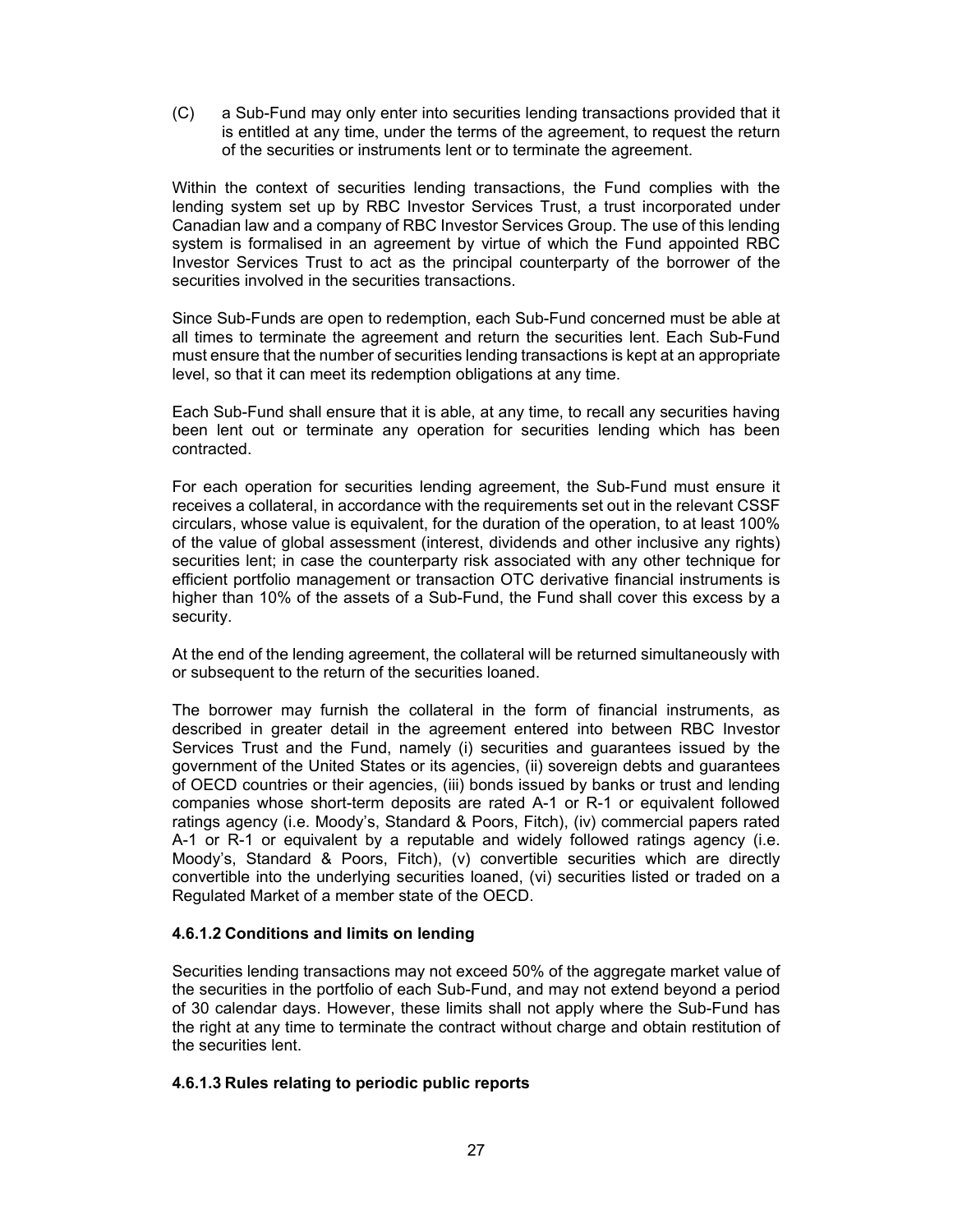In its financial reports, the Fund must indicate the aggregate market value of the securities lent on the reference date of the reports.

### **4.6.2 Repurchase agreements and buy-sell back transactions**

Repurchase agreements consist of transactions governed by an agreement whereby a party sells securities or instruments to a counterparty, subject to a commitment to repurchase them, or substituted securities or instruments of the same description, from the counterparty at a specified price on a future date specified, or to be specified, by the transferor. Such transactions are commonly referred to as repurchase agreements for the party selling the securities or instruments, and reverse repurchase agreements for the counterparty buying them.

Buy-sell back transactions consist of transactions, not being governed by a repurchase agreement or a reverse repurchase agreement as described above, whereby a party buys or sells securities or instruments to a counterparty, agreeing, respectively, to sell to or buy back from that counterparty securities or instruments of the same description at a specified price on a future date. Such transactions are commonly referred to as buy-sell back transactions for the party buying the securities or instruments, and sellbuy back transactions for the counterparty selling them.

Sub-Funds may engage in repurchase agreements or buy-sell back transactions based on the market opportunities and in particular depending on the market demand for the securities held in each Sub-Fund's portfolio at any time and the expected revenues of the transaction compared to the market conditions on the investment side. Repurchase agreements or buy-sell back transactions to be entered into exclusively aim to generate additional capital or income. As such, there is no restriction on the frequency under which a Sub-Fund may engage into such type of transactions.

In particular, the expected and maximum portion the Net Asset Value that each Sub-Fund intends to engage in repurchase agreements or buy-sell back transactions is disclosed in each Supplement.

Where a Sub-Fund engages into repurchase agreements or buy-sell back transactions, such transactions will in principle be made directly with the counterparty with no involvement of intermediaries. Furthermore, the Investment Manager does not charge any additional costs or fees or receive any additional revenues in connection with these transactions, so that 100% of the revenues (or losses) generated by their execution are allocated to the Sub-Funds.

Where specified in its Supplement, a Sub-Fund may enter into repurchase agreements as buyer or seller of securities or instruments. Such transactions are, in particular, subject to the following conditions:

- (A) the counterparty must be subject to prudential supervision rules considered by the CSSF as equivalent to those prescribed by EU law and
- (B) the Sub-Fund must be able, at any time, to terminate the agreement or recall the full amount of cash in a reverse repurchase agreement or buy-sell back transaction (on either an accrued basis or a mark-to-market basis) or any securities or instruments subject to a repurchase agreement or sell-buy back transaction. Fixed-term transactions that do not exceed seven days should be considered as arrangements on terms that allow cash or assets to be recalled at any time.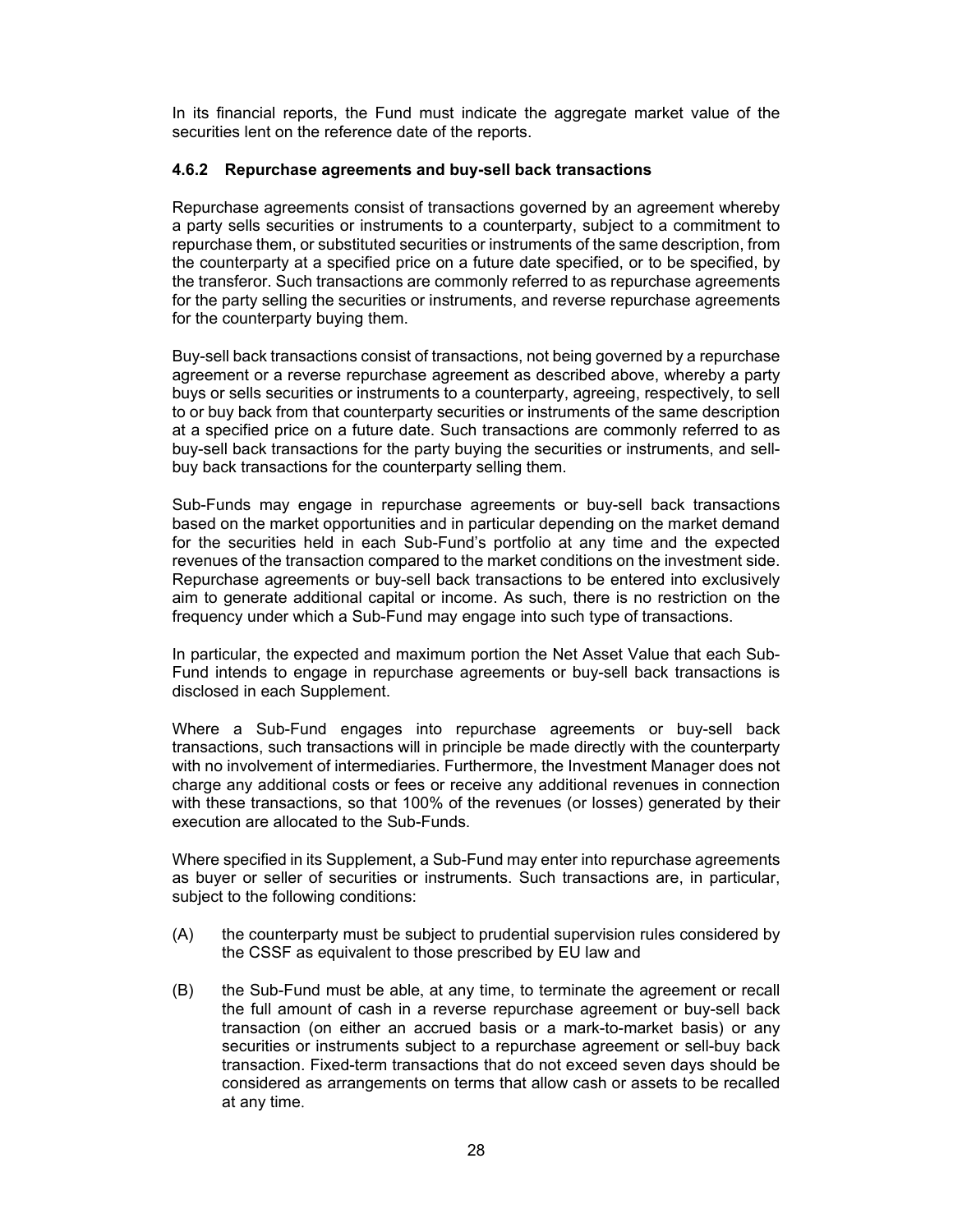For the time being, none of the Sub-Funds will enter into repurchase agreements and buy-sell back transactions. Should any Sub-Fund use such techniques and instruments in the future, the Prospectus and relevant Supplement will be updated prior to the use of any such techniques and instruments.

# **4.6.2.1 Rules designed to ensure the successful completion of securities repurchase agreements**

A Sub-Fund may not buy or sell securities as part of a repurchase agreement unless the counterparties to these agreements are top-rated financial institutions specialising in this type of operation.

# **4.6.2.2 Conditions and limits on securities repurchase agreements**

During the lifetime of the repurchase agreement, the Sub-Fund may not sell the securities which are the object of the agreement before the repurchase of the securities by the counterparty has been carried out or the repurchase period has expired.

When a Sub-Fund is open to redemption, it must be careful to maintain repurchase agreements at a level that allows it to meet its repurchase obligations at all times.

The Sub-Fund must ensure it is able, at any time, to recall the total amount in cash or to terminate the operation on a pro rata temporis basis, or on mark-to-market basis.

When cash can be recalled at any time on a mark-to-market basis, the mark-to-market value of the transaction must be used for the calculation of the net asset value of the relevant Sub-Fund.

# **4.6.2.3 Periodic public reports**

In its financial reports, the Fund shall provide separate information on the total amount of outstanding repurchase agreements at the reference date of the reports in question.

This also applies to Transferable Securities purchase transactions in cash closed together with a forward sale of those same securities and known under the name "Repurchase Agreement" in the United States of America and "Pronti contro Termine" in Italy.

# **4.6.3 Selection of the counterparties by the Investment Manager**

The Investment Manager has put in place internal standards for assessing and selecting the counterparty. The Investment Manager will transact only with approved counterparties subject to prudential supervision and located in any member state of the OECD.

In order to select the counterparty, the Investment Manager takes into account factors including operational stability, execution capabilities, the nature and characteristics of transactions, the creditworthiness and identity of counterparties and prevailing market conditions.

# **4.7 Collateral policy**

This section sets out the policy adopted by the Board of Directors for the management of collateral received for the benefit of each Sub-Fund in the context of OTC financial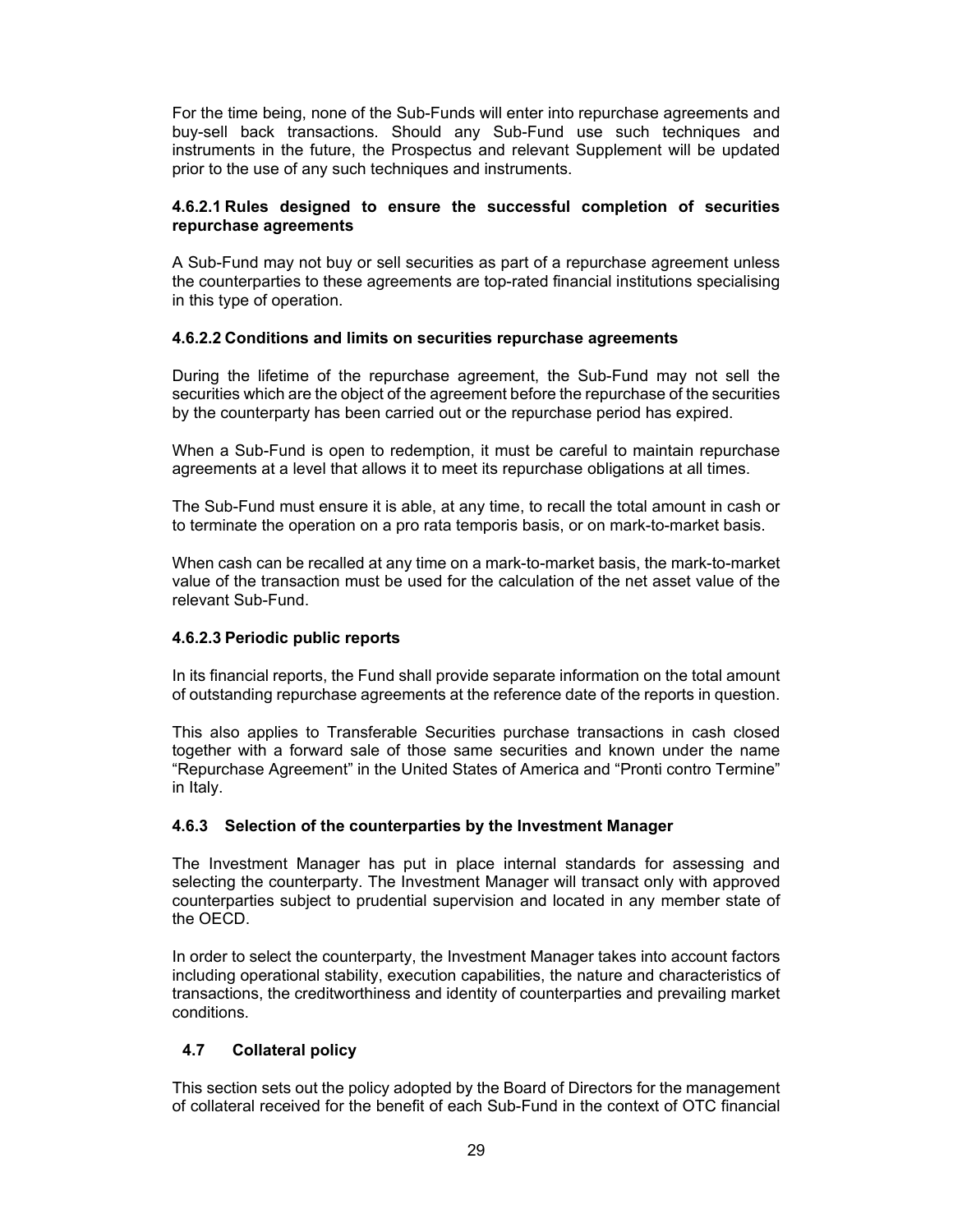derivatives instruments and efficient portfolio management techniques (securities lending transactions and repurchase agreements and buy-sell back transactions). All cash or assets received by a Sub-Fund in the context of efficient portfolio management techniques will be considered as collateral for the purposes of this section.

# **4.7.1 Eligible collateral**

Collateral received for the benefit of a Sub-Fund may be used to reduce its counterparty risk exposure if it complies with the conditions set out in applicable laws and regulations. In particular, collateral received for the benefit of a Sub-Fund should comply with the following conditions:

- (A) *Liquidity:* collateral other than cash should be of high quality, highly liquid and traded on a regulated market or multilateral trading facility with transparent pricing in order that it can be sold quickly at a price that is close to pre-sale valuation;
- (B) *Valuation:* collateral should be valued at least on a daily basis and assets that exhibit high price volatility should not be accepted as collateral unless suitably conservative haircuts are in place, as further specified below;
- (C) *Correlation:* collateral should be issued by an entity that is independent from the counterparty and is expected not to display a high correlation with the performance of the counterparty;
- (D) *Collateral diversification (asset concentration):* collateral should be sufficiently diversified in terms of countries, markets and issuers. The maximum exposure of a Sub-Fund to any given issuer included in the basket of collateral received is limited to 20% of the net assets of the Sub-Fund. When the Sub-Fund is exposed to different counterparties, collateral received should be aggregated to calculate the 20% limit of exposure to a single issuer. By way of derogation, this limit may be exceeded and up to 100% of the collateral received by a Sub-Fund may consist in Transferable Securities and Money Market Instruments issued or guaranteed by a Member State, by one or more of its local authorities, by a member State of the OECD or the Group of Twenty (G20) such as the United States of America, by the Republic of Singapore, by the Hong Kong Special Administrative Region of the People's Republic of China, or by a public international body of which one or more Member States are members, provided that such securities or instruments are part of a basket of collateral comprised of securities or instruments of at least six different issues and that securities or instruments from any one issue do not account for more than 30% of the net assets of the Sub-Fund;
- (E) *Custody:* where there is a title transfer, collateral received should be held by the Depositary or one of its sub-custodians to which the Depositary has delegated the custody of such collateral. For other types of collateral arrangement (e.g. a pledge), collateral can be held by a third party custodian which is subject to prudential supervision and which is unrelated to the provider of the collateral;
- (F) *Enforceability:* collateral should be capable of being fully enforced by the Fund at any time without reference to or approval from the counterparty;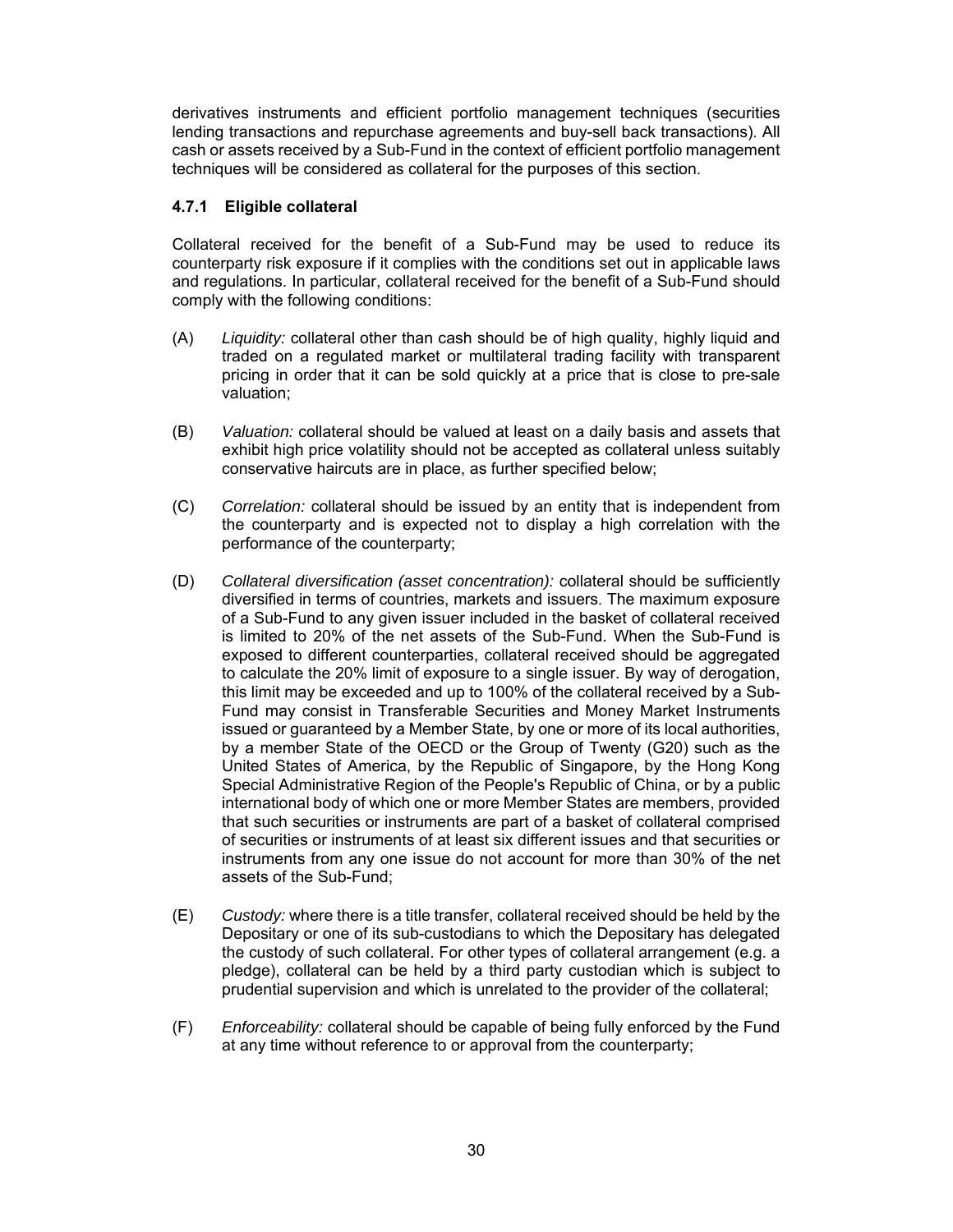- (G) risks linked to management of collateral, such as operational and legal risks, should be identified, managed and mitigated by the risk management process; and
- (H) where applicable, collateral received should also comply with the control limits set out in section 4.4 (Control limits) above.

Subject to the above conditions, permitted forms of collateral include:

- (A) cash and cash equivalents, including short-term bank certificates and Money Market Instruments. A letter of credit or a guarantee at first-demand given by a first class credit institution not affiliated to the counterparty is considered as cash equivalent;
- (B) bonds issued or guaranteed by a Member State, any other member state of the OECD or their local public authorities, by supranational institutions and undertakings with an EU, regional or worldwide scope;
- (C) shares or units issued by money market UCI calculating a daily net asset value and being assigned a rating of AAA or its equivalent;
- (D) shares or units issued by other UCITS investing mainly in bonds and/or shares identified in items (E) and (F) below;
- (E) bonds issued or guaranteed by first class issuers offering adequate liquidity; and
- (F) shares admitted to or dealt in on a Regulated Market or on a stock exchange of a member state of the OECD, on the condition that these shares are included in a main index.

For the purpose of the above paragraph, all assets received by a Sub-Fund in the context of efficient portfolio management techniques should be considered as collateral.

A Sub-Fund may incur a loss of reinvesting the cash collateral it receives. Such a loss may arise due to a decline in the value of the investment made with cash collateral received. A decline in the value of such investment of the cash collateral would reduce the amount of collateral available to be returned by the Sub-Fund to the counterparty at the conclusion of the transaction. The Sub-Fund would be required to cover the difference in value between the collateral originally received and the amount available to be returned to the counterparty, thereby resulting in a loss to the Sub-Fund.

Collateral posted in favour of a Sub-Fund under a title of transfer arrangement should be held by the Depositary. Collateral posted in favour of a Sub-Fund under a security interest arrangement (e.g. a pledge) can be held by a third party custodian which is subject to prudential supervision, and which is unrelated to provider of the collateral.

The collateral eligibility requirements set out above stem from the ESMA Guidelines (ESMA 2014/937EN and CSSF circular 14/592).

# **4.7.2 Level of collateral**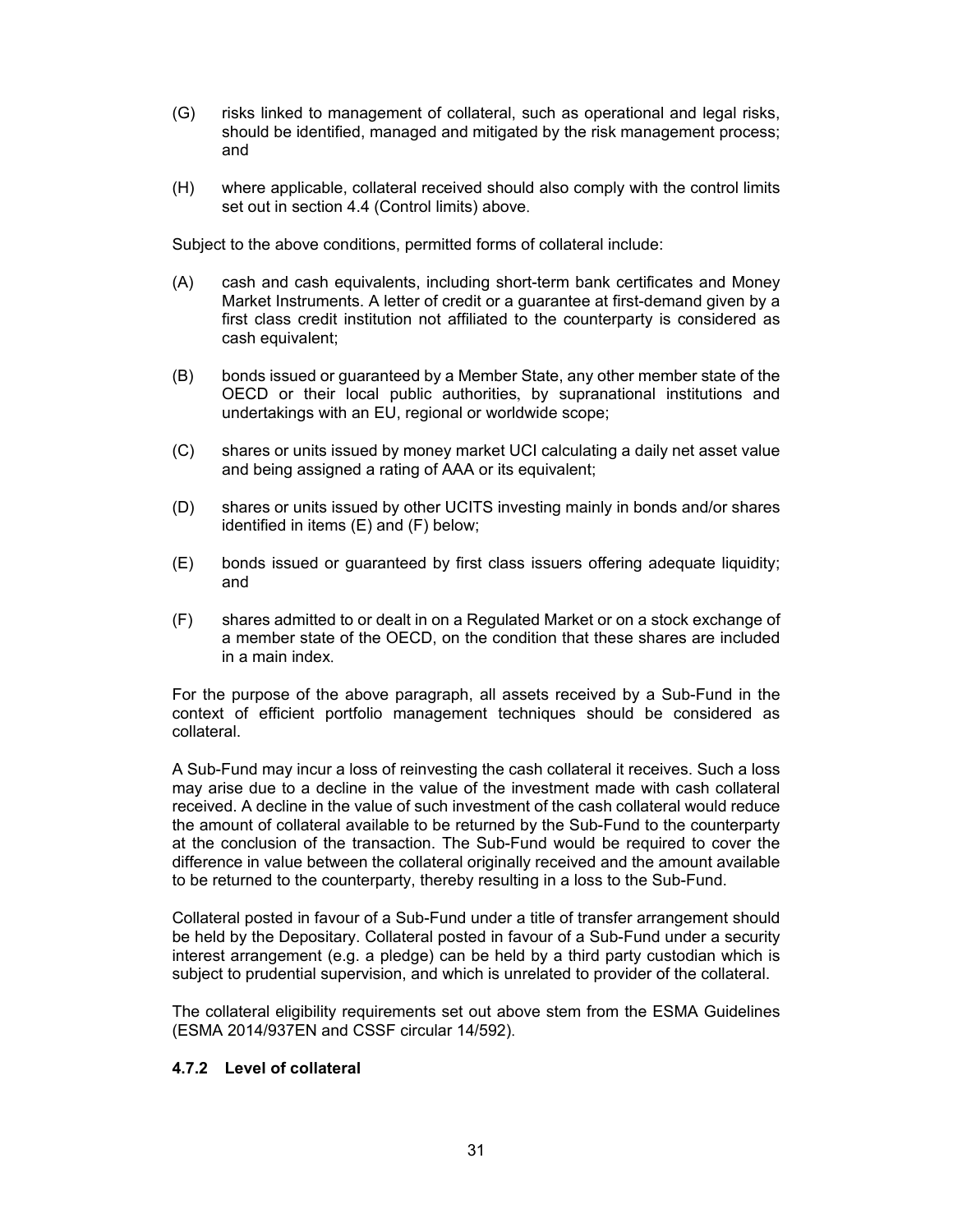The level of collateral required for OTC financial derivatives transactions and efficient portfolio management techniques will be determined as per the agreements in place with the individual counterparties, taking into account factors including the nature and characteristics of transactions, the creditworthiness and identity of counterparties and prevailing market conditions. At all times the counterparty exposure not covered by collateral will remain below the applicable counterparty risk limits set out in this Prospectus.

Collateral obtained in respect of OTC derivative transactions and efficient portfolio management techniques must be at least 100% of the value of the relevant financial derivative.

Where collateral is taken in the nature of equity securities, the market value of the equity collateral should represent at least 105% of the related gross counterparty exposure.

Where collateral is taken in the nature of bonds issued or guaranteed by a Member State of the OECD or its local authority; or by its local public authority or by supranational institutions and undertakings with EU, regional or world-wide scope; or bonds issued or guaranteed by firs class issuers offering an adequate liquidity, the market value of the collateral should represent at least 102% of the related gross counterparty exposure.

# **4.7.3 Haircut policy**

Collateral will be valued, on a daily basis, using available market prices and taking into account appropriate discounts for each asset class taking into account the nature of the collateral received, such as the issuer's credit standing, the maturity, currency, price volatility of the assets and, where applicable, the outcome of liquidity stress tests under normal and exceptional liquidity conditions.

The following minimum haircuts are applied:

| Cash                        | $0\%$                                       |
|-----------------------------|---------------------------------------------|
| <b>Government Bonds</b>     | $1\%$ *                                     |
| <b>Non-Government Bonds</b> | 5 %                                         |
| <b>Others</b>               | To be determined on a<br>case by case basis |

| <b>Collateral Instrument Type Haircut</b> |  |
|-------------------------------------------|--|

Other permitted forms of collateral may be accepted by the Board of Directors in accordance with its collateral policy, as described above. In such cases, the collateral will be valued in accordance with the parameters agreed with the counterparty, subject to and in compliance with the requirements of the haircut policy, and the Prospectus will be updated accordingly.

No haircut will generally apply to cash collateral.

# **4.7.4 Stress tests**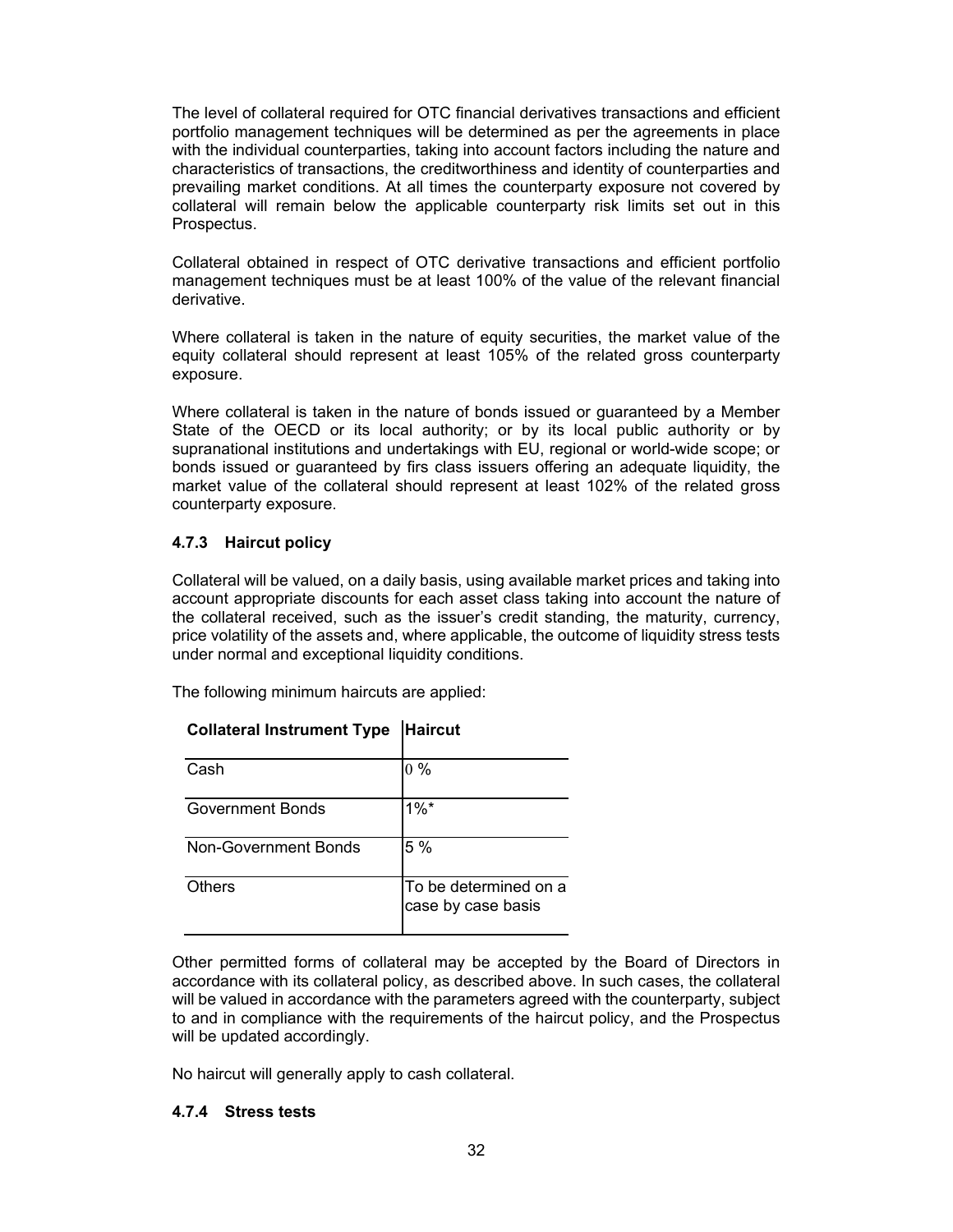Where a Sub-Fund receives collateral for at least 30% of its assets, regular stress tests will be carried out under normal and exceptional liquidity conditions to assess the liquidity risk attached to the collateral. The liquidity stress testing policy must at least prescribe (i) design of stress test scenario analysis including calibration, certification and sensitivity analysis; (ii) empirical approach to impact assessment, including backtesting of liquidity risk estimates; (iii) reporting frequency and limit/loss tolerance thresholds; and (iv) mitigation actions to reduce loss, including haircut policy and gap risk protection.

# **4.7.5 Reinvestment of collateral**

Non-cash collateral received for the benefit of a Sub-Fund may not be sold, re-invested or pledged. Cash collateral received for the benefit of a Sub-Fund can only be:

- (A) placed on deposit with a credit institution which has its registered office in a Member State or a credit institution located in a third-country which is subject to prudential rules considered by the CSSF as equivalent to those laid down in EU law;
- (B) invested in high-quality government bonds;
- (C) used for the purpose of reverse repurchase transactions provided the transactions are with credit institutions subject to prudential supervision and the Fund is able to recall at any time the full amount of cash on accrued basis; and/or
- (D) invested in short-term Money Market Funds.

Re-invested cash collateral should be diversified in accordance with the diversification requirements applicable to non-cash collateral as set out above. Re-investment of cash collateral involves certain risks for the Sub-Fund, as described in section 5 (General risk factors) below.

# **4.7.6 Centrally cleared OTC derivatives**

The Fund may enter into OTC derivatives cleared through a clearinghouse that serves as a central counterparty. Generally, centrally-cleared OTC derivatives may be cleared under the agency model or the principal-to-principal model. Under the principal-toprincipal model there is usually one transaction between the Fund and its clearing broker and another back-to-back transaction between the clearing broker and the central counterparty, whereas under the agency model there is one transaction between the Fund and the central counterparty. For these trades, the Fund will post and/or receive collateral for the benefit of a Sub-Fund in the form of margin payments, as agreed with the clearing broker in accordance with the rules of the applicable clearinghouse, including rules on acceptable forms of collateral, collateral level, valuation and haircuts. The Fund will ensure that variation margin receivable from the clearing broker is consistent with its collateral policy. Central clearing is designed to reduce counterparty credit risk and increase liquidity compared to bilaterally-cleared OTC derivatives, but it does not eliminate those risks completely, as described in section 5.5.1 (OTC financial derivative instruments) below.

# **4.8 Global exposure limits**

# **4.8.1 General**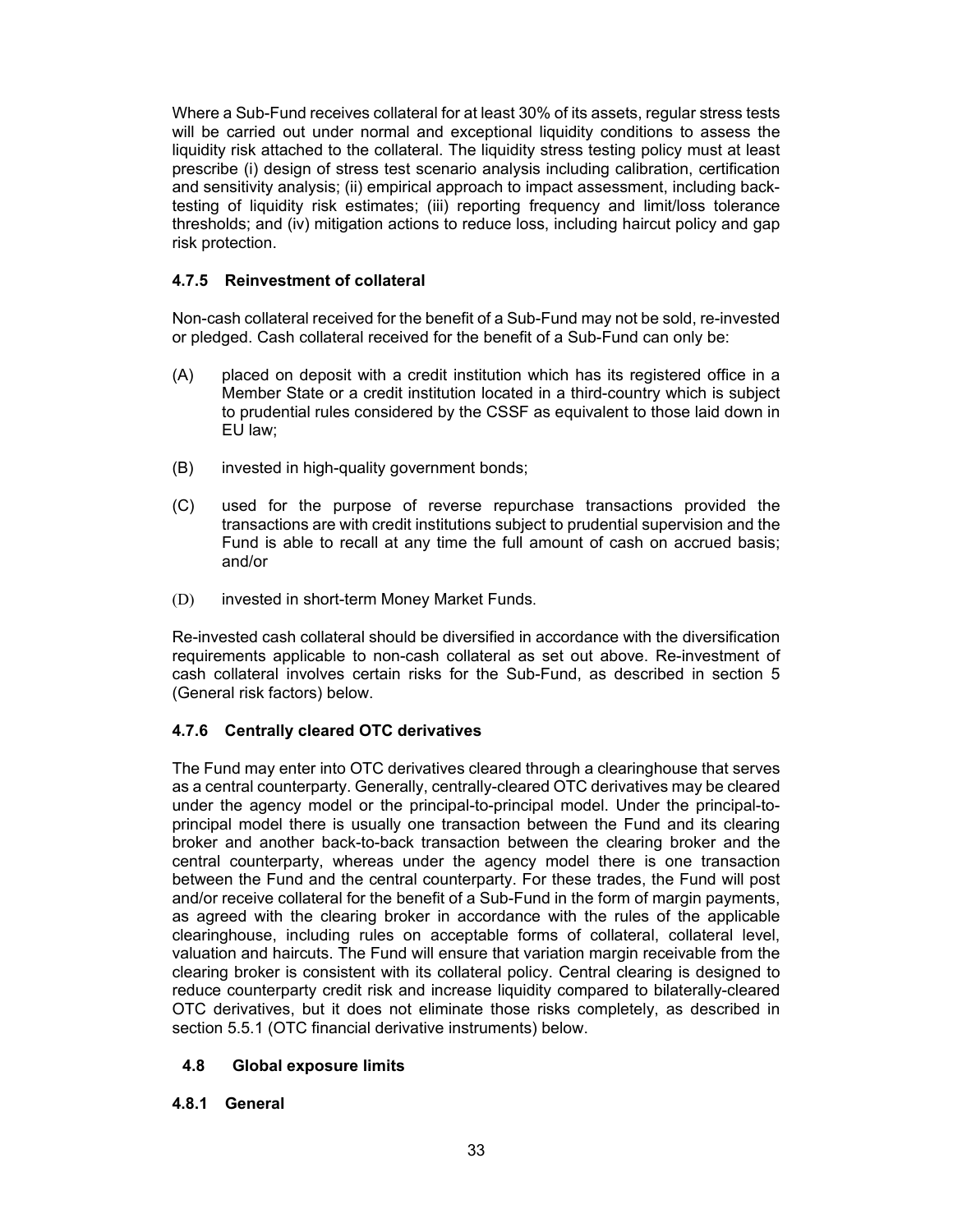In accordance with Luxembourg laws and regulations, the Management Company has adopted and implemented a risk management process which enables it to monitor and measure at any time the risk of the positions and their contribution to the overall risk profile of the Sub-Fund.

The global exposure of a Sub-Fund to financial derivative instruments and efficient portfolio management techniques may not exceed the Net Asset Value of the Sub-Fund. Global exposure is calculated, at least on a daily basis, using either the commitment approach or the value-at-risk or "VaR" approach, as further explained below. Global exposure is a measure designed to limit either the incremental exposure and leverage generated by a Sub-Fund through the use of financial derivative instruments and efficient portfolio management techniques (where the Sub-Fund uses the commitment approach) or the market risk of the Sub-Fund's portfolio (where the Sub-Fund uses the VaR approach). The method used by each Sub-Fund to calculate global exposure is mentioned in its Supplement.

# **4.8.2 Commitment approach**

Under the commitment approach, all financial derivative positions of the Sub-Fund are converted into the market value of the equivalent position in the underlying assets. Netting and hedging arrangements may be taken into account when calculating global exposure, where these arrangements do not disregard obvious and material risks and result in a clear reduction in risk exposure. Under this approach, the global exposure of a Sub-Fund is limited to 100% of its Net Asset Value.

# **4.8.3 VaR approach**

In financial mathematics and financial risk management, VaR is a widely used risk measure of the risk of loss on a specific portfolio of financial assets. For a given investment portfolio, probability and time horizon, VaR measures the potential loss that could arise over a given time interval under normal market conditions, and at a given confidence level. The calculation of VaR is conducted on the basis of a one-sided confidence interval of 99% and a holding period of 20 days. The exposure of the Sub-Fund is subject to periodic stress tests.

VaR limits are set using an absolute or relative approach. The Management Company and the Board of Directors will decide which VaR approach is the most appropriate methodology given the risk profile and investment strategy of the Sub-Fund. The VaR approach selected for each Sub-Fund using VaR is specified in its Supplement.

The absolute VaR approach is generally appropriate in the absence of an identifiable reference portfolio or benchmark for the Sub-Fund (for instance, where the Sub-Fund has an absolute return target). Under the absolute VaR approach a limit is set as a percentage of the Net Asset Value of the Sub-Fund. Based on the above calculation parameters, the absolute VaR of each Sub-Fund is limited to 20% of its Net Asset Value. The Management Company may set a lower limit if appropriate.

The relative VaR approach is generally appropriate for Sub-Funds where a leveragefree VaR benchmark or reference portfolio may be defined, reflecting the investment strategy of the Sub-Fund. The relative VaR of a Sub-Fund is expressed as a multiple of the VaR of the defined benchmark or reference portfolio and is limited to no more than twice the VaR on that benchmark or reference portfolio. The VaR benchmark or reference portfolio of the Sub-Fund, which may be different from the benchmark used for other purposes, is specified in its Supplement.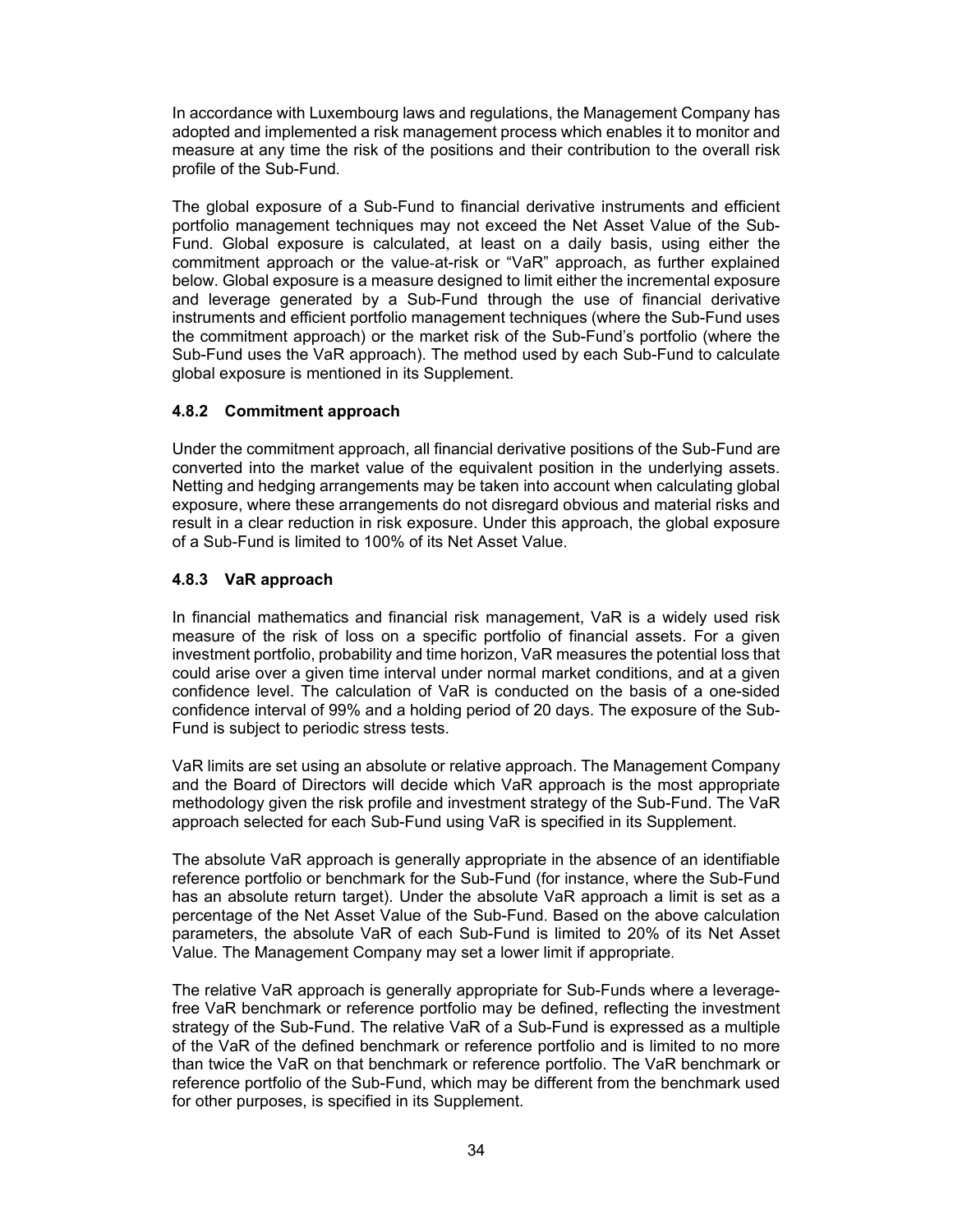# **4.9 Leverage**

Unless otherwise indicated in its Supplement, a Sub-Fund may use leverage to increase its exposure through the use of financial derivative instruments. Leverage may be used at the discretion of the Investment Manager in accordance with the investment objective and policy of each Sub-Fund and its defined risk profile. Leverage involves certain risks for the Sub-Fund, as further described in section 5 (General risk factors) below. Leverage is monitored on a regular basis by the Management Company.

Under applicable laws and regulations, the level of leverage is defined as the sum of the absolute value of the notional amount of all financial derivative instruments used by the Sub-Fund, as well as any additional exposure generated by the reinvestment of cash collateral in relation to efficient portfolio management techniques. For each Sub-Fund using the VaR approach to calculate and monitor its global exposure, the expected level of leverage, expressed as a percentage of the Net Asset Value of the Sub-Fund, is disclosed in the Supplement.

The above methodology based on the "sum of notionals" is mandatory under applicable laws and regulations. It does not allow for the offset of hedging transactions and other risk mitigation strategies involving financial derivative instruments, such as currency hedging or duration management. Similarly, this methodology does not allow for the netting of derivative positions and does not make any distinction between short term and long term assets. As a result, strategies that aim to reduce risks may contribute to an increased level of leverage for the Sub-Fund.

In order to take into account the specific use of financial derivative instruments and their contribution to the risks of the Sub-Fund, the expected level of leverage disclosed in the Supplement, based on the "sum of notionals" methodology, may be completed with the expected leverage figures calculated on the basis of the commitment approach, as described above, which takes into account hedging and netting arrangements, or with other additional explanations.

# **4.10 Breach of investment limits**

The Sub-Funds need not comply with the limits set out above in this section 4 when exercising subscription rights attached to Transferable Securities and Money Market Instruments which form part of its assets.

If the limits set out above in this section 4 are exceeded for reasons beyond the control of the Fund or as a result of the exercise of subscription rights, the Fund must adopt as a priority objective in its sales transactions the remedying of that situation, taking due account of the interest of investors.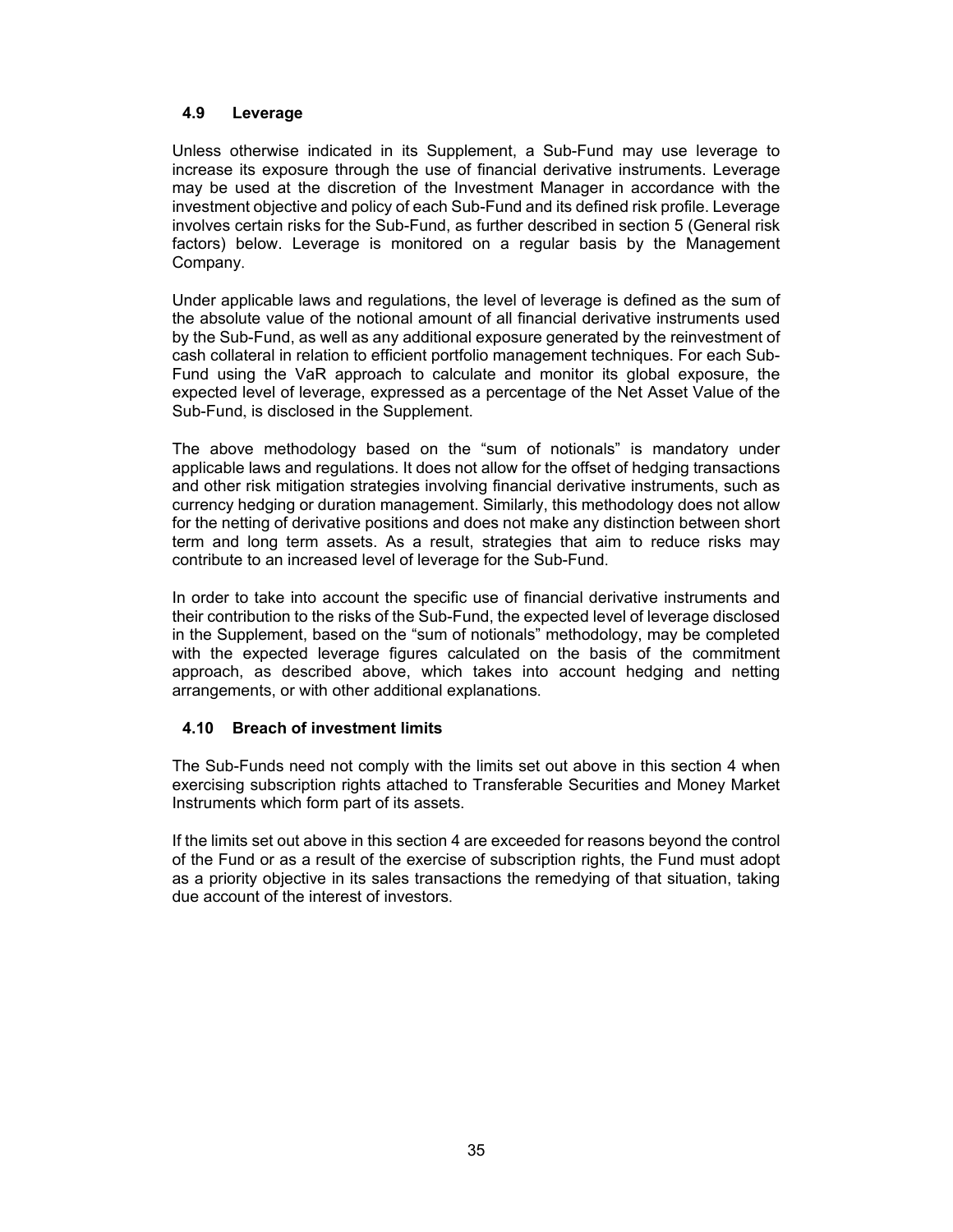# **5. GENERAL RISK FACTORS**

The performance of the Shares depends on the performance of the investments of the Sub-Fund, which may increase or decrease in value. The past performance of the Shares is not an assurance or guarantee of future performance. The value of the Shares at any time could be significantly lower than the initial investment and investors may lose a portion or even the entire amount originally invested.

Investment objectives express an intended result only. Unless otherwise specified in a Supplement, the Shares do not include any element of capital protection and the Fund gives no assurance or guarantee to any investors as to the performance of the Shares. Depending on market conditions and a variety of other factors outside the control of the Fund, investment objectives may become more difficult or even impossible to achieve. The Fund gives no assurance or guarantee to any investors as to as to the likelihood of achieving the investment objective of a Sub-Fund.

An investment in the Shares is only suitable for investors who have sufficient knowledge, experience and/or access to professional advisors to make their own financial, legal, tax and accounting evaluation of the risks of an investment in the Shares and who have sufficient resources to be able to bear any losses that may result from an investment in the Shares. Investors should consider their own personal circumstances and seek additional advice from their financial adviser or other professional adviser as to possible financial, legal, tax and accounting consequences which they might encounter under the laws of the countries of their citizenship, residence, or domicile and which might be relevant to the subscription, purchase, holding, redemption, conversion or disposal of the Shares of the Fund.

Investors should also carefully consider all of the information set out in this Prospectus and the Supplement of the Sub-Fund before making an investment decision with respect to Shares of any Sub-Fund or Share Class. The following sections are of general nature and describe certain risks that are generally relevant to an investment in Shares of any Sub-Fund or Share Class. Other risks may be described in the Supplement. This section and the Supplements do not purport to be a complete explanation of all risks involved in an investment in the Shares of any Sub-Fund or Share Class and other risks may also be or become relevant from time to time.

# **5.1 Market risk**

Market risk is understood as the risk of loss for a Sub-Fund resulting from fluctuation in the market value of positions in its portfolio attributable to changes in market variables, such as general economic conditions, interest rates, foreign exchange rates, or the creditworthiness of the issuer of a financial instrument. This is a general risk that applies to all investments, meaning that the value of a particular investment may go down as well as up in response to changes in market variables. Although it is intended that each Sub-Fund will be diversified with a view to reducing market risk, the investments of a Sub-Fund will remain subject to fluctuations in market variables and the risks inherent in investing in financial markets.

# **5.1.1 Economic risk**

The value of investments held by a Sub-Fund may decline in value due to factors affecting financial markets generally, such as real or perceived adverse economic conditions, changes in the general outlook for revenues or corporate earnings, changes in interest or currency rates, or adverse investor sentiment generally. The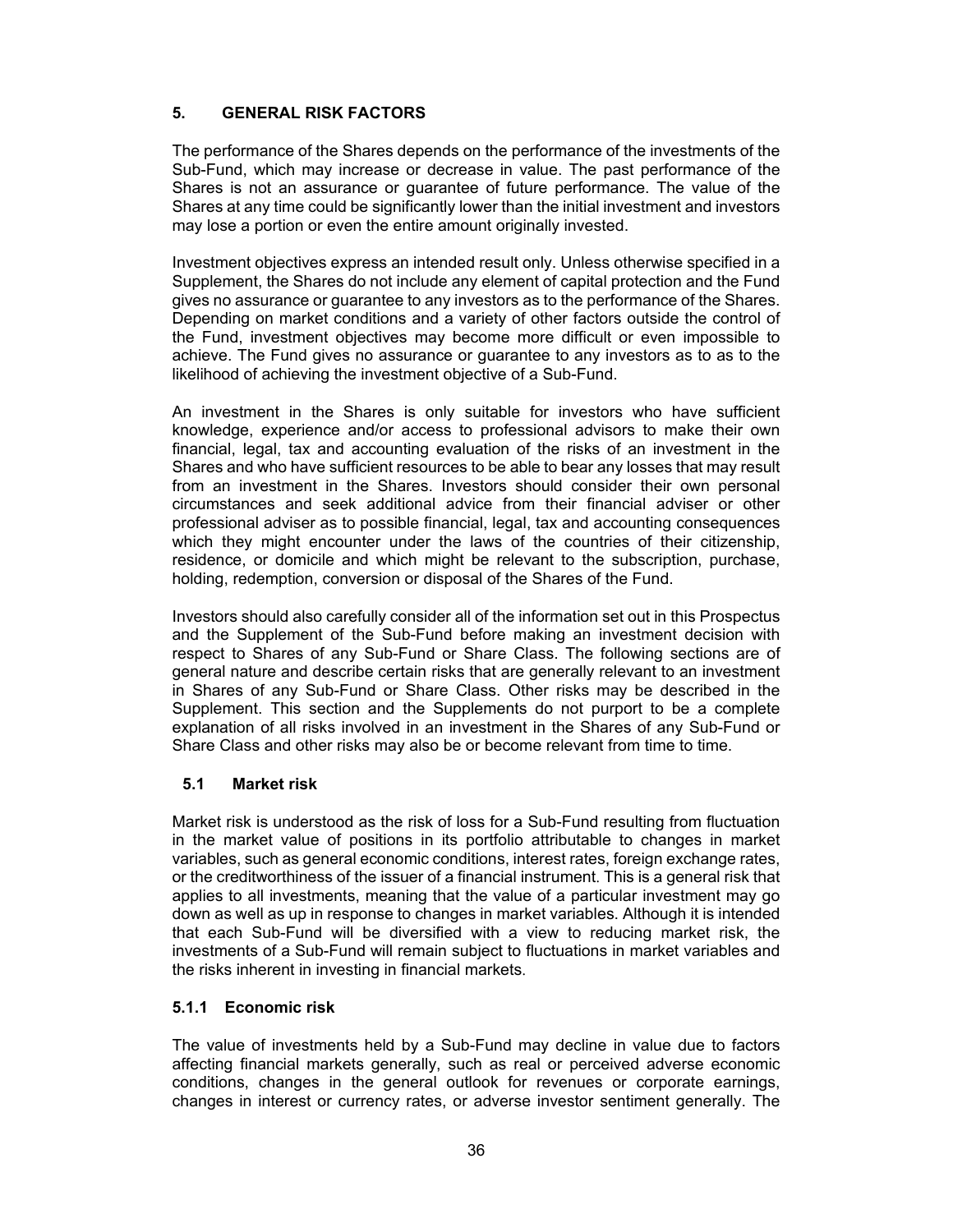value of investments may also decline due to factors affecting a particular, industry, area or sector, such as changes in production costs and competitive conditions. During a general downturn in the economy, multiple asset classes may decline in value simultaneously. Economic downturn can be difficult to predict. When the economy performs well, there can be no assurance that investments held by a Sub-Fund will benefit from the advance.

### **5.1.2 Interest rate risk**

The performance of a Sub-Fund may be influenced by changes in the general level of interest rates. Generally, the value of fixed income instruments will change inversely with changes in interest rates: when interest rates rise, the value of fixed income instruments generally can be expected to fall and vice versa. Fixed income securities with longer-term maturities tend to be more sensitive to interest rate changes than shorter-term securities. In accordance with its investment objective and policy, a Sub-Fund may attempt to hedge or reduce interest rate risk, generally through the use of interest rate futures or other derivatives. However, it may not be possible or practical to hedge or reduce such risk at all times.

### **5.1.3 Foreign exchange risk**

Each Sub-Fund investing in securities denominated in currencies other than its Reference Currency may be subject to foreign exchange risk. As the assets of each Sub-Fund are valued in its Reference Currency, changes in the value of the Reference Currency compared to other currencies will affect the value, in the Reference Currency, of any securities denominated in such other currencies. Foreign exchange exposure may increase the volatility of investments relative to investments denominated in the Reference Currency. In accordance with its investment objective and policy, a Sub-Fund may attempt to hedge or reduce foreign exchange risk, generally through the use of derivatives. However, it may not be possible or practical to hedge or reduce such risk at all times.

In addition, a Share Class that is denominated in a Reference Currency other than the Reference Currency of the Sub-Fund exposes the investor to the risk of fluctuations between the Reference Currency of the Share Class and that of the Sub-Fund. Currency Hedged Share Classes seek to limit the impact of such fluctuations through currency hedging transactions. However, there can be no assurance that the currency hedging policy will be successful at all times. This exposure is in addition to foreign exchange risk, if any, incurred by the Sub-Fund with respect to investments denominated in other currencies than its Reference Currency, as described above.

### **5.1.4 Credit risk**

Sub-Funds investing in fixed income instruments will be exposed to the creditworthiness of the issuers of the instruments and their ability to make principal and interest payments when due in accordance with the terms and conditions of the instruments. The creditworthiness or perceived creditworthiness of an issuer may affect the market value of fixed income instruments. Issuers with higher credit risk typically offer higher yields for this added risk, whereas issuers with lower credit risk typically offer lower yields. Generally, government debt is considered to be the safest in terms of credit risk, while corporate debt involves a higher credit risk. Related to that is the risk of downgrade by a rating agency. Rating agencies are private undertakings providing ratings for a variety of fixed income instruments based on the creditworthiness of their issuers. The agencies may change the rating of issuers or instruments from time to time due to financial, economic, political, or other factors,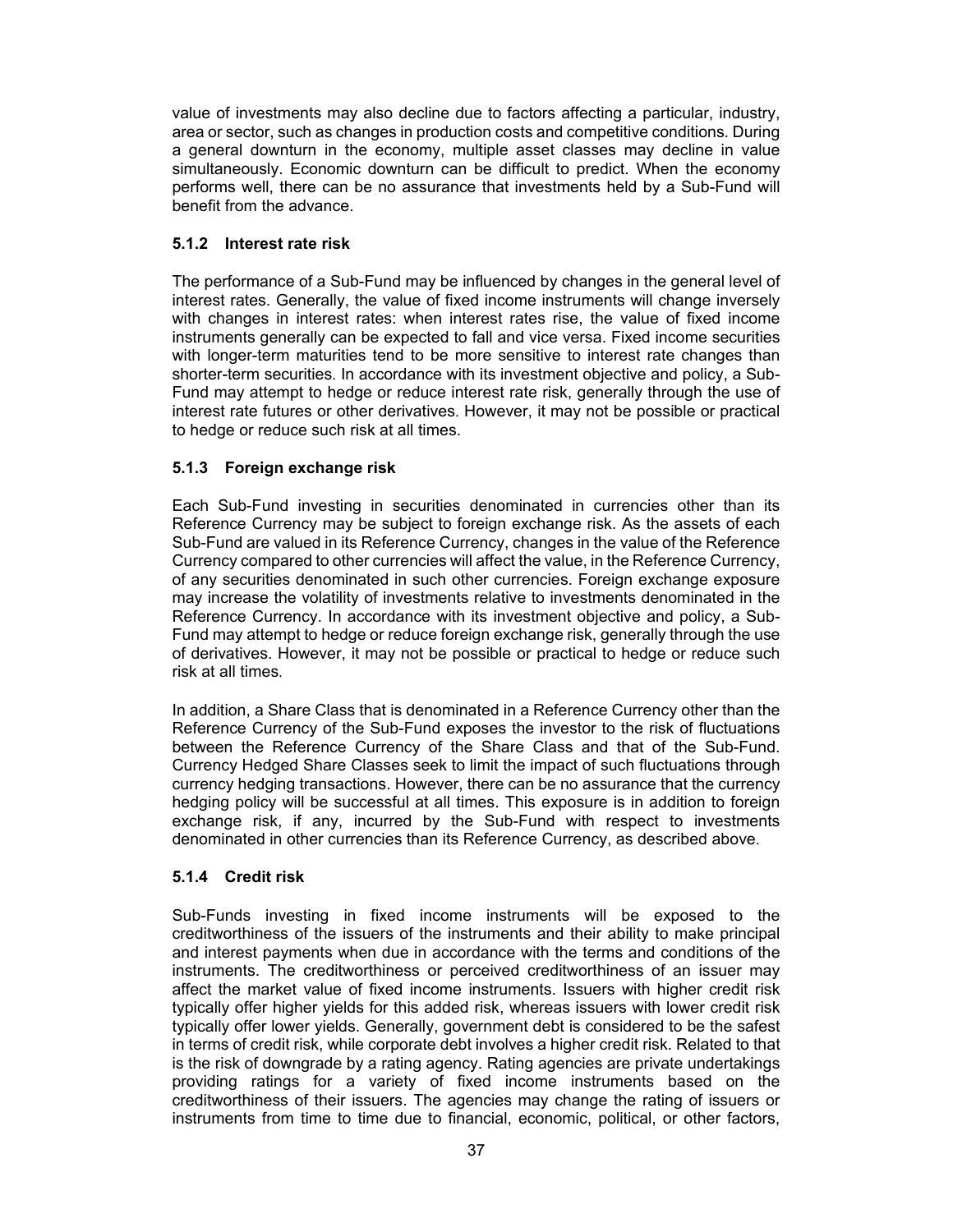which, if the change represents a downgrade, can adversely impact the market value of the affected instruments.

# **5.1.5 Commodities risk**

Where specified in the Supplements, certain Sub-Funds may invest in instruments providing exposure to the commodities market, including financial derivative instruments referencing commodities indices and financial instruments or funds linked to, or backed by the performance of, commodities. Investments in derivatives related to commodities can be highly volatile: market prices of commodities derivatives may fluctuate rapidly. The price of commodities derivatives may fluctuate based on numerous factors, including changes in supply and demand (whether actual or perceived, anticipated or unanticipated) and other trading considerations generally or in the relevant commodity, domestic and international political, monetary and economic events and policies, and other public or private policies, actions or inactions, natural events such as weather conditions, agricultural factors, diseases, or technological developments. The current or "spot" prices of commodities may also affect the prices of futures contracts in respect of the relevant commodity.

### **5.1.6 Volatility**

The volatility of a financial instrument is a measure of the variations in the price of that instrument over time. A higher volatility means that the price of the instrument can change significantly over a short time period in either direction. Each Sub-Fund may make investments in instruments or markets that are likely to experience high levels of volatility. This may cause the Net Asset Value per Share to experience significant increases or decreases in value over short periods of time.

### **5.1.7 Leverage**

Leverage refers to the use of borrowed funds or financial derivative instruments to increase exposure to an asset in excess of the capital amount invested in that asset. Each Sub-Fund is subject to strict restrictions on borrowings which are generally not permitted for investment purposes. However, in accordance with its investment objective and policy, a Sub-Fund may use financial derivative instruments to gain additional market exposure to underlying assets in excess of its Net Asset Value, thereby creating a leverage effect. While leverage presents opportunities for increasing gains of a Sub-Fund, it also has the effect of potentially increasing losses incurred by the Sub-Fund. The maximum expected level of leverage of each Sub-Fund calculating its global exposure under the VaR approach is disclosed in the Supplement. For regulatory purposes, leverage must be calculated by reference to the gross notional amounts of the derivatives used. This calculation method does not take into account the market risk and volatility of the underlying assets. A relatively high notional amount may be required in order to achieve the desired level of exposure to the underlying assets. This may be the case in particular for short-term interest rate derivatives to the extent their sensitivity to interest rate changes is low relative to other assets.

# **5.1.8 Short positions**

Certain Sub-Funds may use financial derivative instruments such as swaps, futures and forwards in order to obtain a short exposure to certain securities or other assets. A synthetic short position replicates the economic effect of a transaction in which a fund sells a security or asset it does not own but has borrowed, in anticipation that the market price of that security or asset will decline. When a Sub-Fund initiates such a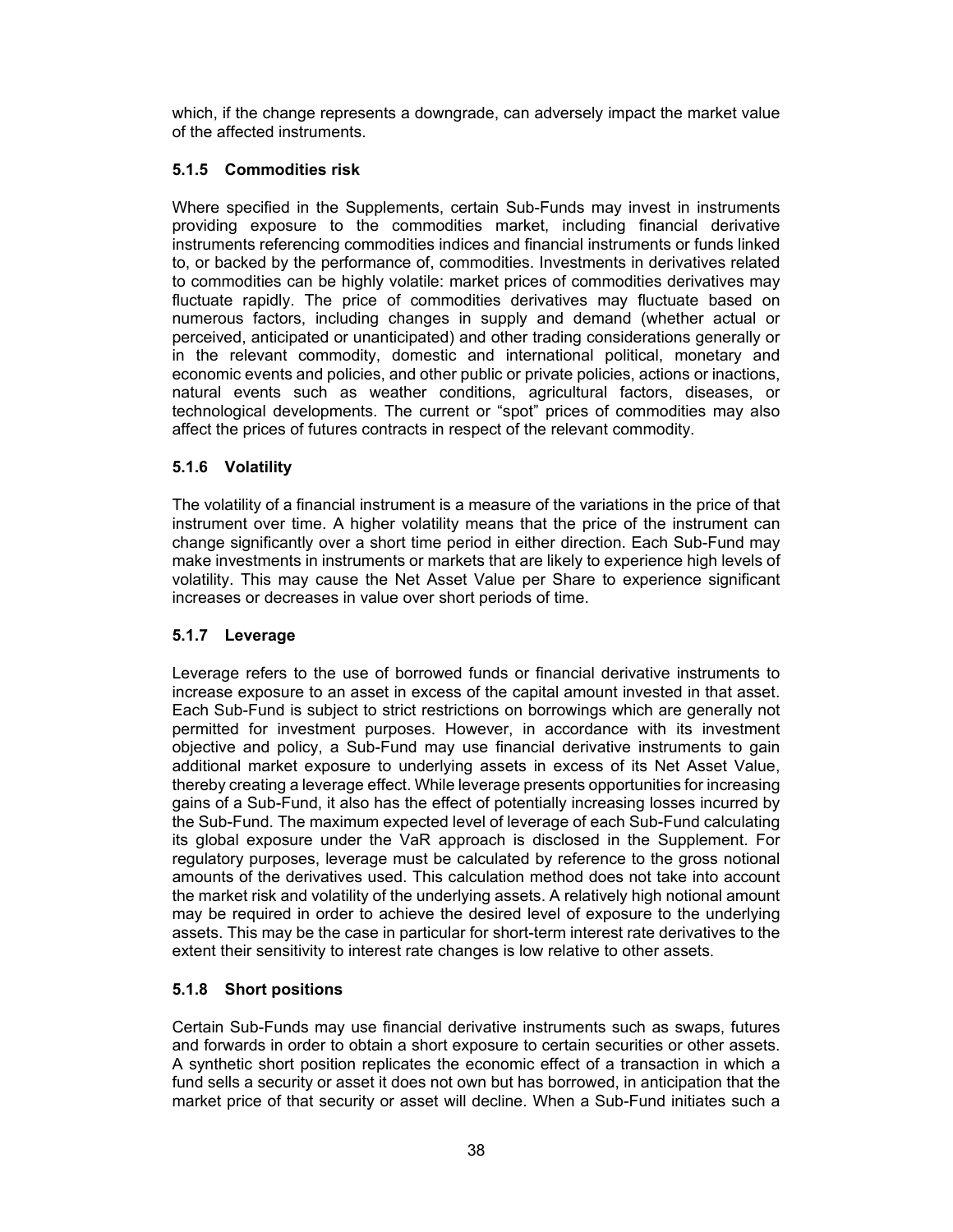synthetic short position in a security or asset that it does not own, it enters into a derivative-based transaction with a counterparty or broker-dealer and closes that transaction on or before its expiry date through the receipt or payment of any gains or losses resulting from the transaction. If the price of the security or asset on which the synthetic short position is written increases between the time of the initiation of the synthetic short position and the time at which the position is closed, the Sub-fund will incur a loss; conversely, if the price declines, the Sub-Fund will realise a gain. Any gain will be decreased and any loss increased by transactional costs and fees. Although a Sub-Fund's gain is limited to the price at which it opened the synthetic short position, its potential loss may be substantially higher. Stop loss policies are typically employed to limit losses. Each Sub-Fund is required to maintain sufficiently liquid assets to cover any obligations arising from its short positions at any time.

# **5.2 Liquidity risk**

Liquidity refers to the speed and ease with which investments can be sold or liquidated or a position closed. On the asset side, liquidity risk refers to the inability of a Sub-Fund to dispose of investments at a price equal or close to their estimated value within a reasonable period of time. On the liability side, liquidity risk refers to the inability of a Sub-Fund to raise sufficient cash to meet a redemption request due to its inability to dispose of investments. In principle, each Sub-Fund will only make investments for which a liquid market exists or which can otherwise be sold, liquidated or closed at any time within a reasonable period of time. However, in certain circumstances, investments may become less liquid or illiquid due to a variety of factors including adverse conditions affecting a particular issuer, counterparty, or the market generally, and legal, regulatory or contractual restrictions on the sale of certain instruments. In addition, a Sub-Fund may invest in financial instruments traded over-the-counter or OTC, which generally tend to be less liquid than instruments that are listed and traded on exchanges. Market quotations for less liquid or illiquid instruments may be more volatile than for liquid instruments and/or subject to larger spreads between bid and ask prices. Difficulties in disposing of investments may result in a loss for a Sub-Fund and/or compromise the ability of the Sub-Fund to meet a redemption request.

# **5.3 Counterparty risk**

Counterparty risk refers to the risk of loss for a Sub-Fund resulting from the fact that the counterparty to a transaction entered into by the Sub-Fund may default on its contractual obligations. There can be no assurance that an issuer or counterparty will not be subject to credit or other difficulties leading to a default on its contractual obligations and the loss of all or part of the amounts due to the Sub-Fund. This risk may arise at any time the assets of a Sub-Fund are deposited, extended, committed, invested or otherwise exposed through actual or implied contractual agreements. For instance, counterparty risk may arise when a Sub-Fund has deposited cash with a financial institution, or invests into debt securities and other fixed income instruments. Counterparty risk may also arise when a Sub-Fund enters into OTC financial derivative instruments, or enters into securities lending transactions, repurchase agreements and buy-sell back transactions, as further described below.

# **5.4 Operational risk**

Operational risk means the risk of loss for the Fund resulting from inadequate internal processes and failures in relation to people and systems of the Fund, the Management Company and/or its agents and service providers, or from external events, and includes legal and documentation risk and risk resulting from the trading, settlement and valuation procedures operated on behalf of the Fund.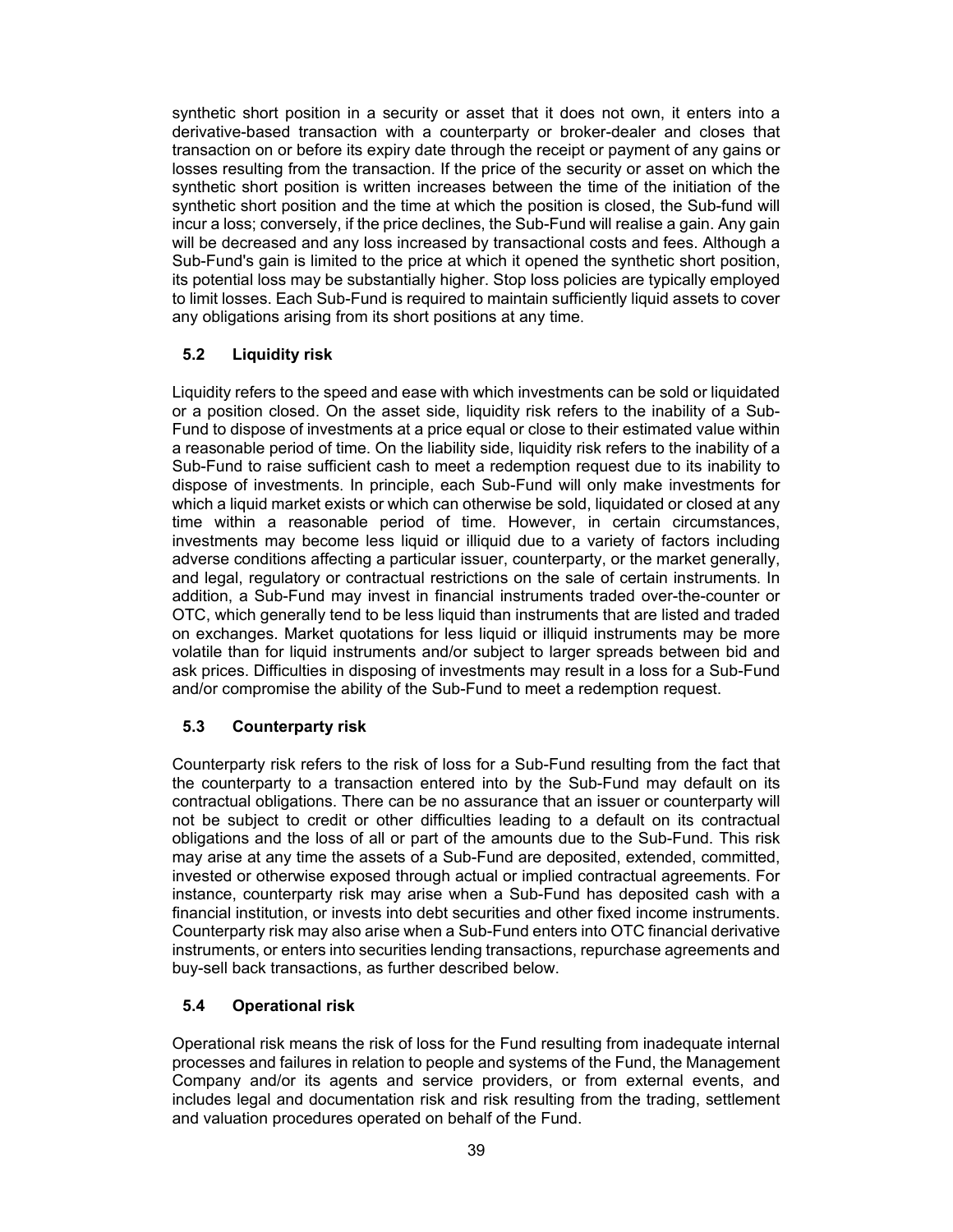### **5.4.1 Valuation**

Certain Sub-Funds may hold investments for which market prices or quotations are not available or representative, or which are not quoted, listed or traded on an exchange or regulated market. In addition, in certain circumstances, investments may become less liquid or illiquid. Such investments will be valued at their probable realisation value estimated with care and in good faith by the Board of Directors using any valuation method approved by the Board of Directors. Such investments are inherently difficult to value and are the subject of substantial uncertainty. There is no assurance that the estimates resulting from the valuation process will reflect the actual sales or liquidation prices of investments.

### **5.4.2 Laws and regulations**

The Fund may be subject to a number of legal and regulatory risks, including contradictory interpretations or applications of laws, incomplete, unclear and changing laws, restrictions on general public access to regulations, practices and customs, ignorance or breaches of laws on the part of counterparties and other market participants, incomplete or incorrect transaction documents, lack of established or effective avenues for legal redress, inadequate investor protection, or lack of enforcement of existing laws. Difficulties in asserting, protecting and enforcing rights may have a material adverse effect on the Sub-Funds and their operations.

### **5.4.3 Withdrawal of the United Kingdom ("UK") from the European Union ("Brexit")**

In an advisory referendum held in June 2016, the United Kingdom electorate voted to leave the EU. On 17th October 2019 the UK and the EU agreed on the terms on which the former would withdraw from the latter, but the UK Parliament did not ratify this agreement. Following the results of the general election held on 12th December 2019 in the UK, on the UK Parliament voted in favour of the withdrawal agreement bill, thereby approving the UK's exit from the EU on 31st January 2020. On the basis of the agreement for an orderly withdrawal of the UK from the EU, the UK benefited from a transitionary period, pursuant to which all EU Treaties and EU legislation still applied to the UK. This transitionary period ended on 31 December 2020. Since the end of this transitionary period, the UK is considered a third country. An agreement determines the terms of the UK's relationship with the EU, including the terms of trade between the UK and the EU, after such transitionary period. In addition, the UK is required to negotiate with other countries with which the UK previously traded on the basis of agreements concluded with the EU (having been members thereof). These events, subsequent developments and future consequences of Brexit lie outside of the control of the Company, the Management Company and the Investment Managers and their impact cannot be reliably predicted

The Fund will ensure that, where adjustments to the investment portfolio are required as a result of Brexit, such adjustments will be made as soon as possible during the grace period which will be granted to the Fund in compliance with article 186-6 of the UCI Law. The Fund will take into account the stability of financial markets and the interests of the shareholders and only consider investments made prior to Brexit.

# **5.4.4 FATCA and CRS**

Under the terms of the FATCA Law and CRS Law, the Fund is likely to be treated as a Luxembourg Reporting Financial Institution. As such, the Fund may require all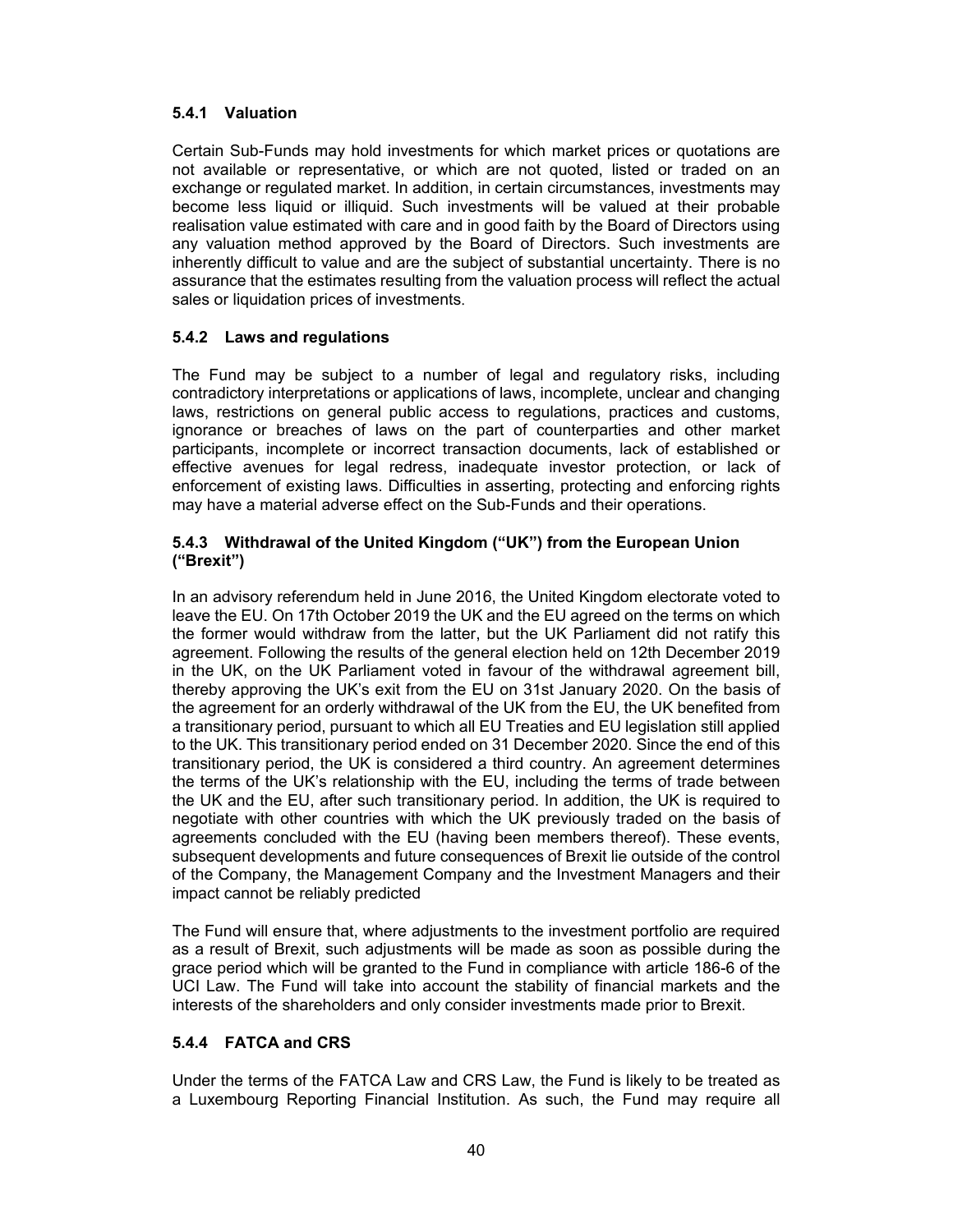investors to provide documentary evidence of their tax residence and all other information deemed necessary to comply with the above mentioned regulations.

Should the Fund become subject to a withholding tax and/or penalties as a result of non-compliance under the FATCA Law and/or penalties as a result of non-compliance under the CRS Law, the value of the Shares held by all shareholders may be materially affected.

Furthermore, the Fund may also be required to withhold tax on certain payments to its shareholders which would not be compliant with FATCA (i.e. the so-called foreign passthru payments withholding tax obligation).

### **5.4.5 Segregation of Sub-Funds**

The Fund is a single legal entity incorporated as an "umbrella fund" comprised of separate Sub-Funds. Under Luxembourg law, each Sub-Fund represents a segregated pool of assets and liabilities. By operation of the law, the rights and claims of creditors and counterparties of the Fund arising in respect of the creation, operation or liquidation of a Sub-Fund will be limited to the assets allocated to that Sub-Fund. However, while these provisions are binding in a Luxembourg court, these provisions have not been tested in other jurisdictions, and a creditor or counterparty might seek to attach or seize assets of a Sub-Fund in satisfaction of an obligation owed in relation to another Sub-Fund in a jurisdiction which would not recognise the principle of segregation of liability between Sub-Funds. Moreover, under Luxembourg law, there is no legal segregation of assets and liabilities between Share Classes of the same Sub-Fund. In the event that, for any reason, assets allocated to a Share Class become insufficient to pay for the liabilities allocated to that Share Class, the assets allocated to other Share Classes of the Sub-Fund will be used to pay for those liabilities. As a result, the Net Asset Value of the other Share Classes may also be reduced.

### **5.5 Certain financial instruments and investment techniques**

### **5.5.1 OTC financial derivative instruments**

In general, there is less government regulation and supervision of transactions in OTC markets than of transactions entered into on organised exchanges. OTC derivatives are executed directly with the counterparty rather than through a recognised exchange and clearing house. Counterparties to OTC derivatives are not afforded the same protections as may apply to those trading on recognised exchanges, such as the performance guarantee of a clearing house.

The principal risk when engaging in OTC derivatives (such as non-exchange traded options, forwards, swaps or contracts for difference) is the risk of default by a counterparty who has become insolvent or is otherwise unable or refuses to honour its obligations as required by the terms of the instrument. OTC derivatives may expose a Sub-Fund to the risk that the counterparty will not settle a transaction in accordance with its terms, or will delay the settlement of the transaction, because of a dispute over the terms of the contract (whether or not *bona fide*) or because of the insolvency, bankruptcy or other credit or liquidity problems of the counterparty. Counterparty risk is generally mitigated by the transfer or pledge of collateral in favour of the Sub-Fund. The value of the collateral may fluctuate, however, and it may be difficult to sell, so there are no assurances that the value of collateral held will be sufficient to cover the amount owed to a Fund.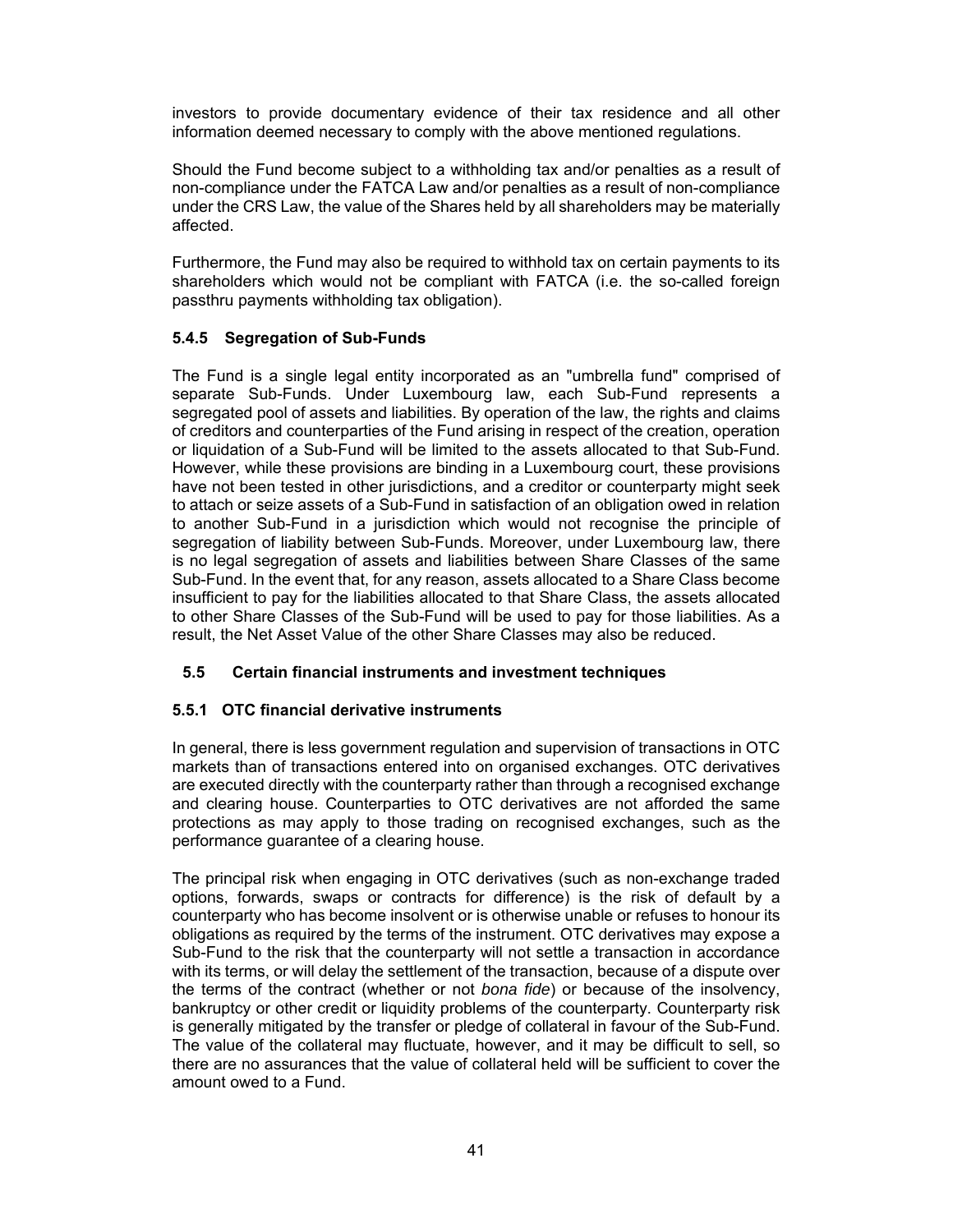The Fund may enter into OTC derivatives cleared through a clearinghouse that serves as a central counterparty. Central clearing is designed to reduce counterparty risk and increase liquidity compared to bilaterally-cleared OTC derivatives, but it does not eliminate those risks completely. The central counterparty will require margin from the clearing broker which will in turn require margin from the Fund. There is a risk of loss by a Fund of its initial and variation margin deposits in the event of default of the clearing broker with which the Fund has an open position or if margin is not identified and correctly report to the particular Fund, in particular where margin is held in an omnibus account maintained by the clearing broker with the central counterparty. In the event that the clearing broker becomes insolvent, the Fund may not be able to transfer or "port" its positions to another clearing broker.

EU Regulation 648/2012 on OTC derivatives, central counterparties and trade repositories (also known as the European Market Infrastructure Regulation or EMIR) requires certain eligible OTC derivatives to be submitted for clearing to regulated central clearing counterparties and the reporting of certain details to trade repositories. In addition, EMIR imposes requirements for appropriate procedures and arrangements to measure, monitor and mitigate operational and counterparty risk in respect of OTC derivatives which are not subject to mandatory clearing. Ultimately, these requirements are likely to include the exchange and segregation of collateral by the parties, including by the Fund. While some of the obligations under EMIR have come into force, a number of the requirements are subject to phase-in periods and certain key issues have not been finalised by the date of this Prospectus. It is as yet unclear how the OTC derivatives market will adapt to the new regulatory regime. ESMA has published an opinion calling for the UCITS Directive to be amended to reflect the requirements of EMIR and in particular the EMIR clearing obligation. However, it is unclear whether, when and in what form such amendments would take effect.

EMIR was amended by the Regulation (EU) 2019/834 of 20 May 2019 as regards the clearing obligation, the reporting obligation, and the risk-mitigation techniques for OTC derivative contracts not cleared by a central counterparty ("**EMIR Refit**"), which has entered into force on 17 June 2019. EMIR Refit brings several changes without changing EMIR in its substance. These changes include (non-exhaustive list):

- (A) The introduction of a new counterparty type, the small financial counterparty, which is subject to mandatory clearing only when exceeding a certain clearing threshold;
- (B) The introduction of a new regime for determining when financial counterparties and non-financial counterparties are subject to the clearing obligation (including, amongst others, a new calculation method for the clearing thresholds, which is now being calculated based on the aggregate month-end position for the previous 12 months);
- (C) Switch regarding the reporting obligation from UCITS and alternative investment funds to their respective investment fund manager.

Accordingly, it is difficult to predict the full impact of EMIR on the Fund, which may include an increase in the overall costs of entering into and maintaining OTC derivatives.

Investors should be aware that the regulatory changes arising from EMIR and other applicable laws requiring central clearing of OTC derivatives may in due course adversely affect the ability of the Sub-Funds to adhere to their respective investment policies and achieve their investment objective.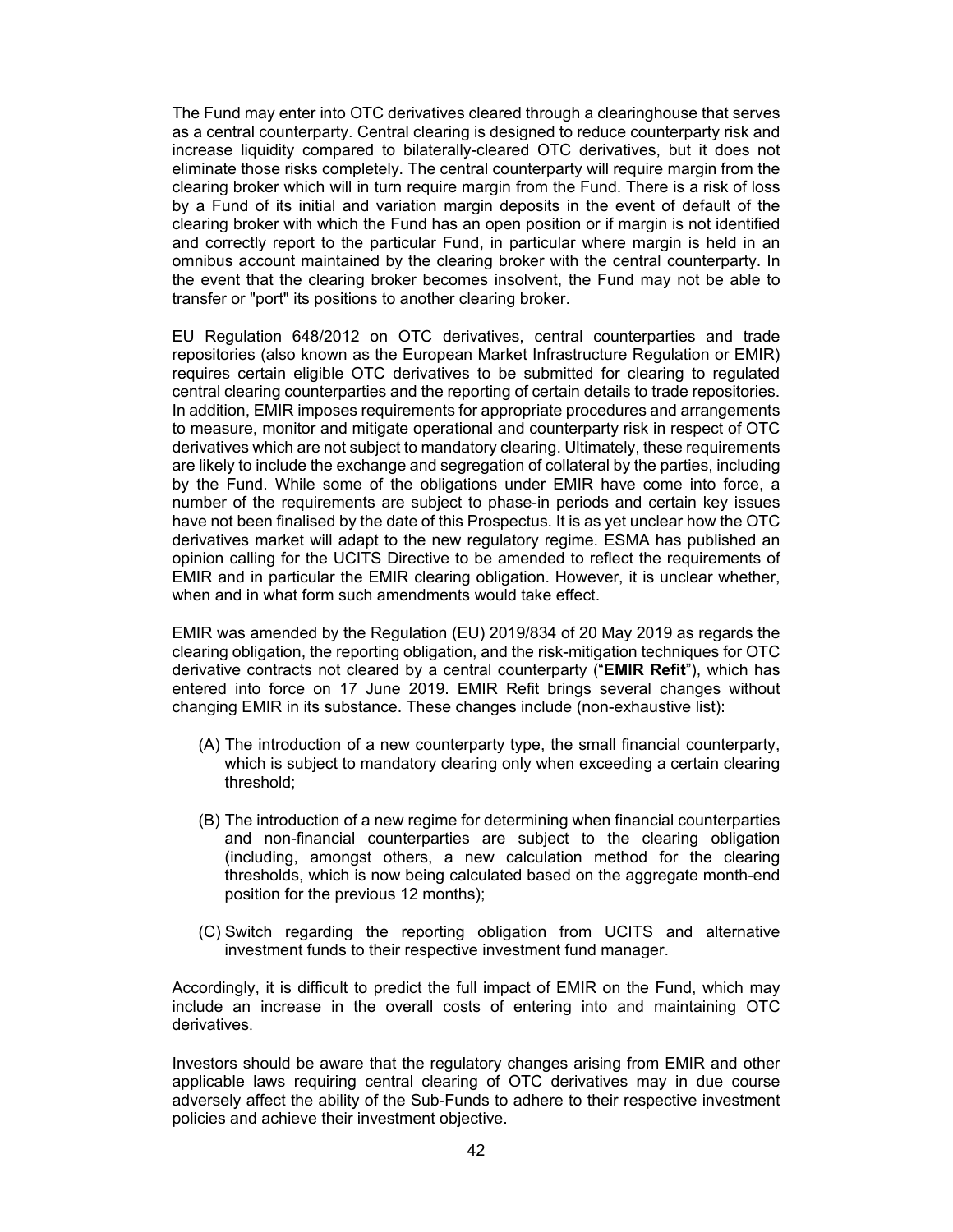Investments in OTC derivatives may be subject to the risk of differing valuations arising out of different permitted valuation methods. Although the Fund has implemented appropriate valuation procedures to determine and verify the value of OTC derivatives, certain transactions are complex and valuation may only be provided by a limited number of market participants who may also be acting as the counterparty to the transactions. Inaccurate valuation can result in inaccurate recognition of gains or losses and counterparty exposure.

Unlike exchange-traded derivatives, which are standardised with respect to their terms and conditions, OTC derivatives are generally established through negotiation with the other party to the instrument. While this type of arrangement allows greater flexibility to tailor the instrument to the needs of the parties, OTC derivatives may involve greater legal risk than exchange-traded instruments, as there may be a risk of loss if the agreement is deemed not to be legally enforceable or not documented correctly. There also may be a legal or documentation risk that the parties may disagree as to the proper interpretation of the terms of the agreement. However, these risks are generally mitigated, to a certain extent, by the use of industry-standard agreements such as those published by the International Swaps and Derivatives Association (ISDA).

### **5.5.2 Warrants**

Investors should be aware of, and prepared to accept, the greater volatility in the prices of warrants which may result in greater volatility in the price of Shares. Thus, the nature of the warrants will involve shareholders in a greater degree of risk than is the case with conventional securities.

#### **5.5.3 Securities lending, repurchase agreements and buy-sell back transactions**

Securities lending transactions, repurchase agreements and buy-sell back transactions involve certain risks and there can be no assurance that the objective sought to be obtained from the use of such techniques will be achieved.

The principal risk when engaging in securities lending transactions, repurchase agreements and buy-sell back transactions is the risk of default by a counterparty who has become insolvent or is otherwise unable or refuses to honour its obligations to return securities or cash to the Sub-Fund as required by the terms of the transaction. Counterparty risk is generally mitigated by the transfer or pledge of collateral in favour of the Sub-Fund. However, there are certain risks associated with collateral management, including difficulties in selling collateral and/or losses incurred upon realization of collateral, as described below.

Securities lending transactions, repurchase agreements and buy-sell back transactions also entail liquidity risks due, *inter alia*, to locking cash or securities positions in transactions of excessive size or duration relative to the liquidity profile of the Sub-Fund or delays in recovering cash or securities paid to the counterparty. These circumstances may delay or restrict the ability of the Fund to meet redemption requests. The Sub-Fund may also incur operational risks such as, *inter alia*, nonsettlement or delay in settlement of instructions, failure or delays in satisfying delivery obligations under sales of securities, and legal risks related to the documentation used in respect of such transactions.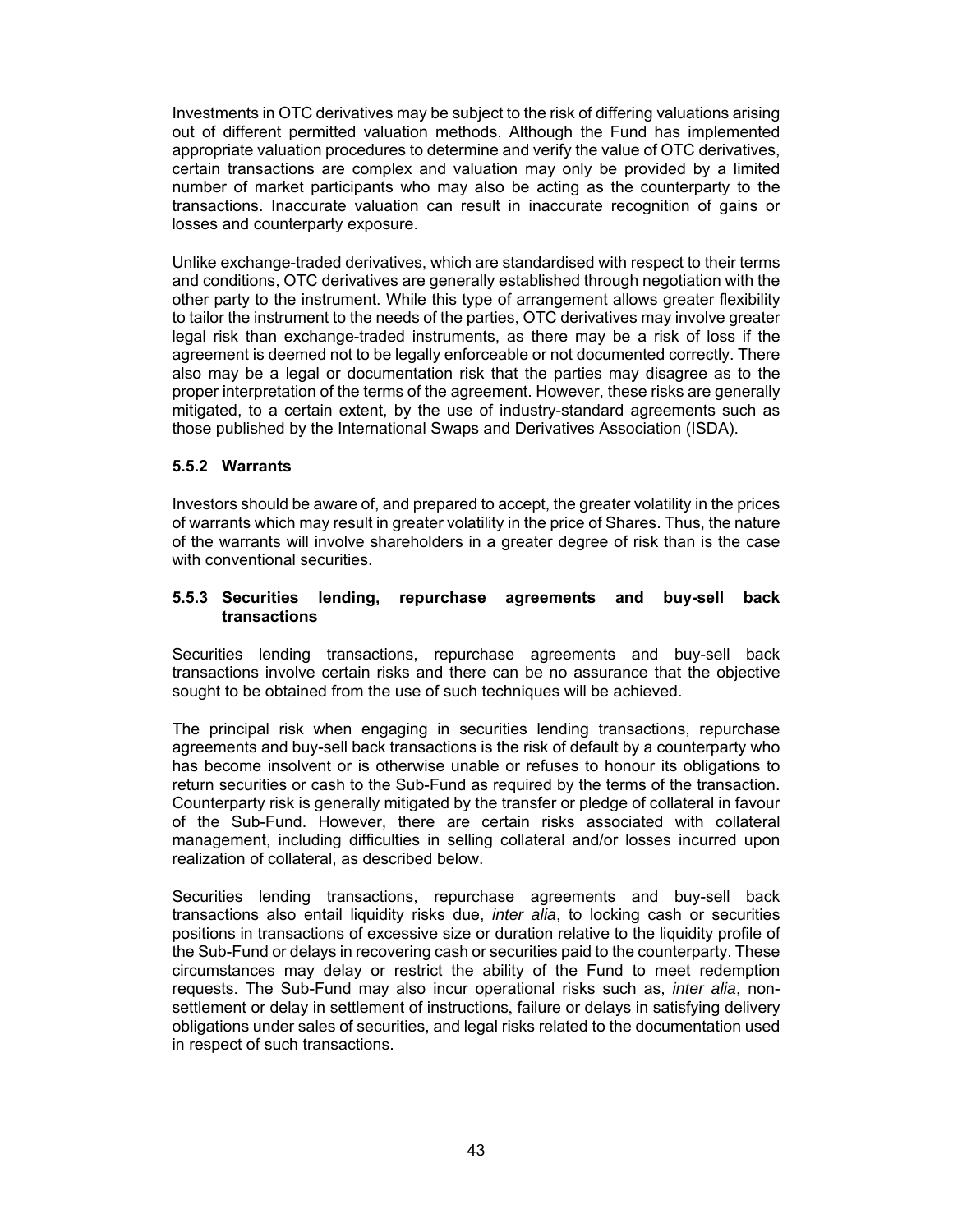### **5.5.4 Collateral management**

Counterparty risk arising from investments in OTC financial derivative instruments and securities lending transactions, repurchase agreements and buy-sell back transactions is generally mitigated by the transfer or pledge of collateral in favour of the Sub-Fund. However, transactions may not be fully collateralised. Fees and returns due to the Sub-Fund may not be collateralised. If a counterparty defaults, the Sub-Fund may need to sell non-cash collateral received at prevailing market prices. In such a case the Sub-Fund could realise a loss due, *inter alia*, to inaccurate pricing or monitoring of the collateral, adverse market movements, deterioration in the credit rating of issuers of the collateral or illiquidity of the market on which the collateral is traded. Difficulties in selling collateral may delay or restrict the ability of the Sub-Fund to meet redemption requests.

The Sub-Fund may incur custody risk, due to the risk that the value of the collateral held with the Depositary or a sub-custodian decreases through the operational risk attributed to the Depositary or sub-custodian. These operational risks include but are not limited to, insolvency, negligence, misuse of the collateral, poor administration or inadequate record keeping.

A Sub-Fund may also incur a loss in reinvesting cash collateral received, where permitted. Such a loss may arise due to a decline in the value of the investments made. A decline in the value of such investments would reduce the amount of collateral available to be returned by the Sub-Fund to the counterparty as required by the terms of the transaction. The Sub-Fund would be required to cover the difference in value between the collateral originally received and the amount available to be returned to the counterparty, thereby resulting in a loss to the Sub-Fund.

### **5.6 Sustainability Risk**

"Sustainability Risk" means an environmental, social or governance event or condition that, if it occurs, could cause an actual or a potential material negative impact on the value of the investments made by the Sub-Funds.

Such risk is principally linked to climate-related events resulting from climate change (a.k.a physical risks) or to the society's response to climate change (a.k.a transition risks), which may result in unanticipated losses that could affect the Sub-Funds' investments and financial condition. Social events (e.g. inequality, inclusiveness, labour relations, investment in human capital, accident prevention, changing customer behaviour, etc.) or governance shortcomings (e.g. recurrent significant breach of international agreements, bribery issues, products quality and safety, selling practices, etc.) may also translate into Sustainability Risks.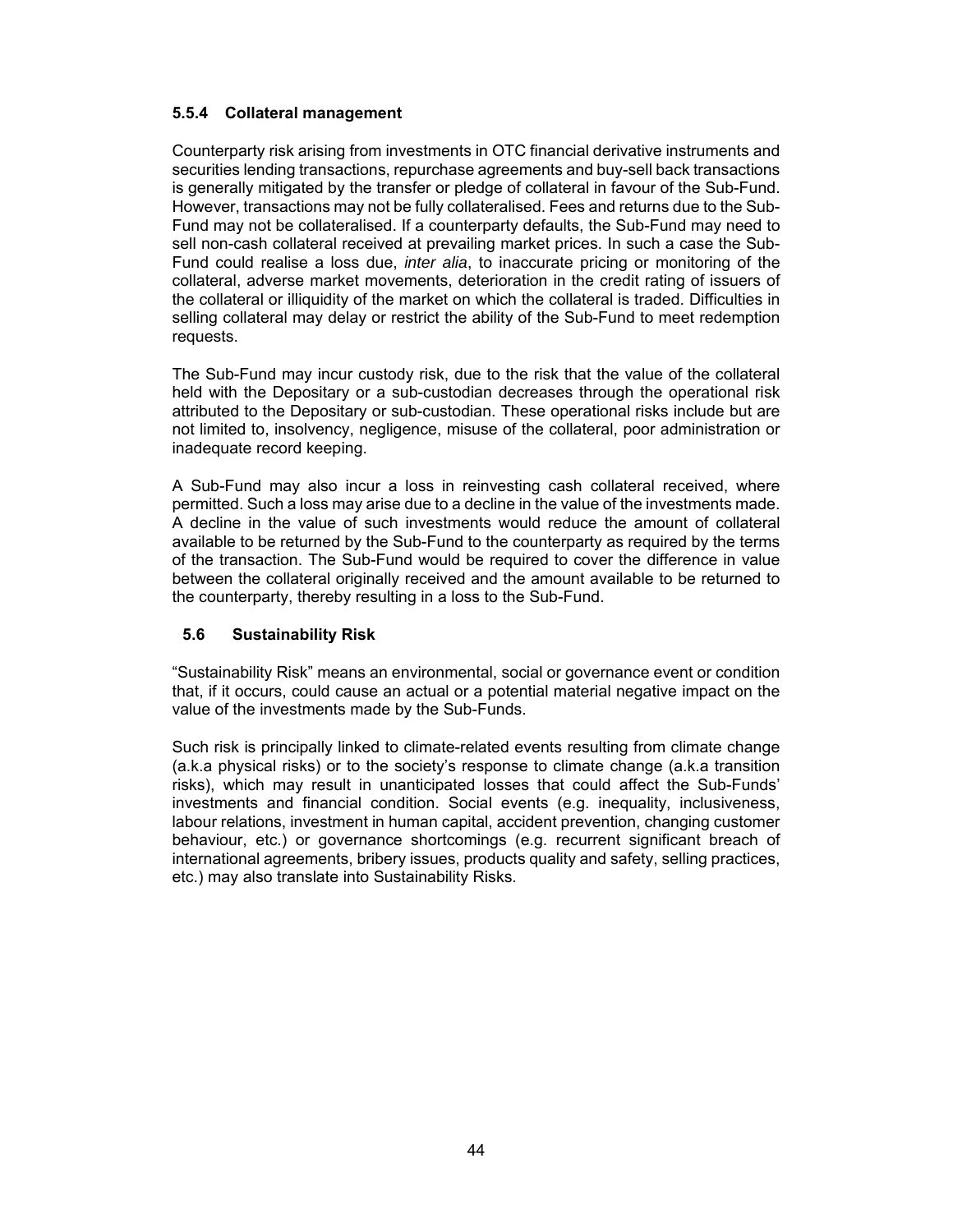### **6. MANAGEMENT AND ADMINISTRATION**

### **6.1 The Board of Directors**

The members of the Board of Directors will be elected by the general meeting of shareholders subject to the approval of the CSSF. The Board of Directors is vested with the broadest powers to act on behalf of the Fund and to take any actions necessary or useful to fulfil the Fund's corporate purpose, subject to the powers expressly assigned by law or the Articles of Association to the general meeting of shareholders.

The Board of Directors is responsible for conducting the overall management and business affairs of the Fund in accordance with the Articles of Association. In particular, the Board of Directors is responsible for defining the investment objective and policy of the Sub-Funds and their risk profile, subject to the principle of risk diversification, and for the overall supervision of the management and administration of the Fund, including the selection and supervision of the Management Company and the general monitoring of the performance and operations of the Fund.

The Board of Directors has adopted and implemented a Code of Conduct which sets out the general governance principles and rules of conduct which the directors seek to apply in carrying out their duties**.** For the current composition of the Board of Directors, please refer to the Directory.

# **6.2 The Management Company**

The Fund has appointed Lemanik Asset Management S.A. as its management company in accordance with the provisions of the 2010 Law pursuant to the Management Company Services Agreement.

Lemanik Asset Management S.A. is a public limited company (*société anonyme*) governed by Luxembourg law, established for an indefinite period in Luxembourg on 1 September 1993. It registered office is at 106, route d'Arlon, L-8210 Mamer, Grand Duchy of Luxembourg. Its share capital currently stands at two million euros (EUR 2,000,000).

The Management Company is subject to chapter 15 of the 2010 Law and, as such, is in charge of the collective management of the Fund's portfolio. Its main business activity is to provide collective portfolio management services to the Fund and other funds and perform the functions of a UCITS management company in accordance with 2010 Law.

The relationship between the Fund and the Management Company is subject to the terms of the Management Company Services Agreement. Under the terms of the Management Company Services Agreement, the Management Company is responsible for the investment management and administration of the Fund as well as the marketing of the Shares (i.e. principal distributor of the Fund), subject to the overall supervision of the Board of Directors. The Management Company is in charge of the day-to-day business activities of the Fund. The Management Company has authority to act on behalf of the Fund within its function.

The Fund has appointed the Management Company to provide assistance to the Fund for the supervision and due diligence duties on the Depositary, such duties being described in section 6.4 (The Depositary and the Principal Paying Agent).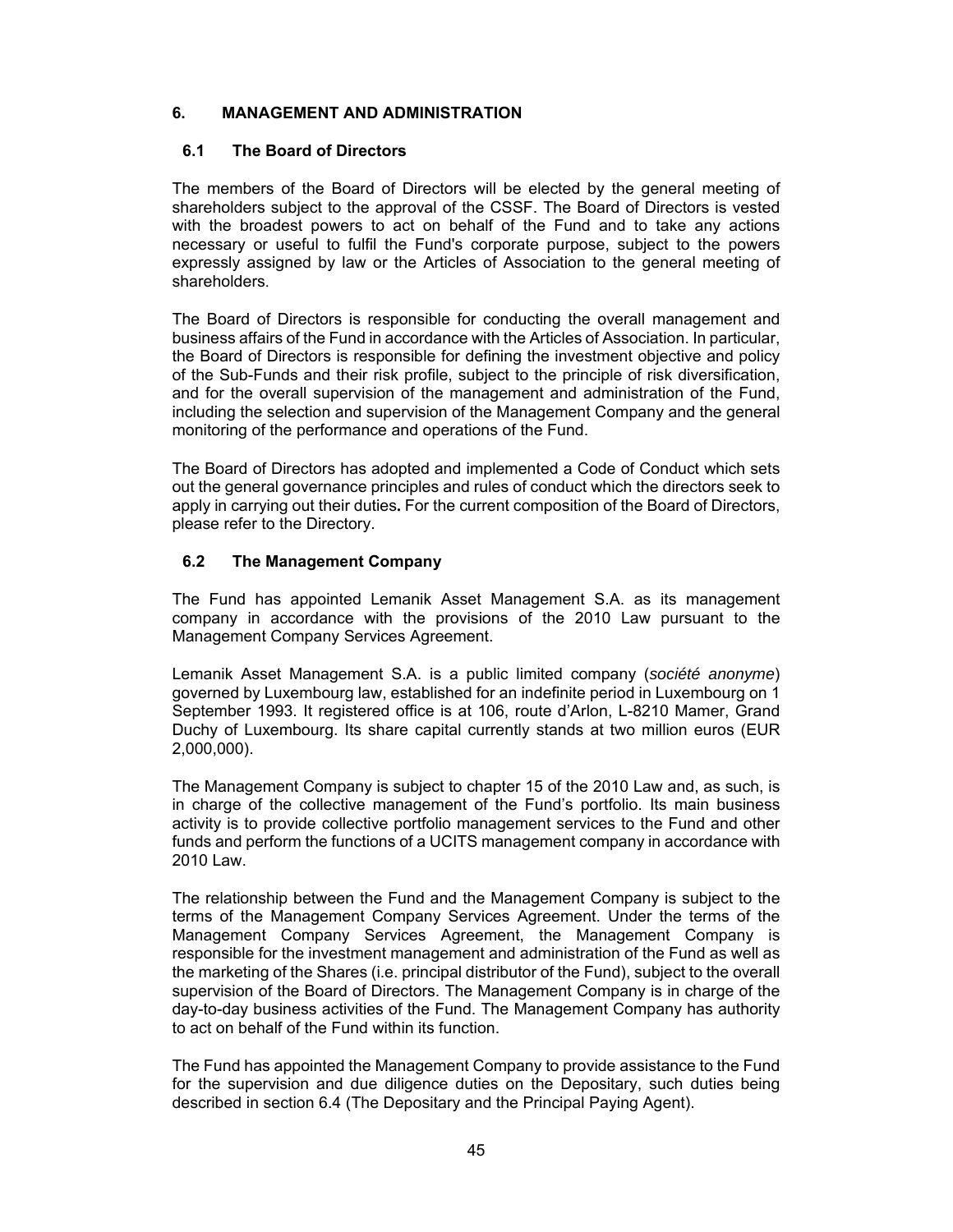For the purpose of a more efficient conduct of its business, the Management Company may delegate to third parties the power to carry out some of its functions on its behalf, in accordance with applicable laws and regulations of Luxembourg, as applicable with the prior consent of the Fund. The delegated functions shall remain under the supervision and responsibility of the Management Company and the delegation shall not prevent the Management Company from acting, or the Fund from being managed, in the best interests of the investors. The delegation to third parties is subject to the prior approval of the CSSF.

In its capacity as principal distributor, the Management Company has the authority to appoint distributors and sales agents on behalf of the Fund to market and distribute the Shares.

The Management Company Services Agreement has no fixed duration and each party may, in principle, terminate the agreement on not less than three (3) months prior written notice. The Management Company Services Agreement may also be terminated on shorter notice in certain circumstances, for instance where one party commits a material breach of its obligations. The Management Company Services Agreement contains provisions exempting the Management Company from liability and indemnifying the Management Company in certain circumstances. However, the liability of the Management Company towards the Fund will not be affected by any delegation of functions by the Management Company.

The Management Company also manages other Luxembourg or foreign UCITS a list of which is made available at the registered office of the Management Company**.** 

#### **Remuneration Policy**

The Management Company has established and applies a remuneration policy and practices that are consistent with, and promote, sound and effective risk management and that neither encourage risk taking which is inconsistent with the risk profiles, rules, this Prospectus or the Articles nor impair compliance with the Management Company's obligation to act in the best interest of the Fund (the **Remuneration Policy**).

The Remuneration Policy includes fixed and variable components of salaries and applies to those categories of staff, including senior management, risk takers, control functions and any employee receiving total remuneration that falls within the remuneration bracket of senior management and risk takers whose professional activities have a material impact on the risk profiles of the Management Company, the Fund or the Sub-Funds.

Details of the Remuneration Policy, including the persons in charge of determining the fixed and variable remunerations of staffs, a description of the key remuneration elements and an overview of how remuneration is determined, is available on the website http://www.lemanikgroup.com/management-companyservice substance governance.cfm

A paper copy of the Remuneration Policy is available free of charge to the shareholders upon request.

The Remuneration Policy is in line with the business strategy, objectives, values and interests of the Management Company, the Fund and the shareholders and includes measures to avoid conflicts of interest.

In particular, the Remuneration Policy will ensure that: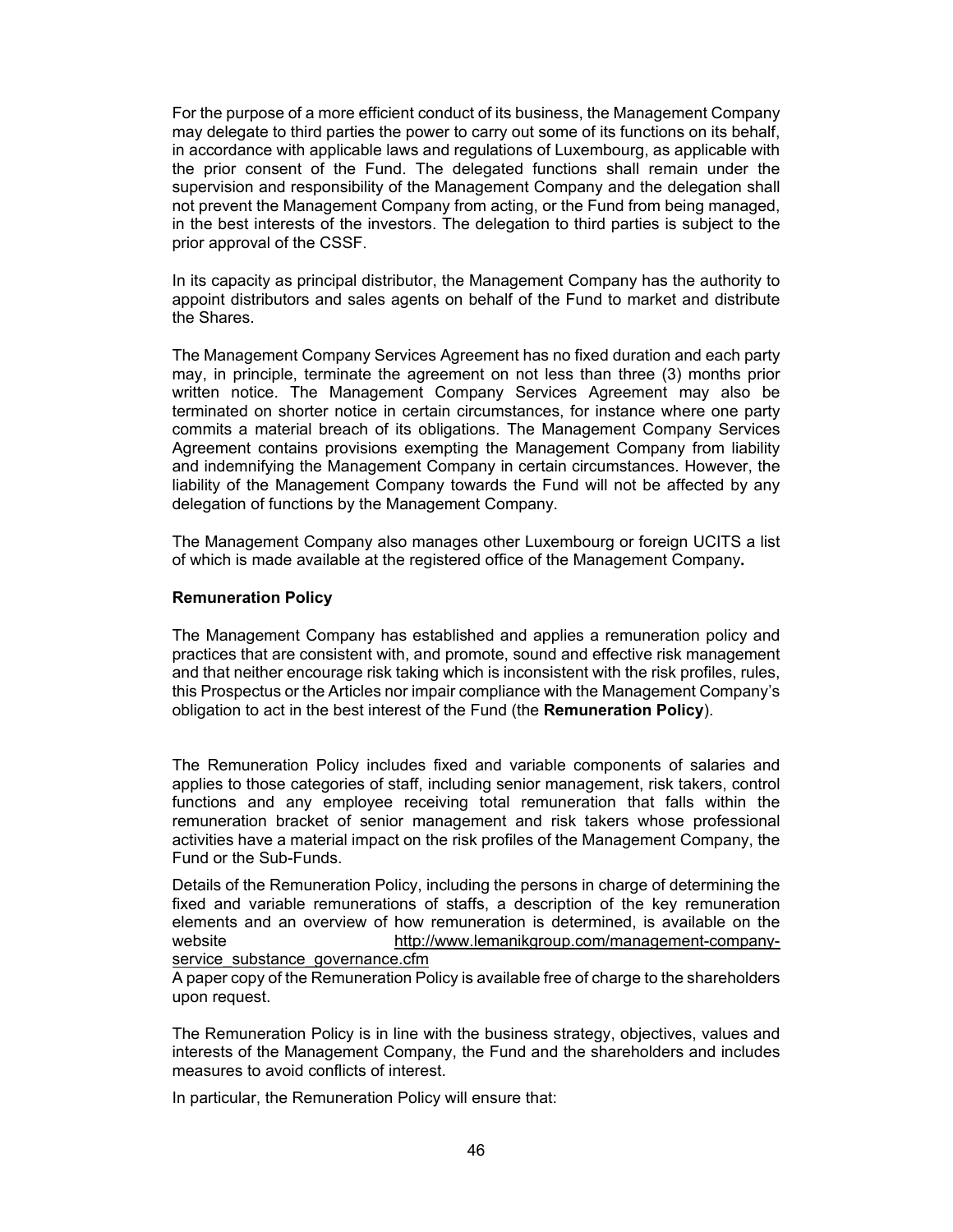- a) the staff engaged in control functions are compensated in accordance with the achievement of the objectives linked to their functions, independently of the performance of the business areas that they control;
- b) the fixed and variable components of total remuneration are appropriately balanced and the fixed component represents a sufficiently high proportion of the total remuneration to allow the operation of a fully flexible policy on variable remuneration components, including the possibility to pay no variable remuneration component;
- c) the measurement of performance used to calculate variable remuneration components or pools of variable remuneration components includes a comprehensive adjustment mechanism to integrate all relevant types of current and future risks;

In context of delegation, the Remuneration Policy will ensure that the delegate comply with the following:

- a) the assessment of performance is set in a multi-year framework appropriate to the holding period recommended to the investors of the Company in order to ensure that the assessment process is based on the longer-term performance of the Fund and its investment risks and that the actual payment of performance-based components of remuneration is spread over the same period;
- b) if at any point of time, the management of the Fund were to account for 50 % or more of the total portfolio managed by the Delegate, at least 50 % of any variable remuneration component will have to consist of Shares, equivalent ownership interests, or share-linked instruments or equivalent non-cash instruments with equally effective incentives as any of the instruments referred to in this item (b); and
- c) a substantial portion, and in any event at least 40 % of the variable remuneration component, is deferred over a period which is appropriate in view of the holding period recommended to the shareholders and is correctly aligned with the nature of the risks of the Fund.

### **6.3 The Investment Manager**

With the consent of the Fund, the Management Company has appointed Riverfield Partners LLP as Investment Manager for the Fund pursuant to the Investment Management Agreement.

Riverfield Partners LLP is a Limited Liability Partnership incorporated under the laws of the United Kingdom on 5 June 2005. The Investment Manager is authorised for the purpose of asset management and regulated by the Financial Conduct Authority (FCA) in the United Kingdom under the United Kingdom law.

The relationship between the Fund, the Management Company and the Investment Manager is subject to the terms of the Investment Management Agreement. Under the terms of the Investment Management Agreement, the Investment Manager has full discretion, subject to the overall review and control of the Management Company and, ultimately, the Board of Directors, to manage the assets of each Sub-Fund on a discretionary basis, in accordance with the investment objective and policy of the Sub-Fund and any additional investment restrictions or guidelines imposed by the Board of Directors. Within this function, the Investment Manager has authority to act on behalf of the Fund.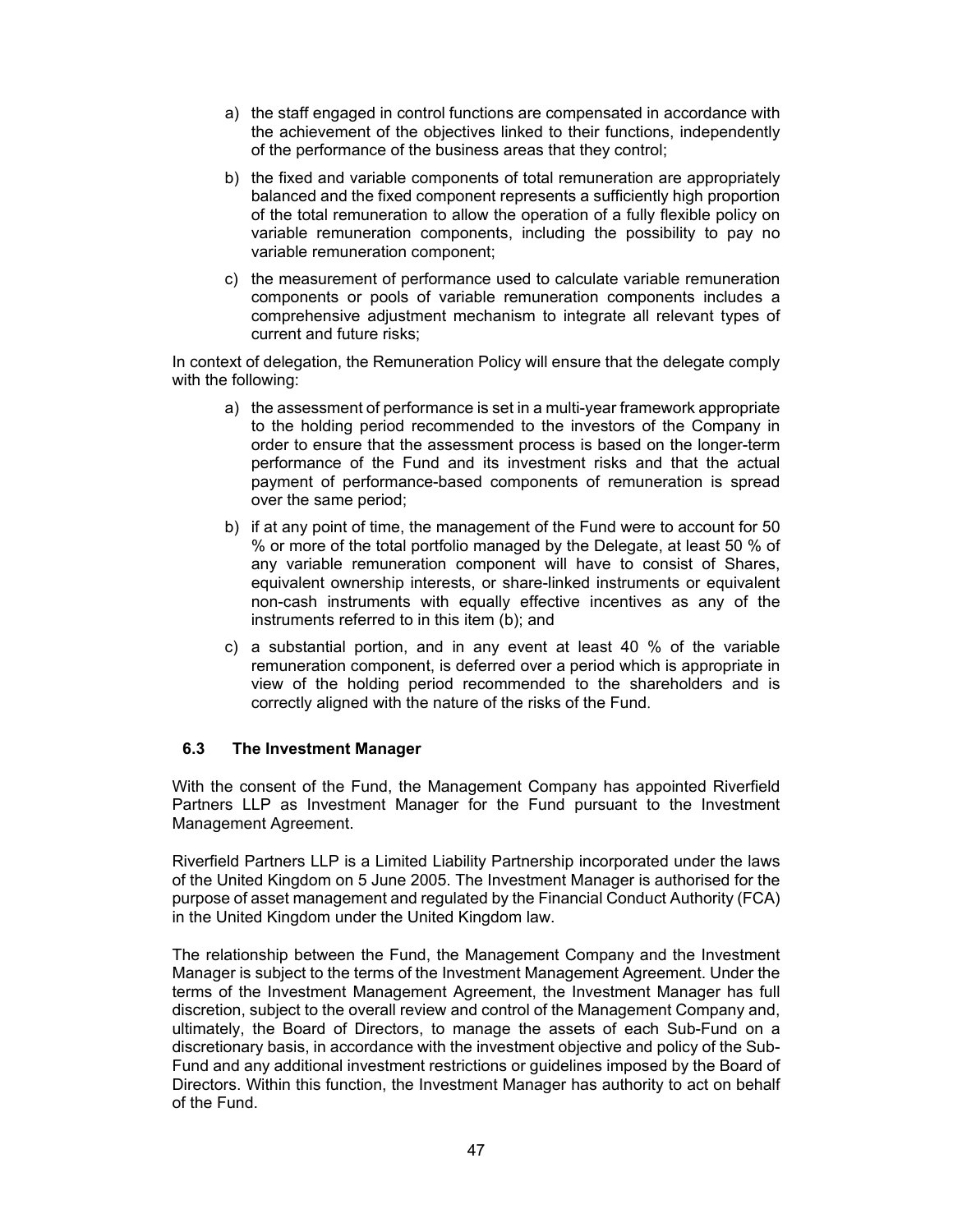The Investment Management Agreement has no fixed duration and each party may, in principle, terminate the agreement on not less than three months' prior written notice. The Investment Management Agreement may also be terminated on shorter notice in certain circumstances, for instance where one party commits a material breach of its obligations. The Investment Management Agreement may be terminated by the Management Company and the Fund with immediate effect if this is deemed by the Management Company and the Fund to be in the interest of the investors.

The Investment Management Agreement contains provisions exempting the Investment Manager from liability and indemnifying the Investment Manager in certain circumstances. In particular, the Investment Manager will not be responsible for any loss of assets and investments of the Fund, except to the extent that such loss is due to the Investment Manager's negligence, wilful misconduct, misfeasance, wilful default, breach of a materiel term of the Investment Management Agreement or fraud or that of any of its directors, officers, employees or agents. The liability of the Investment Manager towards the Management Company and the Fund will not be affected by any delegation of functions by the Investment Manager.

The compensation of the Investment Manager to which management of the various Sub-Funds has been delegated is the responsibility of the relevant Sub-Fund.

### **6.4 The Depositary and Principal Paying Agent**

### **Depositary Bank's functions**

The Fund has appointed RBC Investor Services Bank S.A. ("**RBC**"), having its registered office at 14, Porte de France, L-4360 Esch-sur-Alzette, Grand Duchy of Luxembourg, as depositary and principal paying agent of the Fund with responsibility for the

- (a) safekeeping of the assets,
- (b) oversight duties,
- (c) cash flow monitoring, and
- (d) principal paying agent functions,

in accordance with the 2010 Law, and the Depositary Bank and Principal Paying Agent Agreement dated 27 April 2018 and entered into between the Fund and RBC.

RBC Investor Services Bank S.A. is registered with the Luxembourg Register for Trade and Companies (RCS) under number B-47192 and was incorporated in 1994 under the name "First European Transfer Agent". It is licensed to carry out banking activities under the terms of the Luxembourg law of 5 April 1993 on the financial services sector and specialises in custody, fund administration and related services. Its equity capital as at 31 October 2016 amounted to approximately EUR 1,059,950,131.-.

The Depositary has been authorized by the Fund to delegate its safekeeping duties (i) to delegates in relation to other Assets and (ii) to sub-custodians in relation to Financial Instruments as those terms are defied in the Depositary Bank and Principal Paying Agent Agreement and to open accounts with such sub-custodians.

An up to date description of any safekeeping functions delegated by the Depositary and an up to date list of the delegates and sub-custodians may be obtained, upon request, from the Depositary or via the following website link: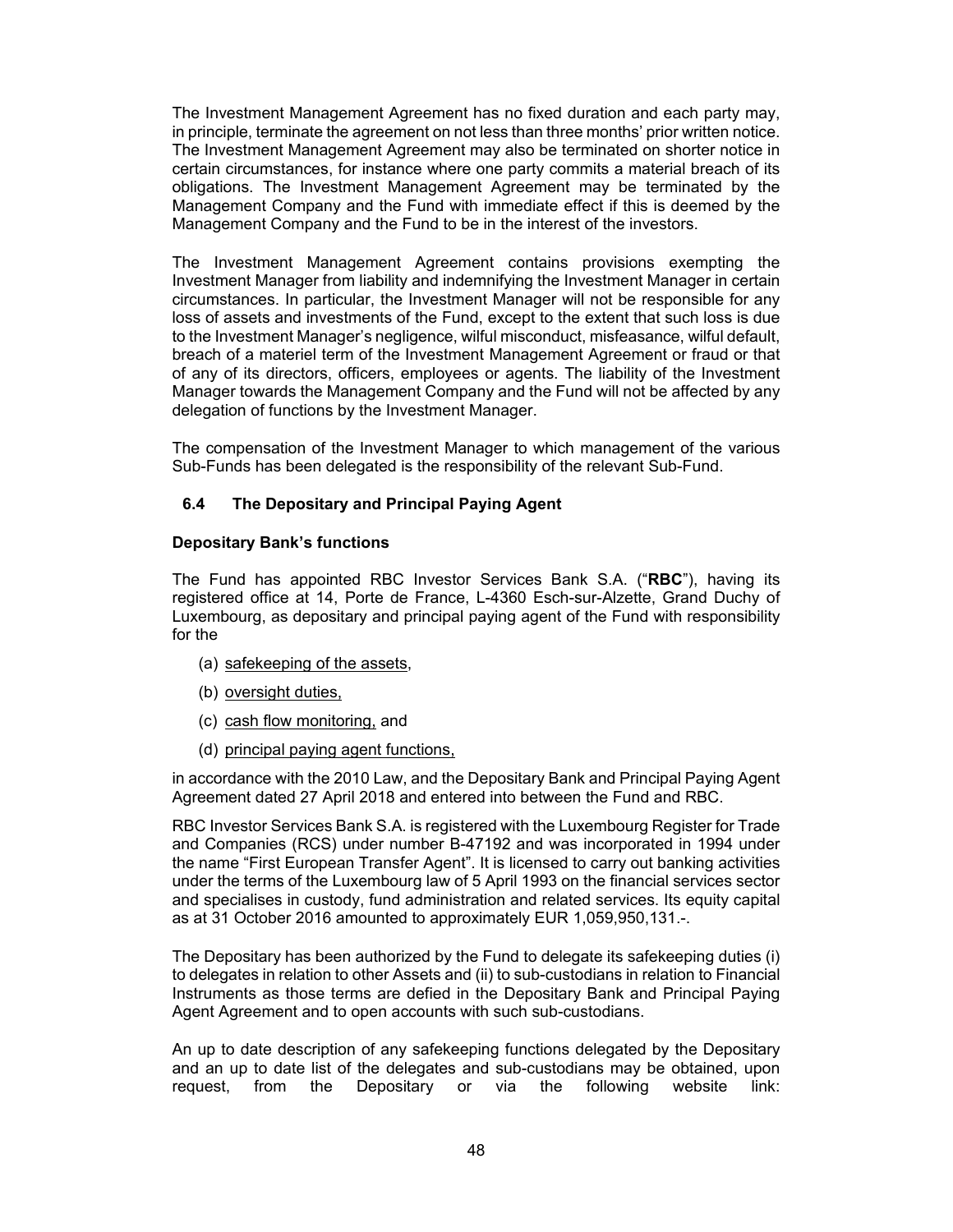http://gmi.rbcits.com/rt/gss.nsf/Royal+Trust+Updates+Mini/53A7E8D6A49C9AA2852 57FA8004999BF?opendocument.

The Depositary shall act honestly, fairly, professionally, independently and solely in the interests of the Fund and the shareholders in the execution of its duties under the 2010 Law and the Depositary Bank and Principal Paying Agent Agreement.

Under its oversight duties, the Depositary will:

- ensure that the sale, issue, repurchase, redemption and cancellation of Shares effected on behalf of the Fund are carried out in accordance with the 2010 Law and with the Articles of Association,
- ensure that the value of Shares is calculated in accordance with the 2010 Law and the Articles of Association,
- carry out the instructions of the Fund or the Management Company acting on behalf of the Fund, unless they conflict with the 2010 Law or the Fund's Articles of Association,
- ensure that in transactions involving the Fund's assets, the consideration is remitted to the Fund within the usual time limits,
- ensure that the income of the Fund is applied in accordance with the 2010 Law or the Articles of Association.

The Depositary will also ensure that cash flows are properly monitored in accordance with the 2010 Law and the Depositary Bank and Principal Paying Agent Agreement.

### **Depositary Bank's conflicts of interests**

From time to time conflicts of interests may arise between the Depositary and the delegates, for example where an appointed delegate is an affiliated group company which receives remuneration for another custodial service it provides to the Fund. On an ongoing basis, the Depositary analyzes, based on applicable laws and regulations any potential conflicts of interests that may arise while carrying out its functions. Any identified potential conflict of interest is managed in accordance with the RBC's conflicts of interests' policy which is subject to applicable laws and regulation for a credit institution according to and under the terms of the 1993 Law.

Further, potential conflicts of interest may arise from the provision by the Depositary and/or its affiliates of other services to the Fund, the Management Company and/or other parties. For example, the Depositary and/or its affiliates may act as the depositary, custodian and/or administrator of other funds. It is therefore possible that the Depositary (or any of its affiliates) may in the course of its business have conflicts or potential conflicts of interest with those of the Fund, the Management Company and/or other funds for which the Depositary (or any of its affiliates) act.

RBC has implemented and maintains a management of conflicts of interests' policy, aiming namely at:

- Identifying and analysing potential situations of conflicts of interests;
- Recording, managing and monitoring the conflicts of interests situations in:
	- o Implementing a functional and hierarchical segregation making sure that operations are carried out at arm's length from the Depositary business ;
	- o Implementing preventive measures to decline any activity giving rise to the conflict of interest such as: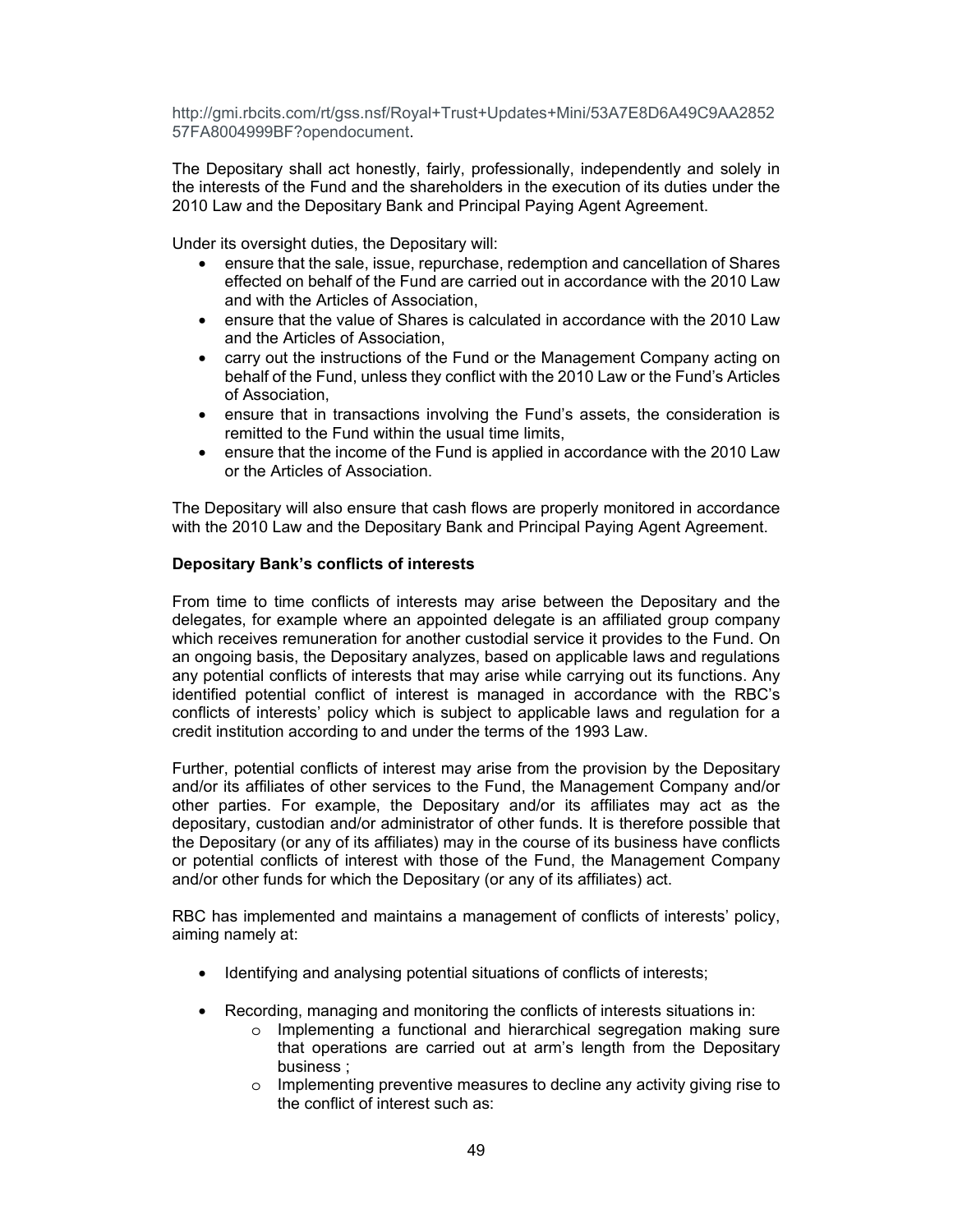- RBC and any third party to whom the custodian functions have been delegated do not accept any investment management mandates;
- **RBC** does not accept any delegation of the compliance and risk management functions;
- RBC has a strong escalation process in place to ensure that regulatory breaches are notified to compliance which reports material breaches to senior management and the board of directors of RBC;
- A dedicated permanent internal audit department provides independent, objective risk assessment and evaluation of the adequacy and effectiveness of internal controls and governance processes.

RBC confirms that based on the above no potential situation of conflicts of interest could be identified.

An up-to-date information on conflicts of interest policy referred to above may be obtained, upon request, from the Depositary or via the following website link:https://www.rbcits.com/AboutUs/CorporateGovernance/p\_InformationOnConflicts OfInterestPolicy.aspx.

### **6.5 The Administrator**

With the consent of the Fund, the Management Company has appointed RBC Investor Services Bank S.A. as administrative, registrar and transfer agent of the Fund (the Administrator) pursuant to the Administration Agency Agreement.

RBC Investor Services Bank S.A. is a public limited company (*société anonyme*) incorporated under the laws of Luxembourg on 30 March 1994 under the name of First European Transfer Agent. The Administrator is authorised and regulated by the CSSF in Luxembourg under the 1993 Law.

The relationship between the Fund**,** the Management Company and the Administrator is subject to the terms of the Administration Agency Agreement. Under the terms of the Administration Agency Agreement, the Administrator will carry out all general administrative duties related to the administration of the Fund required by Luxembourg law, calculate the Net Asset Value per Share, maintain the accounting records of the Fund, as well as process all subscriptions, redemptions, conversions, and transfers of Shares, and register these transactions in the register of shareholders. In addition, as registrar and transfer agent of the Fund, the Administrator is also responsible for collecting the required information and performing verifications on investors to comply with applicable anti-money laundering rules and regulations.

The Administrator is not responsible for any investment decisions of the Fund or the effect of such investment decisions on the performance of the Fund.

The Administration Agency Agreement has no fixed duration and each party may, in principle, terminate the agreement on not less than ninety (90) calendar days' prior written notice. The Administration Agency Agreement may also be terminated on shorter notice in certain circumstances, for instance where one party commits a material breach of its obligations. The Administration Agency Agreement may be terminated by the Management Company and/or the Fund with immediate effect if this is deemed by the Management Company and/or the Fund to be in the interest of the investors. The Administration Agency Agreement contains provisions exempting the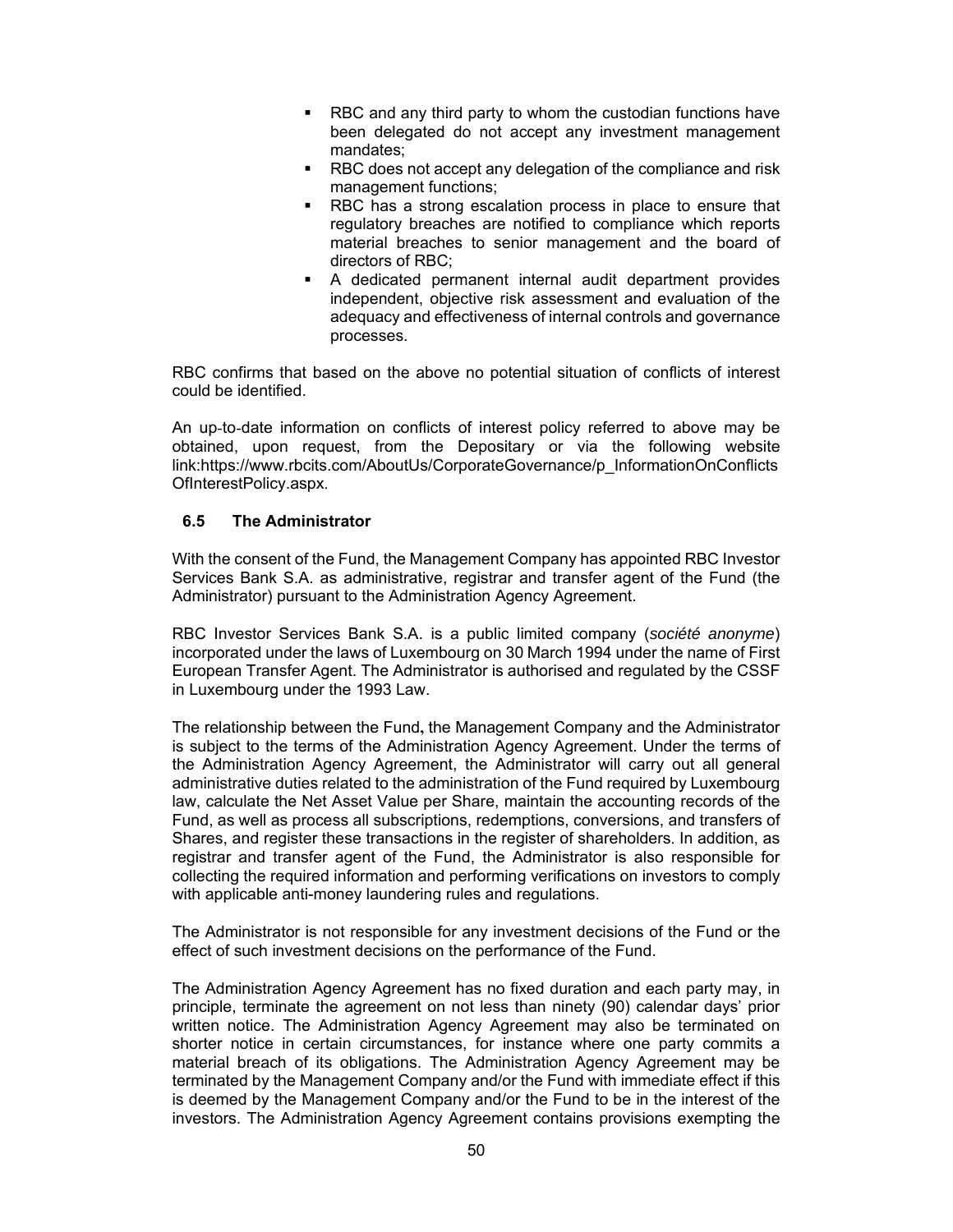Administrator from liability and indemnifying the Administrator in certain circumstances. However, the liability of the Administrator towards the Management Company and the Fund will not be affected by any delegation of functions by the Administrator.

With the consent of the Fund, the Management Company reserves the right to change the administration arrangements described above by agreement with the Administrator and/or to appoint another service provider in Luxembourg to carry out the functions of administration agent. Investors will be notified in due course.

# **6.6 The Auditor**

The Fund has appointed BDO Audit S.A. as its independent auditor (*réviseur d'entreprises agréé*) within the meaning of the 2010 Law. The Auditor is elected by the general meeting of shareholders. The Auditor will inspect the accounting information contained in the Annual Report and fulfil other duties prescribed by the 2010 Law.

### **6.7 Conflicts of interest**

The Board of Directors, the Management Company, the Investment Manager, the Depositary, the Administrator and the other service providers of the Fund, and/or their respective affiliates, members, employees or any person connected with them may be subject to various conflicts of interest in their relationships with the Fund.

As further described in the Articles of Association, any director of the Fund who has, directly or indirectly, an interest in a transaction submitted to the approval of the Board of Directors which conflicts with the Fund's interest, must inform the Board of Directors. The director may not take part in the discussions on and may not vote on the transaction. Where, by reason of a conflicting interest, the number of directors required in order to validly deliberate is not met, the board of directors may submit the decision on this specific item to the general meeting of shareholders. The Board of Directors has also adopted and implemented a conflicts of interest policy in accordance with its Code of Conduct.

The Management Company has adopted and implemented a conflicts of interest policy and has made appropriate organisational and administrative arrangements to identify and manage conflicts of interests so as to minimise the risk of the Fund's interests being prejudiced, and if they cannot be avoided, ensure that the Fund is treated fairly.

# **6.8 Execution of transactions**

The Investment Manager has adopted a "best execution" policy with the objective of obtaining the best possible result for the Fund when executing decisions to deal on behalf of the Fund or placing orders to deal on behalf of the Fund with other entities for execution. Further information on the best execution policy may be obtained from the Investment Manager upon request.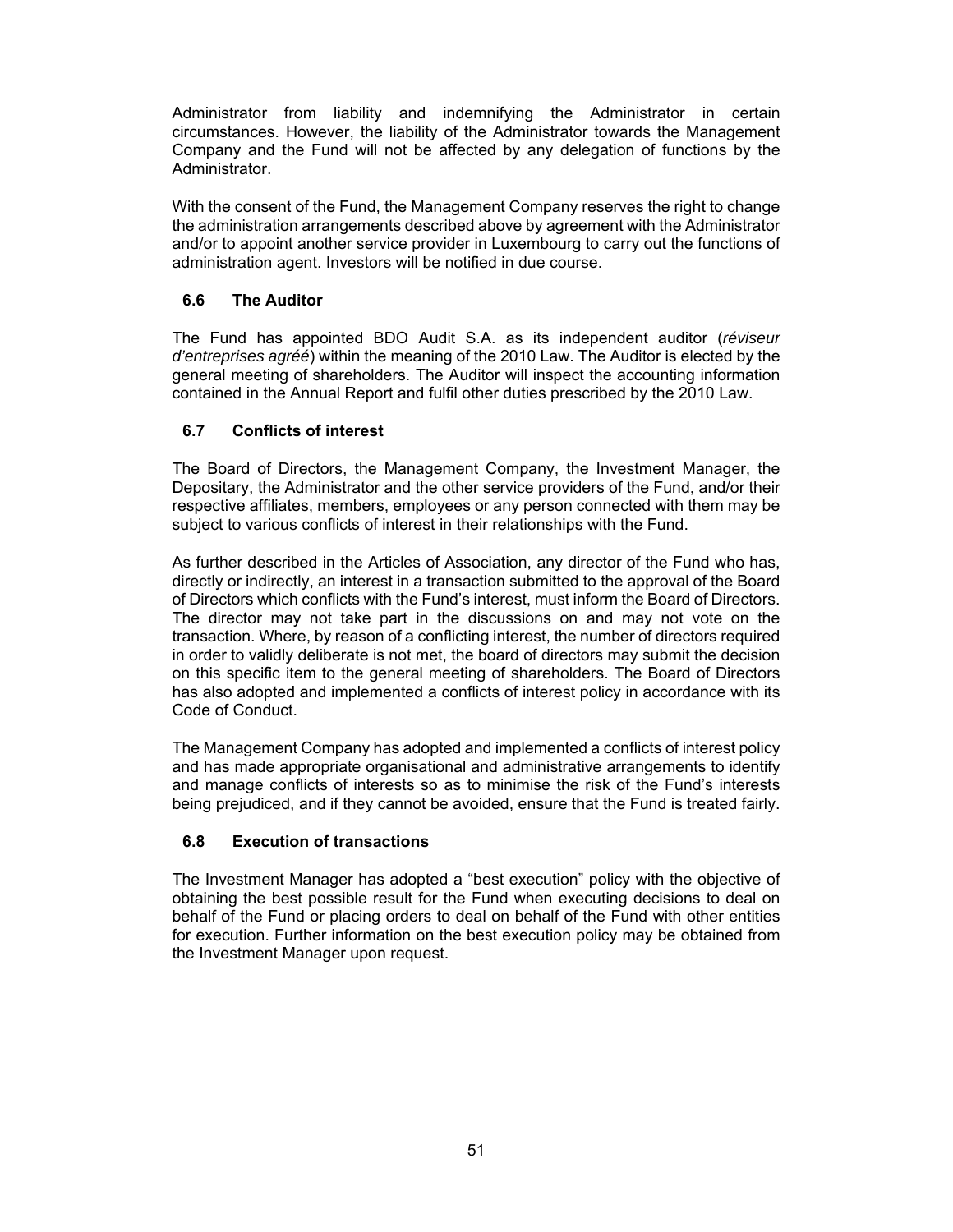### **7. SHARES**

#### **7.1 Shares, Sub-Funds and Share Classes**

#### **7.1.1 Shares**

The share capital of the Fund is represented by fully paid up Shares of no par value. The share capital of the Fund is at all times equal to the Net Asset Value of the Fund, which is the total Net Asset Value of all Sub-Funds expressed in the Reference Currency of the Fund. The share capital of the Fund must at all times be at least equal to the minimum required by the 2010 Law, which is currently 1,250,000 EUR.

The Shares will be issued in registered form only. Written confirmation of registration will be issued upon request and at the expense of the requesting shareholder. The registration of a shareholder in the register of shareholders of the Fund evidences the shareholder's ownership right towards the Fund.

The Fund will recognise only one single shareholder per Share. In case a Share is owned by several persons, they must appoint a single representative who will represent them towards the Fund. The Fund has the right to suspend the exercise of all rights attached to that Share until such representative has been appointed.

The Shares carry no preferential or pre-emptive rights: the Fund is authorised without limitation to issue an unlimited number of fully paid up Shares on any Valuation Day without reserving to existing investors a preferential or pre-emptive right to subscribe for the Shares to be issued.

Each Share entitles the shareholder to one (1) vote at all general meetings of shareholders of the Fund and at all meetings of the Sub-Fund or Share Class concerned.

Fractions of Shares will be issued up to three (3) decimal places. Such fractional Shares will be entitled to participate on a *pro rata* basis in the net assets attributable to the Sub-Fund or Share Class to which they belong in accordance with their terms, as set out in this Prospectus. Fractions of Shares do not confer any voting rights on their holders. However, if the sum of the fractional Shares held by the same shareholder in the same Share Class represents one or more entire Shares, such shareholder will benefit from the corresponding voting right attached to the number of entire Shares.

Shares are each entitled to participate in the net assets allocated to the relevant Sub-Fund or Share Class in accordance with their terms, as set out in the Supplements. Shares will be issued on each Subscription Day immediately after the time of valuation and entitled to participate in the net assets of the Sub-Fund or Share Class as of that point, as described in more detail in section 7.4 (Subscription procedure) below. Shares will be redeemed on each Redemption Day at the time of valuation and entitled to participate in the net assets of the Sub-Fund or Share Class until and including that point, as described in more detail in section 7.5 (Redemption of Shares) below.

Shares redeemed will generally be cancelled unless the Fund decides otherwise.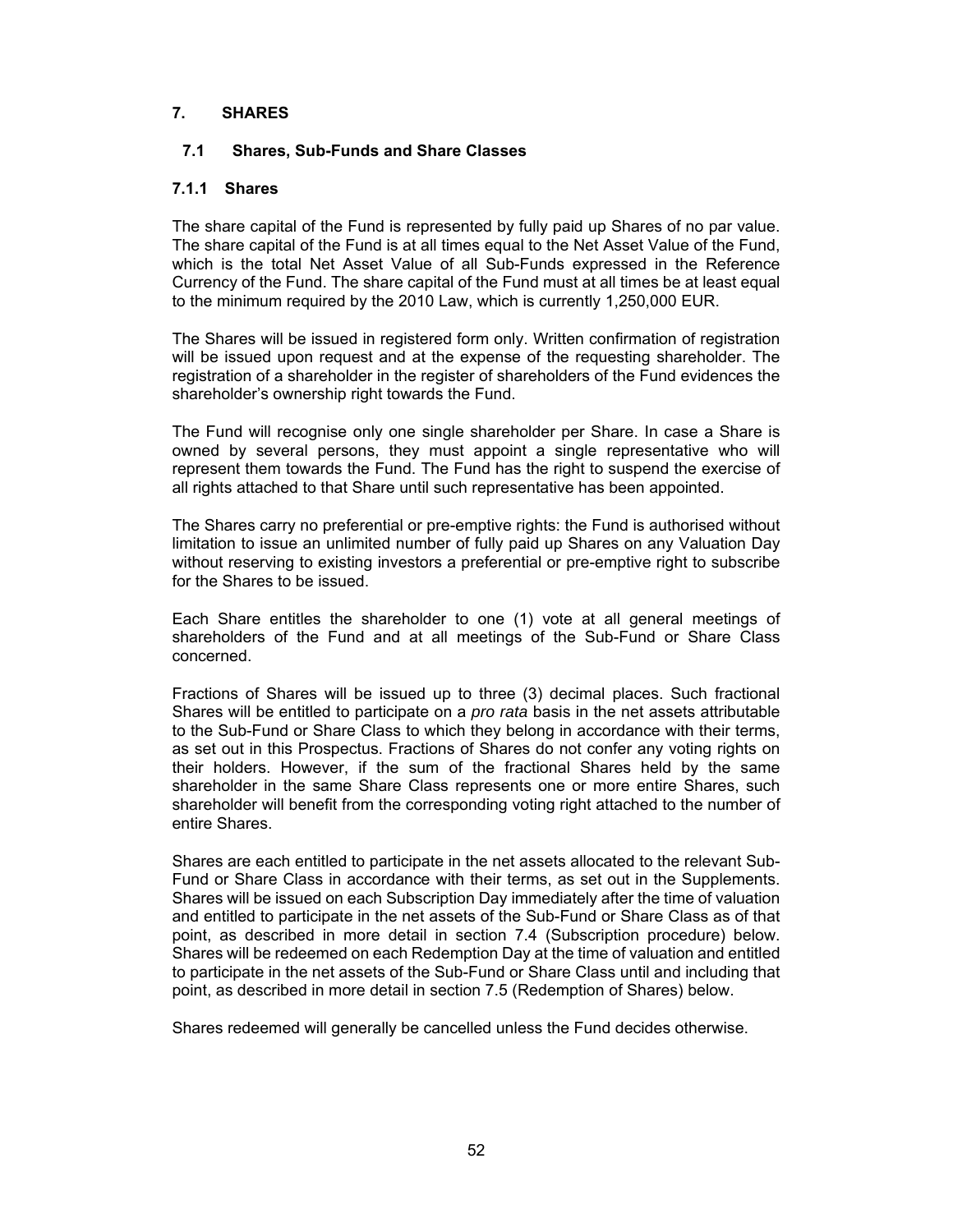### **7.1.2 Sub-Funds**

The Fund is a single legal entity incorporated as an umbrella fund comprised of separate Sub-Funds. Each Share issued by the Fund is a share in a specific Sub-Fund. Each Sub-Fund has a specific investment objective and policy as further described in its Supplement. A separate portfolio of assets is maintained for each Sub-Fund and invested for its exclusive benefit in accordance with its investment objective and policy.

With regard to third parties, in particular towards the Fund's creditors, each Sub-Fund shall be exclusively responsible for all liabilities attributable to it. As a consequence, the assets of each Sub-Fund may only be used to meet the debts, liabilities and obligations attributable to that Sub-Fund. In the event that, for any reason, the liabilities arising in respect of the creation, operation and liquidation of a Sub-Fund exceed the assets allocated to it, creditors will have no recourse against the assets of any other Sub-Fund to satisfy such deficit. Assets and liabilities are allocated to each Sub-Fund in accordance with the provisions of the Articles of Association, as set out in section 8.1 (Valuation procedure) below.

Each Sub-Fund may be established for an unlimited or limited duration as specified in its Supplement. In the latter case, upon expiry of the term, the Fund may extend the duration of the Sub-Fund once or several times. Investors will be notified at each extension. At the expiry of the duration of a Sub-Fund, the Fund will redeem all the Shares in that Sub-Fund. The Supplement will indicate the duration of each Sub-Fund and its extension, where applicable.

Additional Sub-Funds may be established by the Board of Directors from time to time without the consent of investors in other Sub-Funds. A new Supplement will be added to this Prospectus for each new Sub-Fund established.

### **7.1.3 Share Classes**

The Sub-Funds may offer several Share Classes, as set out in the Supplements. Each Share Class within a Sub-Fund may have different features such as the fee structure, minimum subscription or holding amounts, currency, different hedging techniques or distribution policy or other distinctive features, or be offered or reserved to different types of investors. Investors will be able to choose the Share Class with the features most suitable to their individual circumstances.

In particular, the Sub-Funds may offer Currency Hedged Share Classes. The Fund may use various techniques and instruments, such as forward contracts and currency swaps, in accordance with the provisions of the Prospectus, intended to limit the impact of exchange rate movements between the Reference Currency of the Sub-Fund and that of a Currency Hedged Share Class on the performance of such Share Class. The costs and any benefit of currency hedging transactions will be allocated solely to the Currency Hedged Share Class to which the hedging relates.

Currency Hedged Share Classes involve certain risks, as described in section 5 (General risk factors) above. For the avoidance of doubt, certain Share Classes may qualify as Currency Hedged Share Classes.

There are currently 6 categories of Share Classes available in the Fund:

- Share Classes "A" and "R" are offered to retail investors;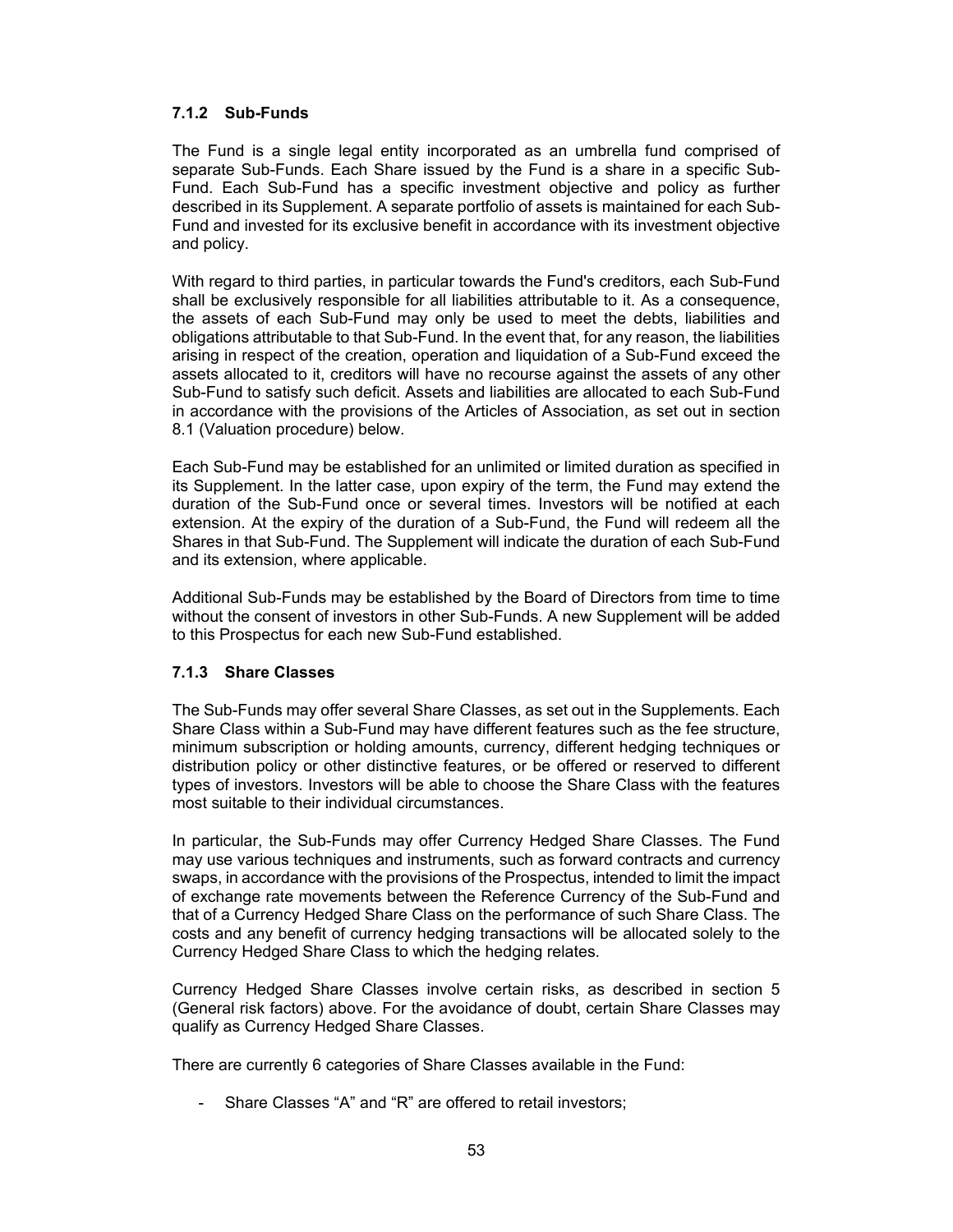- Share Classes "B" and "C" are reserved to Institutional Investors:
- Share Class "EB" are reserved to initial investors who subscribe to the first 50 million euros in the relevant Sub-Fund;
- Share Class "P" are reserved to Riverfield entities.

The Board of Directors may decide to close to subscription the Share Class EB to any new investor when the threshold mentioned above in relation to the relevant Sub-Fund is achieved. Current shareholders in Share Class EB will still be allowed to subscribe for further Share in such Share Class thereafter under same conditions ("soft close").

Share Class P gives the right, in accordance with the Articles of Association, to propose the general meeting of shareholders a list of candidates for the position of director of the Fund out of which a majority must be appointed.

The Share Class P shareholders shall propose a list of candidates to the general meeting of shareholders out of which a majority of the directors must be chosen by the general meeting of shareholders as Share Class P directors (the "Share Class P Directors"). As a result, there shall be a majority of Share Class P Directors at the Board of Directors at all times. The list of candidates submitted by the Share Class P shareholders shall indicate at least twice a number of directors to be appointed as Share Class P Director. Shareholders may not express their votes for a number of candidates exceeding the number of directors to be appointed as Share Class P Directors. The candidates of the list having received the highest number of votes will be elected.

In addition, any shareholder, who wants to propose a candidate for the position of director of the Fund to the general meeting of shareholders, must present such candidate to the Fund in writing at least two weeks prior to the date of such general meeting. For the avoidance of doubt, the list of candidates of the Share Class P shareholders must also comply with such requirement.

Additional Share Classes may be established in any Sub-Fund from time to time without the approval of investors. New Share Classes will be added to the relevant Supplement. Such new Share Classes may be issued on terms and conditions that differ from the existing Share Classes. The list and details of the Share Classes established within each Sub-Fund, if any, are set out in the Supplements. For each Sub-Fund launched, the list of active Share Classes currently available for subscription in each jurisdiction may be obtained from the Management Company upon request and on www.riverfieldfunds.com *website*.

### **7.1.4 Changes to Sub-Funds and Share Classes**

The rights and restrictions attached to Shares may be modified from time to time, subject to the provisions of the Articles of Association. Any changes to the Articles of Association will require a resolution of the general meeting of shareholders, as further described in section 10.2 (Meetings of shareholders) below.

Subject to the above, the Board of Directors may change the characteristics of any existing Sub-Fund, including its objective and policy, or any existing Share Class, without the consent of investors. In accordance with applicable laws and regulations, investors in the Sub-Fund or Share Class will be informed about the changes and, where required, will be given prior notice of any proposed material changes in order for them to request the redemption of their Shares should they disagree. This Prospectus will be updated as appropriate.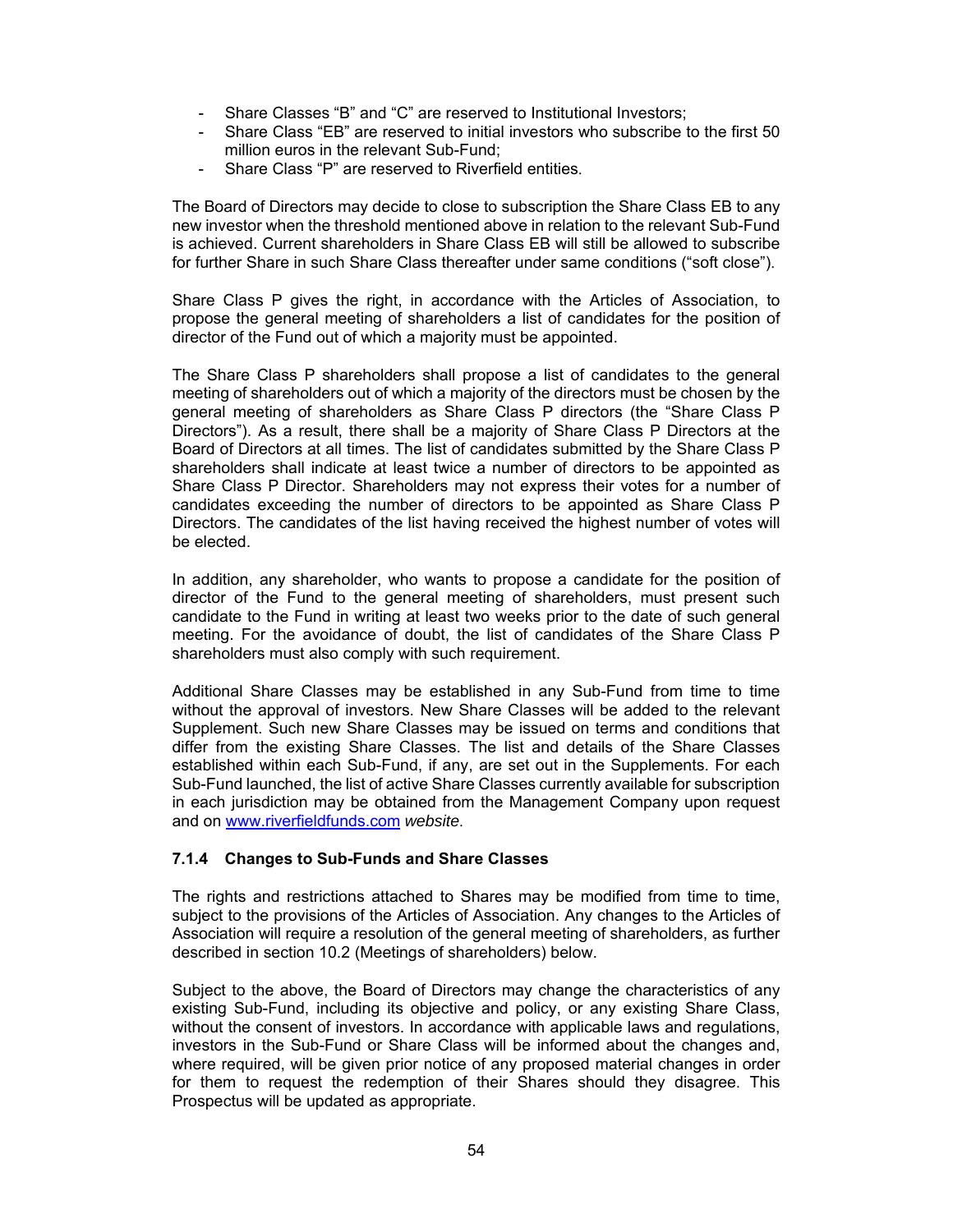### **7.2 Dividend distribution policy**

Each Sub-Fund may offer distributing Shares and non-distributing Shares. The Supplement shall indicate whether Shares confer the right to dividend distributions (Distribution Shares) or do not confer this right (Accumulation Shares). Distribution Shares and Accumulation Shares issued within the same Sub-Fund will be represented by different Share Classes.

Accumulation Shares capitalise their entire earnings whereas Distribution Shares pay dividends. Whenever dividends are distributed to holders of Distribution Shares, their Net Asset Value per Share will be reduced by an amount equal to the amount of the dividend per Share distributed, whereas the Net Asset Value per Share of Accumulation Shares will remain unaffected by the distribution made to holders of Distribution Shares.

The Fund shall determine how the earnings of Distribution Shares shall be distributed and may declare distributions from time to time, at such time and in relation to such periods as the Fund shall determine, in the form of cash or Shares, in accordance with the dividend distribution policy adopted for such Distribution Shares**.** The dividend distribution policy may vary between Distribution Shares within the same or different Sub-Funds. Dividend distributions are not guaranteed with respect to any Share Class. In any event, no distribution may be made if, as a result, the total Net Asset Value of the Fund would fall below the minimum share capital required by the 2010 Law which is currently EUR 1,250,000.

No interest shall be paid on dividend distributions declared by the Fund which have not been claimed. Dividends not claimed within five years of their declaration date will lapse and revert to the relevant Share Class.

### **7.3 Eligible Investors**

Shares may only be acquired or held by investors who satisfy all eligibility requirements for a specific Sub-Fund or Share Class, if any, as specified for the Sub-Fund or Share Class in the Supplement (an Eligible Investor). Certain Sub-Funds or Shares Classes may indeed be reserved to specified categories of investors such as Institutional Investors, investors investing through a specified distribution channel or investors who are residents of or domiciled in specific jurisdictions.

The Board of Directors has decided that any investor not qualifying as an Eligible Investor will be considered as a Prohibited Person, in addition to those persons described in section 7.10 (Prohibited Persons) below. The Fund may decline to issue any Shares and to accept any transfer of Shares, where it appears that such issue or transfer would or might result in Shares being acquired or held by, on behalf or for the account or benefit of, Prohibited Persons. The Fund may compulsorily redeem all Shares held by, on behalf or for the account or benefit of, Prohibited Persons in accordance with the procedure set out in this Prospectus (see section 7.10 (Prohibited Persons) below).

### **7.4 Subscription procedure**

The Board of Directors is authorised to issue Shares at any time without limitations.

During the initial subscription period, the Shares of the new Sub-Fund or Share Classes will be issued at the price provided for in the Supplement of each Sub-Fund.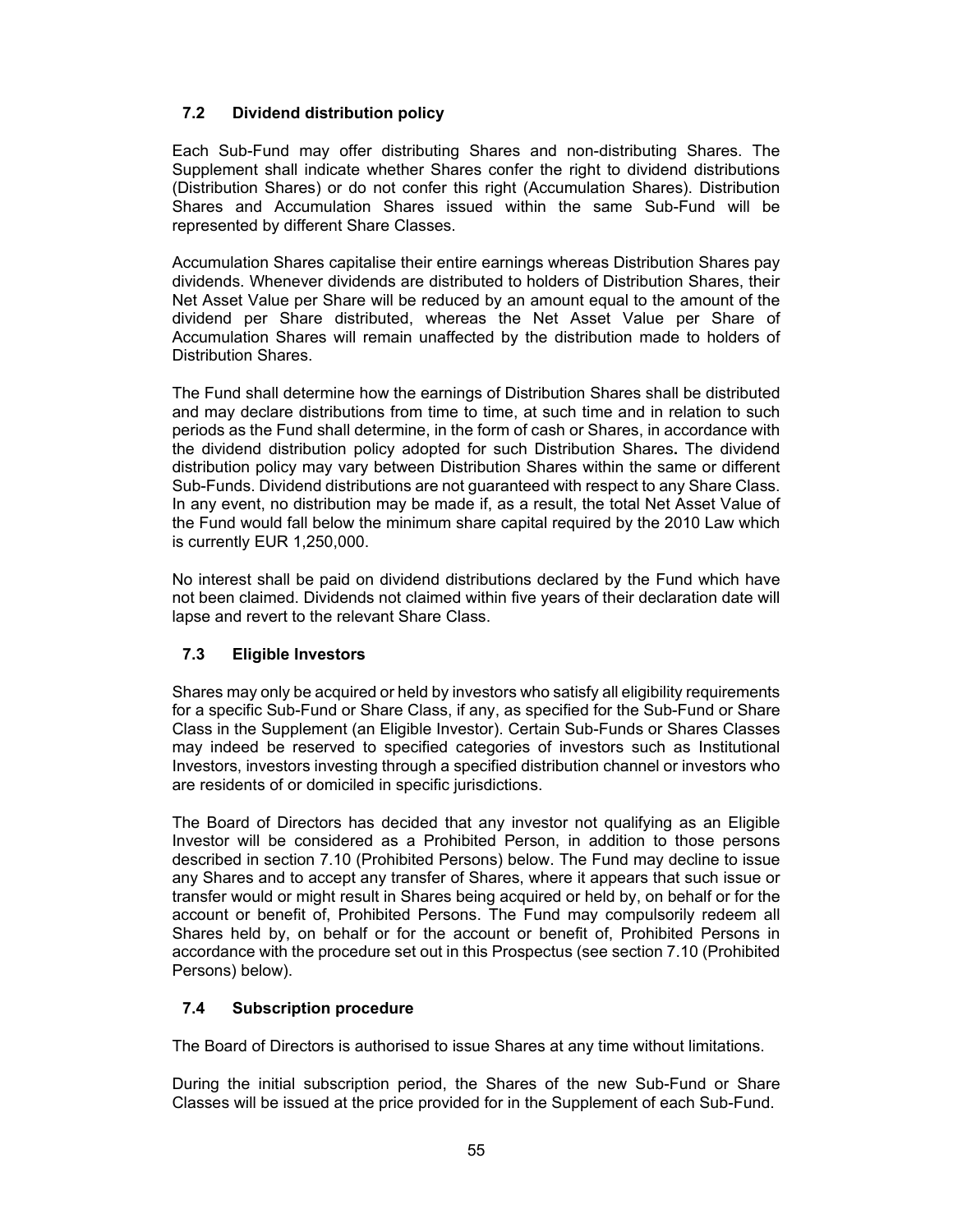Under the terms of the initial subscription period, the Shares of each Sub-Fund or Share Class are issued at a price equal to the Net Asset Value per Share as described in section 8.1. (Calculation of the Net Asset Value), plus any Subscription Fee as provided for in the Supplement of each Sub-Fund of this Prospectus.

Subscription requests shall be in writing or by fax directly to the Fund, c/o the Administrator or a Distributor.

Subscription requests received by the Fund on day D before 2 pm (local time in Luxembourg) (the "Cut-Off Time") will be processed, if accepted, on the basis of the Net Asset Value dated D+1, calculated on D+2 (the "Valuation Day"), as outlined below. Requests received after this Cut-Off Time will be processed on the basis of the next Net Asset Value. As a result, subscriptions are made on a forward pricing basis (i.e. at a Net Asset Value that is not yet known).

|    | Day of receipt of the subscription request by the Fund before 2 pm                                                       |
|----|--------------------------------------------------------------------------------------------------------------------------|
| D+ | Day of calculation of the Net Asset Value on the basis of the stock exchange prices of<br>D+1, Net Asset Value dated D+1 |
| D+ | Deadline for payment of subscription amount                                                                              |

The Fund may charge a Subscription Fee on subscriptions for Shares, as set out in section 9.1 (Subscription Fee and Redemption Fee) below, which will be added to the subscription price. The Subscription Fee is equal to a percentage of the subscription price or such other amount specified for each Sub-Fund or Share Class in the Supplement, where applicable.

Investors wishing to subscribe for Shares of a Sub-Fund or Share Class will be requested to complete a Subscription Form in which they commit to subscribe and pay for the Shares. The liability of each investor in respect of the Shares subscribed will be limited to the subscription price (plus any Subscription Fee). The Subscription Form must be submitted to the Fund, c/o the Administrator or a Distributor following the instructions on such form. The Subscription Form is available from the Administrator on request. The Fund will only process subscription applications that it considers clear and complete. Applications will be considered complete only if the Fund has received all information and supporting documentation it deems necessary to process the application. The Fund may delay the acceptance of unclear or incomplete applications until reception of all necessary information and supporting documentation in a form satisfactory to the Fund. Unclear or incomplete applications may lead to delays in their execution. The Fund will not accept liability for any loss suffered by applicants as a result of unclear or incomplete applications. No interest will be paid to investors on subscription proceeds received by the Fund prior to receiving clear and complete applications.

The Fund reserves the right to accept or refuse any application in whole or in part at its discretion. Without limitation, the Fund may refuse an application for subscription where the Fund determines that the Shares would or might be held by, on behalf or for the account or benefit of, Prohibited Persons. In such event, subscription proceeds received by the Fund will be returned to the applicant as soon as practicable, at the risks and costs of the applicant, without interest. Furthermore, the Fund reserves the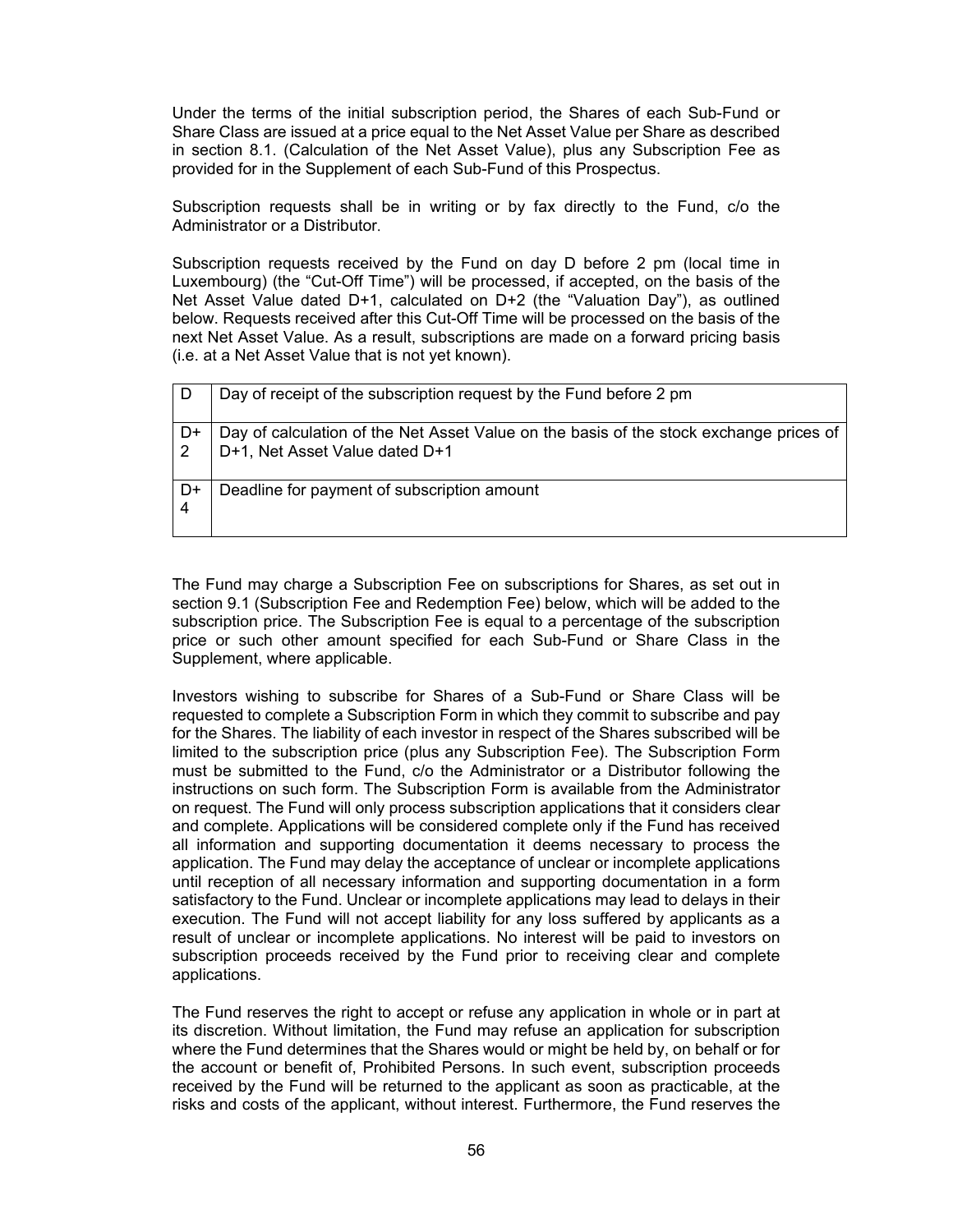right to accept subscriptions for less than the minimum amount mentioned below, provided that the principle of equal treatment of investors is adhered to.

The issue of Shares of a Sub-Fund or Share Class shall be suspended whenever the determination of the Net Asset Value per Share of such Sub-Fund or Share Class is suspended by the Fund, as described in section 8.3 (Temporary suspension of the Net Asset Value calculation)) below. The issue of Shares of a Share Class may also be suspended at the discretion of the Board of Directors, in the best interest of the Fund, notably under other exceptional circumstances.

### **7.4.1 Minimum subscription**

For each Sub-Fund and/or Share Class, the Board of Directors may set a minimum subscription amount, which may address the number of shares or the amount to be subscribed in the reference currency of the Sub-Fund or Share Class.

In addition, for each Sub-Fund and/or Share class, the Board of Directors may set a minimum number of Shares to be held.

These minimum subscription amounts and/or minimum holdings and any subscription fee are detailed in the Supplement of each Sub-Fund and may be modified at the discretion of the Board of Directors provided that equal treatment of shareholders is guaranteed.

After the initial subscription period for Shares of a new Sub-Fund or Share Class, Shares must be subscribed as provided for in the relevant Supplement at a price equal to the Net Asset Value per Share of the Sub-Fund or Share Class, plus any Subscription Fee.

### **7.4.2 Settlement of subscription**

The subscription price (plus any Subscription Fee) must be paid in the Reference Currency of the Share Class or, at the request of the investor, in any other currency accepted by the Fund. In the latter case, the Fund will have the subscription proceeds in the other currency converted into the Reference Currency of the Sub-Fund or Share Class, at the risks and costs of the investor, taking into account prevailing currency exchange rates. The Fund may charge a fee for this conversion service. The Fund will process the subscription application by reference to the net proceeds of the conversion into the Reference Currency of the Sub-Fund or Share Class. The subscription price is payable within 4 Business Days after the applicable Valuation Day.

If the payment of the subscription price (plus any Subscription Fee) has not been received by the end of the subscription settlement period, any pending application for Shares may be rejected or, if the application had previously been accepted by the Fund, any allocation of Shares made on the basis of the application may be cancelled by a compulsory redemption of the Shares at the applicable redemption price (less any Redemption Fee). The Administrator will inform the applicant that the application has been rejected or the subscription cancelled, as applicable, and the money received after the end of the Subscription Settlement Period, if any, will be returned to the applicant at its risks and costs, without interest.

The Fund reserves the right to require indemnification from the applicant against any losses, costs or expenses arising as a result of any failure to settle the subscription price (plus any Subscription Fee) by the end of the subscription settlement period. The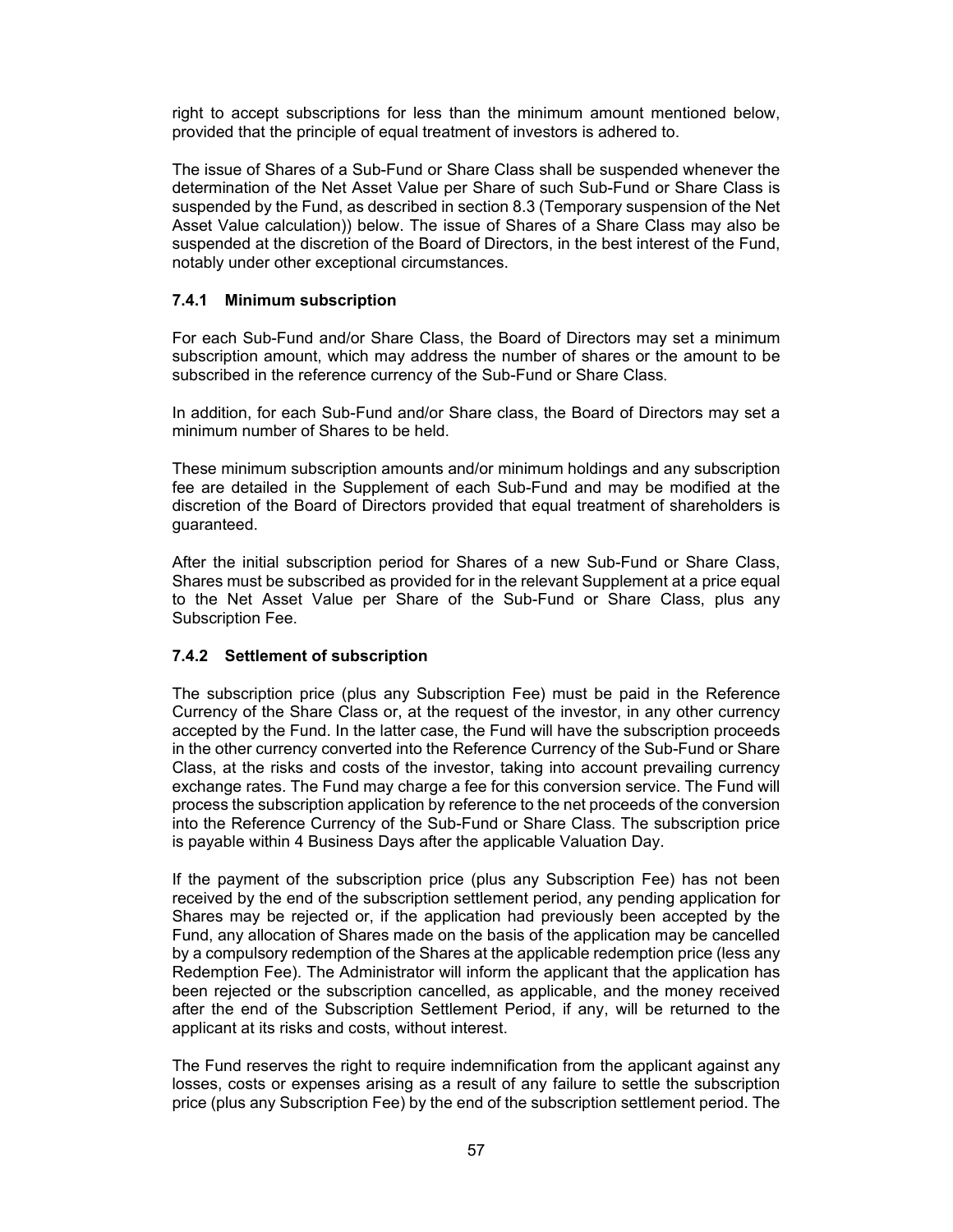Fund may pay such losses, costs or expenses out of the proceeds of any compulsory redemption described above and/or redeem all or part of the investor's other Shares, if any, in order to pay for such losses, costs or expenses.

# **7.4.3 Subscription in kind**

The Fund may agree to issue Shares as consideration for a "contribution in kind" of assets with an aggregate value equal to the subscription price (plus any Subscription Fee), under the following conditions:

- only during the initial subscription period for Shares of a new Sub-Fund or Share Class as detailed in the relevant Supplement of this Prospectus;
- the assets must comply with the investment objective and policy of the Sub-Fund and any restrictions and conditions imposed by applicable laws and regulations;
- any contribution in kind will be valued independently in a special report issued by the Auditor or any other independent auditor (*réviseur d'entreprises agréé*) agreed by the Fund. The Fund and the contributing investor will agree on specific settlement procedures;
- any costs incurred in connection with a contribution in kind, including the costs of issuing a valuation report, shall be borne by the contributing investor or by such other third party as agreed by the Fund or in any other way which the Board of Directors considers fair to all investors of the Sub-Fund.

### **7.5 Redemption of Shares**

### **7.5.1 General**

Any shareholder has the right to have the Fund redeem his Shares, at any time and without limitations. Redemption requests will be irrevocable except during periods in which the calculation of the Net Asset Value would be suspended under the terms specified in the section 8.3 (Temporary suspension of the Net Asset Value calculation). Shares redeemed by the Fund will be cancelled.

If a redemption request results in the number of Shares held by a shareholder in a Sub-Fund falls below the minimum holding amount, the Fund may require the redemption of all the Shares held by the shareholder in that Sub-Fund.

The redemption price of Shares of the Fund may be higher or lower than the amount paid by the shareholder at the time of subscription, depending on whether the Net Asset Value has risen or fallen.

### **7.5.2 Redemption procedure**

The Fund is not required to process redemption requests submitted on the same Valuation Day if the Shares to which these requests relate total more than 15% of the Shares of the Sub-Funds and/or Share Classes existing on the relevant Valuation Day.

Redemptions will then be deferred by the Fund and will be executed on the following Valuation Days as decided by the Board of Directors (subject to the above percentage). For this purpose, deferred redemption requests will be given priority over any subsequent request, provided they were not cancelled in advance in writing. The applicable Net Asset Value will be that calculated on the first Valuation Day following the date of postponement.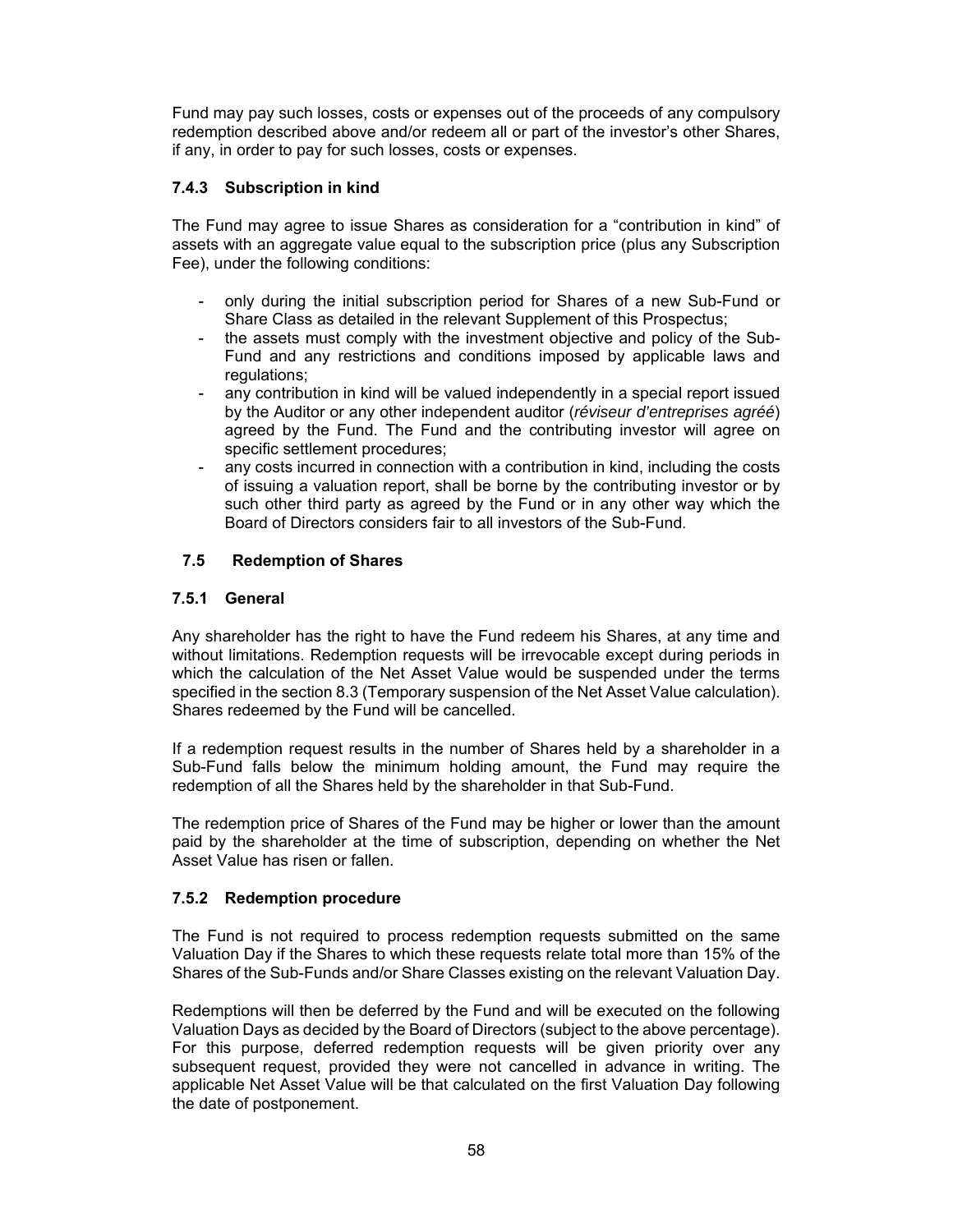Redemption requests shall be made in writing or by fax directly to the Fund, c/o the Administrator or a Distributor. Requests shall state the number, the Sub-Fund and the Share Class to be redeemed and any useful references for the settlement of the redemption price. Redemption requests received by the Fund on day D before 2 pm (local time in Luxembourg) will be processed on the basis of the Net Asset Value dated D+1, calculated D+2 (Valuation Day), as outlined below. Requests submitted after this time will be processed on the basis of the next Net Asset Value. As a result, redemptions are made on a forward pricing basis (i.e. a Net Asset Value that is not yet known).

|           | Day of receipt of the redemption request by the Fund before 2 pm                                                         |
|-----------|--------------------------------------------------------------------------------------------------------------------------|
| D+        | Day of calculation of the Net Asset Value on the basis of the stock exchange prices of<br>D+1, Net Asset Value dated D+1 |
| . D+<br>6 | Deadline for payment of redemption amount                                                                                |

The Shares of each Sub-Fund are redeemable at a price that corresponds to the Net Asset Value per Share, from which the Redemption Fee may be deducted as determined by the Board of Directors and detailed in the Supplement of each Sub-Fund of this Prospectus.

The redemption of Shares of a Sub-Fund or Share Class shall be suspended whenever the determination of the Net Asset Value per Share of such Sub-Fund or Share Class is suspended by the Fund, as described in section 8.3 (Temporary suspension of the Net Asset Value calculation) below. The redemption of Shares of a Sub-Fund or Share Class may also be suspended in other exceptional cases where the circumstances and the best interest of the investors so require.

### **7.5.3 Settlement of redemption**

The redemption price will be paid within 6 Business Days of the applicable Valuation Day, provided that all documents evidencing the redemption have been received by the Fund.

Payment will be made in the Reference Currency of the relevant Sub-Fund and/or Share Class.

### **7.5.4 Redemption in kind**

The Fund may, in order to facilitate the settlement of substantial redemption applications or in other exceptional circumstances, propose to an investor a "redemption in kind" whereby the investor receives a portfolio of assets of the Sub-Fund of equivalent value to the Redemption Price (less any Redemption Fee). In such circumstances the investor must specifically consent to the redemption in kind and may always request a cash redemption payment instead. In proposing or accepting a request for redemption in kind at any given time, the Fund shall take into account the interest of other investors of the Sub-Fund and the principle of fair treatment. Where the investor accepts a redemption in kind, he will receive a selection of assets of the Sub-Fund. Any redemption in kind will be valued independently in a special report issued by the Auditor or any other independent auditor (*réviseur d'entreprises agréé*)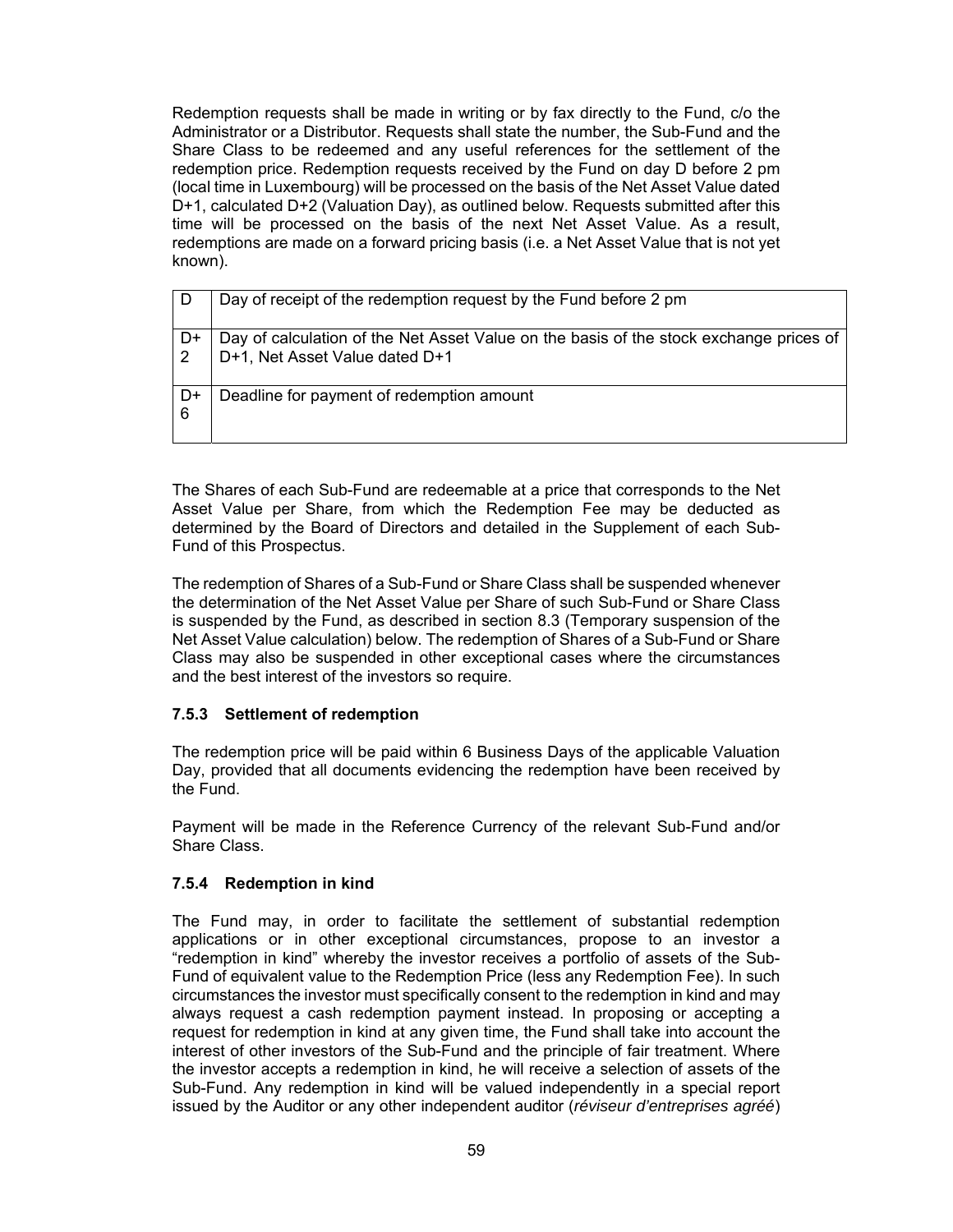agreed by the Fund. The Fund and the redeeming investor will agree on specific settlement procedures. Any costs incurred in connection with a redemption in kind, including the costs of issuing a valuation report, shall be borne by the redeeming investor or by such other third party as agreed by the Fund or in any other way which the Board of Directors considers fair to all investors of the Sub-Fund.

### **7.6 Conversion of Shares**

### **7.6.1 General**

Any shareholder may request conversion of all or part of his Shares for Shares in another Sub-Fund or another Share Class in accordance with the minimum subscription and minimum holding provisions, as well as the entry conditions for each Share Class. Such conversion will be made on the basis of the Net Asset Value of the Sub-Fund or Share Class to be converted and of the Sub-Fund or Share Class to be acquired calculated on the same Valuation Day.

Conversion requests will be irrevocable except during periods in which the calculation of the Net Asset Value would be suspended under the terms specified in section 8.3 Temporary suspension of the Net Asset Value calculation.

The Fund is not required to process conversion requests submitted on the same Valuation Day if the Shares to which these requests relate total amount more than 15% of the Shares of the Sub-Fund and/or Share Classes existing on the relevant Valuation Day.

The conversions will then be deferred by the Fund and will be executed on the following Valuation Days as decided by the Board of Directors (subject to the above percentage). For this purpose, deferred conversion requests will be given priority over any subsequent request, provided they were not cancelled in advance in writing. The applicable Net Asset Value will be that calculated on the first Valuation Day following the date of postponement.

If a conversion request results in the number of Shares held by a shareholder in a Sub-Fund falls under the minimum holding amount, all the Shares held by the shareholder in that Sub-Fund will be converted.

# **7.6.2 Conversion procedure**

Conversion requests will be made in writing or fax to the Fund and shall indicate the number of Shares involved, as well as the Sub-Fund and/or Share Class in question.

Conversion requests received by the Fund on Day D before 2 pm (local time in Luxembourg) will be processed on the basis of the respective Net Asset Values dated D+1, calculated on D+2 (Valuation Day), as outlined below. Requests submitted after this time will be processed on the basis of the next Net Asset Value. As a result, conversions are made on a forward pricing basis (i.e. at a Net Asset Value that is not yet known).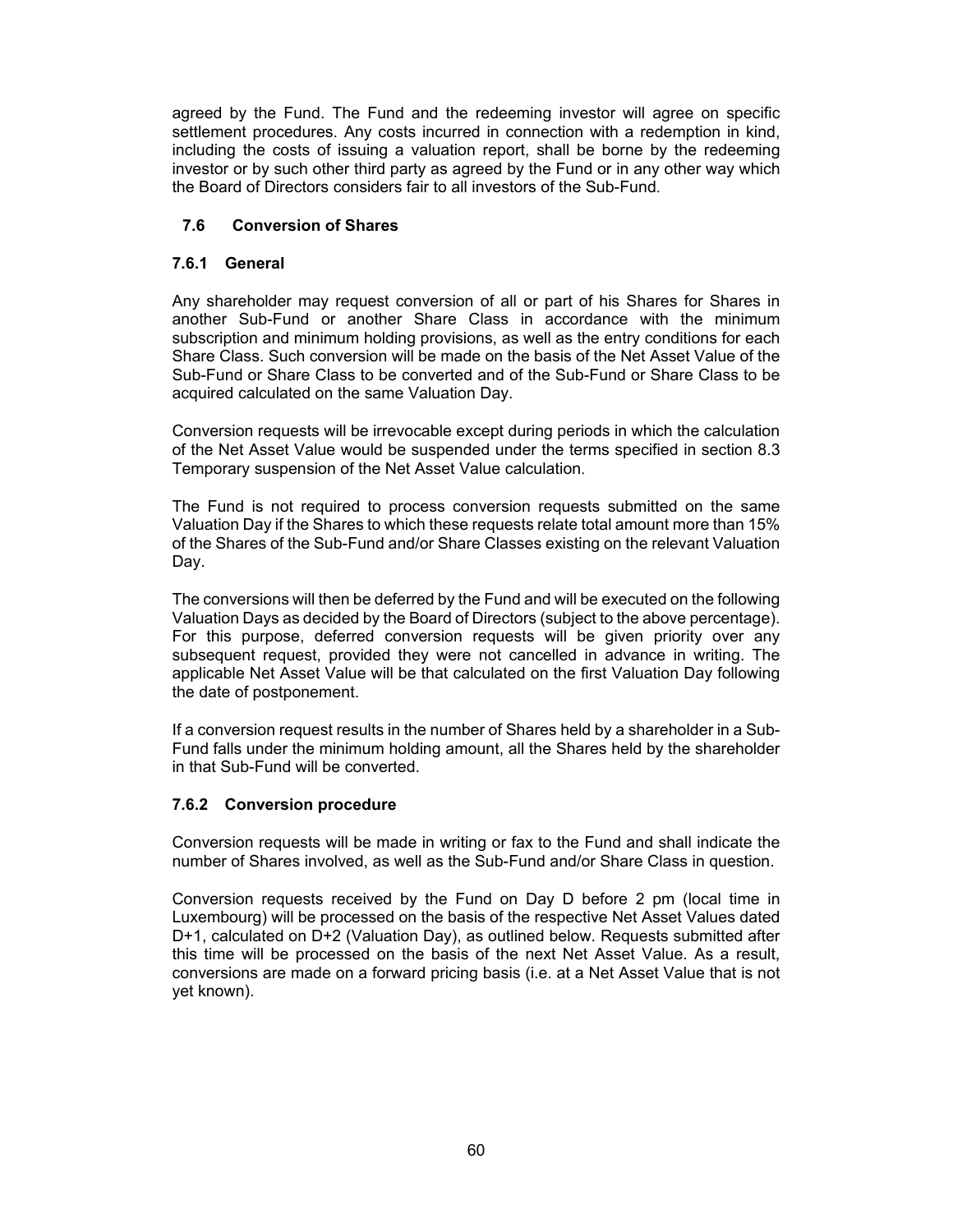| l D   | Day of receipt of the conversion request by the Fund before 2 pm                                                               |
|-------|--------------------------------------------------------------------------------------------------------------------------------|
|       | D+2   Day of calculation of the Net Asset Value on the basis of the stock exchange<br>prices of D+1, Net Asset Value dated D+1 |
| D+6 I | Deadline for the conversion to be effective                                                                                    |

### **7.6.3 Conversion rate**

The number of Shares obtained by converting Shares of a Sub-Fund or a Share Class (the "original Sub-Fund" and the "original Share Class") into Shares of another Sub-Fund or Share Class (the "new Sub-Fund" and the "new Share Class"). The rate at which the Original Shares are converted into New Shares is determined on the basis of the following formula:

 $A = (B \times C \times D) / E$ 

where:

- A Is the number of New Shares to be allocated;
- B Is the number of Original Shares to be converted into New Shares;
- C Is the Net Asset Value per Share of the Original Shares for the Conversion Day;
- D Is the exchange rate, as determined by the Fund, between the Reference Currency of the Original Shares and that of the New Shares. Where the Reference Currencies are the same, D equals one (1); and
- E Is the Net Asset Value per Share of the New Shares for the Conversion Day.

A Conversion Fee may be applied, if and to the extent set out in the Supplement. The Conversion Fee is equal to the positive difference, if any, between the Subscription Fee applicable to the New Shares and the Subscription Fee paid on the Original Shares, or such amount as specified for each Share Class in the Supplement, where applicable.

### **7.7 Transfer of Shares**

#### **7.7.1 Conditions and limitations on transfer of Shares**

Shares are freely transferable subject to the restrictions set out in the Articles of Association and this Prospectus. In particular, the Fund may deny giving effect to any transfer of Shares if it determines that such transfer would result in the Shares being held by, on behalf or for the account or benefit of, Prohibited Persons.

Subject to the above, the transfer of Shares will normally be given effect by the Fund by way of declaration of transfer entered in the register of shareholders of the Fund following the delivery to the Administrator of an instrument of transfer duly completed and executed by the transferor and the transferee, in a form accepted by the Fund.

The Fund will only give effect to Share transfers that it considers clear and complete. The Administrator may require from the transferor and/or the transferee all of the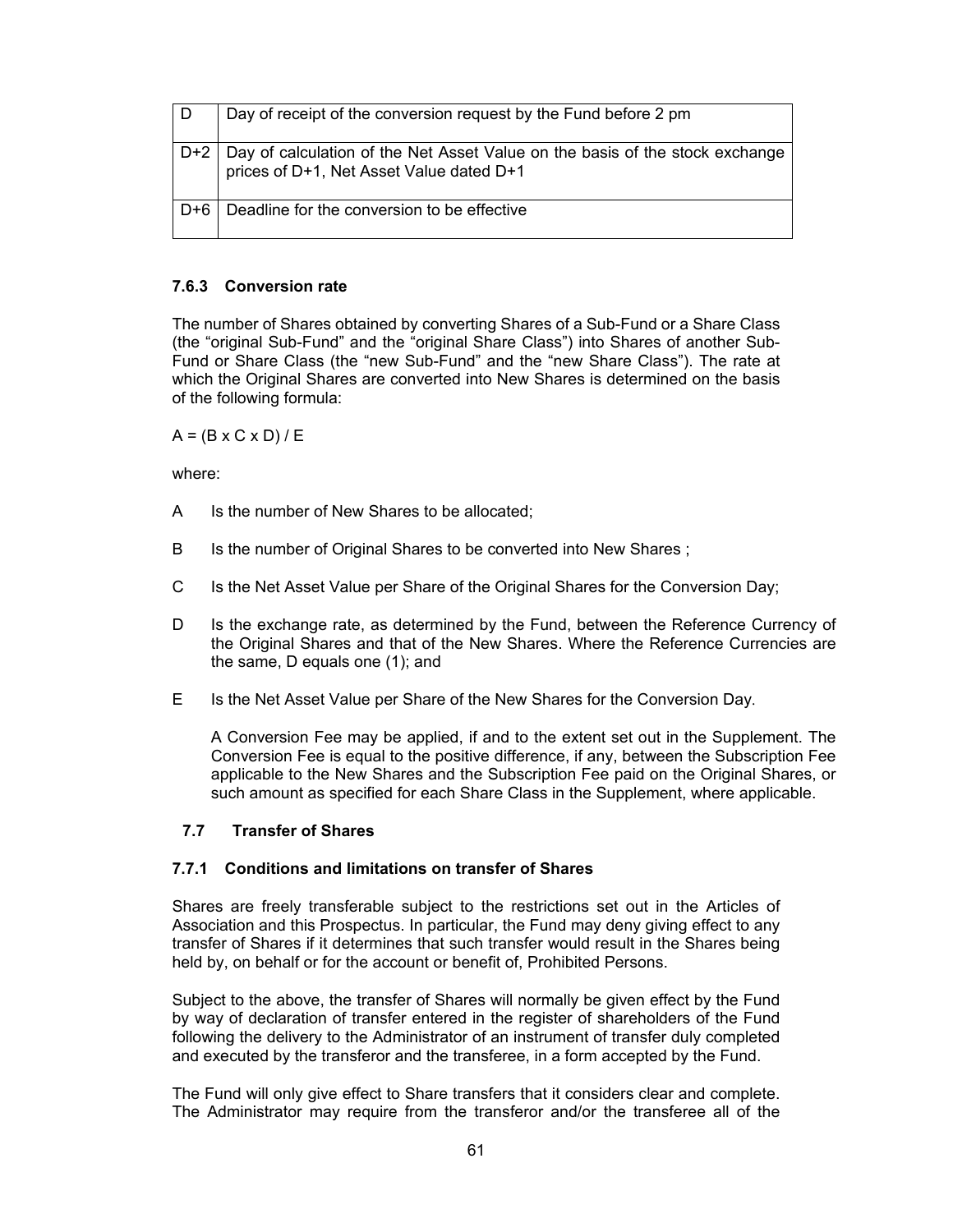information and supporting documentation it deems necessary to give effect to the transfer. Investors are advised to contact the Administrator prior to requesting a transfer to ensure that they have all the correct documentation for the transaction. The Fund may delay the acceptance of unclear or incomplete transfer orders until reception of all necessary information and supporting documentation in a form satisfactory to the Fund. Unclear or incomplete transfer orders may lead to delays in their execution. The Fund will not accept liability for any loss suffered by transferors and/or transferees as a result of unclear or incomplete transfer orders.

### **7.7.2 Trading of Shares on a stock exchange**

It is not anticipated at this stage that the Shares of the Sub-Funds will be listed and admitted to trading on any Stock Exchange.

### **7.8 Special considerations**

### **7.8.1 Minimum or maximum level of assets under management**

The Fund may decide to cancel the launch of a Sub-Fund or Share Class before the end of the Initial Offer where that Sub-Fund or Share Class has not reached the minimum or expected level of assets under management for such Sub-Fund or Share Class to be operated in an economically efficient manner. In such event, applications for subscription will be refused and subscription proceeds previously received by the Fund will be returned to the applicant. The costs triggered by any such refusal of the application for subscription shall be borne by the applicant.

Where applications for redemptions or conversions out of a Sub-Fund or Share Class on a particular Redemption Day or Conversion Day represent the total number of Shares in issue in that Sub-Fund or Share Class, or the remaining number of Shares in issue after such redemptions or conversions would represent a total Net Asset Value below the minimum level of assets under management required for such Sub-Fund or Share Class to be operated in an efficient manner, the Fund may decide to terminate and liquidate the Sub-Fund or Share Class in accordance with the procedure set out in section 10.9 (Liquidation) below. In such a case, all remaining Shares of the Sub-Fund or Share Class will be redeemed.

The Fund may also decide to close a Sub-Fund or Share Class to new subscriptions or new investors where that Sub-Fund or Share Class has reached or is about to reach its maximum or expected level of assets under management, where accepting new subscriptions or investors would be detrimental to the performance of the Sub-Fund or Share Class, or in other circumstances determined by the Board of Directors. In such events, applications for subscription will be refused, in whole or in part, and subscription proceeds previously received by the Fund will be returned to the applicant.

### **7.9 Late trading, market timing and other prohibited practices**

The Fund does not permit late trading practices as such practices may adversely affect the interests of investors. In general, late trading is to be understood as the acceptance of a subscription, redemption or conversion order for Shares after the Cut-Off Time for a Subscription Day, Redemption Day or Conversion Day and the execution of such order at a price based on the Net Asset Value applicable to such same day. However, as mentioned above, the Fund may accept subscription, conversion or redemption applications received after the Cut-Off Time, in circumstances where the subscription, redemption or conversion applications are dealt with on an unknown Net Asset Value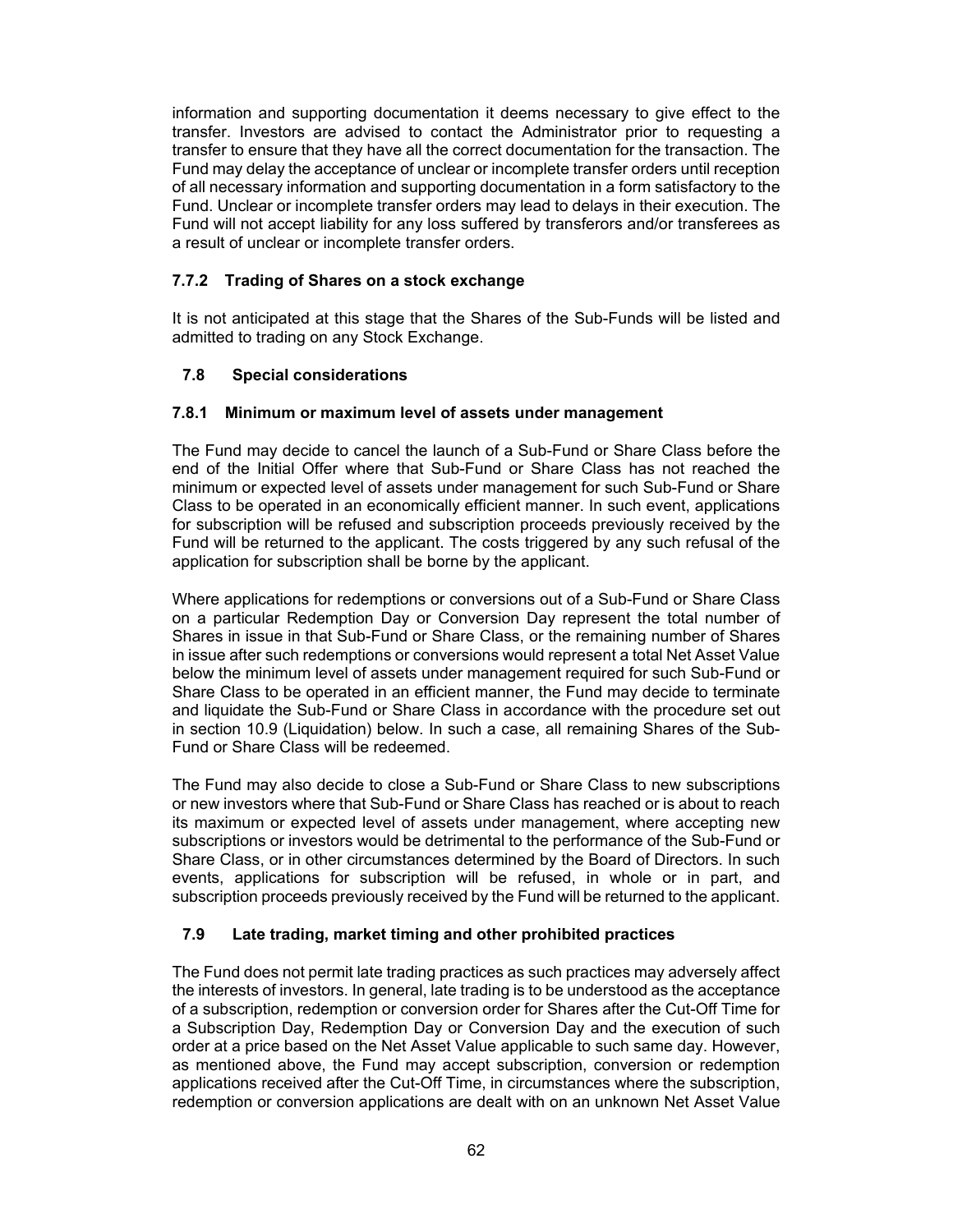basis, provided that it is in the interest of the Sub-Fund and that investors are fairly treated. In particular, the Fund may waive the Cut-Off Time where a Distributor and/or another intermediary submits the application to the Administrator after the Cut-Off Time provided that such application has been received by the Distributor or the intermediary from the investor in advance of the Cut-Off Time.

Subscriptions and conversions of Shares should be made for investment purposes only. The Fund does not permit market timing or other excessive trading practices. Market timing is to be understood as an arbitrage method by which an investor systematically subscribes and redeems or converts Shares of the same Sub-Fund or Share Class within a short time period, by taking advantage of time differences and/or imperfections or deficiencies in the method of determination of the Net Asset Value. Excessive, short-term (market timing) trading practices may disrupt portfolio management strategies and harm fund performance. To minimise harm to the Fund and other investors, the Fund has the right to reject any subscription or conversion order, or levy in addition to any Subscription Fee, Redemption Fee or Conversion Fee which may be charged according to the Supplement, a fee of up to two percent (2%) of the value of the order for the benefit of the Sub-Fund or Share Class, from any investor who is engaging or is suspected of engaging in excessive trading, or has a history of excessive trading, or if an investor's trading, in the opinion of the Board of Directors, has been or may be disruptive to the Fund. In making this judgment, the Board of Directors may consider trading done in multiple accounts under common ownership or control.

The Fund also has the power to compulsorily redeem all Shares held by, on behalf or for the account or benefit of, an investor who is or has been engaged in, or is suspected of being engaged in, late trading, market timing or other excessive trading, in accordance with the procedure set out in this Prospectus. The Board of Directors considers such persons as Prohibited Persons.

The Fund will not be held liable for any loss resulting from rejected orders or compulsory redemptions.

### **7.10 Prohibited Persons**

The Articles of Association give powers to the Board of Directors to restrict or prevent the legal or beneficial ownership of Shares or prohibit certain practices such as late trading and market timing by any person (individual, corporation, partnership or other entity), if in the opinion of the Board of Directors such ownership or practices may (i) result in a breach of any provisions of the Articles of Association, the Prospectus or the laws or regulations of any jurisdiction, or (ii) require the Fund, the Management Company or the Investment Manager to be registered under any laws or regulations whether as an investment fund or otherwise, or cause the Fund to be required to comply with any registration requirements in respect of any of its Shares, whether in the United States of America or in any other jurisdiction, or (iii) may cause the Fund, the Management Company or the Investment Manager or the investors any legal, regulatory, taxation, administrative or financial disadvantages which they would not have otherwise incurred (a Prohibited Person).

The Board of Directors has also decided that any person not qualifying as an Eligible Investor will be considered as a Prohibited Person.

Furthermore, the Board of Directors has decided that any person who is or has been engaged in, or is suspected of being engaged in, late trading, market timing or other excessive trading, directly or indirectly, as described in section 7.9 (Late trading,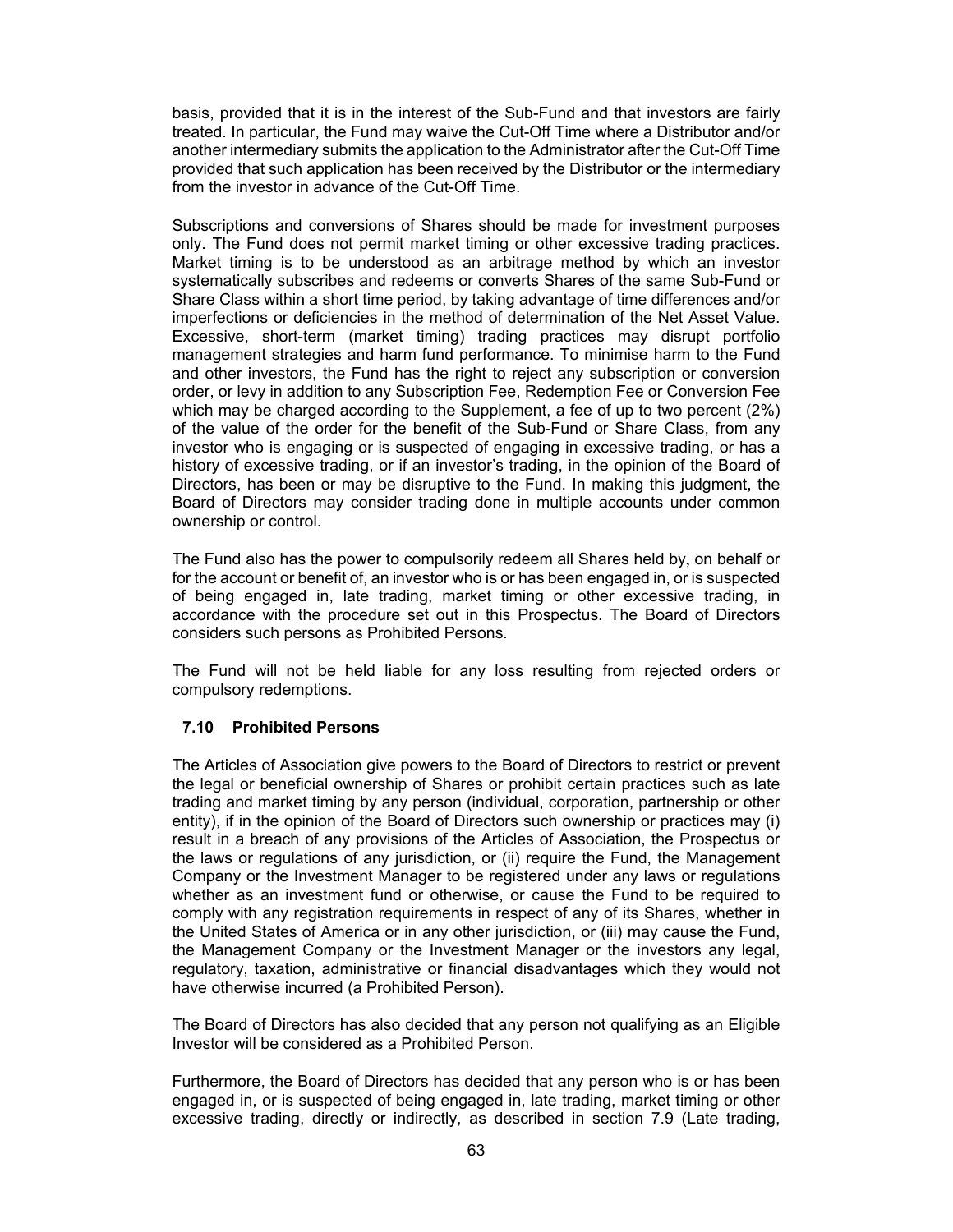market timing and other prohibited practices) above, will be considered as a Prohibited Person.

The Fund may decline to issue any Shares and to accept any transfer of Shares, where it appears that such issue or transfer would or might result in Shares being acquired or held by, on behalf or for the account or benefit of, Prohibited Persons. The Fund may require at any time any investor or prospective investor to provide the Fund with any representations, warranties, or information, together with supporting documentation, which the Fund may consider necessary for the purpose of determining whether the issue or transfer would result in Shares being held by, on behalf or for the account or benefit of, a Prohibited Person.

The Fund may compulsorily redeem all Shares held by, on behalf or for the account or benefit of, Prohibited Persons or investors who are found to be in breach of, or have failed to provide, the abovementioned representations, warranties or information in a timely manner. In such cases, the Fund will notify the investor of the reasons which justify the compulsory redemption of Shares, the number of Shares to be redeemed and the indicative Redemption Day on which the compulsory redemption will occur. The Redemption Price shall be determined in accordance with section 7.5 (Redemption of Shares) above.

The Fund may also grant a grace period to the investor for remedying the situation causing the compulsory redemption, for instance by transferring the Shares to one or more investors who are not Prohibited Persons and do not act on behalf or for the account or benefit of, Prohibited Persons, and/or propose to convert the Shares held by any investor who fails to satisfy the investor eligibility requirements for a Shares Class into Shares of another Share Class available for such investor.

The Fund reserves the right to require the investor to indemnify the Fund against any losses, costs or expenses arising as a result of any Shares being held by, on behalf or for the account or benefit of, a Prohibited Person or investors who are found to be in breach of, or have failed to provide, the abovementioned representations, warranties or information in a timely manner. The Fund may pay such losses, costs or expenses out of the proceeds of any compulsory redemption described above and/or redeem all or part of the investor's other Shares, if any, in order to pay for such losses, costs or expenses.

### **7.11 Prevention of money laundering**

The Fund must comply with applicable international and Luxembourg laws and regulations regarding the prevention of money laundering and terrorist financing, including in particular with the 2004 Law, and implementing regulations and CSSF circulars adopted from time to time. In particular, anti-money laundering measures in force in Luxembourg require the Fund, on a risk sensitive basis, to establish and verify the identity of subscribers for Shares (as well as the identity of any intended beneficial owners of the Shares if they are not the subscribers) and the origin of subscription proceeds and to monitor the business relationship on an ongoing basis.

Subscribers for Shares will be required to provide to the Fund the information set out in the Subscription Form, depending on their legal form (individual, corporate or other category of subscriber).

The Fund is required to establish anti-money laundering controls and may require from subscribers for Shares all documentation deemed necessary to establish and verify this information. The Fund has the right to request additional information until it is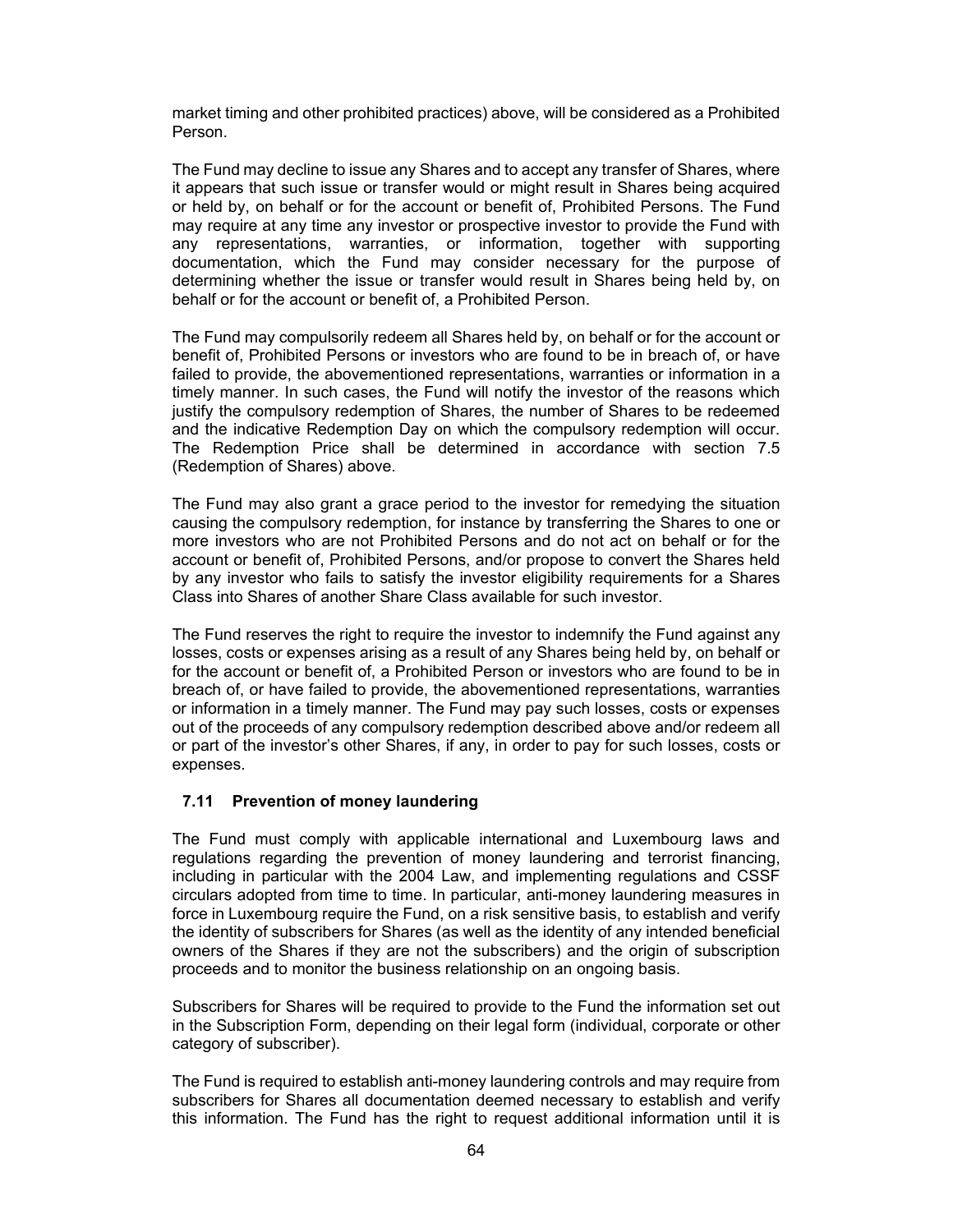reasonably satisfied that it understands the identity and economic purpose of the subscriber. Furthermore, any investor is required to notify the Fund prior to the occurrence of any change in the identity of any beneficial owner of Shares. The Fund may require from existing investor, at any time, additional information together with all supporting documentation deemed necessary for the Fund to comply with anti-money laundering measures in force in Luxembourg.

Depending on the circumstances of each application, a simplified customer due diligence might be applicable, where a subscriber is a credit institution or financial institution governed by the 2004 Law or a credit or financial institution, within the meaning of Directive 2015/849/EU, of another Member State or situated in a third country which imposes requirements equivalent to those laid down in the 2004 Law or in Directive 2015/849/EU and is supervised for compliance with those requirements. These procedures may only apply if the credit or financial institution referred to above is located within a country recognised by the Fund as having equivalent anti-money laundering regulations to the 2004 Law.

Failure to provide information or documentation deemed necessary for the Fund to comply with anti-money laundering measures in force in Luxembourg may result in delays in, or rejection of, any subscription or conversion application and/or delays in any redemption application.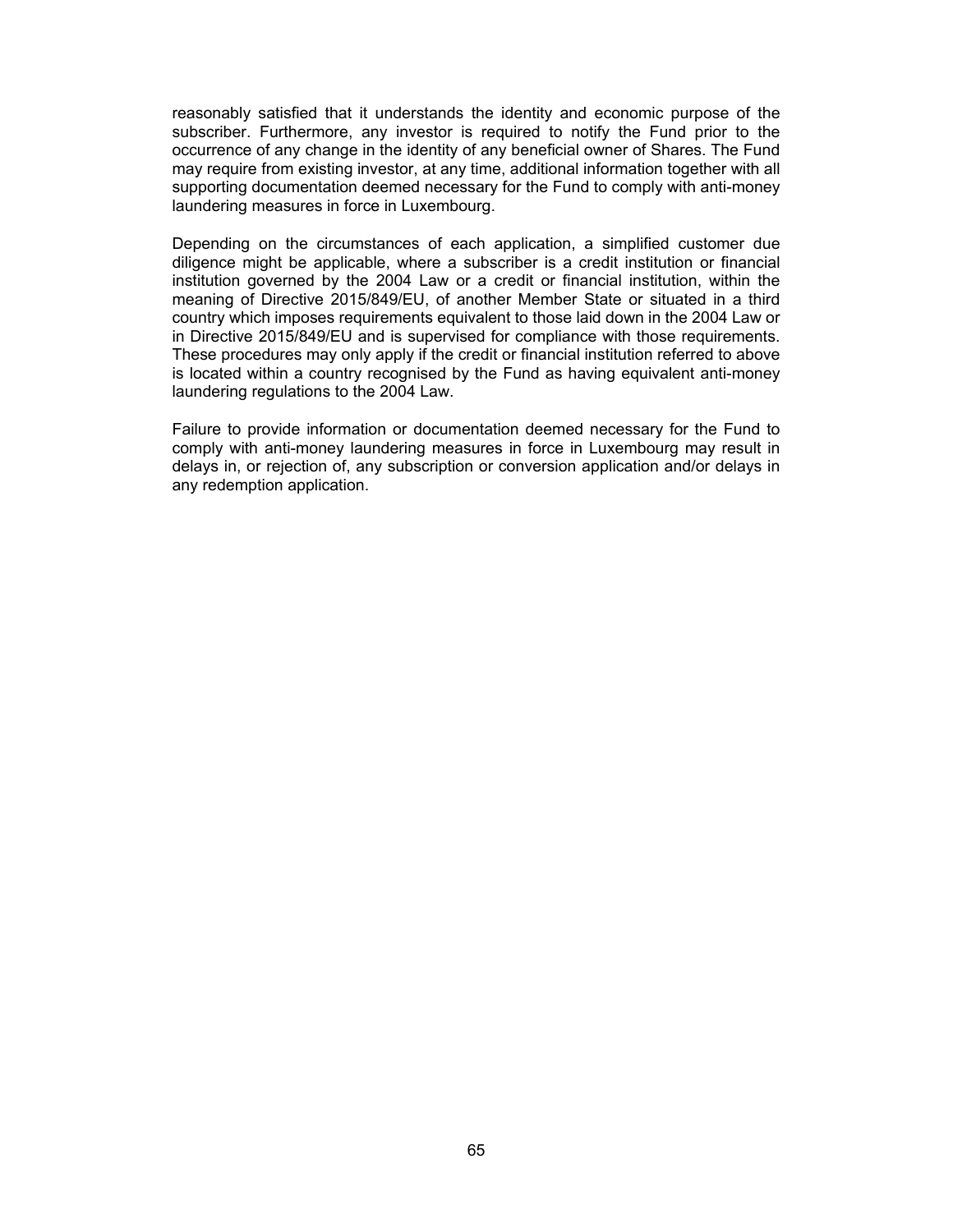### **8. VALUATION AND NET ASSET VALUE CALCULATION**

The Net Asset Value of each Sub-Fund and Share Class is determined by performing a valuation of the assets and liabilities of the Fund and allocating them to the Sub-Funds and Share Classes, in order to calculate the Net Asset Value per Share of each Share Class of each Sub-Fund. The method for the valuation of the assets and liabilities, the allocation to the Sub-Funds and Share Classes, and the calculation of the Net Asset Value is set out in the Articles of Association and is also described in this section of the Prospectus.

The Net Asset Value per Share shall be determined by the Administrator as of each Valuation Day (as specified for each Sub-Fund in the Supplement) and at least twice a month. It shall be calculated by dividing the Net Asset Value of the Share Class of a Sub-Fund by the total number of Shares of such Share Class in issue as of that Valuation Day. The Net Asset Value per Share shall be expressed in the Reference Currency of the Share Class and may be rounded up or down to three (3) decimal places.

The Net Asset Value is determined at the frequency defined for each Sub-Fund in the relevant Supplement of this Prospectus. The Valuation Day may differ for each Sub-Fund.

Unless otherwise specified in the Supplement of the relevant Sub-Fund, the Valuation Day is two (2) Business Days following the day of receipt of the subscriptions, redemption or conversion requests (Day D) before 2 pm (local time in Luxembourg) or D+2, valuation are carried out on the basis of stock exchange prices on D+1.

The Net Asset Value per Share of a Sub-Fund or a Share Class will be rounded to the monetary unit or the nearest hundredth of the monetary unit as determined by the Board of Directors.

The Net Asset Value of a Share Class is equal to the value of the assets allocated to such Share Class within a Sub-Fund less the value of the liabilities allocated to such Share Class, both being calculated as of each Valuation Day according to the valuation procedure described below.

The Net Asset Value of a Sub-Fund is equal to the value of the assets allocated to such Sub-Fund less the value of the liabilities allocated to such Sub-Fund, both calculated as of each Valuation Day in the Reference Currency of the Sub-Fund according to the valuation procedure described below.

The Net Asset Value of the Fund will at all times be equal to the sum of the Net Asset Values of all Sub-Funds expressed in the Reference Currency of the Fund. The Net Asset Value of the Fund must at all times be at least equal to the minimum share capital required by the 2010 Law which is currently the equivalent in the Reference Currency of the Fund of EUR 1,250,000, except during the first six (6) months after the approval of the Fund by the CSSF.

# **8.1 Valuation procedure**

### **8.1.1 General**

The assets and liabilities of the Fund will be valued in accordance with the Articles of Association and the provisions outlined below.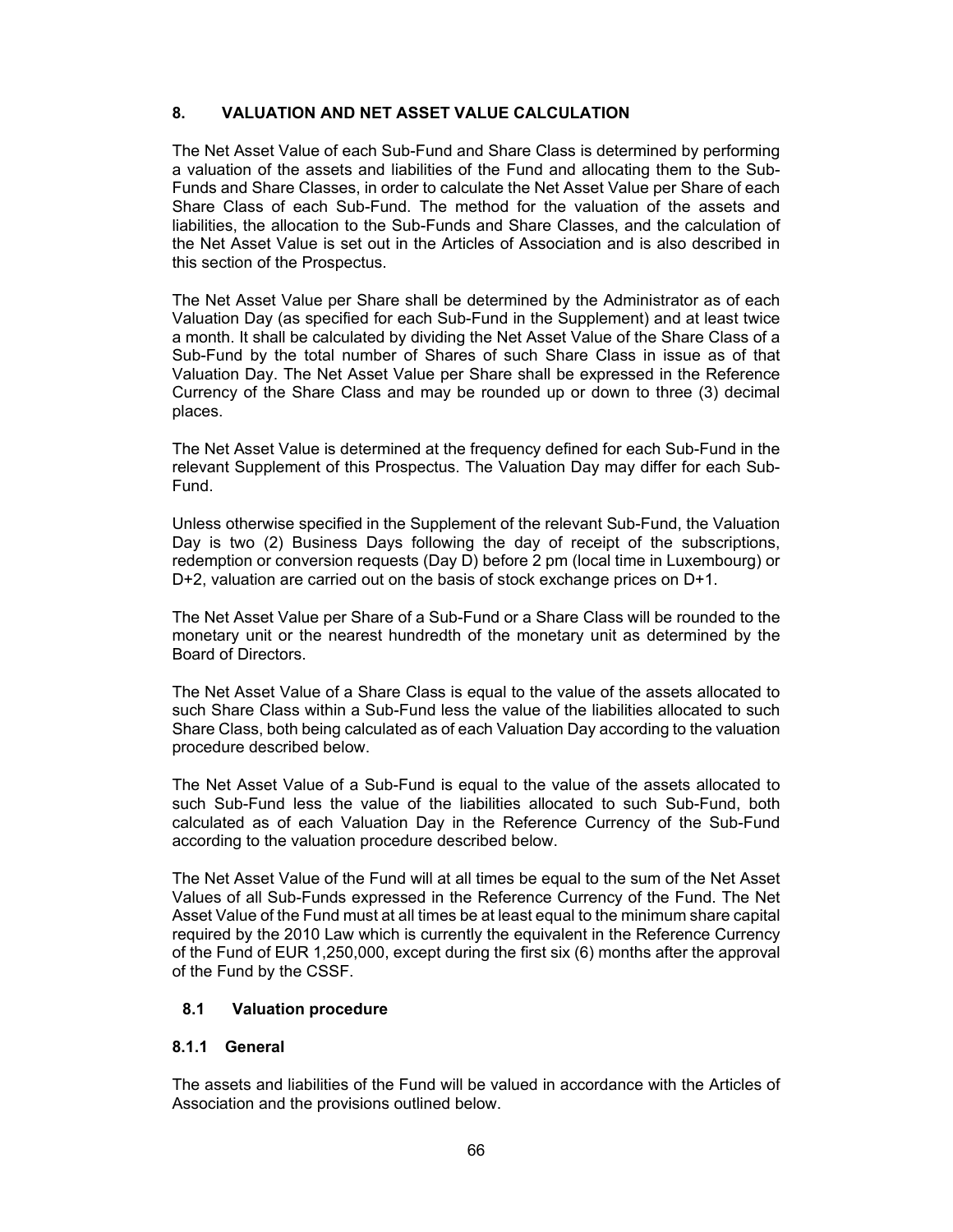The Board of Directors may apply other valuation principles or alternative methods of valuation that it considers appropriate in order to determine the probable realisation value of any asset if applying the rules described below appears inappropriate or impracticable.

The Board of Directors may adjust the value of any asset if the Board of Directors determines that such adjustment is required to reflect its fair value taking into account its denomination, maturity, liquidity, applicable or anticipated interest rates or dividend distributions or any other relevant considerations.

If, after the time of determination of the Net Asset Value but before publication of the Net Asset Value for a Valuation Day, there has been a material change affecting the exchanges or markets on which a substantial portion of the investments of a Sub-Fund are quoted, listed or traded, the Board of Directors may cancel the first valuation and carry out a second valuation in order to safeguard the interest of investors. In such a case, the Net Asset Value used for processing subscription, redemption and conversion applications for that Valuation Day will be based on the second calculation.

For the purpose of calculating the Net Asset Value in accordance with the valuation principles set out below, the Board of Directors has authorised the Administrator to rely in whole or in part upon valuations provided by available pricing sources for the relevant asset, including data vendors and pricing agencies (such as Bloomberg or Reuters), fund administrators, brokers, dealers and valuation specialists, provided that such pricing sources are considered reliable and appropriate and provided that there is no manifest error or negligence in such valuations. In the event that valuations are not available or valuations may not correctly be assessed using such pricing sources, the Administrator will rely upon valuation methods and determinations provided by the Board of Directors.

The Board of Directors and the Administrator may consult with and seek the advice of the Investment Manager in valuing the Fund's assets. Where the Board of Directors considers it necessary, it may seek the assistance of a valuation committee whose task will be the prudent estimation of certain assets' values in good faith.

In the absence of fraud, bad faith, gross negligence or manifest error, any decision taken in accordance with the Articles of Association and the Prospectus by the Board of Directors or any agent appointed by the Board of Directors in connection with the valuation of the Fund's assets and the calculation of the Net Asset Value of the Fund, a Sub-Fund or a Share Class, the Net Asset Value per Share will be final and binding on the Fund and on all investors, and neither the Board of Directors nor any agent appointed by the Board of Directors shall accept any individual liability or responsibility for any determination made or other action taken or omitted by them in this connection.

### **8.1.2 Assets of the Fund**

Subject to the rules on the allocation to Sub-Funds and Share Classes below, the assets of the Fund shall include the following:

- 1) all cash on hand or on deposit, including any outstanding accrued interest;
- 2) all bills and any types of notes or accounts receivable, including outstanding proceeds of any disposal of financial instruments;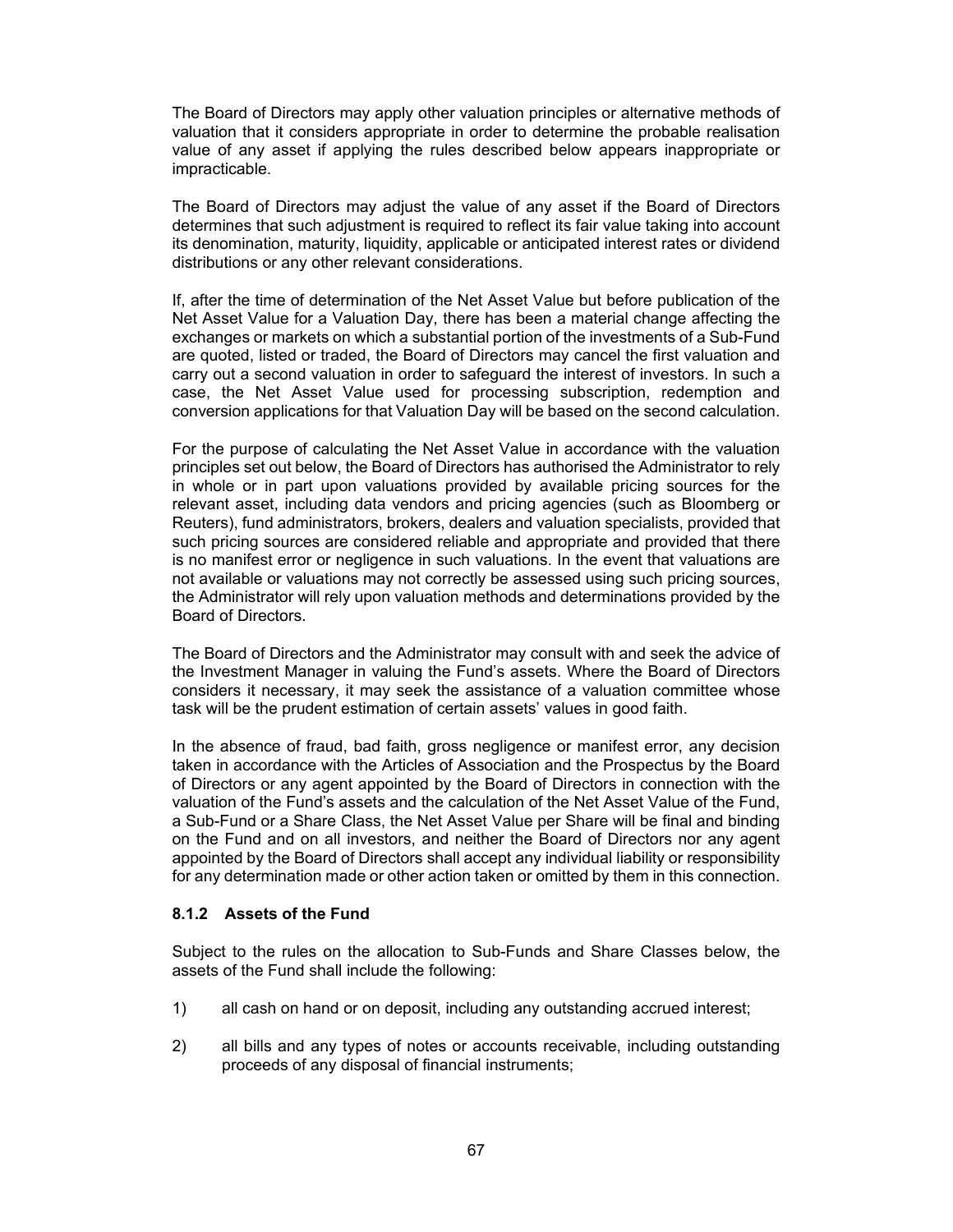- 3) all securities and financial instruments, including shares, bonds, notes, certificates of deposit, debenture stocks, options or subscription rights, warrants, money market instruments and all other investments belonging to the Fund;
- 4) all dividends and distributions payable to the Fund either in cash or in the form of stocks and shares (which will normally be recorded in the Fund's books as of the ex-dividend date, provided that the Fund may adjust the value of the security accordingly);
- 5) all outstanding accrued interest on any interest-bearing instruments belonging to the Fund, unless this interest is included in the principal amount of such instruments;
- 6) the formation expenses of the Fund or a Sub-Fund, to the extent that such expenses have not already been written off; and
- 7) all other assets of any kind and nature including expenses paid in advance.

#### **8.1.3 Liabilities of the Fund**

Subject to the rules on the allocation to Sub-Funds and Share Classes below, the liabilities of the Fund shall include the following:

- 1) all loans, bills or accounts payable, accrued interest on loans (including accrued fees for commitment for such loans);
- 2) all known liabilities, whether or not already due, including all contractual obligations that have reached their term, involving payments made either in cash or in the form of assets, including the amount of any dividends declared by the Fund but not yet paid;
- 3) a provision for any tax accrued to the Valuation Day and any other provisions authorised or approved by the Fund; and
- 4) all other liabilities of the Fund of any kind recorded in accordance with applicable accounting rules, except liabilities represented by Shares. In determining the amount of such liabilities, the Fund will take into account all expenses, fees, costs and charges payable by the Fund as set out in section 9 (Fees and expenses) below.

Adequate provisions shall be made for unpaid administrative and other expenses of a regular or recurring nature based on an estimated amount accrued for the applicable period. Any off-balance sheet liabilities shall duly be taken into account in accordance with fair and prudent criteria.

The fees and expenses incurred in connection with the formation of the Fund and the sub-funds at the formation of the Fund will be borne by the Investment Manager.

The formation expenses of each new Sub-Fund will be borne by such Sub-Fund and may be amortised over a period of up to five (5) years.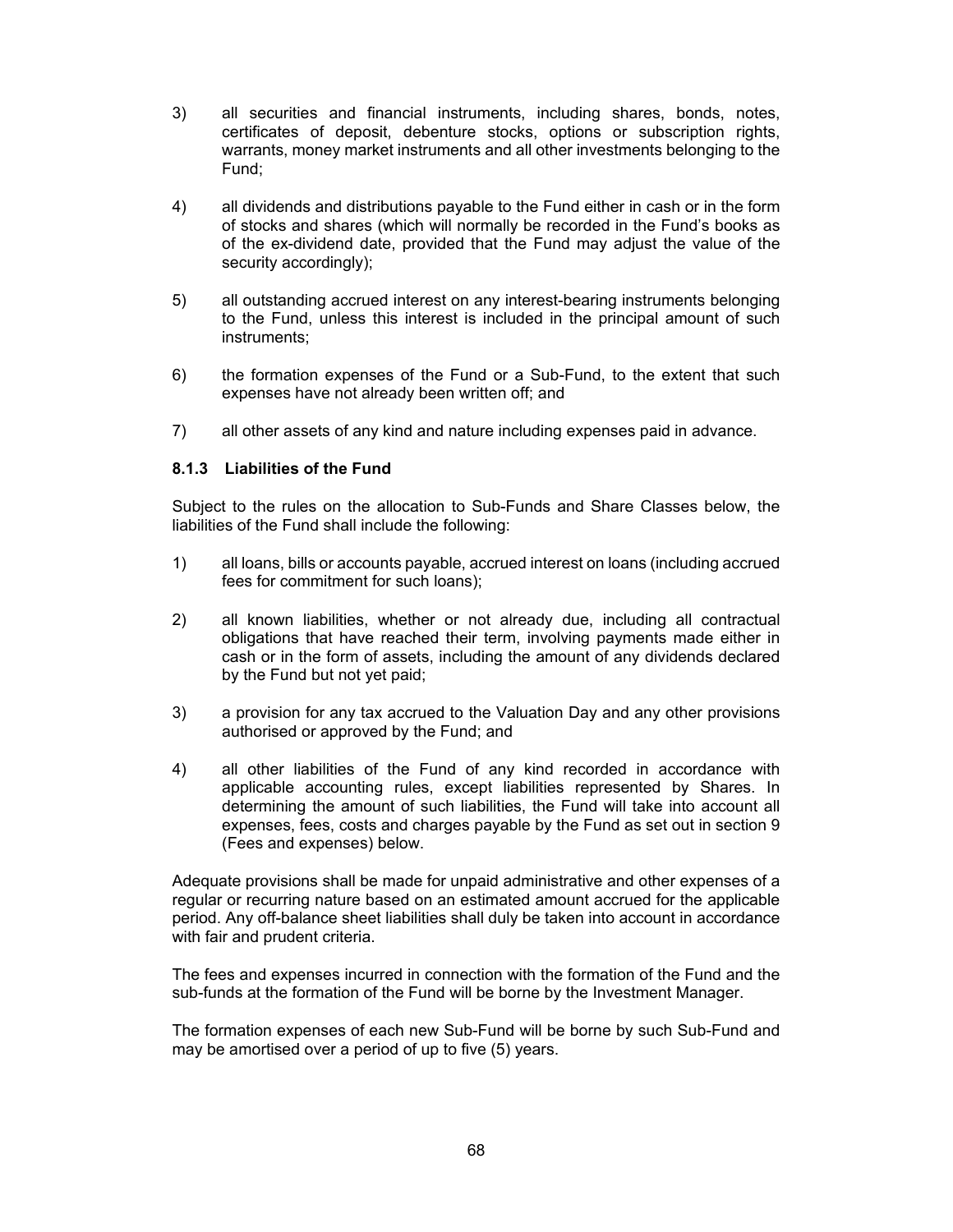#### **8.1.4 Valuation principles**

In accordance with the Articles of Association, the valuation of the assets of the Fund will be conducted as follows:

- 1) The value of any cash on hand or on deposit, bills or notes payable, accounts receivable, prepaid expenses, cash dividends and interest accrued but not yet received shall be equal to the entire nominal or face amount thereof, unless the same is unlikely to be paid or received in full, in which case the value thereof shall be determined after making such discount as the Board of Directors may consider appropriate in such case to reflect the true value thereof.
- 2) Transferable Securities and Money Market Instruments which are quoted, listed or traded on an exchange or regulated market will be valued, unless otherwise provided under paragraphs 3) and 6) below, at the last available market price or quotation, prior to the time of valuation, on the exchange or regulated market where the securities or instruments are primarily quoted, listed or traded. Where securities or instruments are quoted, listed or traded on more than one exchange or regulated market, the Board of Directors will determine on which exchange or regulated market the securities or instruments are primarily quoted, listed or traded and the market prices or quotations on such exchange or regulated market will be used for the purpose of their valuation. Transferable Securities and Money Market Instruments for which market prices or quotations are not available or representative, or which are not quoted, listed or traded on an exchange or regulated market, will be valued at their probable realisation value estimated with care and in good faith by the Board of Directors using any valuation method approved by the Board of Directors.
- 3) Notwithstanding paragraph 2) above, where permitted under applicable laws and regulations, Money Market Instruments may be valued using an amortisation method whereby instruments are valued at their acquisition cost as adjusted for amortisation of premium or accrual of discount on a constant basis until maturity, regardless of the impact of fluctuating interest rates on the market value of the instruments. The amortisation method will only be used if it is not expected to result in a material discrepancy between the market value of the instruments and their value calculated according to the amortisation method.
- 4) Financial derivative instruments which are quoted, listed or traded on an exchange or regulated market will be valued at the last available closing or settlement price or quotation, prior to the time of valuation, on the exchange or regulated market where the instruments are primarily quoted, listed or traded. Where instruments are quoted, listed or traded on more than one exchange or regulated market, the Board of Directors will determine on which exchange or regulated market the instruments are primarily quoted, listed or traded and the closing or settlement prices or quotations on such exchange or regulated market will be used for the purpose of their valuation. Financial derivative instruments for which closing or settlement prices or quotations are not available or representative will be valued at their probable realisation value estimated with care and in good faith by the Board of Directors using any valuation method approved by the Board of Directors.
- 5) Financial derivative instruments which are traded "over-the-counter" (OTC) will be valued daily at their fair market value, on the basis of valuations provided by the counterparty which will be approved or verified on a regular basis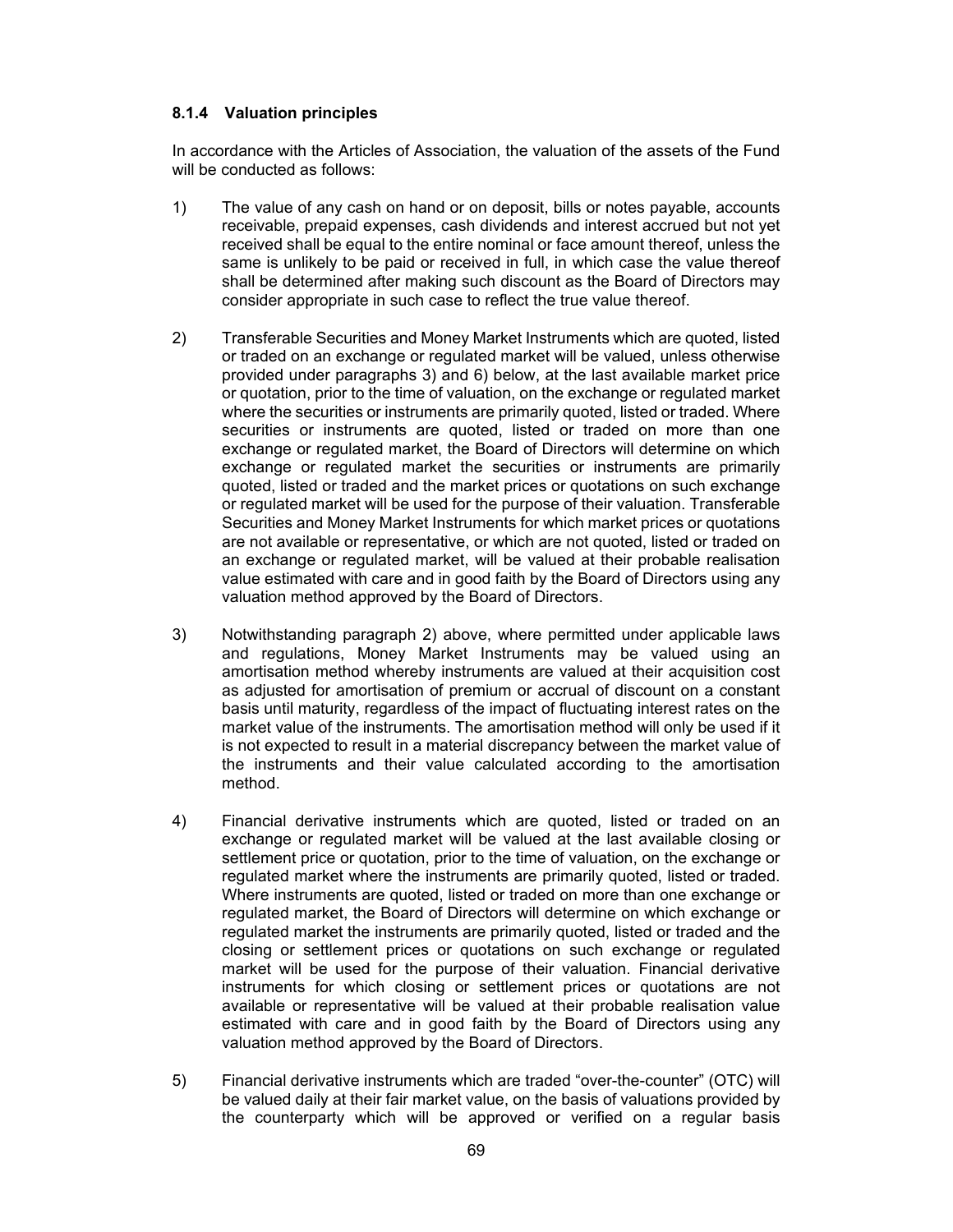independently from the counterparty. Alternatively, OTC financial derivative instruments may be valued on the basis of independent pricing services or valuation models approved by the Board of Directors which follow international best practice and valuation principles. Any such valuation will be reconciled to the counterparty valuation on a regular basis independently from the counterparty, and significant differences will be promptly investigated and explained.

- 6) Notwithstanding paragraph 2) above, shares or units in target investment funds (including UCITS and UCI) will be valued at their latest available official net asset value, as reported or provided by or on behalf of the investment fund or at their latest available unofficial or estimated net asset value if more recent than the latest available official net asset value, provided that the Board of Directors is satisfied of the reliability of such unofficial net asset value. The Net Asset Value calculated on the basis of unofficial net asset values of the target investment fund may differ from the Net Asset Value which would have been calculated, on the same Valuation Day, on the basis of the official net asset value of the target investment fund. Alternatively, shares or units in target investment funds which are quoted, listed or traded on an exchange or regulated market may be valued in accordance with the provisions of paragraph 2) above.
- 7) The value of any other asset not specifically referenced above will be the probable realisation value estimated with care and in good faith by the Board of Directors using any valuation method approved by the Board of Directors.

#### **8.1.5 Allocation of assets and liabilities to Sub-Funds and Share Classes**

Assets and liabilities of the Fund will be allocated to each Sub-Fund and Share Class in accordance with the provisions of the Articles of Association, as set out below, and the Supplement of the Sub-Fund.

- 1) The proceeds from the issue of Shares of a Sub-Fund or Share Class, all assets in which such proceeds are invested or reinvested and all income, earnings, profits or assets attributable to or deriving from such investments, as well as all increase or decrease in the value thereof, will be allocated to that Sub-Fund or Share Class and recorded in its books. The assets allocated to each Share Class of the same Sub-Fund will be invested together in accordance with the investment objective, policy, and strategy of that Sub-Fund, subject to the specific features and terms of issue of each Share Class of that Sub-Fund, as specified in its Supplement (see section 7.1 (Shares, Sub-Funds and Share Classes) above).
- 2) All liabilities of the Fund attributable to the assets allocated to a Sub-Fund or Share Class or incurred in connection with the creation, operation or liquidation of a Sub-Fund or Share Class will be charged to that Sub-Fund or Share Class and, together with any increase or decrease in the value thereof, will be allocated to that Sub-Fund or Share Class and recorded in its books. In particular and without limitation, the costs and any benefit of any Share Class specific feature will be allocated solely to the Share Class to which the specific feature relates.
- 3) Any assets or liabilities not attributable to a particular Sub-Fund or Share Class may be allocated by the Board of Directors in good faith and in a manner which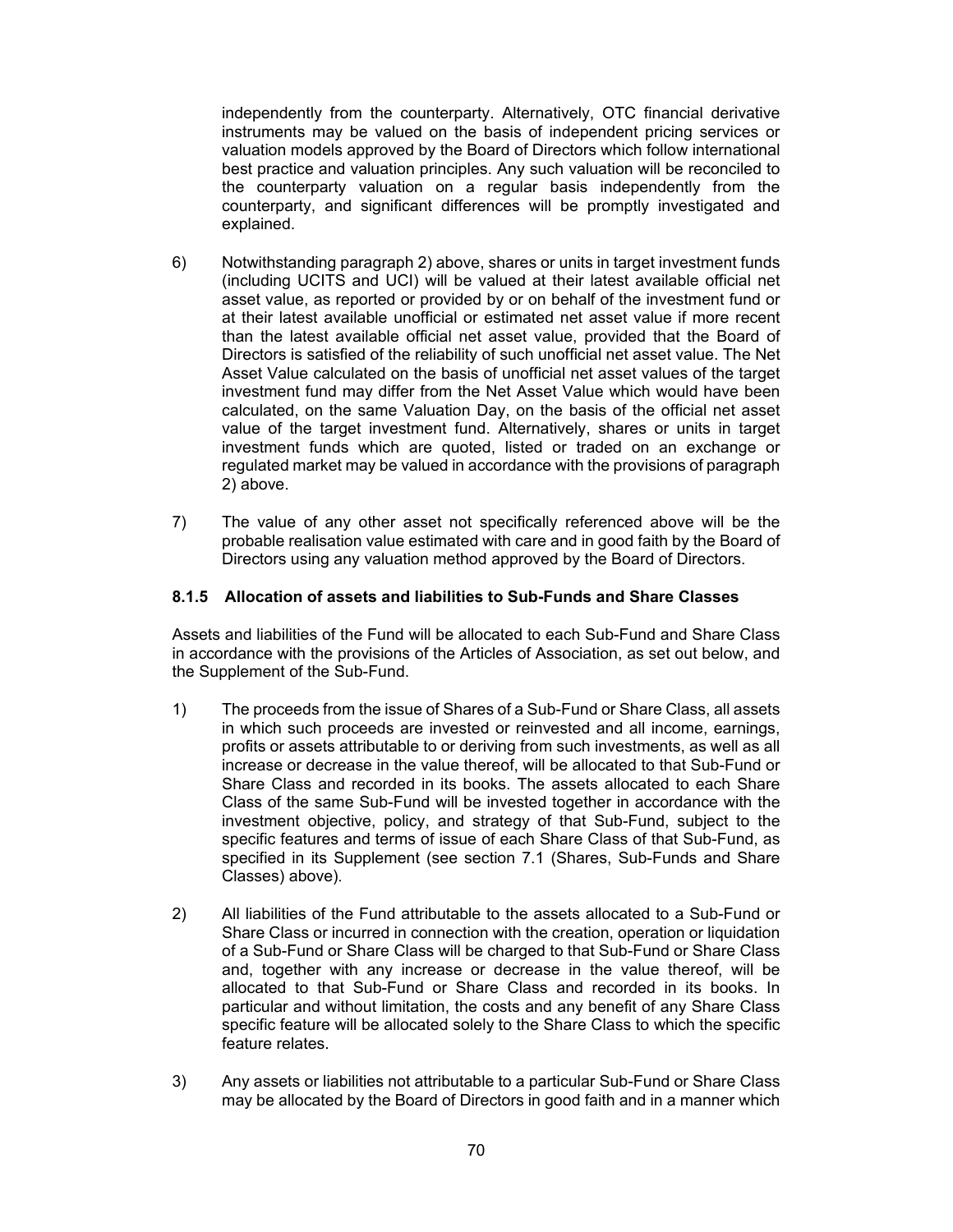is fair to investors generally and will normally be allocated to all Sub-Funds or Share Classes *pro rata* to their Net Asset Value.

Subject to the above, the Board of Directors may at any time vary the allocation of assets and liabilities previously allocated to a Sub-Fund or Share Class.

#### **8.1.6 Additional rules for assets and liabilities of the Fund**

In calculating the Net Asset Value of each Sub-Fund or Share Class the following principles will apply.

- 1) Each Share agreed to be issued by the Fund on each Subscription Day will be deemed to be in issue and existing immediately after the time of valuation on the Subscription Day. From such time and until the Subscription Price is received by the Fund, the assets of the Sub-Fund or Share Class concerned will be deemed to include a claim of that Sub-Fund or Share Class for the amount of any cash or other property to be received in respect of the issue of such Shares. The Net Asset Value of the Sub-Fund or Share Class will be increased by such amount immediately after the time of valuation on the Subscription Day.
- 2) Each Share agreed to be redeemed by the Fund on each Redemption Day will be deemed to be in issue and existing until and including the time of valuation on the Redemption Day. Immediately after the time of valuation and until the Redemption Price is paid by the Fund, the liabilities of the Sub-Fund or Share Class concerned will be deemed to include a debt of that Sub-Fund or Share Class for the amount of any cash or other property to be paid in respect of the redemption of such Shares. The Net Asset Value of the Sub-Fund or Share Class will be decreased by such amount immediately after the time of valuation on the Redemption Day.
- 3) Following a declaration of dividends for Distribution Shares on a Valuation Day determined by the Fund to be the distribution accounting date, the Net Asset Value of the Sub-Fund or Share Class will be decreased by such amount as of the time of valuation on that Valuation Day.
- 4) Where assets have been agreed to be purchased or sold but such purchase or sale has not been completed at the time of valuation on a given Valuation Day, such assets will be included in or excluded from the assets of the Fund, and the gross purchase price payable or net sale price receivable will be excluded from or included in the assets of the Fund, as if such purchase or sale had been duly completed at the time of valuation on that Valuation Day, unless the Fund has reason to believe that such purchase or sale will not be completed in accordance with its terms. If the exact value or nature of such assets or price is not known at the time of valuation on the Valuation Day, its value will be estimated by the Fund in accordance with the valuation principles described above.
- 5) The value of any asset or liability denominated or expressed in a currency other than the Reference Currency of the Fund, Sub-Fund or Share Class will be converted, as applicable, into the Reference Currency of the Fund, Sub-Fund or Share Class at the prevailing foreign exchange rate at the time of valuation on the Valuation Day concerned which the Board of Directors considers appropriate.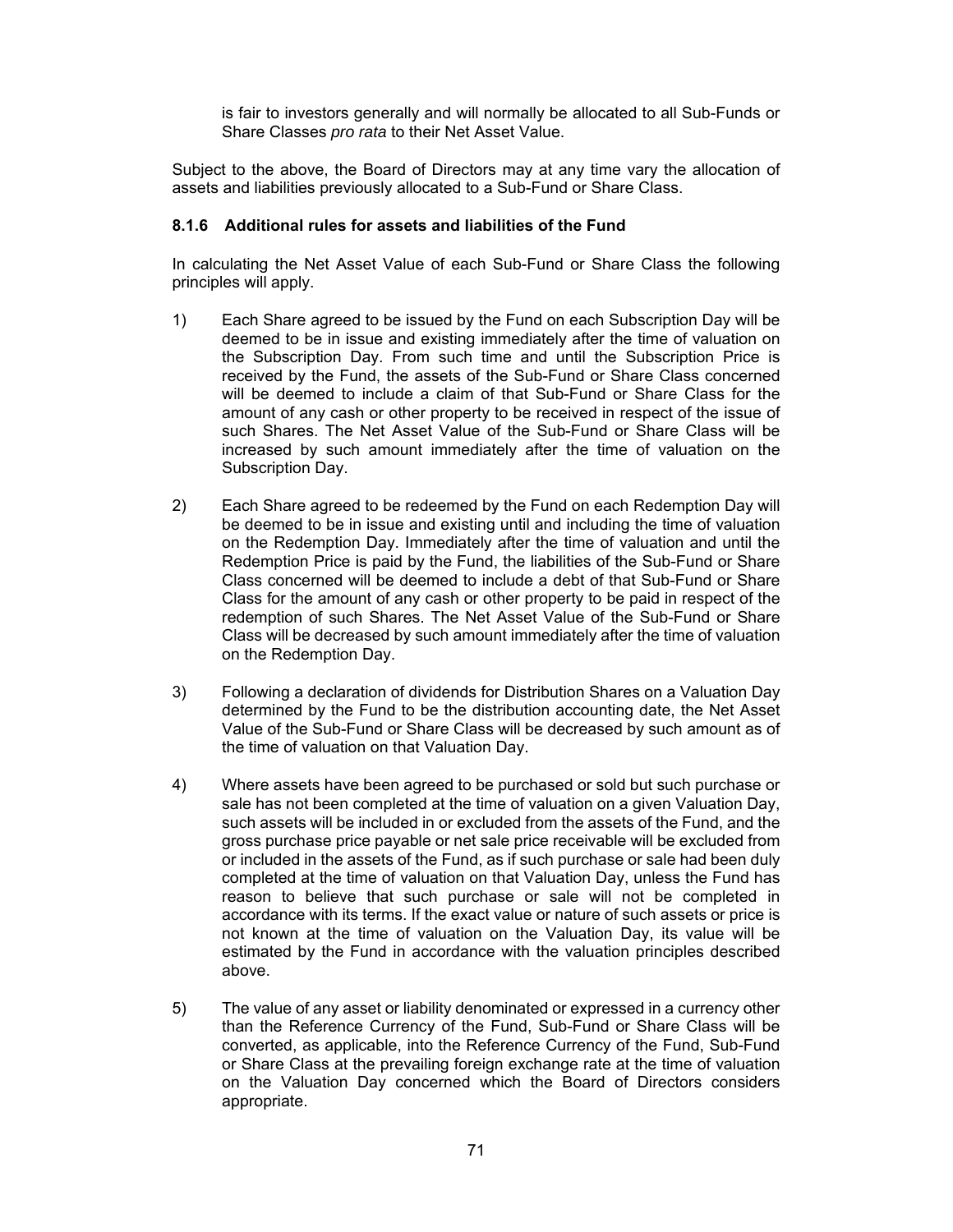### **8.1.7 Adjustments**

In certain circumstances, subscriptions, redemptions, and conversions in a Sub-Fund may have a negative impact on the Net Asset Value per Share. Where subscriptions, redemptions, and conversions in a Sub-Fund cause the Sub-Fund to buy and/or sell underlying investments, the value of these investments may be affected by bid/offer spreads, trading costs and related expenses including transaction charges, brokerage fees, and taxes. This investment activity may have a negative impact on the Net Asset Value per Share called "dilution". In order to protect existing or remaining investors from the potential effect of dilution, the Fund may apply an anti-dilution levy the "Anti-Dilution Levy" as further explained below.

The Board of Directors will determine if the Anti-Dilution Levy will apply to all investors subscribing or redeeming Shares on a Valuation Day or if the Anti-Dilution Levy will apply only on a Valuation Day where net subscriptions or redemptions in a Sub-Fund exceed a certain threshold set by the Board of Directors from time to time for each Sub-Fund (called the Anti-Dilution Threshold). The Anti-Dilution Levy will have the following effect on subscriptions or redemptions:

- 1) on a Sub-Fund experiencing levels of net subscriptions on a Valuation Day (i.e. subscriptions are greater in value than redemptions) (in excess of the Anti-Dilution Threshold, if applicable) the Anti-Dilution Levy will be added as a premium to the Subscription Price; and
- 2) on a Sub-Fund experiencing levels of net redemptions on a Valuation Day (i.e. redemptions are greater in value than subscriptions) (in excess of the Anti-Dilution Threshold, if applicable) the Anti-Dilution Levy will be deducted as a discount to the Redemption Price.

The Anti-Dilution Levy will be allocated to the assets of the Sub-Fund and will, therefore, benefit the existing or remaining investors.

The Management Company does not expect that the maximum Anti-Dilution Levy will exceed 2% of the NAV.

The Performance Fee payable to the Investment Manager as described in section 9.5 (Investment Manager) below will be calculated before applying the Anti-Dilution Levy.

# **8.2 Publication of the Net Asset Value**

The publication of the Net Asset Values will take place on the next Business Day after a Valuation Day unless otherwise provided for in the Supplement. The Net Asset Value per Share of each Share Class within each Sub-Fund will be published on www.fundsquare.net and on Blomberg.

# **8.3 Temporary suspension of the Net Asset Value calculation**

The Board of Directors may temporarily suspend the calculation and publication of the Net Asset Value per Share of any Share Class in any Sub-Fund and/or where applicable, the issue, redemption and conversion of Shares of any Share Class in any Sub-Fund in the following cases:

1) when any exchange or regulated market that supplies the price of the assets of a Sub-Fund is closed, otherwise than on ordinary holidays, or in the event that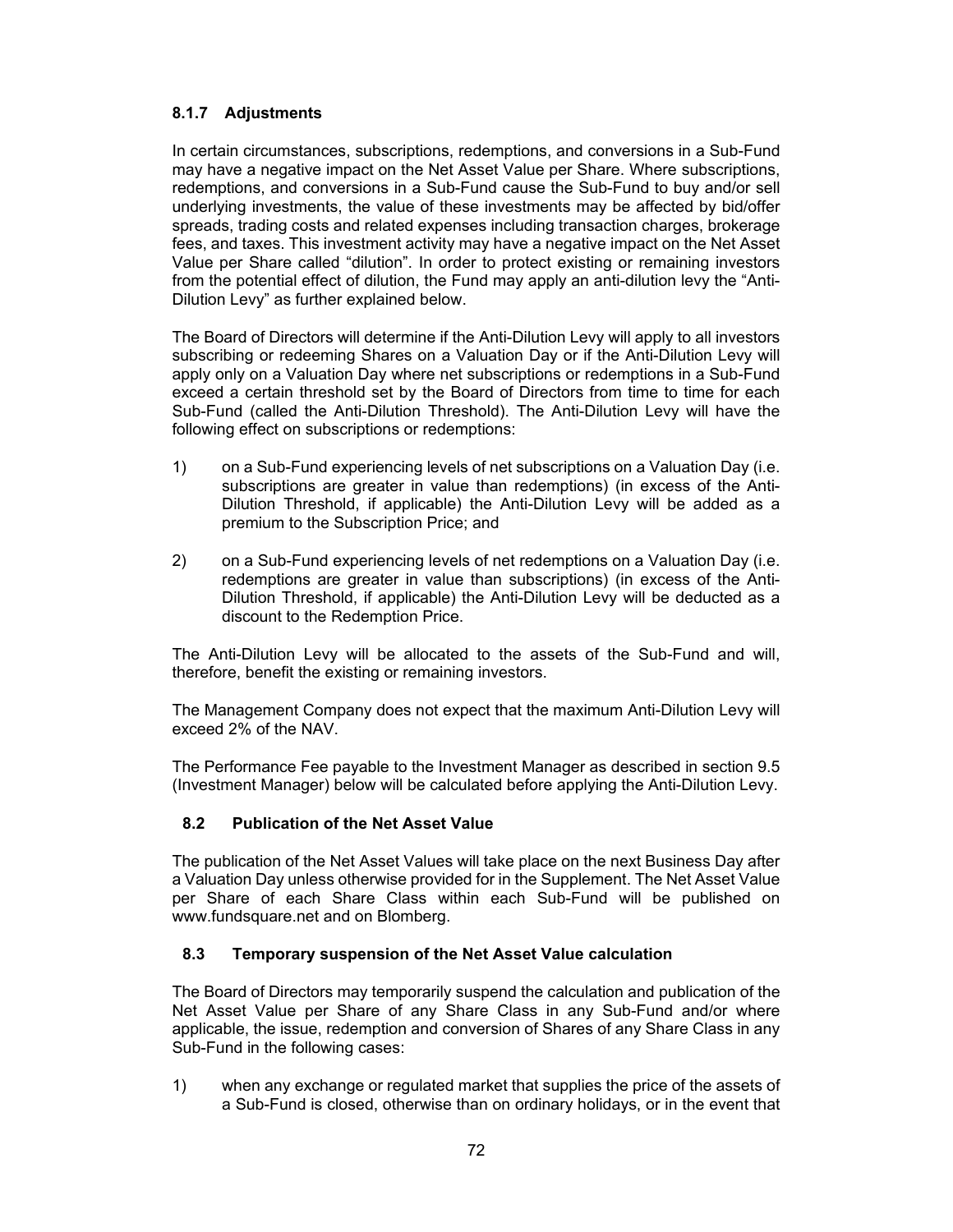transactions on such exchange or market are suspended, subject to restrictions, or impossible to execute in volumes allowing the determination of fair prices;

- 2) when the information or calculation sources normally used to determine the value of the assets of a Sub-Fund are unavailable;
- 3) during any period when any breakdown or malfunction occurs in the means of communication network or IT media normally employed in determining the price or value of the assets of a Sub-Fund, or which is required to calculate the Net Asset Value per Share;
- 4) when exchange, capital transfer or other restrictions prevent the execution of transactions of a Sub-Fund or prevent the execution of transactions at normal rates of exchange and conditions for such transactions;
- 5) when exchange, capital transfer or other restrictions prevent the repatriation of assets of a Sub-Fund for the purpose of making payments on the redemption of Shares or prevent the execution of such repatriation at normal rates of exchange and conditions for such repatriation;
- 6) when the legal, political, economic, military or monetary environment, or an event of force majeure, prevent the Fund from being able to manage the assets of a Sub-Fund in a normal manner and/or prevent the determination of their value in a reasonable manner;
- 7) when there is a suspension of the net asset value calculation or of the issue, redemption or conversion rights by the investment fund(s) in which a Sub-Fund is invested;
- 8) following the suspension of the net asset value calculation and/or the issue, redemption and conversion at the level of a Master Fund in which a Sub-Fund invests as a Feeder Fund;
- 9) when, for any other reason, the prices or values of the assets of a Sub-Fund cannot be promptly or accurately ascertained or when it is otherwise impossible to dispose of the assets of the Sub-Fund in the usual way and/or without materially prejudicing the interests of investors;
- 10) in the event of a notice to shareholders of the Fund convening an extraordinary general meeting of shareholders for the purpose of dissolving and liquidating the Fund or informing them about the termination and liquidation of a Sub-Fund or Share Class, and more generally, during the process of liquidation of the Fund, a Sub-Fund or Share Class;
- 11) during the process of establishing exchange ratios in the context of a merger, a contribution of assets, an asset or share split or any other restructuring transaction;
- 12) during any period when the dealing of the Shares of a Sub-Fund or Share Class on any relevant stock exchange where such Shares are listed is suspended or restricted or closed; and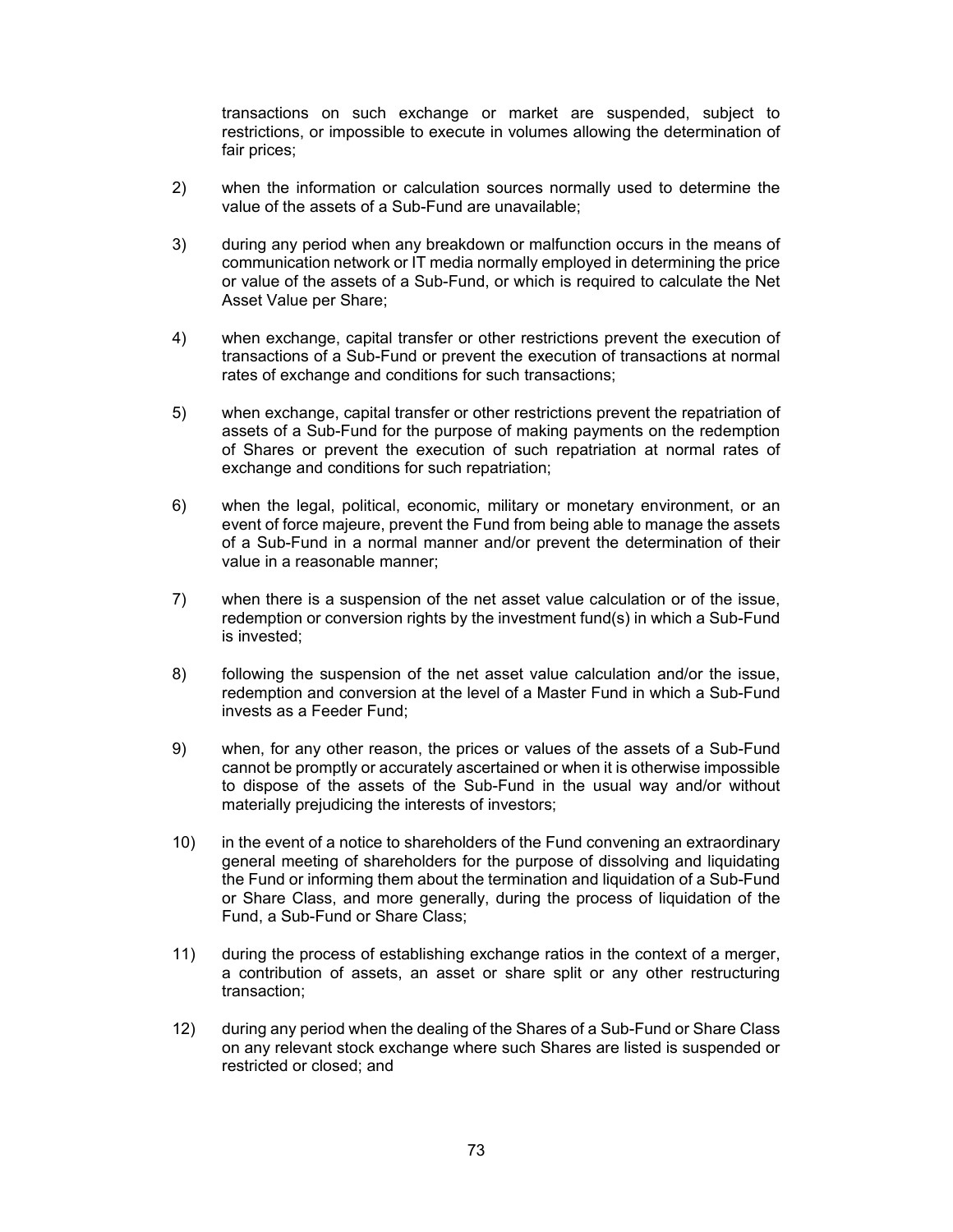13) in exceptional circumstances, whenever the Board of Directors considers it necessary in order to avoid irreversible negative effects on the Fund, a Sub-Fund or Share Class, in compliance with the principle of fair treatment of investors in their best interests.

In the event of exceptional circumstances which could adversely affect the interest of investors or where significant requests for subscription, redemption or conversion of Shares are received for a Sub-Fund or Share Class, the Board of Directors reserves the right to determine the Net Asset Value per Share for that Sub-Fund or Share Class only after the Fund has completed the necessary investments or divestments in securities or other assets for the Sub-Fund or Share Class concerned.

The issue, redemption and conversion of Shares in any Share Class will also be suspended during any such period when the Net Asset Value of such Share Class is not calculated and published.

Any decision to suspend the calculation and publication of the Net Asset Value per Share and/or where applicable, the issue, redemption and conversion of Shares of a Share Class, will be published and/or communicated to investors as required by applicable laws and regulations in Luxembourg and other jurisdictions where the Shares are distributed and may be published on www.riverfieldfunds.com where appropriate.

The suspension of the calculation of the Net Asset Value and/or, where applicable, of the subscription, redemption and/or conversion of Shares in any Sub-Fund or Share Class will have no effect on the calculation of the Net Asset Value and/or, where applicable, of the subscription, redemption and/or conversion of Shares in any other Sub-Fund or Share Class.

Suspended subscription, redemption, and conversion applications will be treated as deemed applications for subscriptions, redemptions or conversions in respect of the first Subscription Day, Redemption Day or Conversion Day following the end of the suspension period unless the investors have withdrawn their applications for subscription, redemption or conversion by written notification received by the Administrator before the end of the suspension period.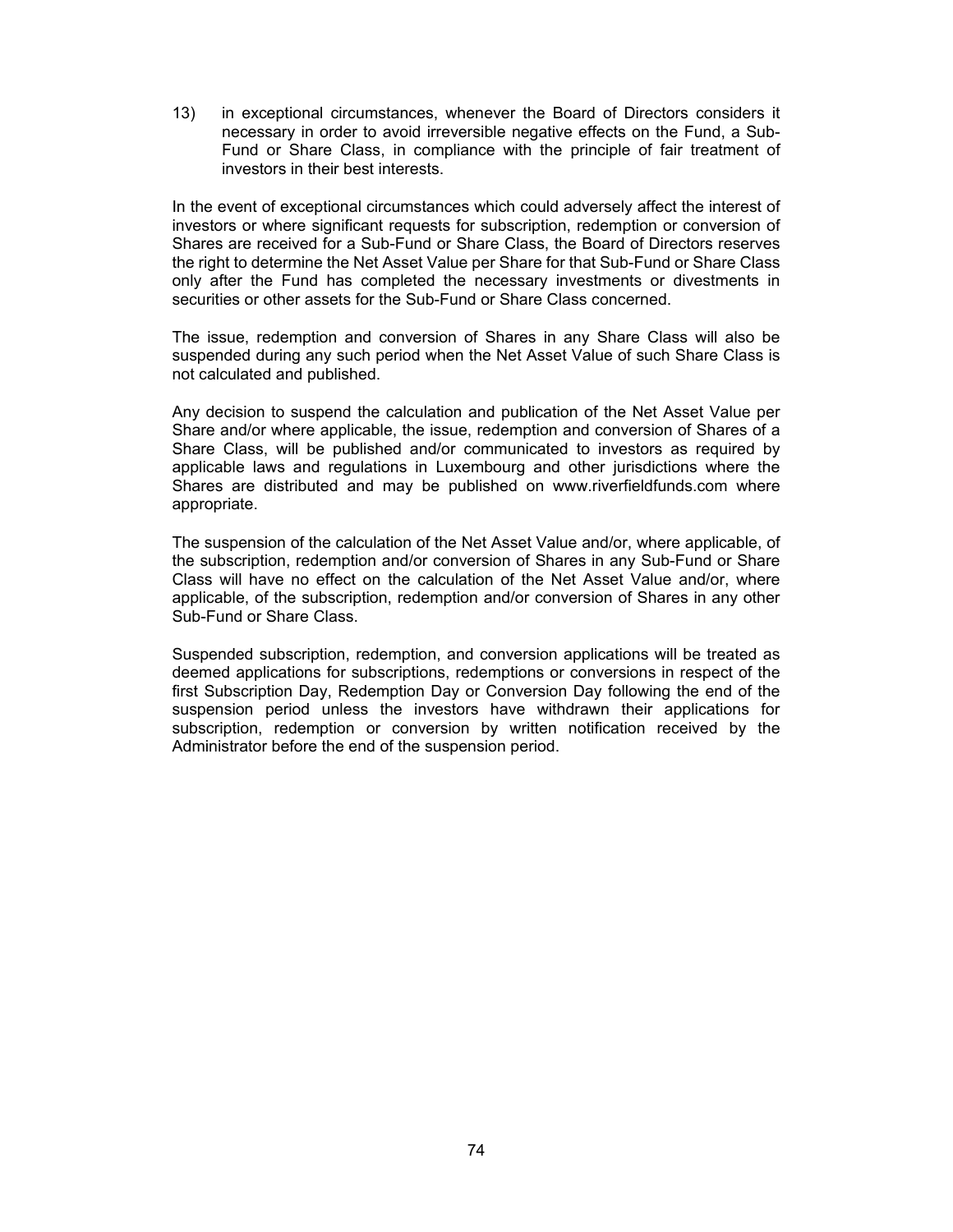# **9. FEES AND EXPENSES**

## **9.1 Subscription Fee and Redemption Fee**

Subscriptions for Shares may be subject to a Subscription Fee and redemptions of Shares may be subject to a Redemption Fee both calculated as specified in the Supplement, where applicable. Conversions of Shares may be subject to a Conversion Fee calculated as specified in the Supplement, where applicable. For the avoidance of doubt, no Subscription Fee or Redemption Fee will apply on conversions in addition to the Conversion Fee, if any.

Where applicable, an identical Subscription Fee, Redemption Fee, or Conversion Fee will apply, respectively, to all subscriptions, redemptions and conversions of Shares in each Share Class processed on the same Subscription Day, Redemption Day or Conversion Day.

The Subscription Fee, Redemption Fee and Conversion Fee will be paid to the Distributors as commissions or other fee arrangements or may arrange for the Distributors to receive and retain such fees directly. The Distributor may in its discretion waive all or part of the Subscription Fee, Redemption Fee or Conversion Fee.

Should a Sub-Fund qualify as a Master Fund, no Subscription Fee, Redemption Fee or Conversion Fee will be charged in respect of subscription, redemption or conversion requests of any Feeder Fund of that Master Fund.

Banks and other financial intermediaries appointed by or acting on behalf of the investors, where applicable, may charge administration and/or other fees or commissions to the investors pursuant to arrangements between those banks or other financial intermediaries and the investors. The Fund has no control over such arrangements.

An extra charge referred to as the Anti-Dilution Levy may be levied by the Fund on investors subscribing for or redeeming Shares to account for the aggregate costs of buying and/or selling underlying investments related to such subscriptions or redemptions, as described in section 8.1 (Valuation procedure) above.

### **9.2 Management Fee**

The Management Company will charge a Management Fee, applicable to the assets of each Share Class of each Sub-Fund, as set out in each Supplement.

The Investment Manager, the Distributors and, if applicable, the other service providers in relation to the distribution, will be paid out from this Management Fee.

# **9.3 Management Company Fee**

The Management Company will be entitled to an annual fee equal to a percentage of the Net Asset Value of each Sub-Fund or Share Class and paid out of the assets of the Fund and allocated to each Sub-Fund and Share Class (as described in section 8.1.5 (Allocation of assets and liabilities to Sub-Funds and Share Classes) above). The Management Company Fee will accrue on each Valuation Day and will be payable monthly in arrears at the rate specified in the Supplement for each Sub-Fund or Share Class. The Management Company will also be entitled to reimbursement of reasonable out-of-pocket expenses properly incurred in carrying out its duties. In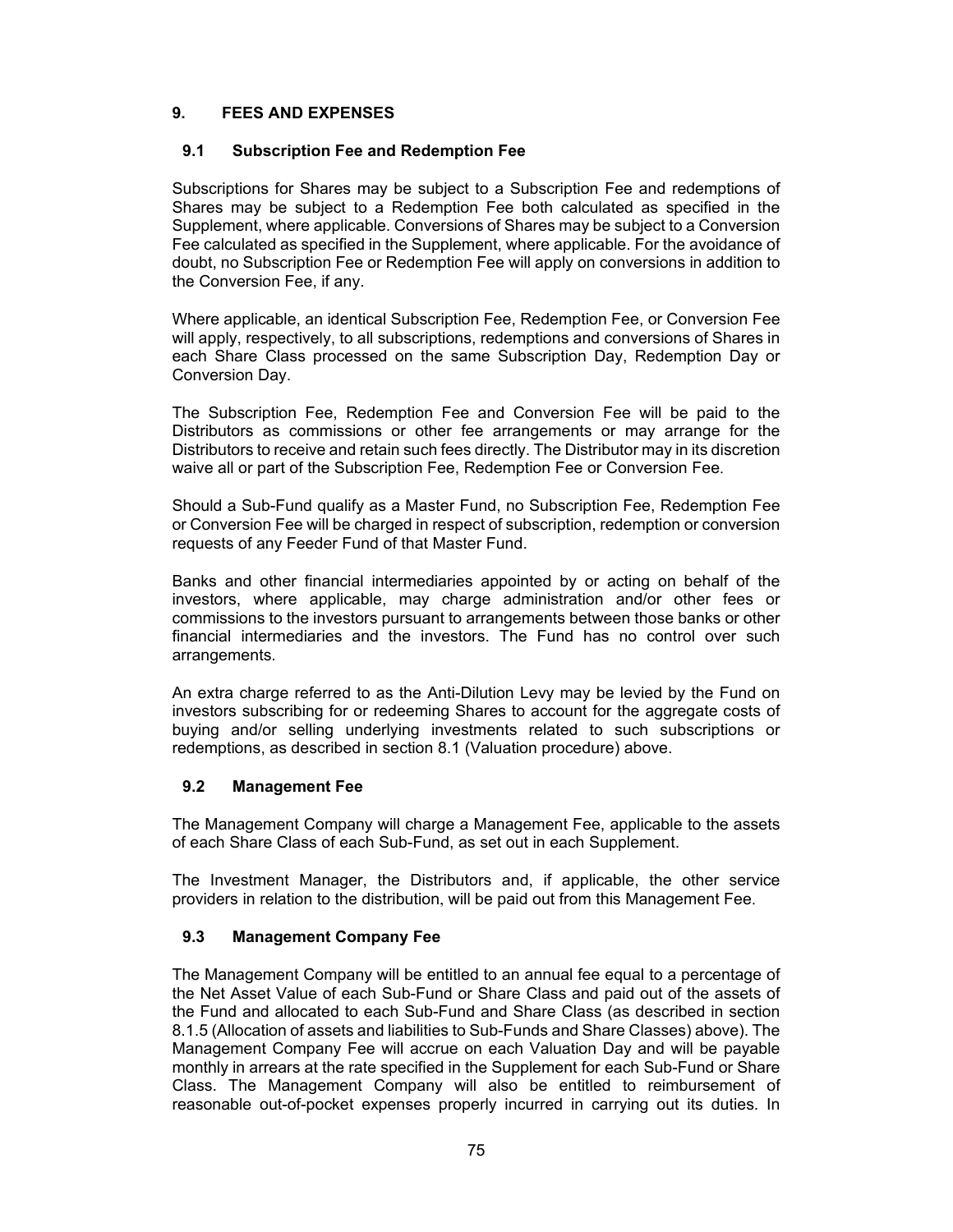addition, the Management Company will charge an annual fixed fee of up to EUR 2,000 per Sub-Fund without exceeding an annual fixed fee of EUR 10,000 for the entire Fund in order to assist the Fund for the supervision and due diligence duties on the Depositary.

As remuneration for its services as domiciliary agent, the Management Company will receive from the Fund an annual fee of EUR 5,000 applicable as long as the Fund is composed of maximum four Sub-Funds. As from the 5th Sub-Fund, an additional fee of EUR 1,000 will be charged per Sub-Fund.

# **9.4 Investment Manager**

As remuneration for services rendered, the Management Company shall pay the Investment Manager, directly from the Management Fee, an annual fee equal to a percentage of the average Net Asset Value of each Sub-Fund or Share Class, subject to a maximum annual rate as set out in the Supplement for each Sub-Fund or Share Class. If applicable and subject to applicable regulation, this remuneration will be reduced by the fees paid by the Management Company to the distributors and to the other service providers in relation to the distribution agreed between the Fund, the Investment Manager and the Management Company.The fees to be paid to the Investment Manager will accrue on each Valuation Day and will be payable quarterly in arrears out of the Management Fee and allocated to each Sub-Fund and Share Class (as described in section 8.1.5 (Allocation of assets and liabilities to Sub-Funds and Share Classes) above. The Investment Manager will also be entitled to reimbursement of reasonable out-of-pocket expenses properly incurred in carrying out its duties.

The Investment Manager may from time to time, at its sole discretion, decide to waive or return to the Fund all or part of its effective fee. Subject to applicable laws and regulations, the Investment Manager may also from time to time, at its sole discretion, enter into private arrangements with certain investors or financial intermediaries, affiliates and/or third-parties, whereby the Investment Manager will agree to pay an amount representing all or part of its annual fee.

If the Fund acquires shares or units of other UCIs directly or indirectly managed by the person or company to which investment decisions are delegated (Investment Manager) or that are managed by a person or company related to the Investment Manager by common management or control, or by a direct or indirect participation of more than 10% of the capital or votes ("related target funds"), a reduced management fee of a maximum of 0.25% per year may be charged to the Sub-Fund for such investments. In addition, the Fund cannot charge the Sub-Fund any subscription or redemption fees concerning such related target funds.

If the Fund invests in shares or units of a related target fund according to the previous paragraph which has a management fee (all-in fee) lower than the effective management fee as provided in the Supplement, the Fund may, in place of the aforementioned reduced management fee, charge the difference between the effective management fee of the Sub-Fund investing in this related target fund and the effective management fee (all-in fee) of the related target fund.

# **9.5 Performance Fee**

The Investment Manager may be entitled to receive a Performance Fee with respect to certain Sub-Funds or Share Classes; the payment and size of the Performance Fee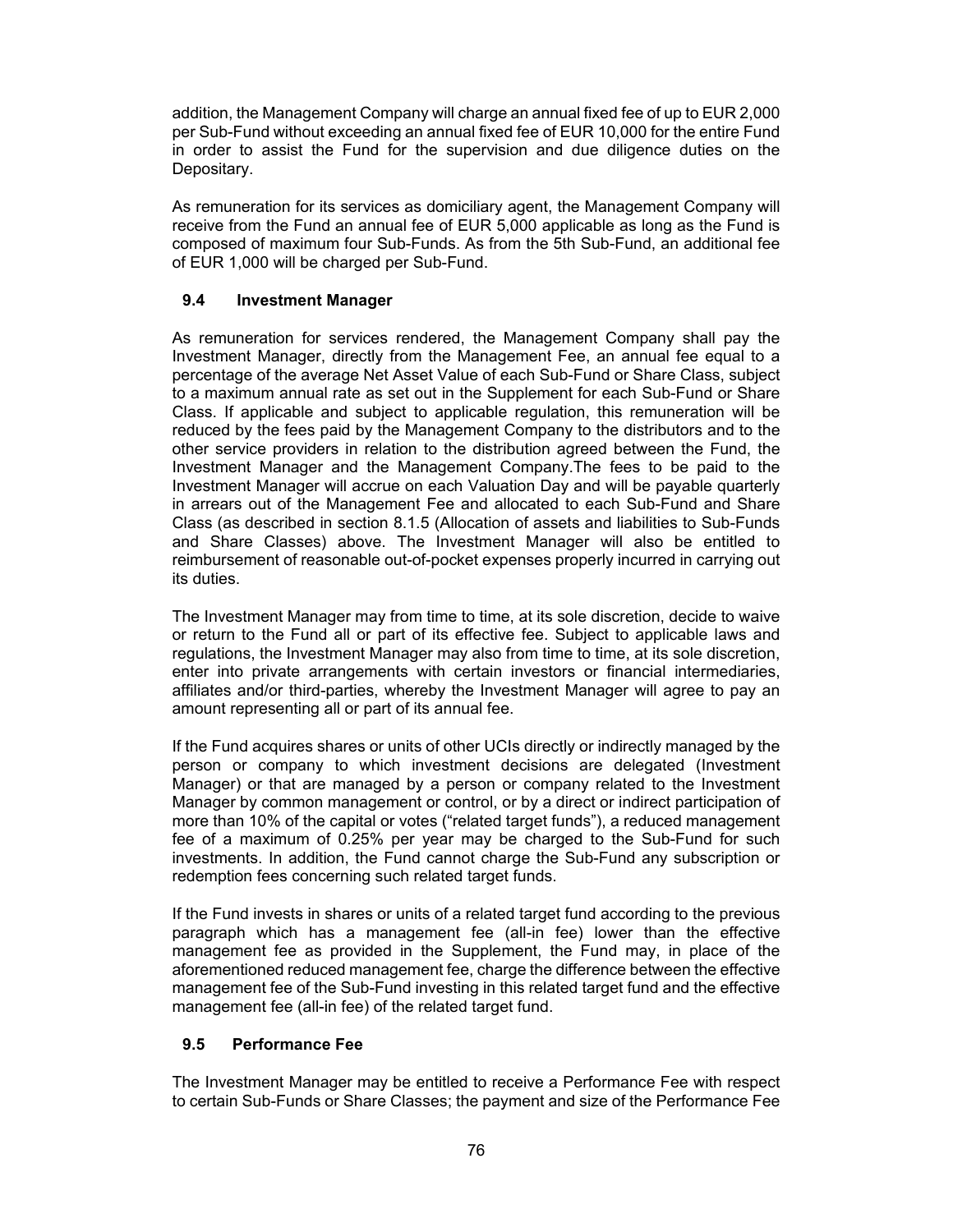depends on the performance of the Sub-Fund or Share Class over a specified time period as set out in each Supplement.

### **9.6 Fees of the Depositary; the Administrator and the registrar and transfer agent**

The Fund will pay to the Depositary, the Administrator and the registrar and transfer agent annual fees which will vary up to a maximum of 0.5 % of the Net Asset Value at the Fund level subject to an annual minimum fee per Sub-Fund of EUR 31,200 and an annual minimum fee of EUR 24,000 at the Fund level. These fees are payable on a monthly basis and do not include any transaction related fees, and costs of subcustodians or similar agents. The Depositary, the Administrator as well as the registrar and transfer agent are also entitled to be reimbursed of reasonable disbursements and out of pocket expenses which are not included in the above mentioned fees.

The amount paid by the Fund to the Depositary, the Administrator and the registrar and transfer agent will be mentioned in the annual report of the Fund.

# **9.7 Fees of the Distributors**

The Distributor(s) will receive its payment out of the Management Fee, on the basis of the terms and conditions agreed by the Distributor, the Investment Manager, the Management Company and the Fund.

### **9.8 Directors' fees and expenses**

The members of the Board of Directors are entitled to receive a fee in consideration for their function. The Fund will also reimburse the members of the Board of Directors for appropriate insurance coverage and expenses and other costs incurred by the members of the Board of Directors in the performance of their duties, including reasonable out-of-pocket expenses, traveling costs incurred to attend meetings of the Board of Directors, and any costs of legal proceedings unless such costs are caused by intentional or grossly negligent conduct by the member of the Board of Directors in question. All these costs will be split among all existing Sub-Funds proportionally to their assets.

## **9.9 Other expenses**

The Fund will bear the following costs:

- costs of preparation, printing, translating, and publishing information for the shareholders and in particular the costs of preparation, printing, translating and distributing the periodic reports, as well as the Prospectuses, key investor information documents, brochures and other marketing material;
- all taxes and duties which may be payable on the Fund's income;
- the annual registration fee, as well as taxes or other fees payable to the supervisory authorities and costs relating to the distribution of dividends;
- subscriptions to professional associations and other organisations in Luxembourg or in other jurisdiction where it may be registered for offer of its shares, which the Fund will decide to join in its own interest and in that of its shareholders;
- risk and compliance management and fund reports;
- auditing, tax and legal fees;
- costs of providing tax information/reporting for domestic and foreign tax purpose;
- fees linked to the registration of the Fund in the foreign countries.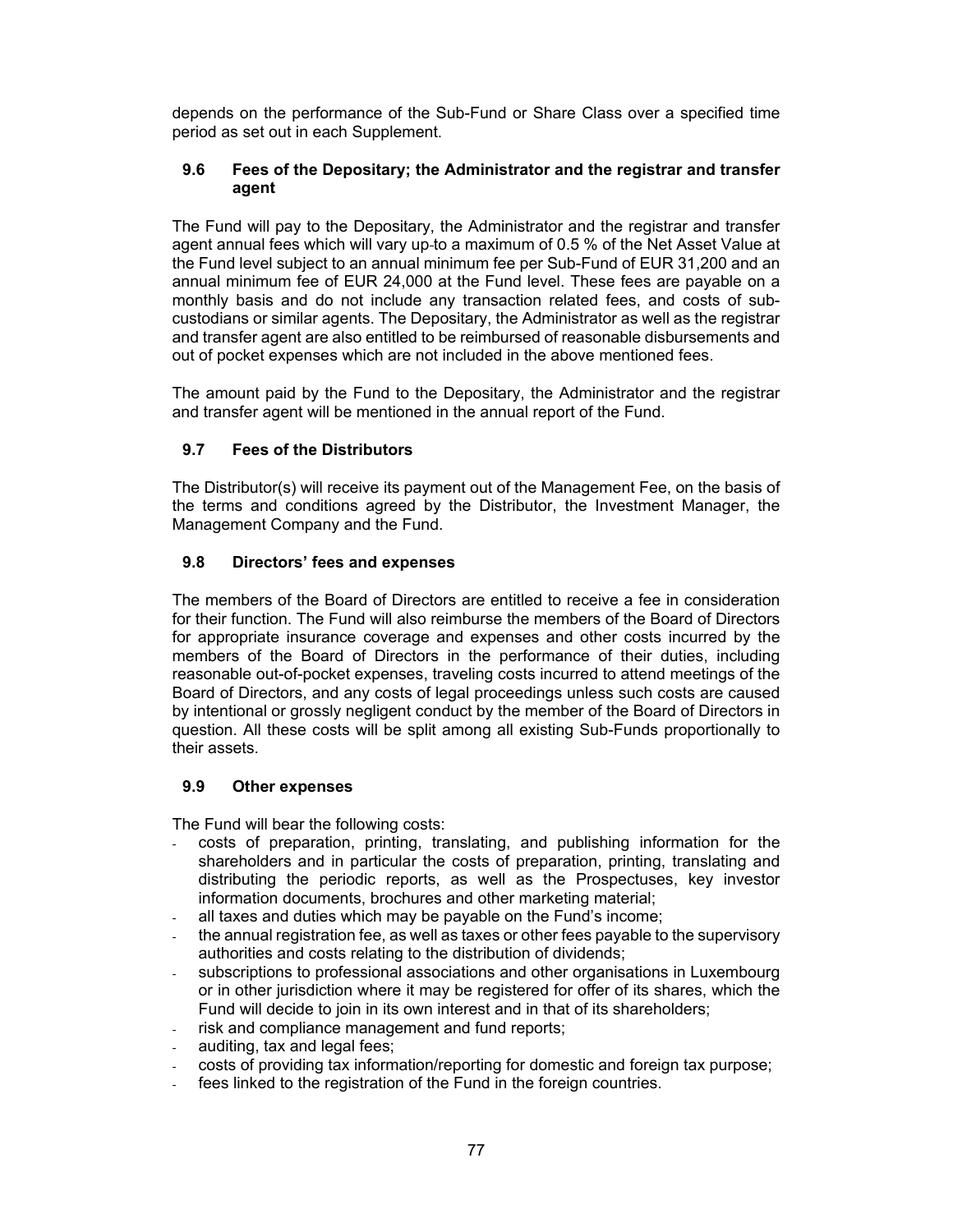The Fund will not bear set-up costs in connection with its formation. In case of launch of additional new Sub-Fund(s), costs will be borne by the new Sub-Fund(s) as described in section 9.11 (Formation costs and expenses).

Subject to the approval of the Board of Directors, the Fund may bear marketing and advertising expenses incurred up to a maximum of 0.01% per annum of the consolidated net asset value of all the Sub-Funds at the end of the preceding financial year.

In some jurisdictions in which the Fund's Shares are marketed, investors and the Fund may be charged a fee for a local paying agent or legal representative in return for services provided in accordance with the market practice.

Charges and fees attributable to a specific Sub-Fund will be attributable directly to it. No Sub-Fund will be bound by charges attributable to another Sub-Fund. In the relations between shareholders, each Sub-Fund will be deemed to be a separate entity.

Other charges and expense that are not directly attributable to a particular Sub-Fund will be charged to the different Sub-Funds in equal shares or in proportion to their respective net assets as long as justified by the amounts involved.

# **9.10 Transaction costs**

Each Sub-Fund bears the costs and expenses arising from buying and selling portfolio assets and entering into other transactions in securities or other financial instruments, such as brokerage fees and commissions and all other fees, expenses, commissions, charges, premiums and interest paid to banks, brokers, execution agents or securities lending agents and/or incurred in participating in any securities lending, repurchase programs, collateral management fees and associated costs and charges, exchange fees, taxes, levies and stamp duties chargeable in connection with transactions in securities or other financial instruments, and any other transaction-related expenses approved by the Investment Manager.

### **9.11 Extraordinary costs and expenses**

In order to safeguard the interests of the Fund and its investors, the Fund or any Sub-Fund may bear any extraordinary costs and expenses including, without limitation, costs and expenses related to litigation and regulatory investigations (including penalties, fines, damages and indemnifications) and the full amount of any tax, levy, duty or similar charge imposed on the Fund or Sub-Fund that would not be considered as ordinary Operating and Administrative Expenses.

# **9.12 Formation costs and expenses**

The costs and expenses incurred in connection with the formation of the Fund will be borne by the Investment Manager. The formation costs and expenses of each new Sub-Fund will be borne by such Sub-Fund and may be amortised over a period of up to five (5) years.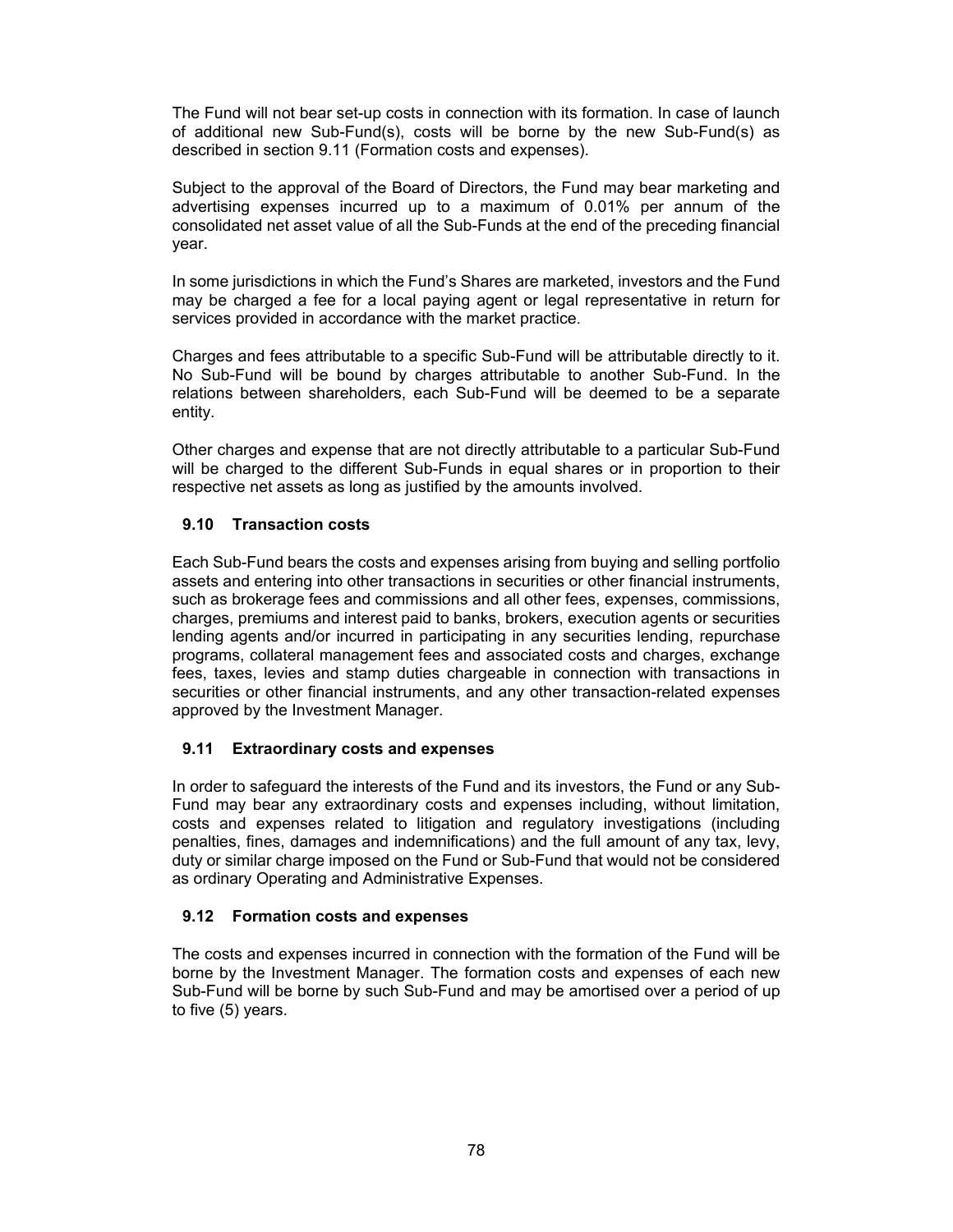### **10. GENERAL INFORMATION**

### **10.1 Reports and financial statements**

The financial statements of the Fund will be prepared in accordance with Luxembourg GAAP.

The financial year of the Fund will begin on 1 January of each year and end on 31 December of the same year. Each year, the Fund will issue an Annual Report as of the end of the previous financial year comprising, *inter alia*, the audited financial statements of the Fund and each Sub-Fund and a report of the Board of Directors on the activities of the Fund. The Fund issues each year a Semi-Annual Report as of 30 June of the relevant financial year with the exception of the first financial year .

The Annual Report shall be made available to investors within four (4) months following the end of the reporting period and the Semi-Annual Report will be made available to investors within two (2) months following the end of the reporting period. Investors may obtain, upon request, a copy of the latest financial reports from the registered office of the Fund free of charge.

The Reference Currency of the Fund is the Euro. The Annual Report will comprise consolidated accounts of the Fund expressed in Euro as well as individual information on each Sub-Fund expressed in the Reference Currency of such Sub-Fund.

# **10.2 Meetings of shareholders**

The annual general meeting of shareholders will be held within six (6) months of the end of each financial year in Luxembourg in order to approve the financial statements of the Fund for the previous financial year. The annual general meeting of shareholders will be held at the registered office of the Fund, or at such alternative location in Luxembourg as may be specified in the convening notice of such meeting.

Other general meetings of shareholders may be held at such place and time as indicated in the convening notice in order to decide on any other matters relating to the Fund. General meetings of shareholders of any Sub-Fund or any Share Class within a Sub-Fund may be held at such time and place as indicated in the convening notice in order to decide on any matters which relate exclusively to such Sub-Fund or Share Class.

Notices of all general meetings may be made through announcements filed with the Luxembourg Trade and Companies Register and be published at least fifteen (15) days before the meeting in *the Recueil électronique des sociétés et associations* (RESA) and a Luxembourg newspaper and sent to all registered shareholders by ordinary mail (*lettre missive*); alternatively, convening notices may be sent to registered shareholders by registered mail at least eight (8) calendar days prior to the meeting or if the addressees have individually accepted to receive the convening notices by another means of communication ensuring access to the information, by such means of communication. Convening notices will also be published and/or communicated to investors as required by applicable laws and regulations in other jurisdictions where the Shares are distributed. Notices will include the agenda and will specify the time and place of the meeting, the conditions of admission, and the quorum and voting requirements.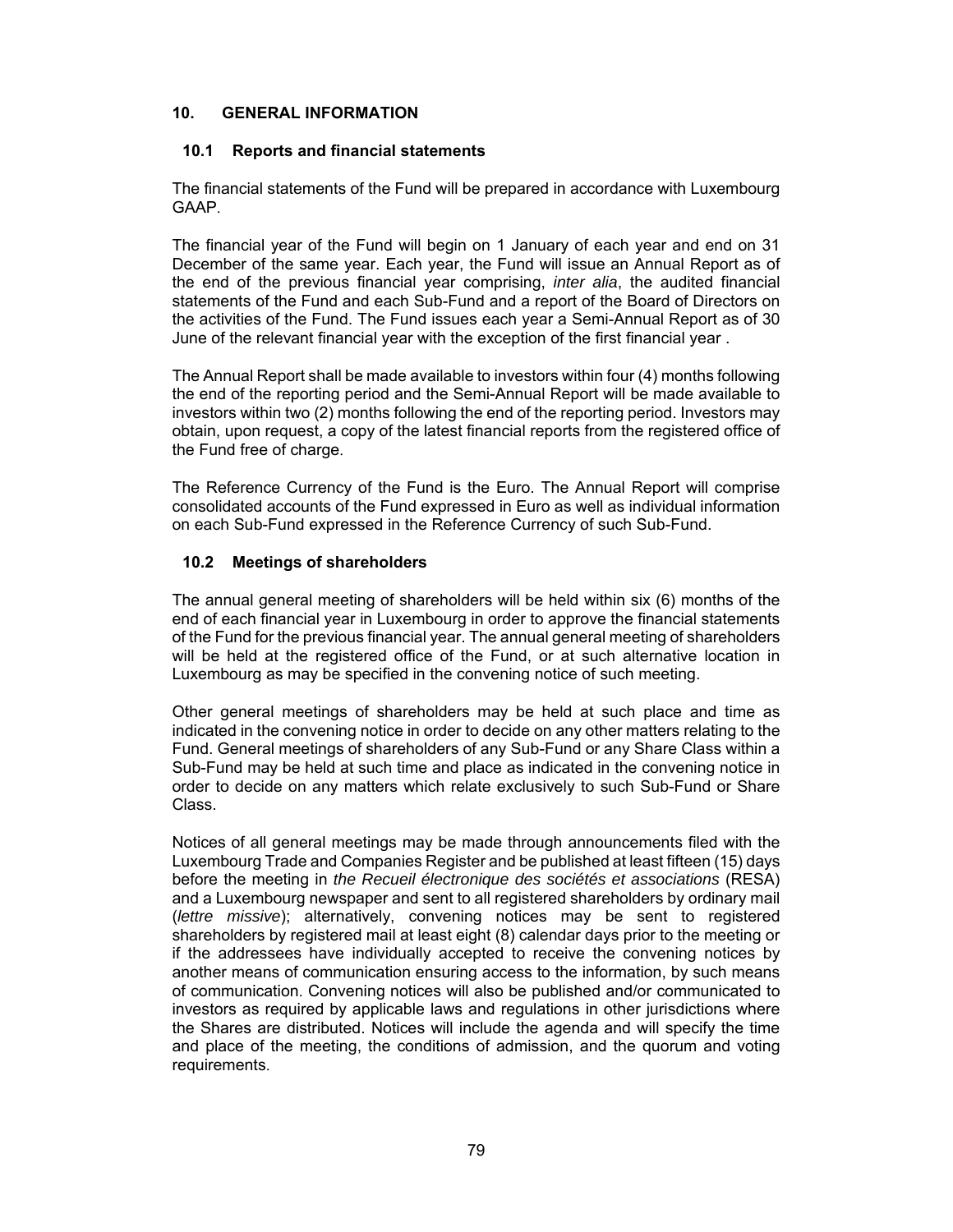The requirements as to attendance, quorum, and majorities at all general meetings will be those laid down in the Articles of Association and in the 1915 Law. All shareholders may attend general meetings in person or by appointing another person as his proxy in writing or by facsimile, electronic mail or any other similar means of communication accepted by the Fund. A single person may represent several or even all shareholders of the Fund, a Sub-Fund or Share Class. Each Share entitles the shareholder to one (1) vote at all general meetings of shareholders of the Fund, and at all meetings of the Sub-Fund or Share Class concerned to the extent that such Share is a Share of such Sub-Fund or Share Class.

Shareholders holding together at least ten percent (10%) of the share capital or the voting rights may submit questions in writing to the board of directors relating to transactions in connection with the management of the Fund

The Board of Directors may suspend the voting rights of any shareholder in breach of his obligations as described in this Offering Document, the Subscription Form or the Articles of Association.

### **10.3 Investors' rights**

Upon the issue of the Shares, the person whose name appears on the register of Shares will become a shareholder of the Fund in relation to the relevant Sub-Fund and Share Class. The Fund draws the investors' attention to the fact that, where an investor invests in the Fund through an intermediary acting in his own name but on behalf of the investor, it may not always be possible for the investor to exercise certain shareholder rights, such as the right to participate in general meetings of shareholders, directly against the Fund. Investors are advised to seek advice in relation to their rights.

The Articles of Association are governed by, and construed in accordance with, the laws currently into force in Luxembourg.

There are no legal instruments in Luxembourg required for the recognition and enforcement of judgments rendered by a Luxembourg court. If a foreign, i.e. non-Luxembourg court, on the basis of mandatory domestic provisions, renders a judgment against the Fund, the rules of the Brussels I (Recast) (regarding judgments from EU Member States) or the rules of the Lugano Convention or of the private international law of Luxembourg (regarding judgments from non-EU Member States) concerning the recognition and enforcement of foreign judgments apply. Investors are advised to seek advice, on a case-by-case basis, on the available rules concerning the recognition and enforcement of judgments.

Absent a direct contractual relationship between the investors and the service providers mentioned in section 6 (Management and Administration) above, the investors will generally have no direct rights against service providers and there are only limited circumstances in which an investor can potentially bring a claim against a service provider. Instead, the proper claimant in an action in respect of which a wrongdoing is alleged to have been committed against the Fund by a service provider is, *prima facie*, the Fund itself.

### **10.4 Changes to this Prospectus**

The Board of Directors, in close cooperation with the Management Company, may from time to time amend this Prospectus to reflect various changes it deems necessary and in the best interest of the Fund, such as implementing changes to laws and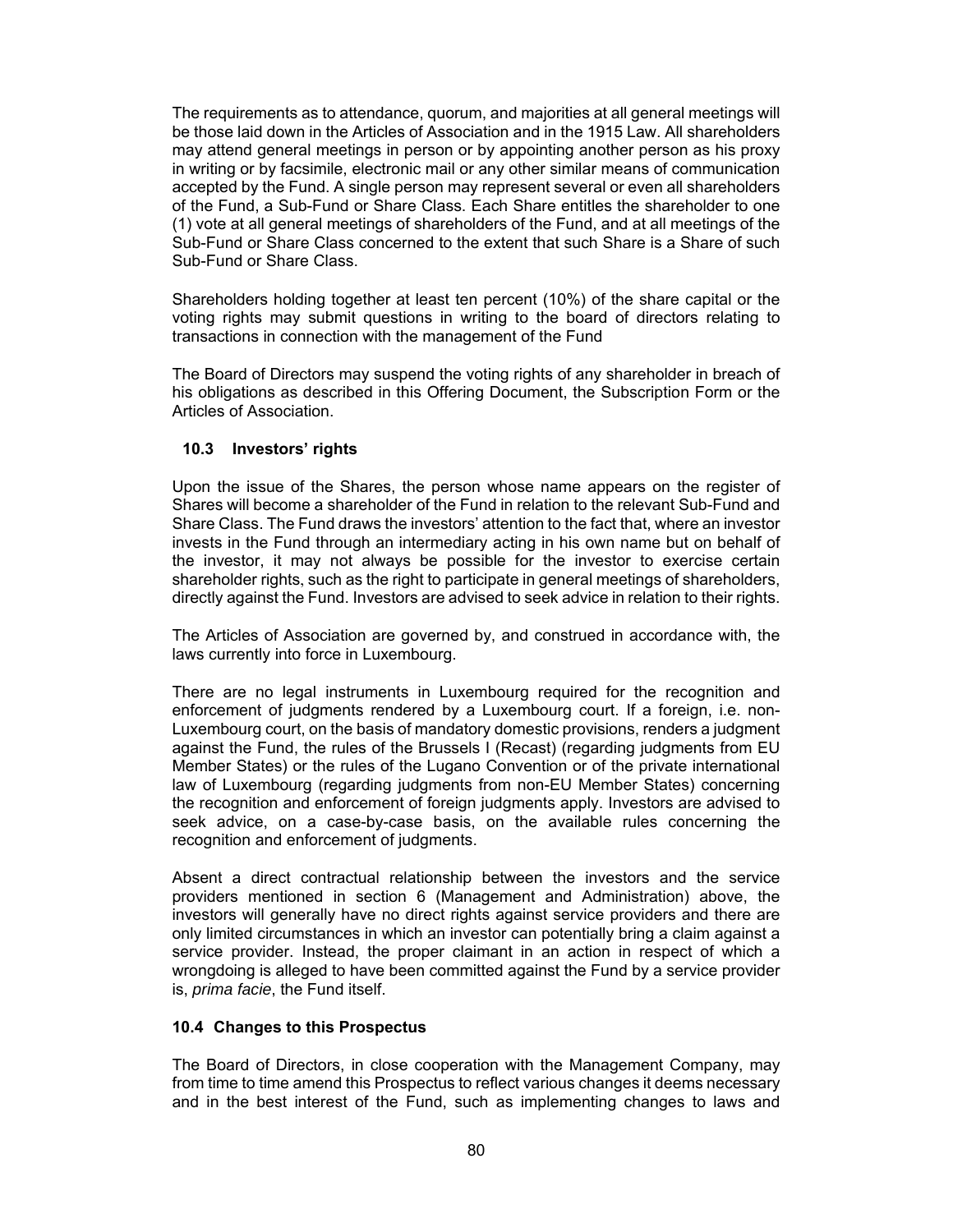regulations, changes to a Sub-Fund's objective and policy or changes to fees and costs charged to a Sub-Fund or Share Class. Any amendment of this Prospectus will require approval by the CSSF. In accordance with applicable laws and regulations, investors in the Sub-Fund or Share Class will be informed about the changes and, where required, will be given prior notice of any proposed material changes in order for them to request the redemption of their Shares should they disagree.

## **10.5 Documents available**

Investors may, upon request, obtain a copy of the Articles of Association, this Prospectus, the applicable KIID as well as of the latest Annual Report or Semi-Annual Report at the registered office of the Fund free of charge during business hours on any full bank business day in Luxembourg.

The Investment Manager has adopted a "best execution" policy with the objective of obtaining the best possible result for the Fund when executing decisions to deal on behalf of the Fund or placing orders to deal on behalf of the Fund with other entities for execution. Further information on the best execution policy may be obtained from the Investment Manager upon request.

The Management Company has a strategy for determining when and how voting rights attached to ownership of a Sub-Fund's investments are to be exercised for the exclusive benefit of the Sub-Fund. A summary of this strategy as well as the details of the actions taken on the basis of this strategy in relation to each Sub-Fund may be obtained from the Management Company upon request.

# **10.6 Complaints**

Any investor having a complaint to make about the operations of the Fund may file a complaint by writing to the Management Company. Details on the complaints handling procedure may be obtained from the Management Company upon request.

# **10.7 Data protection**

In accordance with the provisions of any data protection law applicable in Luxembourg (including but not limited to the law of 1st August 2018 on the organization of the National Commission for Data Protection and the general regime on data protection, as may be amended or replaced) and the EU Regulation n°2016/679 of 27 April 2016 on the protection of natural persons with regard to the processing of personal data and on the free movement of such data (the "**GDPR**") (collectively hereinafter the "**Data Protection Law**"), the Fund, acting as data controller (the "**Data Controller**") collects, stores and processes, by electronic or other means, the data supplied by the Investors and/or the prospective Investors or, if the Investor and/or the prospective Investor is a legal person, any natural person related to the Investor and/or the prospective Investor such as its contact person(s), employee(s), trustee(s), agent(s), representative(s) and/or beneficial owner(s) (the "**Data Subjects**"), for the purpose of the subscription and holding of shares by the Investor and complying with its legal and regulatory obligations.

Such personal data includes (i) for individual Investors: the name, address (including postal and/or e-mail address), banking details, invested amount and holdings of each Investor ; (ii) for corporate Investors: the name and address (including postal and/or email address) of the natural person related to the Investors; and (iii) any personal data the processing of which is required in order to comply with regulatory requirements, including tax law and foreign laws (all the personal data mentioned above, collectively,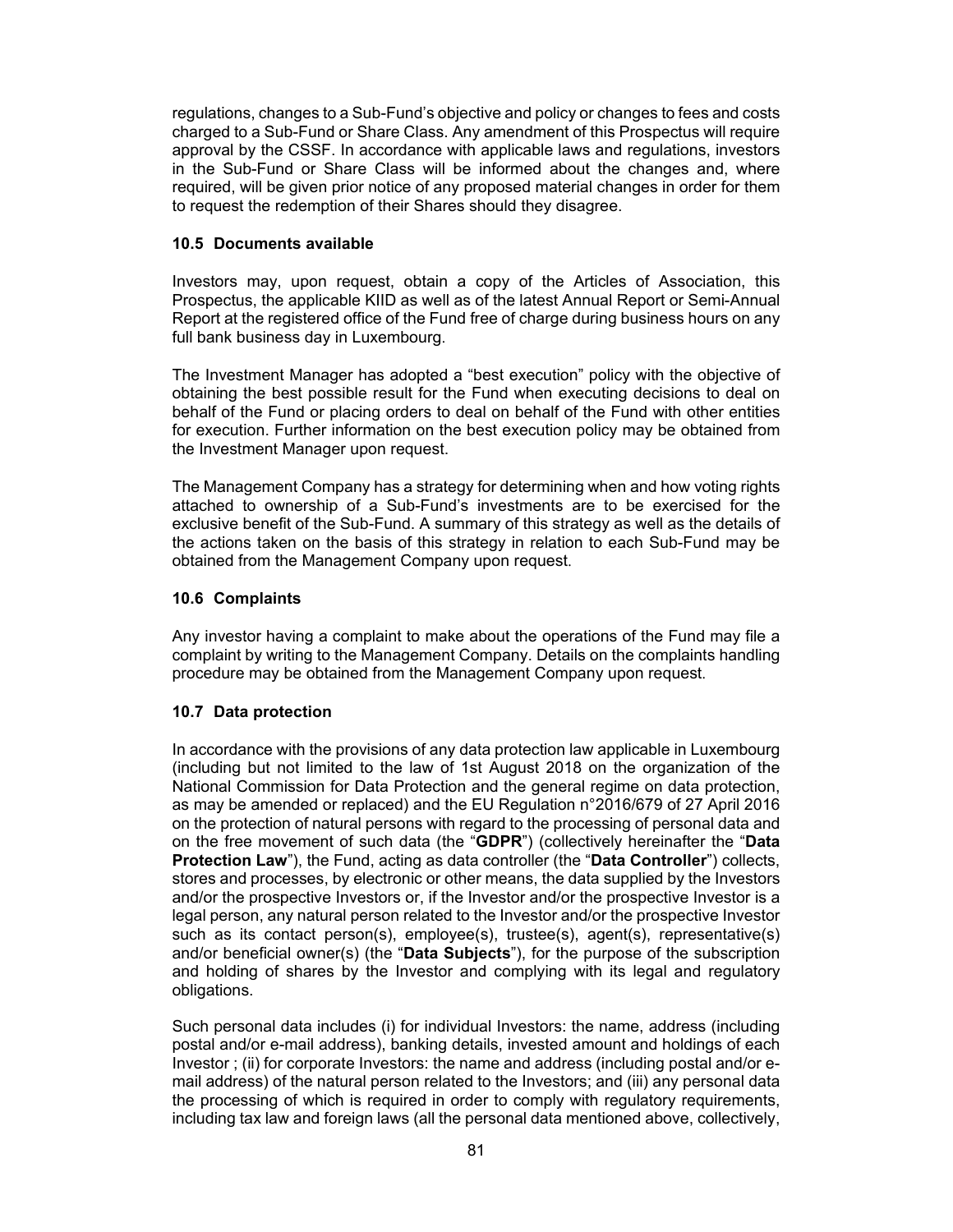the "**Personal Data**"). The Data Subjects may, at their discretion, refuse to communicate the Personal Data to the Data Controller. In this event however the Data Controller or its agents may reject its request for subscription for Interests in the Fund if the relevant Personal Data is necessary to the subscription of Interests in the Fund.

Investors who are legal persons undertake and guarantee to process Personal Data and to supply such Personal Data to the Fund in compliance with the Data Protection Law, including, where appropriate, informing the Data Subjects of the contents of the present section, in accordance with Articles 12 to 14 of the GDPR.

Personal Data supplied by Data Subjects are processed in order to enter into and execute the subscription in the Fund (i.e. to perform any pre-contractual measures as well as the contract entered into by the Data Subjects), for the legitimate interests of the Data Controller and to comply with the legal obligations imposed on the Data Controller. In particular, the Personal Data supplied by Data Subjects is processed for the purpose of (i) maintaining the register of Investors; (ii) processing subscriptions, redemptions and conversions of Interests and payments of distributions or Interest to Investors; (iii) complying with applicable anti-money laundering rules and other legal obligations, such as maintaining controls in respect of late trading and market timing practices; (iv) account administration; (v) client relationship management and (vi) tax identification as may be required under Luxembourg or foreign laws and regulations (including laws and regulations relating to FATCA or CRS).

The "legitimate interests" of the Data Controller referred to above are: (a) the processing purpose described in point (v) of the above paragraph of this clause; (b) the provision of the proof, in the event of a dispute, of a transaction or any commercial communication; as well as in connection with any proposed purchase, merger or acquisition of any part of the Fund's business; and (c) exercising the business of the Fund in accordance with reasonable market standards.

In the context of the above mentioned purposes, the Data Controller may delegate the processing of the Personal Data, in compliance and within the limits of the applicable laws and regulations, to other data recipients which refer to, inter alia, the Manager, the Sub-Advisor, the Investment Advisory, the Depositary, the Paying Agent and the Registrar and Transfer Agent, the PMC and the Steering Committee and other entities (the "**Recipients**").

The Recipients may, under their own responsibility, disclose the Personal Data to their agents and/or delegates (the "**Sub-Recipients**"), which shall process the Personal Data for the sole purposes of assisting the Recipients in providing their services to the Data Controller and/or assisting the Recipients in fulfilling their own legal obligations.

The Recipients and Sub-Recipients may be located either inside or outside the European Economic Area (the "**EEA**").

Where the Recipients are located outside the EEA in a country which does not ensure an adequate level of protection for Personal Data, the Data Controller will enter into legally binding transfer agreements with the relevant Recipients in the form of the EU Commission's approved model clauses. Where the Sub-Recipients are located outside the EEA in a country which does not ensure an adequate level of protection for Personal Data, the Recipients shall also enter into legally binding transfer agreements with the relevant Sub-Recipients in the form of the EU Commission's approved model clauses. In this respect, the Data Subjects have a right to request copies of the relevant document for enabling the Personal Data transfer(s) towards such countries by writing to the Data Controller. The Recipients (when processing the Personal Data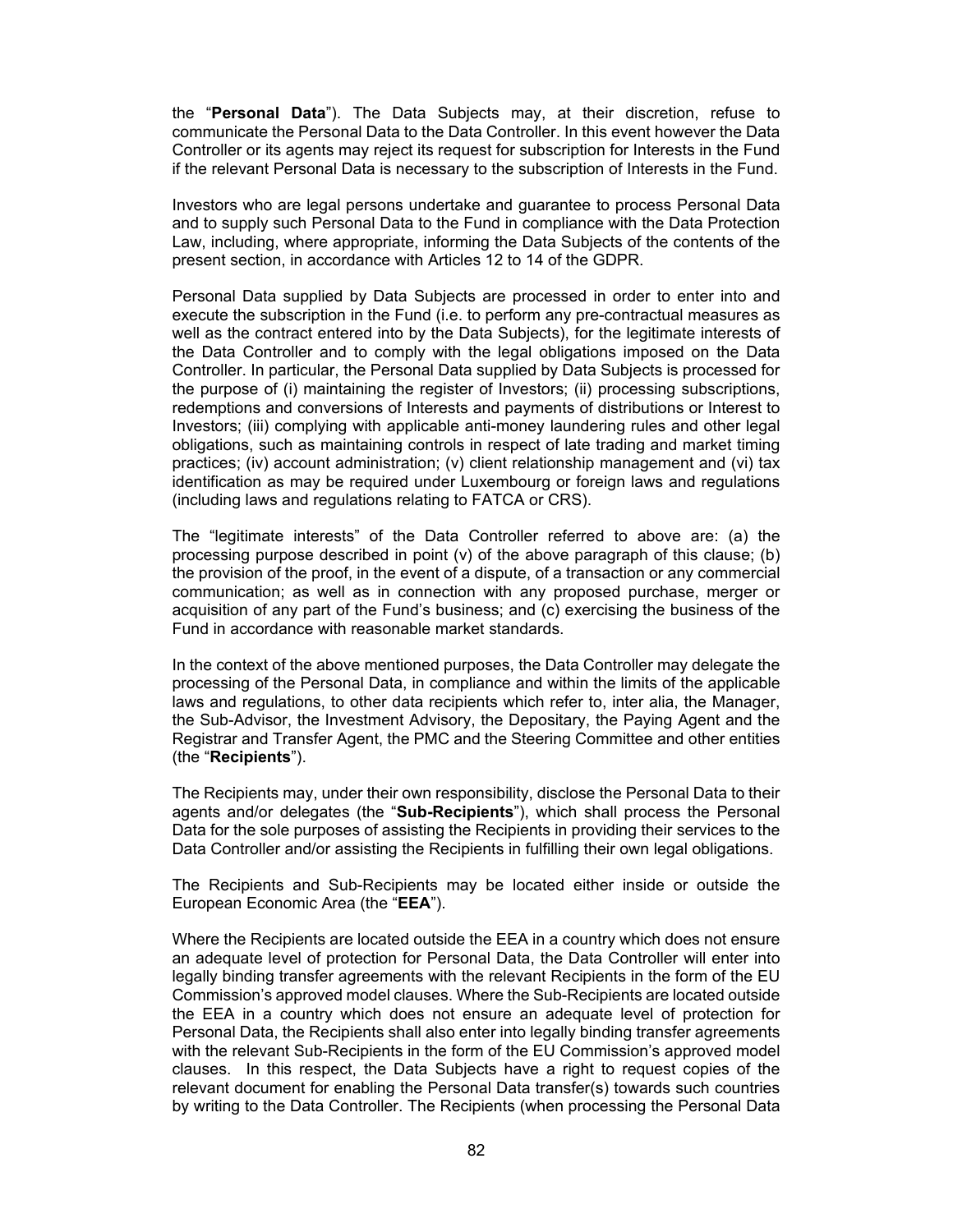upon instructions of the Data Controller) and Sub-Recipients (when processing the Personal Data upon instructions of the Recipients) may, as the case may be, process the Personal Data as data processors, or as distinct data controllers (when processing the Personal Data for their own purposes, namely fulfilling their own legal obligations). The Data Controller may also transfer Personal Data to third parties such as governmental or regulatory agencies including tax authorities, in or outside the European Union, in accordance with applicable laws and regulations. In particular, such Personal Data may be disclosed to the Luxembourg tax authorities, which in turn may, acting as data controller, disclose the same to foreign tax authorities.

In accordance with the conditions laid down by the Data Protection Law, Data Subjects have the right to:

- request access to their Personal Data;
- request the correction of their Personal Data where it is inaccurate or incomplete;
- object to the processing of their Personal Data;
- request erasure of their Personal Data;
- request for restriction of the use of their Personal Data; and
- request for Personal Data portability.

The Data Subjects may exercise their above rights by writing to the Data Controller at the following address: 106, route d'Arlon, L-8210 Mamer, Grand Duchy of Luxembourg.

The Data Subjects are also informed of the existence of their right to lodge a complaint with the CNPD at the following address: 1, Avenue du Rock'n'Roll, L-4361 Esch-sur-Alzette, Grand-Duchy of Luxembourg; or with any competent data protection supervisory authority in their EU Member State of residence.

Personal Data shall not be retained for a period longer than necessary for the purpose of the data processing, subject to any statutory limitation periods.

#### **10.8 Merger and reorganisation**

#### **10.8.1 Merger of the Fund or a Sub-Fund with other UCITS**

The Board of Directors may decide to proceed with a merger (within the meaning of the 2010 Law) of the Fund, where the Fund is the receiving entity, with one or several other Luxembourg or foreign UCITS or sub-funds thereof. The Board of Directors may also decide to proceed with a merger (within the meaning of the 2010 Law) of one or several Sub-Funds, which may be the receiving or the merging Sub-Funds, with one or several other Sub-Funds within the Fund or with one or several other Luxembourg or foreign UCITS or sub-funds thereof. Such mergers do not require the prior consent of the shareholders.

The Fund may be merged (within the meaning of the 2010 Law) into one or several other Luxembourg or foreign UCITS, or sub-fund thereof, where the Fund is the merging entity, which thus ceases to exist as a result of the merger. In such case, the general meeting of shareholders of the Fund must decide on the merger and its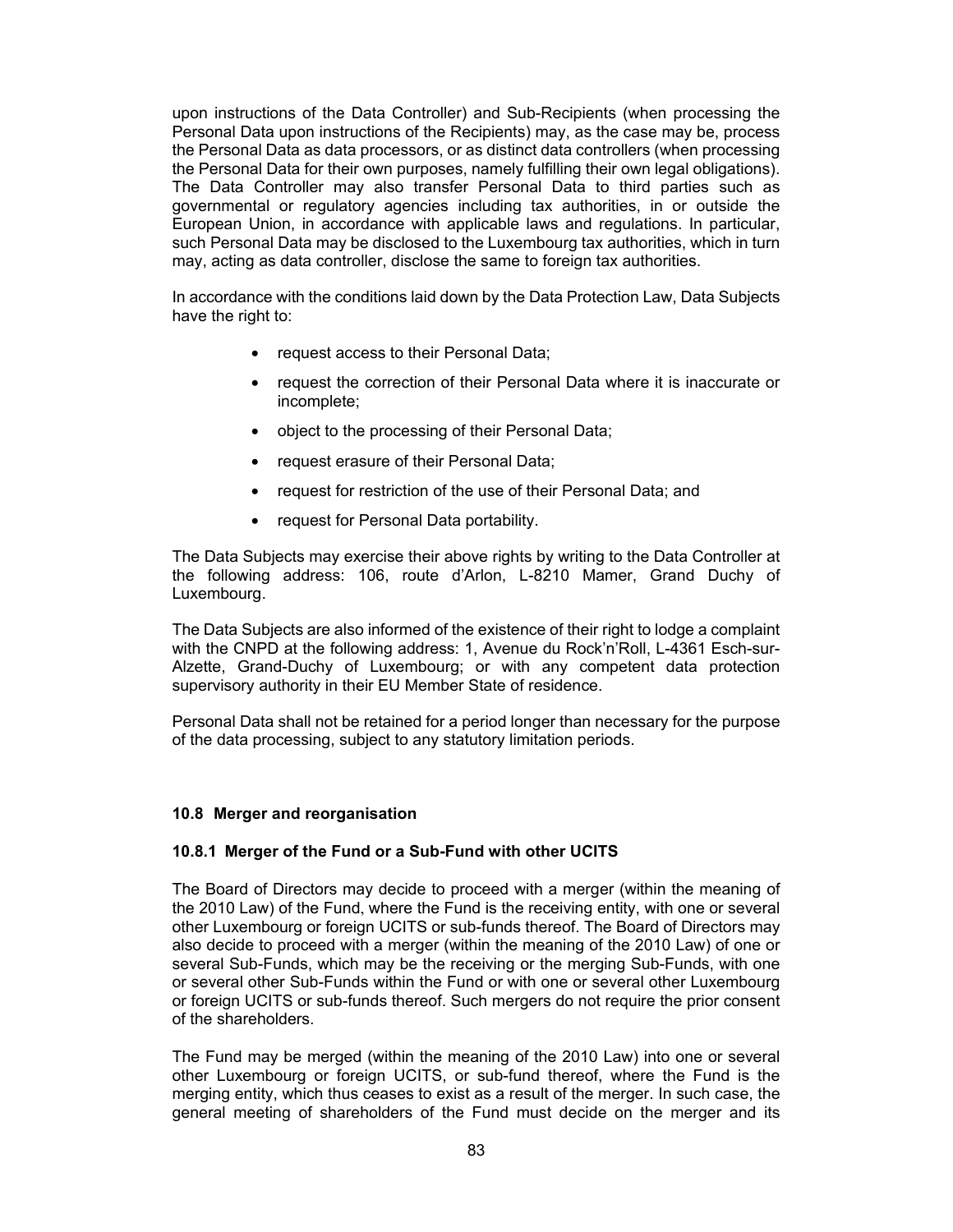effective date. The general meeting will decide by resolution taken in accordance with the quorum and majority requirements of the votes validly cast for changing the Articles of Incorporation of the Fund.

In all cases described in the preceding paragraphs, a merger of the Fund or one or several Sub-Fund(s) will be subject to the conditions and procedures imposed by the 2010 Law, in particular concerning the common draft terms of the merger to be established by the Board of Directors and the information to be provided to investors.

# **10.8.2 Absorption of another UCI by the Fund or a Sub-Fund**

The Fund may absorb another Luxembourg or foreign UCI (other than a UCITS) incorporated under a corporate form in compliance with the 1915 Law and any other applicable laws and regulations.

The Board of Directors may also decide to proceed, in accordance with applicable laws and regulations, with the absorption by the Fund or one or several Sub-Funds, including by way of merger or by acceptance of a contribution in kind, of a Luxembourg or foreign UCI (other than a UCITS) constituted under a non-corporate form, or one or several sub-funds of another Luxembourg or a foreign UCI (other than a UCITS) irrespective of its legal form.

# **10.8.3 Reorganisation of Share Classes**

The Board of Directors may decide to reorganise Share Classes, as further described below, in the event that, for any reason, the Board of Directors determines that:

- (i) the Net Asset Value of a Share Class has decreased to, or has not reached, the minimum level for that Share Class to be operated in an efficient manner;
- (ii) changes in the legal, economic or political environment would justify such reorganisation; or
- (iii) a product rationalisation would justify such reorganisation.

In such a case, the Board of Directors may decide to re-allocate the assets and liabilities of any Share Class to those of one or several other Share Classes, and to redesignate the Shares of the Share Class concerned as Shares of such other Share Class or Share Classes (following a split or consolidation of Shares, if necessary, and the payment to investors of the amount corresponding to any fractional entitlement).

Investors will be informed of the reorganisation by way of a notice. The notice will be published and/or communicated to investors as required by applicable laws and regulations in Luxembourg and other jurisdictions where the Shares are distributed. The notice will explain the reasons for and the process of the reorganisation.

### **10.9 Liquidation**

### **10.9.1 Termination and liquidation of Sub-Funds or Share Classes**

The Board of Directors may decide to compulsorily redeem all the Shares of any Sub-Fund or Share Class and thereby terminate and liquidate any Sub-Fund or Share Class in the event that, for any reason, the Board of Directors determines that: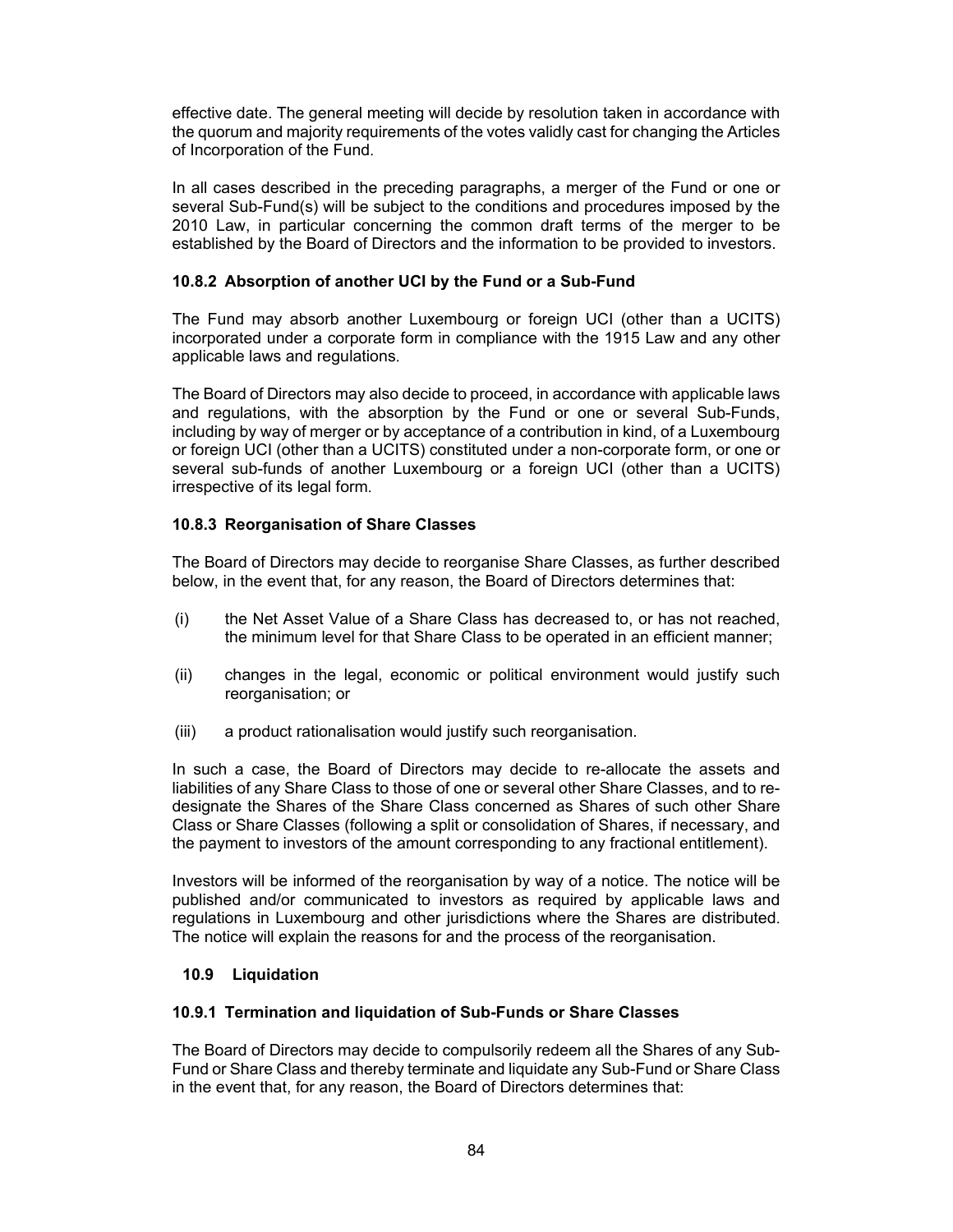- (i) the Net Asset Value of a Sub-Fund or Share Class has decreased to, or has not reached, the minimum level for that Sub-Fund or Share Class to be operated in an efficient manner;
- (ii) changes in the legal, economic or political environment would justify such liquidation; or
- (iii) a product rationalisation would justify such liquidation.

Investors will be informed of the decision to terminate a Sub-Fund or Share Class by way of a notice. The notice will be published and/or communicated to investors as required by applicable laws and regulations in Luxembourg and other jurisdictions where the Shares are distributed. The notice will explain the reasons for and the process of the termination and liquidation.

Sub-Funds or Share Classes with a defined term will be automatically terminated and liquidated upon the occurrence of their term, as set out in the Supplement where applicable, unless terminated earlier in accordance with the provisions of this section.

Actual realisation prices of investments, realisation expenses and liquidation costs will be taken into account in calculating the Net Asset Value applicable to the compulsory redemption. Investors in the Sub-Fund or Share Class concerned will generally be authorised to continue requesting the redemption or conversion of their Shares prior to the effective date of the compulsory redemption, unless the Board of Directors determines that it would not be in the best interest of investors in that Sub-Fund or Share Class or could jeopardise the fair treatment of investors.

All Shares redeemed will generally be cancelled. Redemption proceeds which have not been claimed by investors upon the compulsory redemption will be deposited in escrow at the *Caisse de Consignation* in Luxembourg in accordance with applicable laws and regulations. Proceeds not claimed within the statutory period will be forfeited in accordance with applicable laws and regulations.

The termination and liquidation of a Sub-Fund or Share Class will have no influence on the existence of any other Sub-Fund or Share Class. The decision to terminate and liquidate the last Sub-Fund existing in the Fund will result in the dissolution and liquidation of the Fund as described in section 10.9.2 (Dissolution and liquidation of the Fund) below.

### **10.9.2 Dissolution and liquidation of the Fund**

The Fund is incorporated for an unlimited period. It may be dissolved at any time with or without cause by a resolution of the general meeting of shareholders adopted in compliance with applicable laws.

The compulsory dissolution of the Fund may be ordered by Luxembourg competent courts in circumstances provided by the 2010 Law and the 1915 Law.

As soon as a decision to dissolve the Fund is taken, the issue, redemption or conversion of Shares in all Sub-Funds will be prohibited. The liquidation will be carried out in accordance with the provisions of the 2010 Law and 1915 Law. Liquidation proceeds which have not been claimed by investors at the time of the closure of the liquidation will be deposited in escrow at the *Caisse de Consignation* in Luxembourg.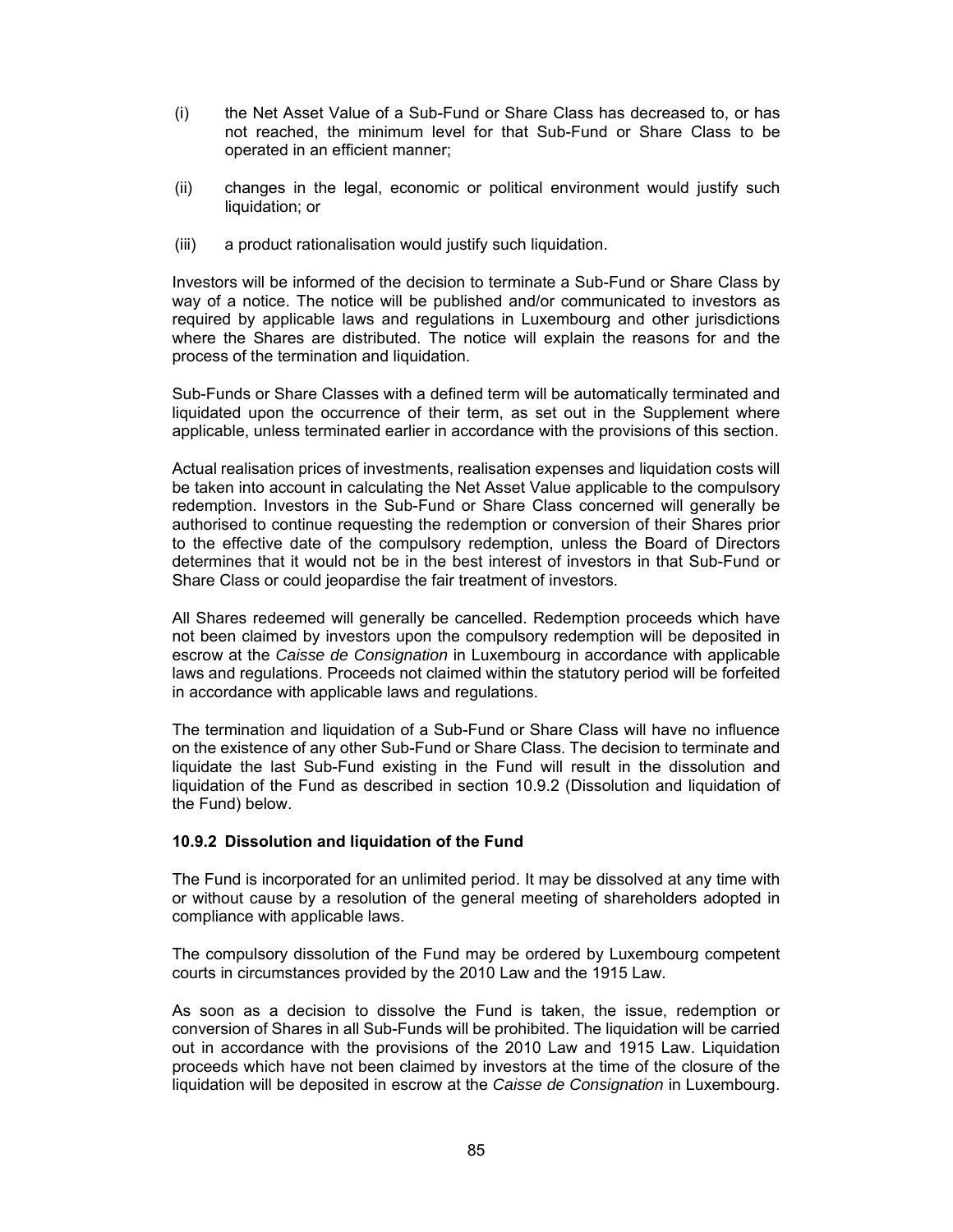Proceeds not claimed within the statutory period will be forfeited in accordance with applicable laws and regulations.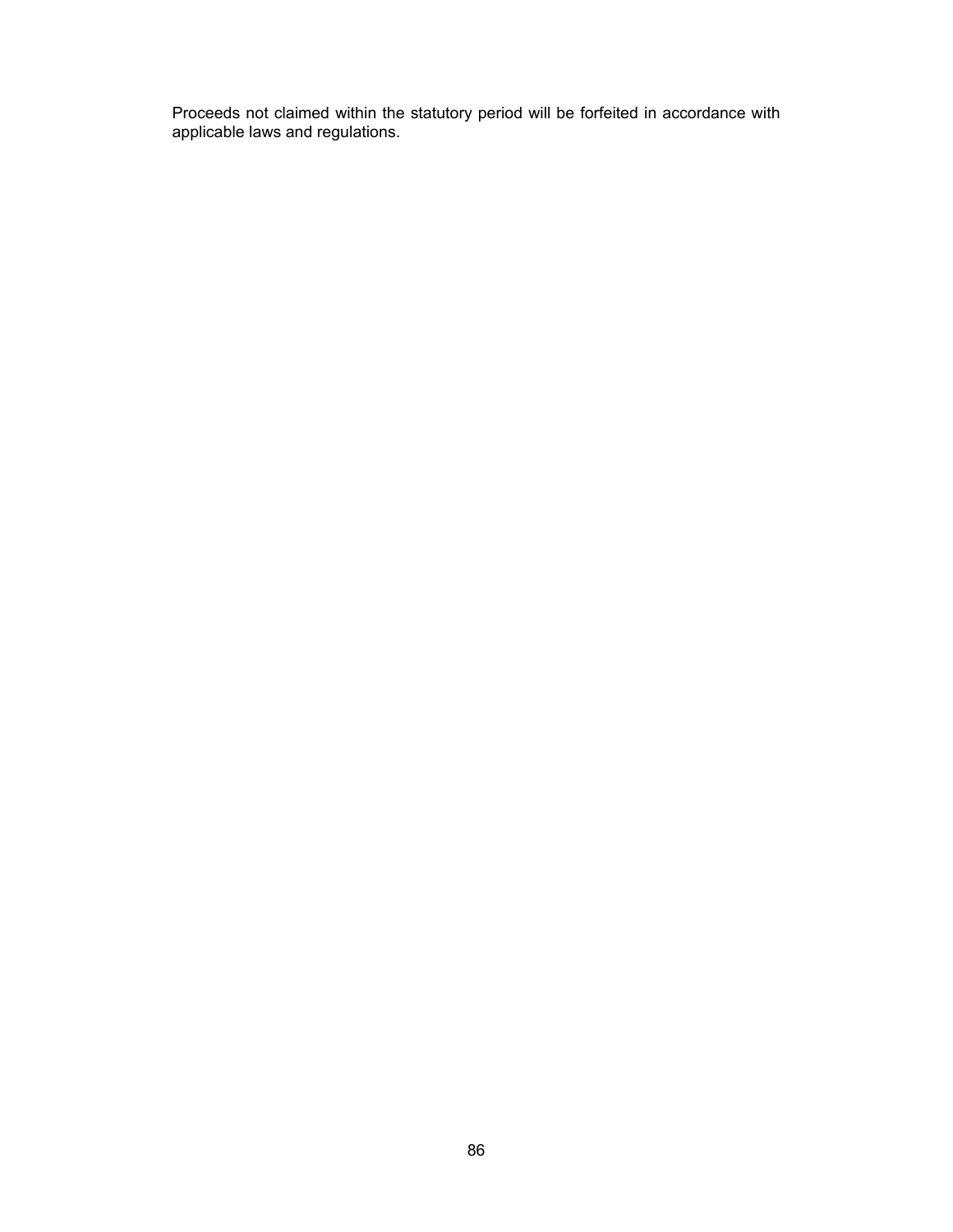# **11. TAXATION**

## **11.1 Taxation in Luxembourg**

The following summary is based on the law and practice applicable in the Grand-Duchy of Luxembourg as at the date of this Prospectus and is subject to changes in law (or interpretation) later introduced, whether or not on a retroactive basis. Investors should inform themselves of, and when appropriate, consult their professional advisors with regards to the possible tax consequences of subscription for buying, holding, exchanging, redeeming or otherwise disposing of Shares under the laws of their country of citizenship, residence, domicile or incorporation.

It is expected that shareholders will be residents for tax purposes in many different countries. Consequently, no attempt is made in this Prospectus to summarise the taxation consequences for each investor subscribing, converting, holding or redeeming or otherwise acquiring or disposing of Shares. These consequences will vary in accordance with the law and practice currently in force in a shareholder's country of citizenship, residence, domicile or incorporation and with a shareholder's personal circumstances. Investors should be aware that the residence concept used under the respective headings applies for Luxembourg tax assessment purposes only. Any reference in this section to a tax, duty, levy, impost or other charge or withholding of a similar nature refers to Luxembourg tax law and/or concepts only. Investors should also note that a reference to Luxembourg income tax generally encompasses corporate income tax (*impôt sur le revenu des collectivités*), municipal business tax (*impôt commercial communal*), a solidarity surcharge (*contribution au fonds pour l'emploi*), as well as personal income tax (*impôt sur le revenu*). Corporate shareholders may further be subject to net wealth tax (*impôt sur la fortune*), as well as other duties, levies or taxes. Corporate income tax, municipal business tax and the solidarity surcharge invariably apply to most corporate taxpayers who are residents in Luxembourg for tax purposes. Individual taxpayers are generally subject to personal income tax and the solidarity surcharge. Under certain circumstances, where an individual taxpayer acts in the course of the management of a professional or business undertaking, municipal business tax may apply in addition.

### **11.1.1 The Fund**

Under current law and practice, the Fund is not liable to Luxembourg income or net wealth tax. Dividends paid by the Fund and the distribution of liquidation proceeds are not liable to any Luxembourg withholding tax.

However, the Fund is liable in Luxembourg to a subscription tax (*taxe d'abonnement*) of 0.05% per annum of its net assets. This tax is payable on a quarterly basis and calculated on the net asset value of the respective Share Class at the end of the relevant quarter.

A reduced tax rate of 0.01% per annum of the net assets will be applicable to:

- a) undertakings whose sole purpose is collective investment in Money Market Instruments and in deposits with credit institutions;
- b) undertakings whose sole purpose is collective investment in deposits with credit institutions;
- c) individual sub-funds of UCIs with multiple sub-funds as well as to individual classes of shares issued within a UCI or within a sub-fund of a UCI with multiple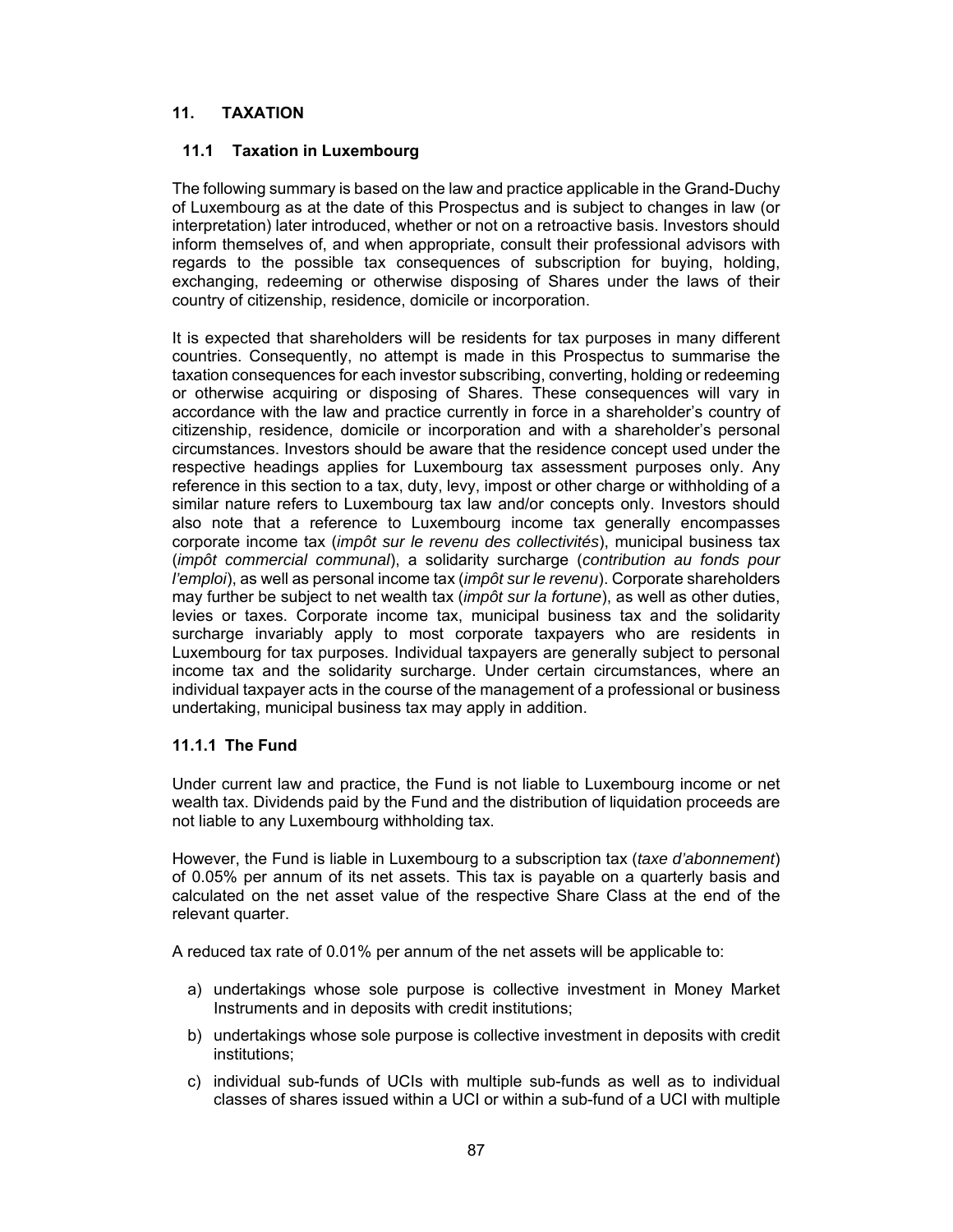sub-funds, provided that the shares of such sub-funds or classes are reserved to one or more institutional investors.

The aforementioned subscription tax is not applicable for:

- a) the value of the assets represented by units held in other UCIs, to the extent such units have already been subject to the subscription tax provided for by Article 174 of the UCI Law or by Article 68 of the amended law of 13 February 2007 on specialised investment funds ("**SIFs**") or by Article 46 of the amended law of 23 July 2016 on reserved alternative investment funds ("**RAIFs**");
- b) UCIs as well as individual sub-funds of UCIs with multiple sub-funds (i) whose shares are reserved for Institutional Investors, and (ii) whose sole purpose is the collective investment in Money Market Instruments and in deposits with credit institutions, and (iii) whose weighted residual portfolio maturity does not exceed 90 days and (iv) that have obtained the highest possible rating from a recognised rating agency.

Where several classes of shares exist within the UCI or the sub-fund, the exemption only applies to those classes whose shares are reserved for institutional investors;

- c) UCIs whose shares are reserved for (i) institutions for occupational retirement pension or similar investment vehicles, set up on one or more employers' initiative for the benefit of their employees and (ii) companies of one or several employers investing funds they hold, to provide retirement benefits to their employees.
- d) UCIs as well as individual sub-funds of UCIs with multiple sub-funds whose main objective is the investment in microfinance institutions;
- e) UCIs as well as individual sub-funds of UCIs with multiple sub-funds (i) whose shares are listed or traded on at least one stock exchange or another regulated market, operating regularly, recognised and open to the public, and (ii) whose sole object is to replicate the performance of one or more indices.

If several classes of shares exist within the UCI or the sub-fund, the exemption only applies to classes fulfilling the condition sub-point (i).

No stamp duty or other tax is generally payable in Luxembourg on the issue of Shares for cash by the Fund. Any amendments to the Articles of Association are as a rule subject to a fixed registration duty of EUR 75,-.

No tax is payable in Luxembourg on realised or unrealised capital appreciation of the assets of the Fund. Although the Fund's realised capital gains, whether short term or long term, are not expected to become taxable in another country, shareholders must be aware and recognise that such a possibility is not totally excluded. The regular income of the Fund from some of its Shares as well as interest earned on cash deposits in certain countries may be liable to withholding taxes at varying rates. As the Fund itself is exempt from income tax, withholding and other taxes levied at source, if any, are not recoverable in Luxembourg. Whether the Fund may benefit from a double tax treaty concluded by Luxembourg must be determined on a case-by-case basis. Indeed as the Fund is structured as an investment company (as opposed to a mere coownership of assets), certain double tax treaties signed by Luxembourg may directly apply to the Fund.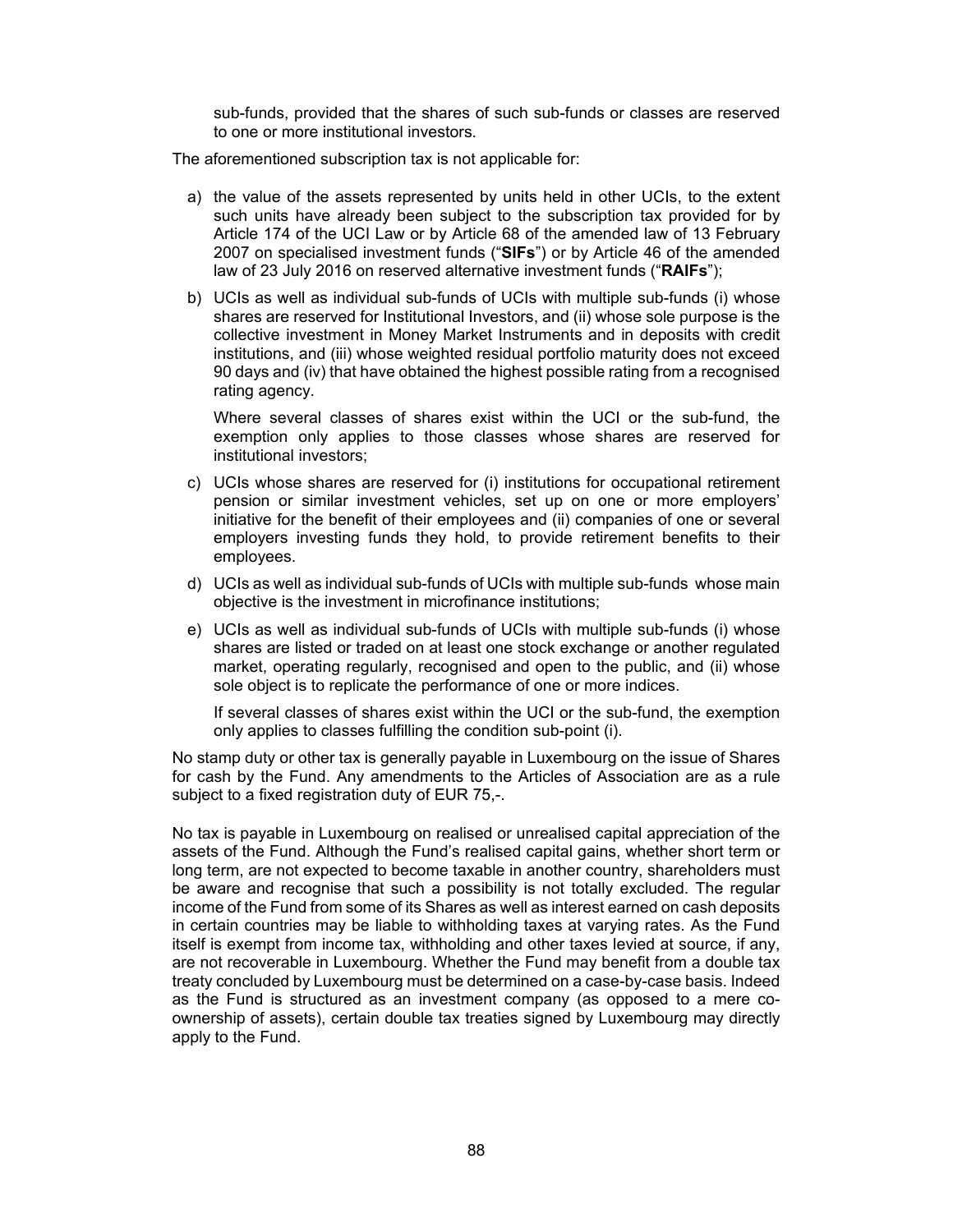### **11.1.2 Shareholders**

#### *Luxembourg Tax Residency*

A shareholder will not become a resident, nor be deemed to be a resident, for tax purposes in Luxembourg by reason only of the holding and/or disposing of Shares or the execution, performance or enforcement of its rights thereunder.

### *Income Tax - Luxembourg Residents*

Luxembourg resident shareholders are not liable to any Luxembourg income tax on the reimbursement of the share capital contributed to the Fund.

### *Luxembourg Resident Individuals*

Any dividends and other payments derived from the Shares received by Luxembourg resident individuals, who act in the course of either their private wealth or their professional or business activities are subject to income tax at the progressive ordinary rate.

Capital gains realised upon the sale, disposal or redemption of Shares by Luxembourg resident individual shareholders acting in the course of the management of their private wealth are not subject to Luxembourg income tax, provided this sale, disposal or redemption takes place more than six months after the Shares were acquired and provided the Shares do not represent a substantial shareholding. A shareholding is considered as a substantial shareholding in limited cases, in particular if (i) the shareholder has held, either alone or together with his/her spouse or partner and/or his/her minor children, either directly or indirectly, at any time within the five years preceding the realisation of the gain, more than 10% of the share capital of the Fund or (ii) the shareholder has acquired free of charge, within the five years preceding the transfer, a participation that constituted a substantial participation in the hands of the alienator (or alienators, in case of successive transfers free of charge within the same five year period). Capital gains realised on a substantial participation more than six months after the acquisition thereof are subject to income tax according to the halfglobal rate method (*i.e.* the average rate applicable to the total income is calculated according to progressive income tax rates and half of the average rate is applied to the capital gains realised on the substantial participation). A disposal may include a sale, an exchange, a contribution or any other kind of alienation of the shareholding.

### *Luxembourg Resident corporate shareholders*

Luxembourg resident corporate shareholders (*sociétés de capitaux*) must include any profits derived, as well as any gain realised on the sale, disposal or redemption of Shares, in their taxable profits for Luxembourg income tax assessment purposes. The same inclusion applies to individual shareholders acting in the course of the management of a professional or business undertaking, who are Luxembourg residents for tax purposes. Taxable gains are determined as being the difference between the sale, repurchase or redemption price and the lower of the cost or book value of the Shares sold or redeemed.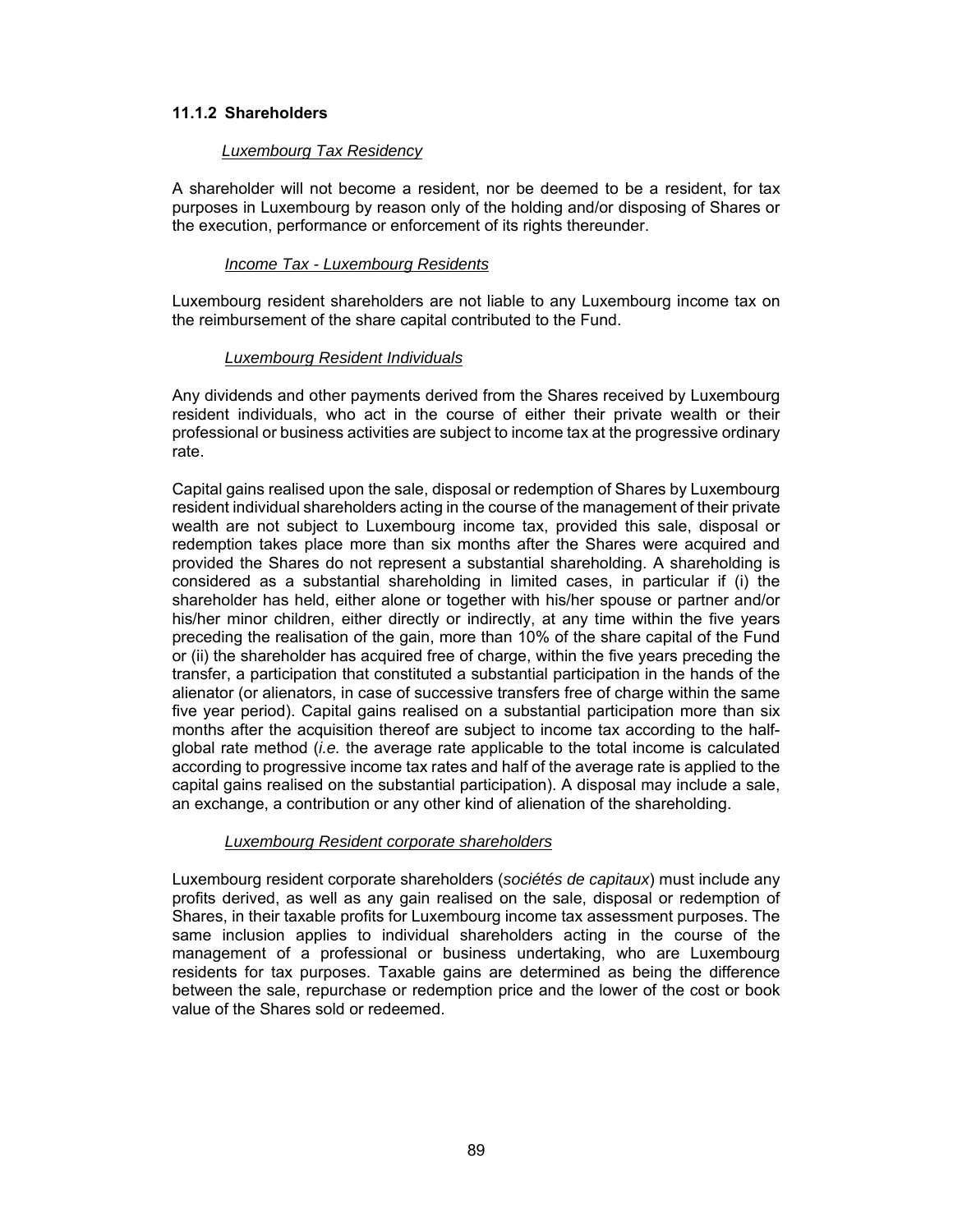### *Luxembourg Residents Benefiting from a Special Tax Regime*

Luxembourg resident corporate shareholders which benefit from a special tax regime, such as (i) UCIs governed by the 2010 Law, (ii) SIFs governed by the amended law of 13 February 2007, (iii) family wealth management companies governed by the amended law of 11 May 2007, and (iv) RAIFs governed by the amended law of 23 July 2016 and treated as a SIF for Luxembourg tax purposes are tax exempt entities in Luxembourg and are thus not subject to any Luxembourg income tax.

### *Income Tax - Luxembourg Non-residents*

Shareholders, who are non-residents of Luxembourg and who have neither a permanent establishment nor a permanent representative in Luxembourg to which or whom the Shares are attributable are generally not subject to any income tax on income received and capital gains realised upon the sale, disposal or redemption of the Shares in Luxembourg.

Corporate shareholders which are non-residents of Luxembourg but which have a permanent establishment or a permanent representative in Luxembourg to which or to whom the Shares are attributable must include any income received, as well as any gain realised on the sale, disposal or redemption of Shares in their taxable income for Luxembourg tax assessment purposes. The same inclusion applies to individuals, acting in the course of the management of a professional or business undertaking, who have a permanent establishment or a permanent representative in Luxembourg to which or whom the Shares are attributable. Taxable gains are determined as being the difference between the sale, repurchase or redemption price and the lower of the cost or book value of the Shares sold or redeemed.

Investors should consult their professional advisors with regard to the possible taxation or other consequences of buying, holding, transferring or selling Shares under the laws of their countries of citizenship, residence or domicile.

### **11.1.3 Net Wealth Tax**

Luxembourg resident shareholders, and non-resident shareholders having a permanent establishment or a permanent representative in Luxembourg to which or whom the Shares are attributable, are subject to Luxembourg net wealth tax on such Shares, unless the shareholder is (i) a resident or non-resident individual taxpayer, (ii) a UCI governed by the 2010 Law, (iii) a securitisation company governed by the amended law of 22 March 2004 on securitisation, (iv) a company governed by the amended law of 15 June 2004 on venture capital vehicles,  $(v)$  a SIF governed by the amended law of 13 February 2007, (vi) a family wealth management company governed by the amended law of 11 May 2007, (vii) a professional pension institution governed by the amended law of 13 July 2005, or (viii) a RAIF governed by the amended law of 23 July 2016.

However, (i) a securitisation company governed by the amended law of 22 March 2004 on securitisation, (ii) a company governed by the amended law of 15 June 2004 on venture capital vehicles, (iii) a professional pension institution governed by the amended law dated 13 July 2005, and (iv) an opaque RAIF governed by the law of 23 July 2016 and treated as a venture capital vehicle for Luxembourg tax purposes, remain subject to minimum net wealth tax.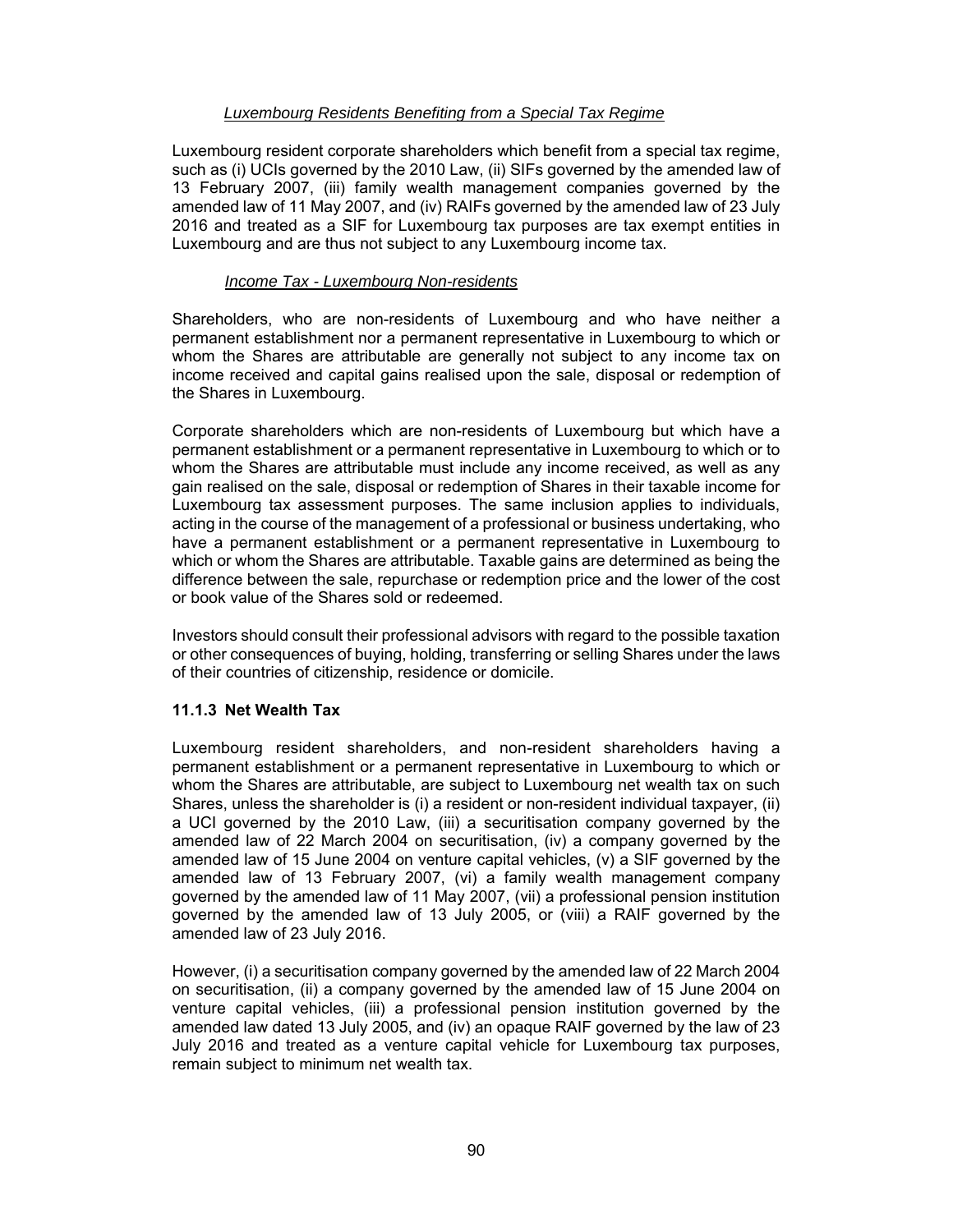### **11.1.4 Value Added Tax**

The Fund is considered in Luxembourg as a taxable person for value added tax ("**VAT**") purposes without any input VAT deduction right. A VAT exemption applies in Luxembourg for services qualifying as fund management services. Other services supplied to the Fund could potentially trigger VAT and require the VAT registration of the Fund in Luxembourg. As a result of such VAT registration, the Fund will be in a position to fulfil its duty to self-assess the VAT regarded as due in Luxembourg on taxable services (or goods to some extent) purchased from abroad.

No VAT liability arises in principle in Luxembourg in respect of any payments by the Fund to its shareholders, to the extent such payments are linked to their subscription to the Shares and do, therefore, not constitute the consideration received for taxable services supplied.

### **11.1.5 Other Taxes**

Under Luxembourg tax law, where an individual shareholder is a resident of Luxembourg for tax purposes at the time of his/her death, the Shares are included in his/her taxable basis for inheritance tax purposes. On the contrary, no estate or inheritance tax is levied on the transfer of Shares upon death of an individual shareholder in cases where the deceased was not a resident of Luxembourg for inheritance tax purposes at the time of his/her death.

Luxembourg gift tax may be levied on a gift or donation of Shares if embodied in a Luxembourg notarial deed or otherwise registered in Luxembourg.

### **11.1.6 FATCA**

Capitalised terms used in this section should have the meaning as set forth in the FATCA Law, unless otherwise provided herein.

The Fund may be subject to the so-called FATCA legislation which generally requires reporting to the US Internal Revenue Service of non-US financial institutions that do not comply with FATCA and direct or indirect ownership by US persons of non-US entities. As part of the process of implementing FATCA, the US government has negotiated intergovernmental agreements with certain foreign jurisdictions which are intended to streamline reporting and compliance requirements for entities established in such foreign jurisdictions and subject to FATCA.

Luxembourg has entered into a Model 1 Intergovernmental Agreement implemented by the FATCA Law, which requires Financial Institutions located in Luxembourg to report, when required, information on Financial Accounts held by Specified US Persons, if any, to the Luxembourg tax authorities. Being established in Luxembourg, the Fund is likely to be treated as a Foreign Financial Institution.

This status includes the obligation for the Fund to regularly obtain and verify information on all of its shareholders. Upon request of the Fund, each shareholder shall agree to provide certain information, including, in case of a passive Non-Financial Foreign Entity ("**NFFE**"), information of the Controlling Persons of such NFFE, along with the required supporting documentation. Similarly, each shareholder shall agree to actively provide to the Fund within thirty days any information that would affect its status, as for instance a new mailing address or a new residency address.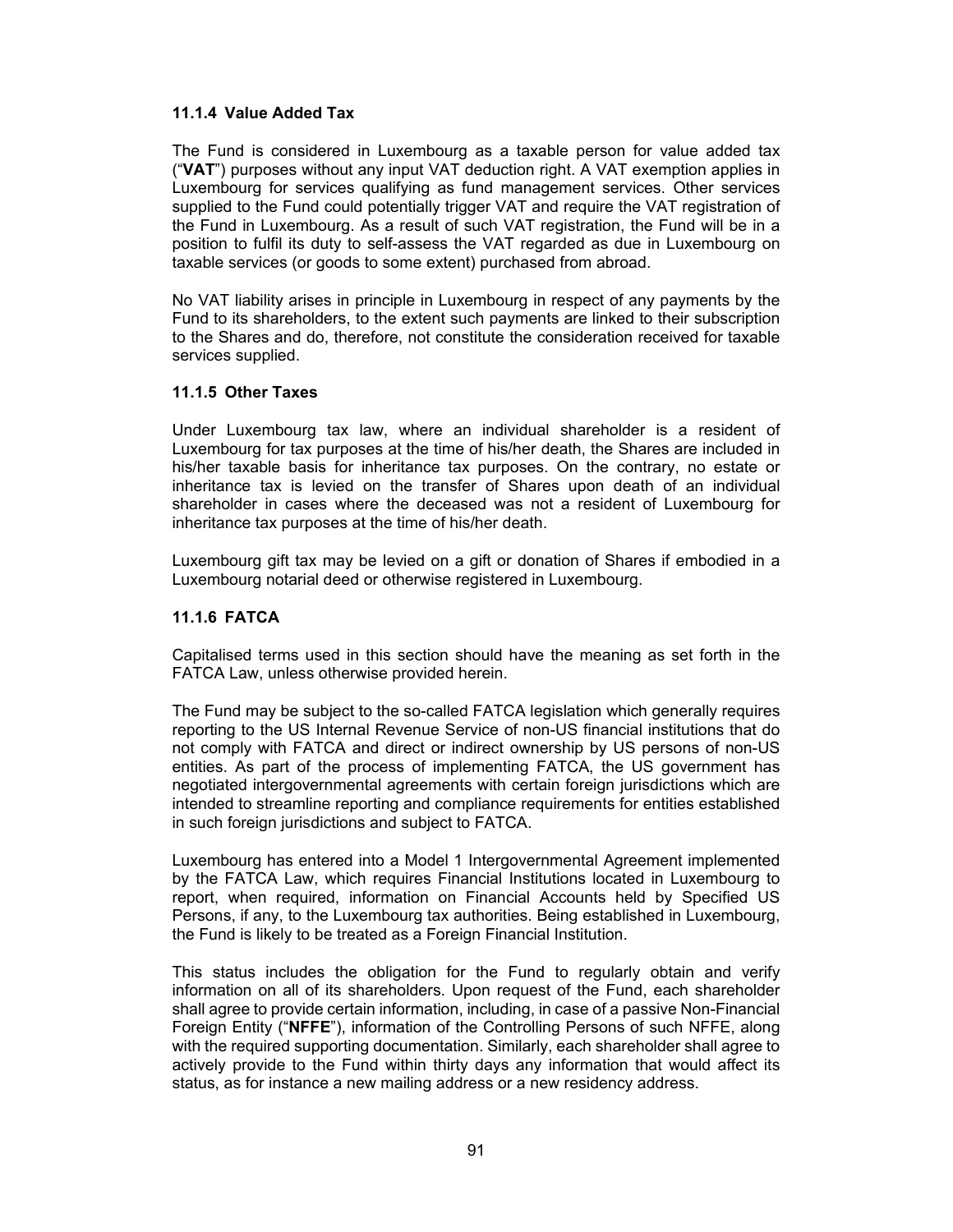The FATCA Law may result in the obligation for the Fund to disclose the name, address and taxpayer identification number (if available) of the shareholder as well as information like account balances, income and gross proceeds (non-exhaustive list) to the Luxembourg tax authorities for the purposes set out in the FATCA Law. Such information will be onward reported by the Luxembourg tax authorities to the U.S. Internal Revenue Service.

Shareholders qualifying as passive NFFEs undertake to inform their Controlling Persons, if applicable, of the processing of their information by the Fund.

Additionally, the Fund is responsible for the processing of Personal Data and each shareholder has a right to access the data communicated to the Luxembourg tax authorities and to correct such data (if necessary). Any data obtained by the Fund should be processed in accordance with the applicable data protection legislation.

Although the Fund will strive to satisfy any obligation imposed on it to avoid imposition of FATCA withholding tax, no assurance can be given that the Fund will be able to satisfy these obligations. If the Fund becomes subject to a withholding tax or penalties as result of the FATCA regime, the value of the Shares held by the shareholder may suffer material losses. A failure for the Fund to obtain such information from each shareholder and to transmit it to the Luxembourg tax authorities may trigger the 30% withholding tax to be imposed on payments of U.S. source income and on proceeds from the sale of property or other assets that could give rise to U.S. source interest and dividends as well as penalties.

Any shareholder that fails to comply with the Fund's documentation requests may be charged with any taxes and/or penalties imposed on the Fund attributable to such shareholder's failure to provide the information and the Fund may, in its sole discretion, redeem the Shares of this shareholder.

Shareholders who invest through intermediaries are reminded to check if and how their intermediaries will comply with this U.S. withholding tax and reporting regime.

Shareholders should consult a U.S. tax advisor or otherwise seek professional advice regarding the above requirements.

### **11.1.7 CRS**

Capitalised terms used in this section should have the meaning as set forth in the CRS Law, unless otherwise provided herein.

Under the terms of the CRS Law, the Fund is likely to be treated as a Luxembourg Reporting Financial Institution. As such, the Fund will be required to annually report to the Luxembourg tax authorities personal and financial information related, inter alia, to the identification of, holdings by and payments made to (i) certain shareholders qualifying as Reportable Persons and (ii) Controlling Persons of passive non-financial entities ("**NFEs**") which are themselves Reportable Persons. This information, as exhaustively set out in Annex I of the CRS Law (the "**Information**"), will include personal data related to the Reportable Persons.

The Fund's ability to satisfy its reporting obligations under the CRS Law will depend on each shareholder providing the Fund with the information, including information regarding direct or indirect owners of each shareholder, along with the required supporting documentary evidence. In this context, the shareholders are hereby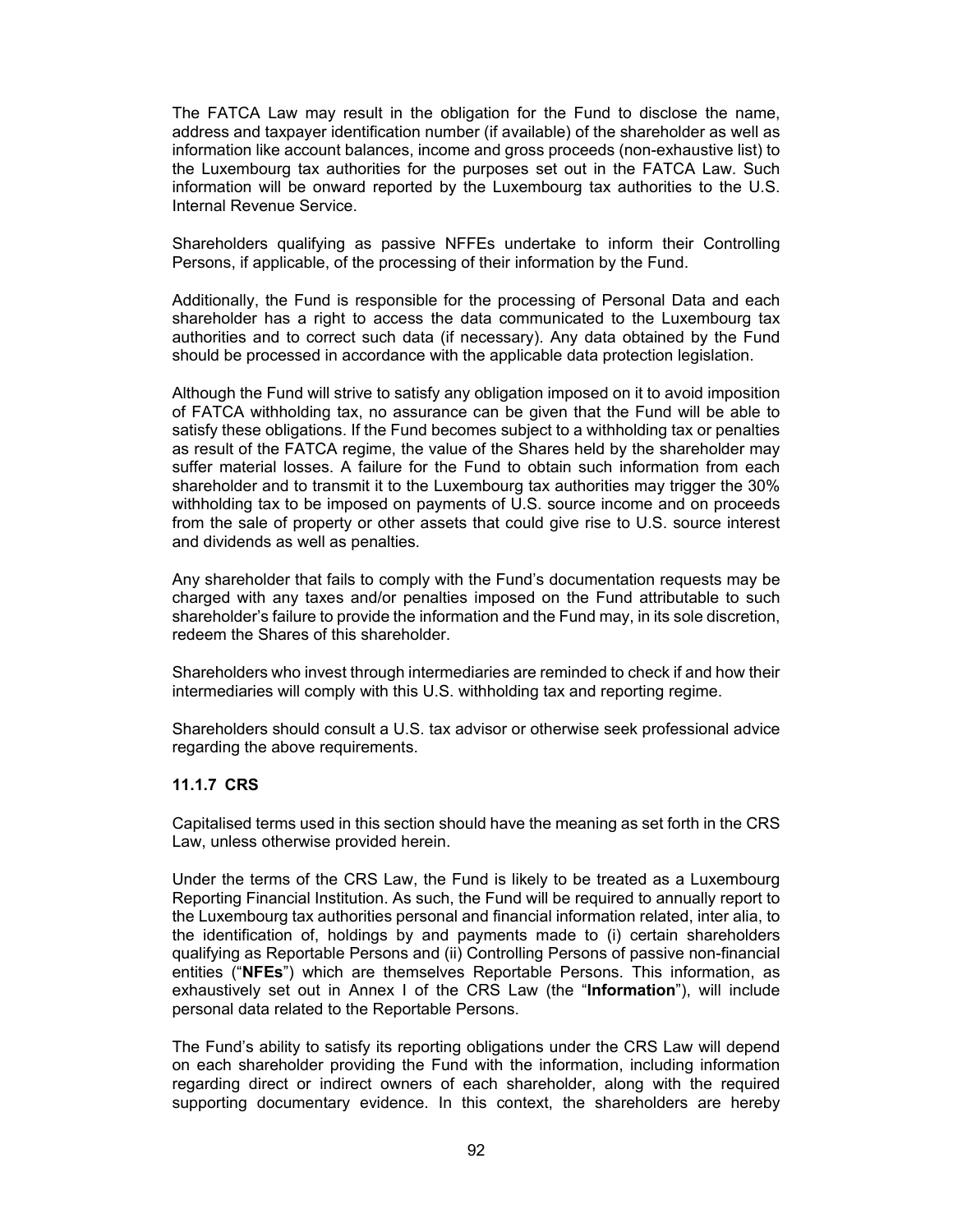informed that, as data controller, the Fund will process the information for the purposes as set out in the CRS Law. Shareholders qualifying as passive NFEs undertake to inform their Controlling Persons, if applicable, of the processing of their Information by the Fund.

Additionally, the Fund is responsible for the processing of personal data and each shareholder has a right to access the data communicated to the Luxembourg tax authorities and to correct such data (if necessary). Any data obtained by the SICAV should be processed in accordance with the applicable data protection legislation.

The shareholders are further informed that the Information related to Reportable Persons will be disclosed to the Luxembourg tax authorities annually for the purposes set out in the CRS Law. The Luxembourg tax authorities will, under their own responsibility, eventually exchange the reported information to the competent authority of the Reportable Jurisdiction(s). In particular, Reportable Persons are informed that certain operations performed by them will be reported to them through the issuance of statements, and that part of this information will serve as a basis for the annual disclosure to the Luxembourg tax authorities.

Similarly, the shareholders undertake to inform the Fund within thirty (30) days of receipt of these statements should any included personal data not be accurate. The shareholders further undertake to immediately inform the Fund of, and provide the Fund with all supporting documentary evidence of any changes related to the Information after occurrence of such changes.

Although the Fund will attempt to satisfy any obligation imposed on it to avoid any fines or penalties imposed by the CRS Law, no assurance can be given that the Fund will be able to satisfy these obligations. If the Fund becomes subject to a fine or penalty as a result of the CRS Law, the value of the Shares held by the shareholders may suffer material losses.

Any shareholder that fails to comply with the Fund's documentation requests may be charged with any fines and penalties imposed on the Fund and attributable to such shareholder's failure to provide the information and the Fund may, in its sole discretion, redeem the Shares of this shareholder.

Shareholders should consult their own tax advisor or otherwise seek professional advice regarding the impact of the CRS Law on their investment.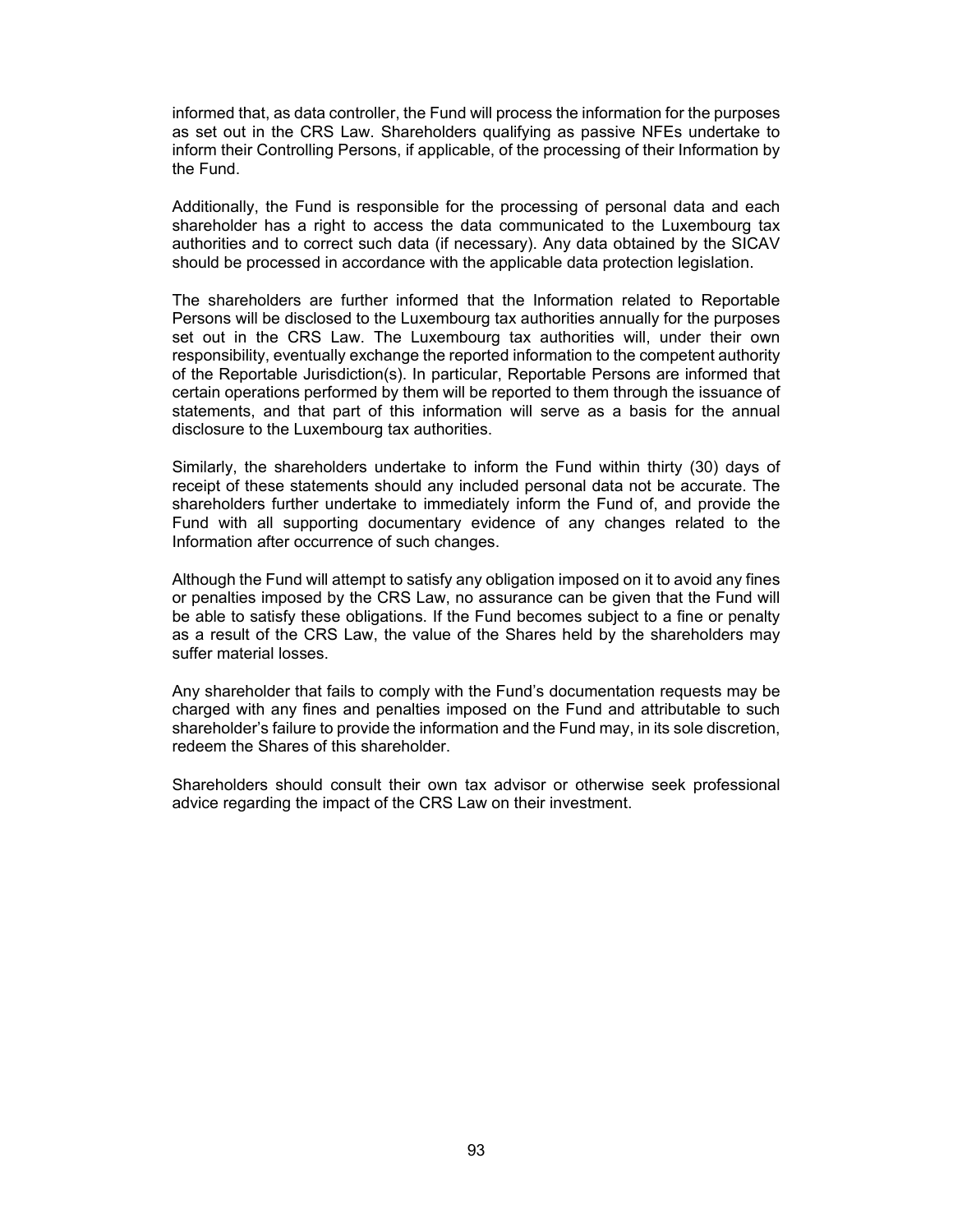### **12. SUSTAINABLE FINANCE**

Pursuant to EU Regulation (EU) 2019/2088 on sustainability-related disclosures in the financial services sector (the "**SFDR**"), the Sub-Funds are required to disclose the manner in which Sustainability Risks (as defined in section 5.6 of this Prospectus) are integrated into the investment decision and the results of the assessment of the likely impacts of Sustainability Risks on the returns of the Sub-Funds.

Unless specified in the relevant investment policy, the Sub-Funds are considered as falling within the scope of Article 6 of the SFDR as they do not promote Sustainability Factors (as defined below) and do not maximize portfolio alignment with Sustainability Factors. The Sub-Funds however remain exposed to Sustainability Risks. Such Sustainability Risks are integrated into the investment decision making and risk monitoring to the extent that they represent a potential or actual material risks and/or opportunities to maximizing the long-term risk-adjusted returns.

"Sustainability Factors" means environmental, social and employee matters, respect for human rights, anti-corruption and anti-bribery matters.

The impacts following the occurrence of a Sustainability Risk may be numerous and vary depending on the specific risk, region and asset class. The Sustainability Risks generally revolve around the following themes:

- corporate governance malpractices (e.g. board structure, executive remuneration);
- shareholder rights (e.g. election of directors, capital amendments);
- changes to regulation (e.g. greenhouse gas emissions restrictions, governance codes);
- physical threats (e.g. extreme weather, climate change, water shortages);
- brand and reputational issues (e.g. poor health & safety records, cyber security breaches);
- supply chain management (e.g. increase in fatalities, lost time injury rates, labour relations); and
- work practices (e.g. observation of health, safety and human rights provisions).

In general, where a Sustainability Risk occurs in respect of an asset, there will be a negative impact on, or entire loss of, its value. As such, for a company in which a Sub-Fund invests, this may be because of damage to its reputation resulting in a consequential fall in demand for its products or services, loss of key personnel, exclusion from potential business opportunities, increased costs of doing business and/or increased cost of capital. A company may also suffer the impact of fines and other regulatory sanctions. The time and resources of the company's management team may be diverted from furthering its business into dealing with the Sustainability Risk event, including changes to business practices and dealing with investigations and litigation. Sustainability Risks events may also give rise to loss of assets and/or physical loss including damage to real estate and infrastructure. The utility and value of assets held by companies to which the relevant Sub-Fund is exposed may also be adversely impacted by a Sustainability Risk event.

A Sustainability Risk event may arise and impact a specific investment or may have a broader impact on an economic sector, geographical or political region or country. Sector and geographic Sustainability Risk events may have an impact on the investment value of the sovereign fixed income exposure of a Sub-Fund.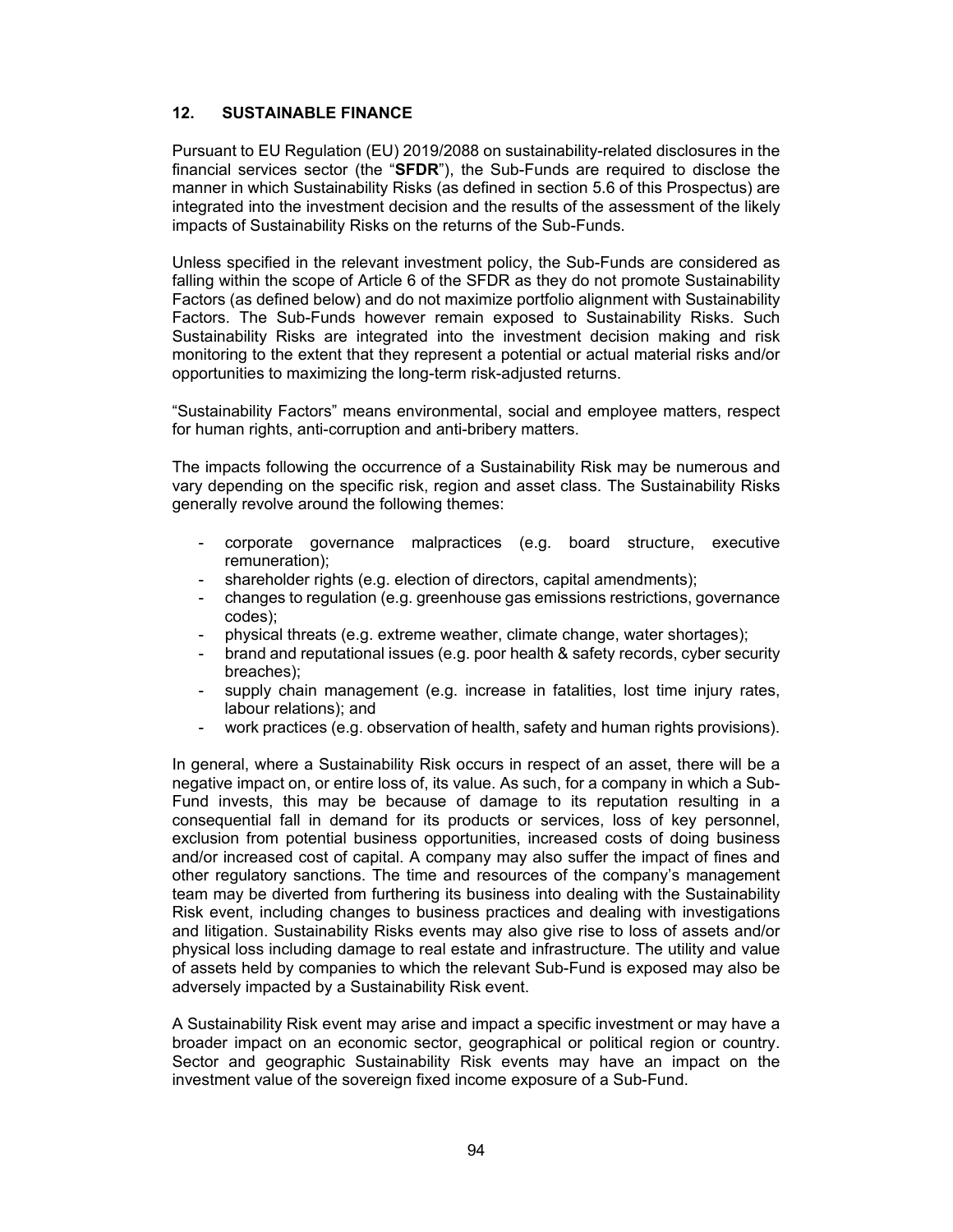The Fund is not identified as subject to the disclosure requirements of Article 8 or Article 9 of the SFDR, but the fund is subject to the Article 7 of the Regulation (EU) 2020/852. Unless specifically provided for in the relevant Supplement, shareholders should note that investments underlying the Sub-Funds do not take into account the EU criteria for environmentally sustainable economic activities.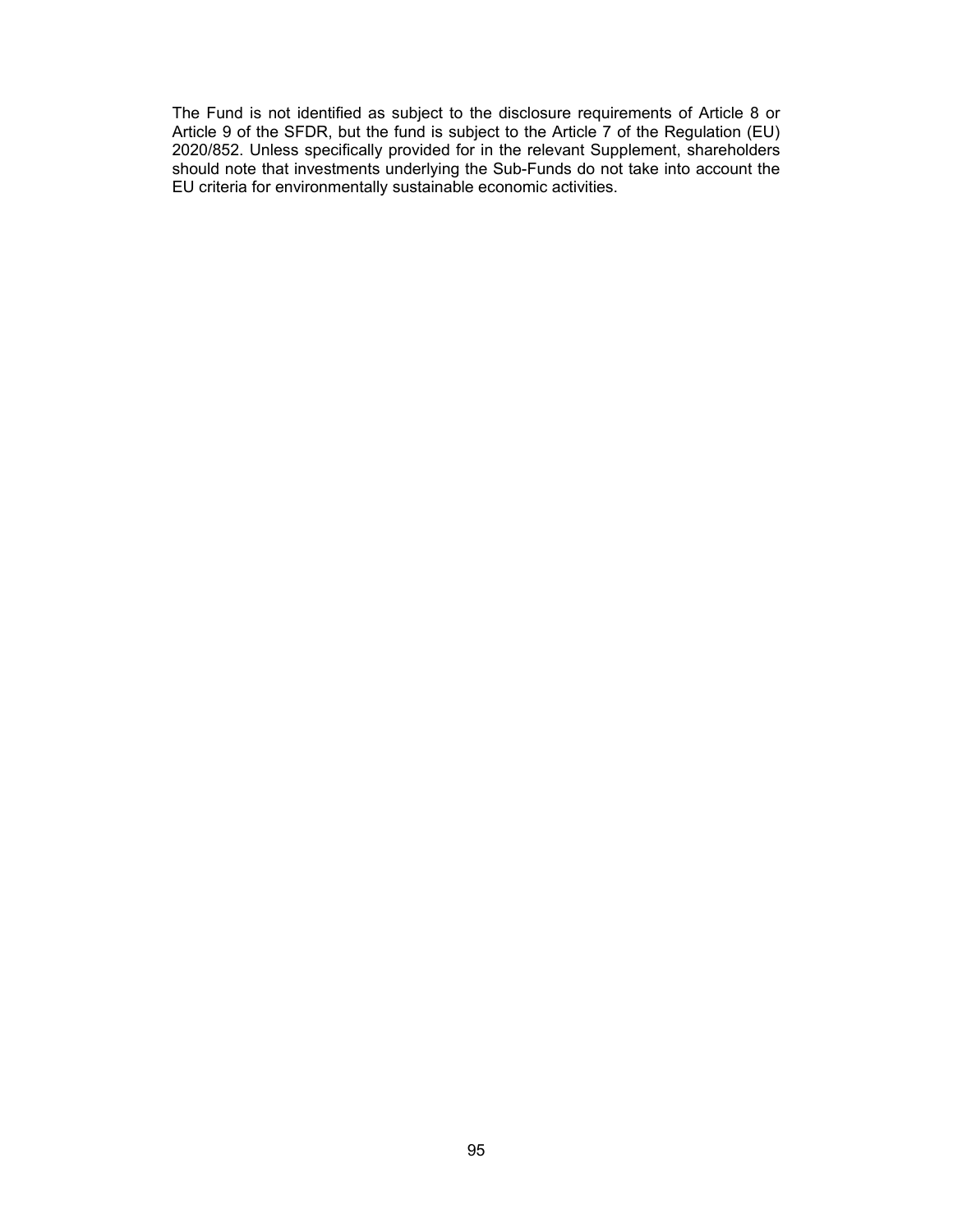## **SUPPLEMENT 1 – RIVERFIELD EQUITIES**

### **1. Investment objective and policy**

The Sub-Fund is actively managed without reference to any benchmark and aims to increase the capital over the long term by investing globally at least two thirds of its net assets in a portfolio of shares and other carefully selected equity securities, as well as warrants for shares and other equity securities (up to a maximum of 15% of its Net Asset Value). The Sub-Fund may also invest up to one third of its net assets in fixedrate bonds or floating-rate notes, convertible bonds or warrant bonds.

Furthermore, the Sub-Fund may invest up to 10% of its net assets in units of UCITS and other UCIs.

In order to manage exchange risk, investments of each Share Class in currencies other than the relevant Class currency may be hedged pursuant to the provisions of section 7.1.3 (Share Classes) of this Prospectus.

The Sub-Fund may also use derivative financial instruments traded in a Regulated market or over the counter for the following purposes:

- hedging;
- efficient portfolio management;
- investment.

The global risk associated to derivatives may not exceed the Sub-Fund's Net Asset Value.

The Sub-Fund may incur fixed or variable brokerage fees and transaction costs upon entering into techniques and instruments as described above. Transaction costs related to the techniques and instruments will be disclosed in the annual report.

| Type of transaction                         | Based on historical levels of<br>market demand it is generally<br>expected that the principal<br>amount of such transactions<br>will not exceed a proportion<br>Value indicated<br>below.<br>Should there be sufficient<br>market<br>demand<br>this<br>proportion may be higher | The principal amount of the<br>Sub-Fund's assets that can<br>be subject to the transaction<br>shall<br>not exceed<br>the<br>maximum of the proportion of<br>of the Sub-Fund's Net Asset   the Sub-Fund's Net Asset<br>Value<br>indicated<br>below<br>regardless of market demand |
|---------------------------------------------|---------------------------------------------------------------------------------------------------------------------------------------------------------------------------------------------------------------------------------------------------------------------------------|----------------------------------------------------------------------------------------------------------------------------------------------------------------------------------------------------------------------------------------------------------------------------------|
| <b>Securities</b><br>lending<br>transaction | 25%                                                                                                                                                                                                                                                                             | 50%                                                                                                                                                                                                                                                                              |

All revenues arising from securities lending transactions are generally received in cash and are reinvested in accordance with the investment policy of the Sub-Fund.

Please note that, as of the date of this Prospectus, the Sub-Fund is not using repurchase agreements nor buy-sell back transactions. Should the Sub-Fund use such transactions in the future, the Prospectus will be updated beforehand.

### **2. Reference currency of the Sub-Fund**: EUR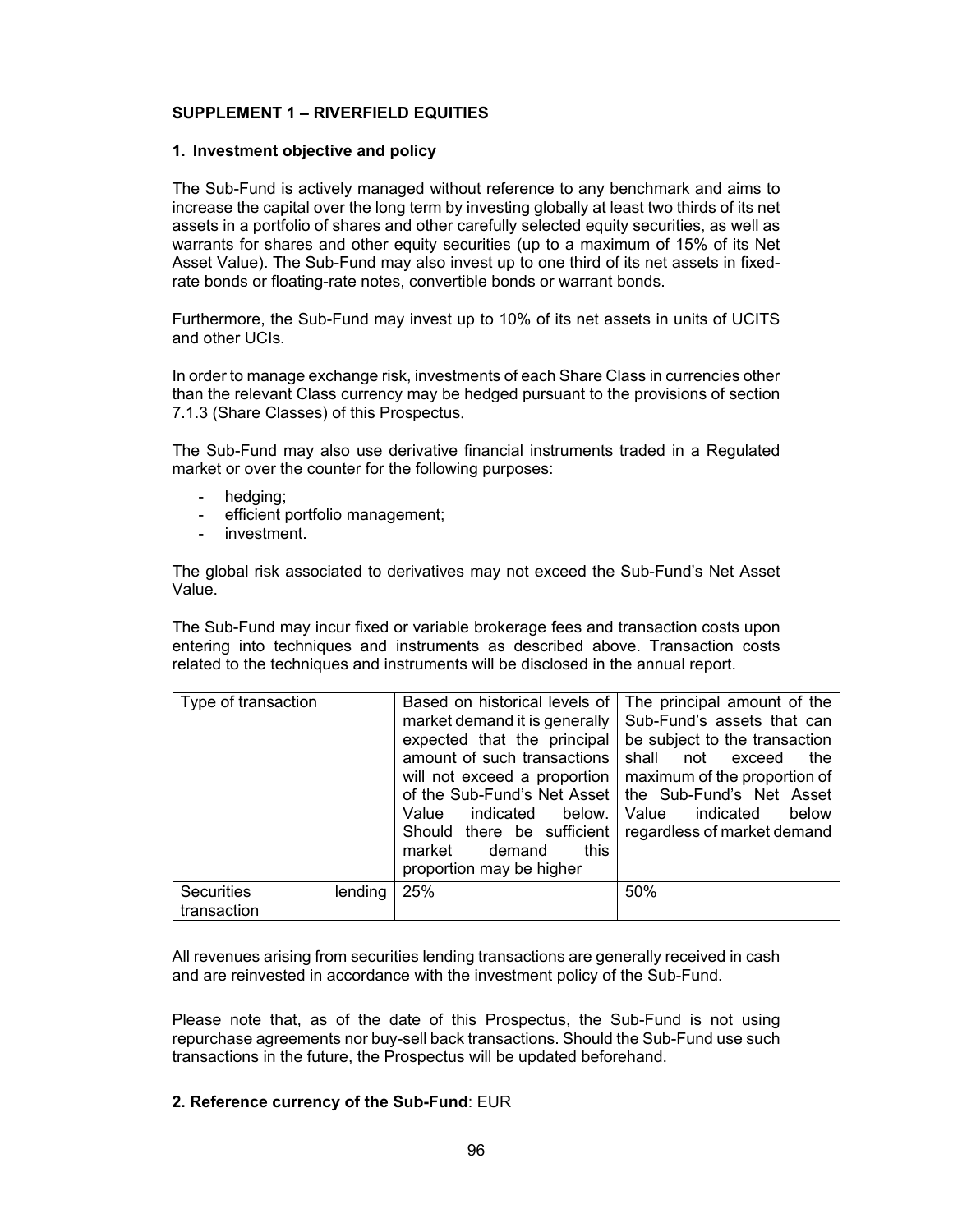### **3. Share Classes**

| <b>Share Class</b> | <b>Currency</b> | <b>ISIN Code</b> | <b>Income Policy</b> |
|--------------------|-----------------|------------------|----------------------|
|                    | <b>EUR</b>      | LU0553141366     | Accumulation         |
| A                  | USD.            | LU1380284882     | Accumulation         |
| в                  | <b>EUR</b>      | LU0221439135     | Accumulation         |
| в                  | <b>USD</b>      | LU0774990591     | Accumulation         |
| в                  | <b>GBP</b>      | LU0886784866     | Accumulation         |
| D                  | <b>EUR</b>      | LU1856135261     | Accumulation         |
| R                  | <b>EUR</b>      | LU0649586582     | Accumulation         |

USD A Share Class will be available from the Initial Offer at the Initial Offer Price of USD 100.

GBP B Share Class will be available from the Initial Offer at the Initial Offer Price of GBP 100. EUR P Share Class will be available from the Initial Offer at the Initial Offer Price of EUR 0.10000.

**4. Minimum subscription and minimum holding:** Upon the initial subscription in the Sub-Fund, investors shall subscribe for a minimum amount as indicated in the following table:

| <b>Share Class</b> | <b>Minimum initial investment</b>       |
|--------------------|-----------------------------------------|
|                    | No minimum amount                       |
|                    | EUR 250,000 / USD 250,000 / GBP 200,000 |
|                    | No minimum amount                       |
|                    | No minimum amount                       |

No minimum amount has been specified for subsequent subscriptions.

| <b>Share Class</b> | <b>Minimum holding</b>                  |
|--------------------|-----------------------------------------|
|                    | No minimum amount                       |
|                    | EUR 175,000 / USD 175,000 / GBP 150,000 |
|                    | No minimum amount                       |
|                    | No minimum amount                       |

**5. Subscription Fee:** a Subscription Fee, where indicated in the following table, will be charged in favour of the Distributor and, if applicable, the other Distributors:

| <b>Share Class</b> | <b>Subscription fee</b>                |
|--------------------|----------------------------------------|
|                    | Maximum 3.50% of the amount subscribed |
|                    | 0%                                     |
|                    | $0\%$                                  |
|                    | 0%                                     |

**6. Redemption:** any shareholder may ask for the redemption of their Shares at any time and without limitation, pursuant to the procedure provided for in section 7.5 (Redemption of Shares) of this Prospectus. No Redemption Fee will be charged for the Share Classes of this Sub-Fund.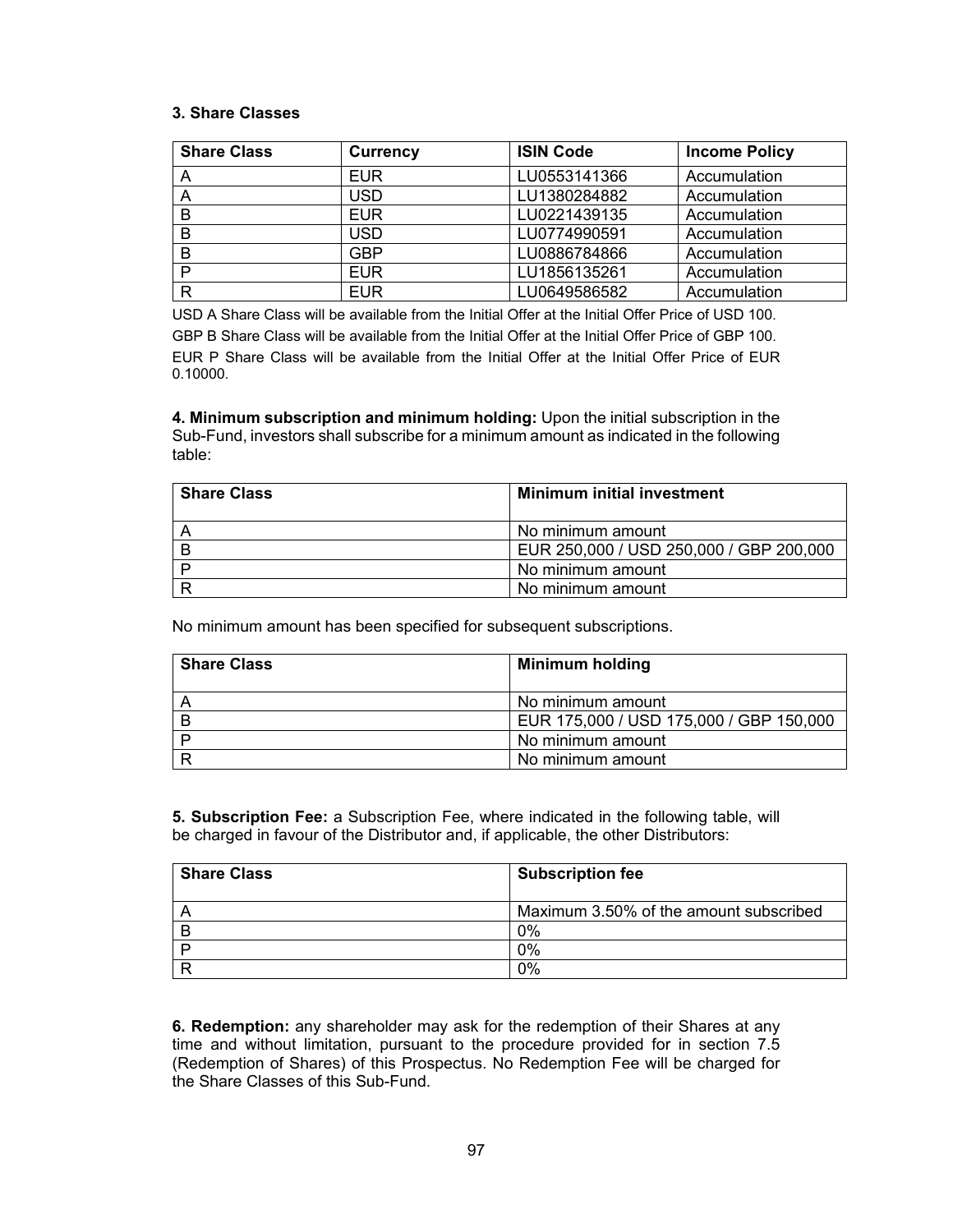**7. Conversion**: any shareholder may request the conversion of all or part of its Shares in another Sub-Fund or in another Share Class in accordance with the procedure detailed in section 7.6 (Conversion of Shares) of this Prospectus. No conversion fee will be charged for this Sub-Fund.

## **8. Frequency of the Net Asset Value calculation**: any Business Day in Luxembourg.

# **9. Investment Manager**: Riverfield Partners LLP

**10. Management Fee**: the Management Fee will be paid in favour of the Investment Manager and, if applicable, the other Distributors and service providers in relation to the distribution. The annual Management Fee payable at the end of each quarter is a percentage of the Sub-Fund's average Net Asset Value for the quarter in question, at the rate indicated below:

| <b>Share Class</b> | <b>Management Fee</b> |
|--------------------|-----------------------|
|                    | Maximum 2.20%         |
|                    | Maximum 1.20%         |
|                    | Maximum 1.20%         |
|                    | Maximum 2.40%         |

(with the effective rate being determined by a resolution of the Board of Directors of the Fund).

# **11. Performance Fee**

The Sub-Fund's Investment Manager will also receive a Performance Fee in accordance with the following criteria. The Performance Fee is calculated and accrued on each Valuation Day and is payable at the end of each quarter (the "**Crystallisation Period**"). On each Valuation Day, for each Class of the Fund the calculation of the Performance Fee is performed as follows: i) the Net Asset Value before Performance Fee of each Class is calculated, ii) the Net Asset Value before Performance Fee is net of fees and charges, excludes the Performance Fee itself and takes into account all subscriptions and redemptions on that Valuation Day, iii) if the Net Asset Value before Performance Fee is higher than both a) the high water mark and b) the performance hurdle (see below) over the previous twelve months (the "**Performance Period**"), the Performance Fee is then calculated on the basis of the Net Asset Value before Performance Fee.

It is subject to the application of a performance hurdle and a high water mark. Such fee is only due when the Net Asset Value per Share Class exceeds both the performance hurdle and the high water mark.

The high water mark is the highest Net Asset Value since the launch of the Share Class and on which a Performance Fee is paid (the "**High Water Mark**").

The performance hurdle is the target of an absolute return of 8% over the previous twelve months (the "**Performance Hurdle**"). The Performance Hurdle will be calculated on each Valuation Day by multiplying 1.08 by the Net Asset Value per Share corresponding to the same calendar day of the previous year, or in case of holiday, the immediately preceding Valuation Day.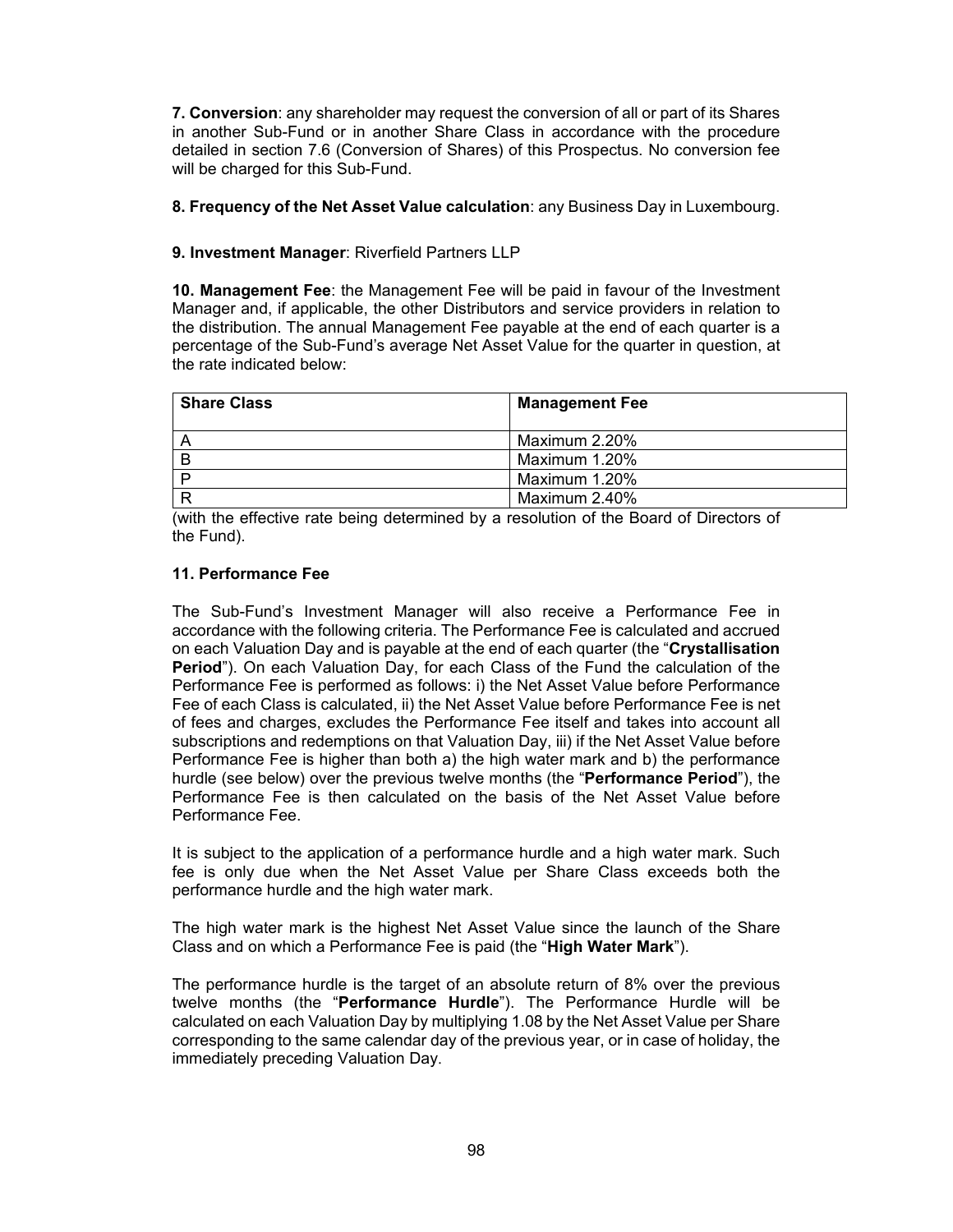If this double condition is met, then the Performance Fee per Share is 10% of the amount by which the Net Asset Value per Share (before payment of the Performance Fee) exceeds the higher of either the Performance Hurdle or the High Water Mark.

The Performance Fee is due when the Net Asset Value is greater than both the High Water Mark and the Performance Hurdle (see above). Following payment of the Performance Fee, the High Water Mark is adjusted upwards to match the Net Asset Value per Share before payment of the Performance Fee. In any case, the High Water Mark ensures the Investment Manager may only charge a Performance Fee if all previous losses have been completely recovered.

The Performance Fee will be calculated and accrued on a daily basis. The attention of the shareholders is drawn to the fact that once the Performance Fee is assessed and accrued, it is not refundable if the relevant Share Class of the Sub-Fund incurs losses thereafter.

In the event a shareholder redeems its Shares prior to the end of the Crystallisation Period, as any accrued and unpaid Performance Fee is included in the calculation of the Net Asset Value, the redemption amount which should be paid to the shareholder for such Shares shall include the calculation of the Performance Fee at the frequency and according to the formula specified above.

A Performance Fee calculation example is provided here below:

- A = Share price at start of Performance Period: 100
- B = Share price at end of Performance Period: 110
- HWM = High Water Mark: 109
- $\bullet$  HR = Hurdle Rate: 8%
- PFR = Performance Fee Rate: 10%
- OS = Outstanding number of shares: 1.000.000

The Fund Performance (FP) is of  $10\% = ((B-A)/A)^*100 = ((110-100)/100)^*100$ 

In order for the payment of the Performance Fee to become due, both conditions must be fulfilled:

 $\checkmark$  1<sup>st</sup> condition: The Net Asset Value per Share (FP) is superior to the Hurdle Rate (HR):

FP – HR =10% - 8% = 2%

 $\checkmark$  2<sup>nd</sup> condition: The Net Asset Value per Share (NAV) is superior to the High Water Mark (HWM):

 $((B/HWM)-1)*100 = ((110/109)-1)*100 = 0.92%$ 

• As both conditions are met, a Performance Fee is due (if only one were met, no Performance Fee would be due). The Performance Fee is calculated on the basis of the higher of a) the HWM (109) and b) the Performance Hurdle (PH =108, i.e. A\*(1+HR)). Outperformance (OP) in this case is therefore B- $HWM = 110-109= 1.$ 

• Performance Fee: PFR\*OS\*OP = 10%\*1.000.000\*1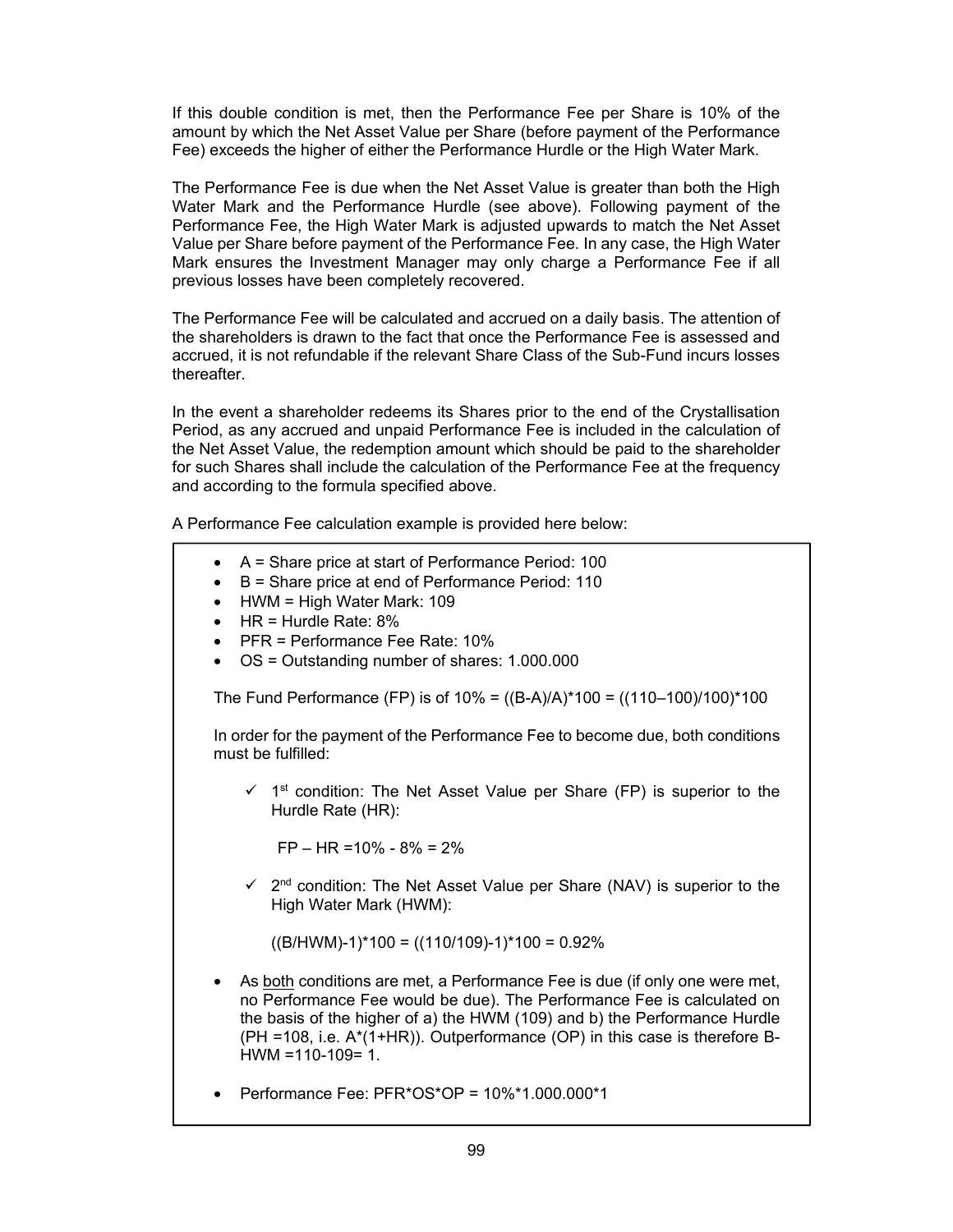**12. Management Company Fee**: the annual rate of the Management Company Fee received by the Management Company is a percentage of the Sub-Fund's average Net Asset Value, payable at the rate indicated below:

| <b>Share</b><br><b>Class</b> | <b>Management Company Fee</b> | With a minimum per year*:                                                |
|------------------------------|-------------------------------|--------------------------------------------------------------------------|
|                              | Maximum 0.06%                 | For the 6 first months as from the                                       |
| В                            | Maximum 0.06 %                | launch of the sub-fund: EUR                                              |
| P                            | Maximum $0.06\%$              | 10.000                                                                   |
| R                            | Maximum 0.06%                 | As from the 7th month after the<br>launch of the sub-fund: EUR<br>20,000 |

**13. Taxation**: Share Classes A and R are subject to an annual *taxe d'abonnement* in Luxembourg equal to 0.05% of the Net Asset Value. Share Class P and B are subject to an annual *taxe d'abonnement* in Luxembourg equal to 0.01% of the Net Asset Value.

The *taxe d'abonnement* is payable quarterly based on the net assets of the Fund calculated at the end of the relevant quarter.

**14. Exchange listing**: The Shares of the Sub-Fund are not listed on the Luxembourg Stock Exchange.

**15. Risk profile**: As the Sub-Fund is subject to fluctuations of the financial markets and to the risks inherent in any investment in transferable securities, it cannot be guaranteed that the objectives of the Sub-Fund will be achieved. Investors also risk getting back less than the original amount. In addition, the Sub-Fund may use techniques and financial instruments for the purposes other than hedging within the limits set for in section 4.6 of this Prospectus. Such instruments are riskier than investments in transferable securities. Their risk is mainly due to greater volatility and a potential lack of liquidity. Such techniques and instruments may only be used to the extent that they do not affect the investment policy of the Sub-Fund.

Furthermore, purchases of warrants involve greater risks because of the greater volatility of this type of instrument.

**16. Method used to determine the overall risk**: The method used to determine the overall risk is the commitment approach.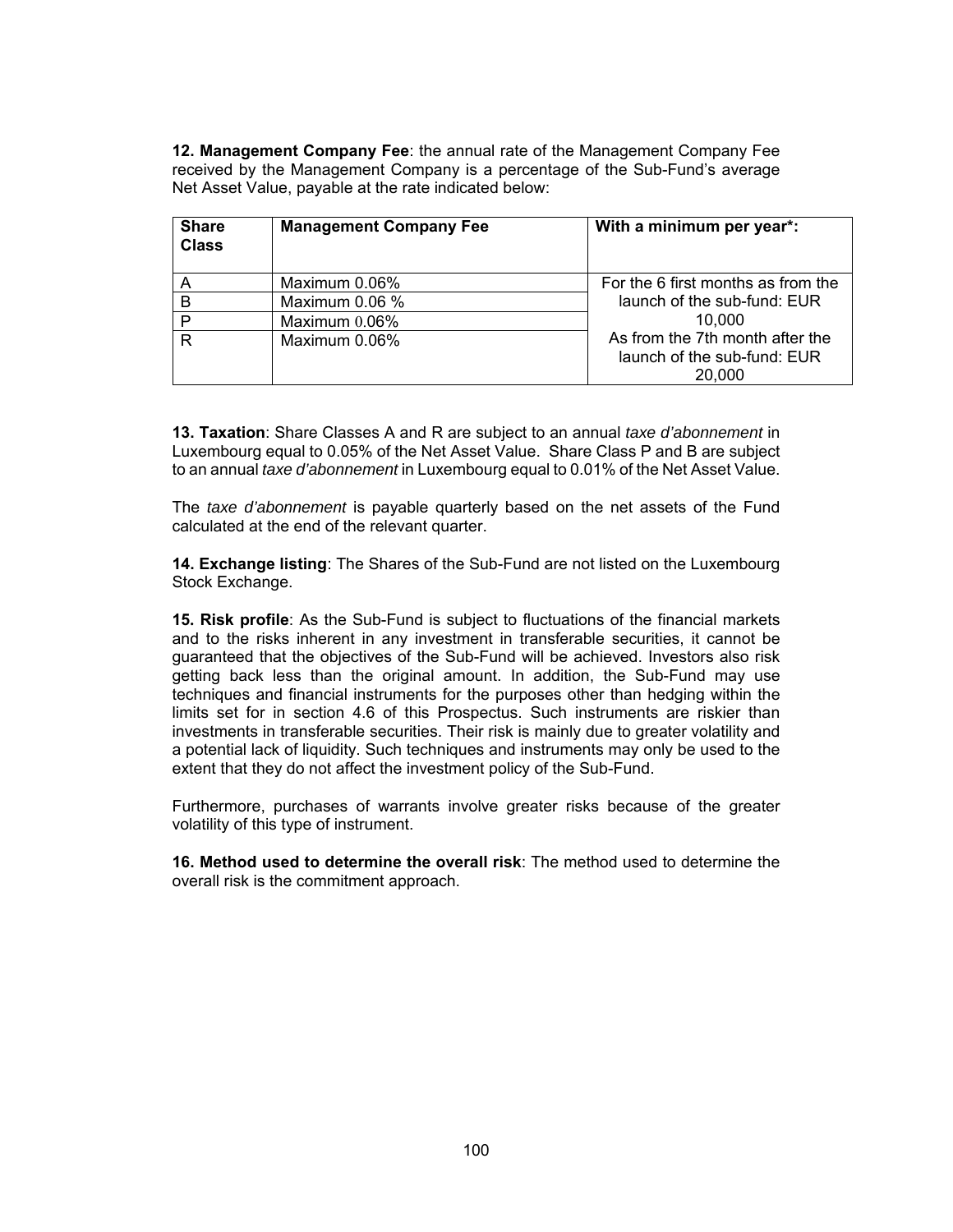### **SUPPLEMENT 2 – RIVERFIELD REAL ASSETS**

#### **1. Investment objective and policy**

The Sub-Fund is actively managed without reference to any benchmark and aims to increase its share value over the medium and long term by investing at least two thirds of its net assets in equities, convertible bonds, options, warrants for shares or other equity securities of companies whose primary or significant activity consists of operating real estate assets and/or public or private infrastructure. There are no geographic restrictions on investments. The Sub-Fund may also invest up to one third of its net assets in fixed-income or floating-rate bonds issued by high-quality borrowers (investment grade). Investments in warrants may not exceed 15% of the Sub-Fund's Net Asset Value.

Furthermore the Sub-Fund may invest up to 10% of its assets in units of UCITS and other UCIs.

In order to manage exchange risk, investments of each Share Class in currencies other than the relevant Class currency may be hedged pursuant to the provisions of section 7.1.3 (Share Classes) of this Prospectus.

The Sub-Fund may also use derivative financial instruments traded in a Regulated Market or over the counter for the following purposes:

- hedging;
- efficient portfolio management;
- investment.

The global risk associated to derivatives may not exceed the Sub-Fund's Net Asset Value.

The Sub-Fund may incur fixed or variable brokerage fees and transaction costs upon entering into techniques and instruments as described above. Transaction costs related to the techniques and instruments will be disclosed in the annual report.

| Type of transaction                         | Based on historical levels of<br>market demand it is generally<br>expected that the principal<br>amount of such transactions<br>will not exceed a proportion<br>of the Sub-Fund's Net Asset<br>Value<br>indicated<br>below.<br>Should there be sufficient<br>this<br>demand<br>market<br>proportion may be higher | The principal amount of the<br>Sub-Fund's assets that can<br>be subject to the transaction<br>shall<br>not<br>exceed<br>the<br>maximum of the proportion of<br>the Sub-Fund's Net Asset<br>Value<br>indicated<br>below<br>regardless of market demand |
|---------------------------------------------|-------------------------------------------------------------------------------------------------------------------------------------------------------------------------------------------------------------------------------------------------------------------------------------------------------------------|-------------------------------------------------------------------------------------------------------------------------------------------------------------------------------------------------------------------------------------------------------|
| <b>Securities</b><br>lending<br>transaction | 25%                                                                                                                                                                                                                                                                                                               | 50%                                                                                                                                                                                                                                                   |

Revenues arising from securities lending transactions are generally received in cash and, for Accumulation Shares, are reinvested in accordance with the investment policy of the Sub-Fund.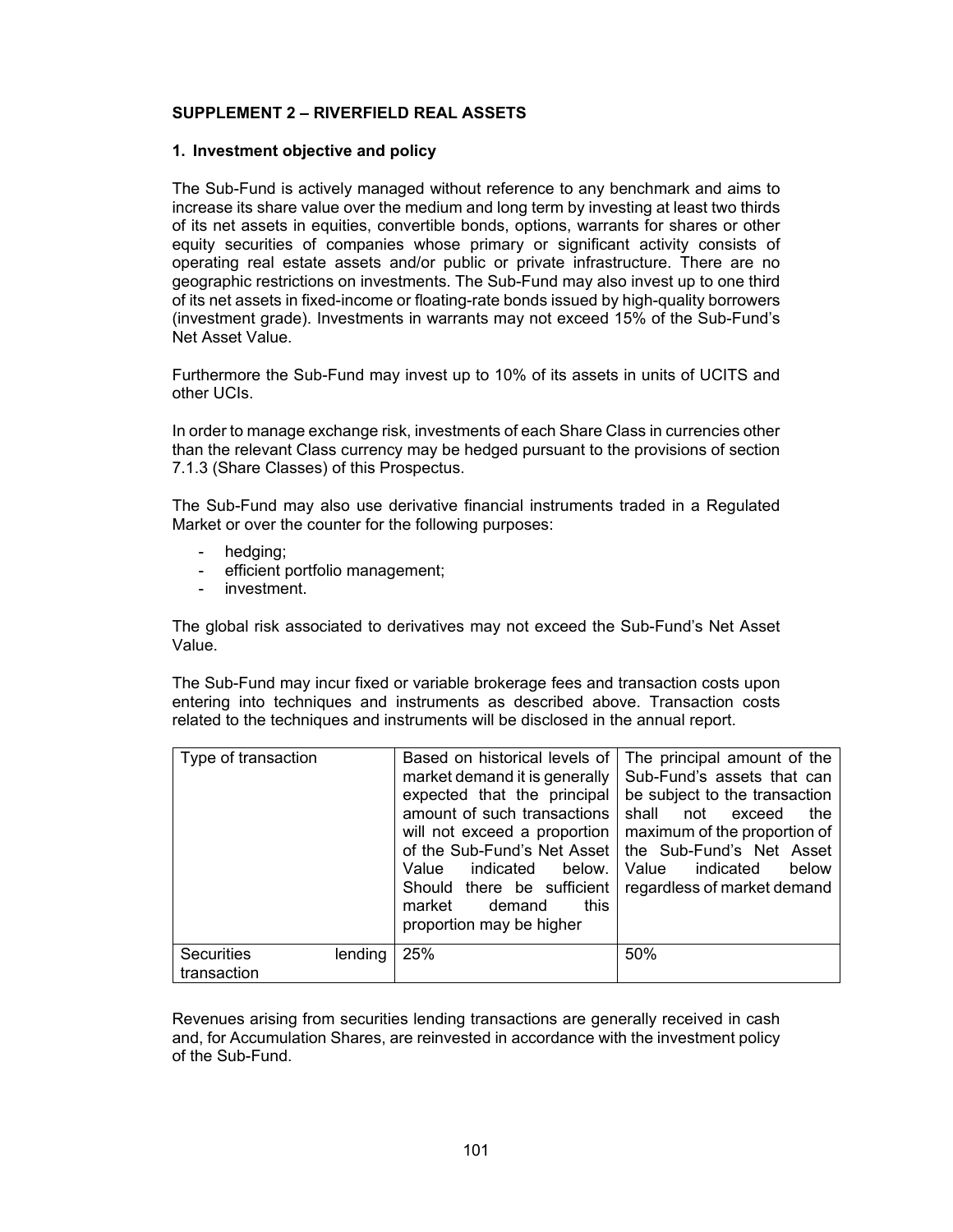For Distribution Shares, revenues arising from securities lending transactions, may also be distributed to investors by way of dividends, in accordance with section 7.2 (Dividend distribution policy) of this Prospectus.

Please note that, as of the date of this Prospectus, the Sub-Fund is not using repurchase agreements nor buy-sell back transactions. Should the Sub-Fund use such transactions in the future, the Prospectus will be updated beforehand.

# **2. Reference currency of the Sub-Fund: EUR**

### **3. Share Classes**

| <b>Share Class</b> | <b>Currency</b> | <b>ISIN Code</b> | <b>Income Policy</b> |
|--------------------|-----------------|------------------|----------------------|
| Α                  | <b>EUR</b>      | LU0553141796     | Accumulation         |
| Α                  | <b>EUR</b>      |                  | <b>Distribution</b>  |
| Α                  | <b>CHF</b>      | LU0553142174     | Accumulation         |
| A                  | <b>CHF</b>      |                  | <b>Distribution</b>  |
|                    |                 |                  |                      |
| B                  | <b>EUR</b>      | LU0459367248     | Accumulation         |
| B                  | <b>CHF</b>      | LU0459367917     | Accumulation         |
|                    |                 |                  |                      |
|                    |                 |                  |                      |
| P                  | <b>EUR</b>      | LU1856135345     | Accumulation         |
| R                  | <b>EUR</b>      | LU0649586665     | Accumulation         |
| R                  | <b>EUR</b>      |                  | <b>Distribution</b>  |

EUR A Distribution Share Class will be available from the Initial Offer at the Initial Offer Price of EUR 100.

CHF A Distribution Share Class will be available from the Initial Offer at the Initial Offer Price of CHF 100.

EUR P Share Class will be available from the Initial Offer at the Initial Offer Price of EUR 0.10000.

EUR R Distribution Share Class will be available from the Initial Offer at the Initial Offer Price of EUR 100.

The Distribution Shares pay out a dividend at the discretion of the Board of Directors at the financial year end in accordance with the procedure detailed in section 7.2 (Dividend distribution policy) of this Prospectus.

**4. Minimum subscription and minimum holding:** Upon the initial subscription in the Sub-Fund, investors shall subscribe for a minimum amount as indicated in the following table:

| <b>Share Class</b> | <b>Minimum initial investment</b> |
|--------------------|-----------------------------------|
|                    | No minimum amount                 |
|                    | EUR 250,000 / CHF 250,000         |
|                    | No minimum amount                 |
|                    | No minimum amount                 |

No minimum amount has been specified for subsequent subscriptions.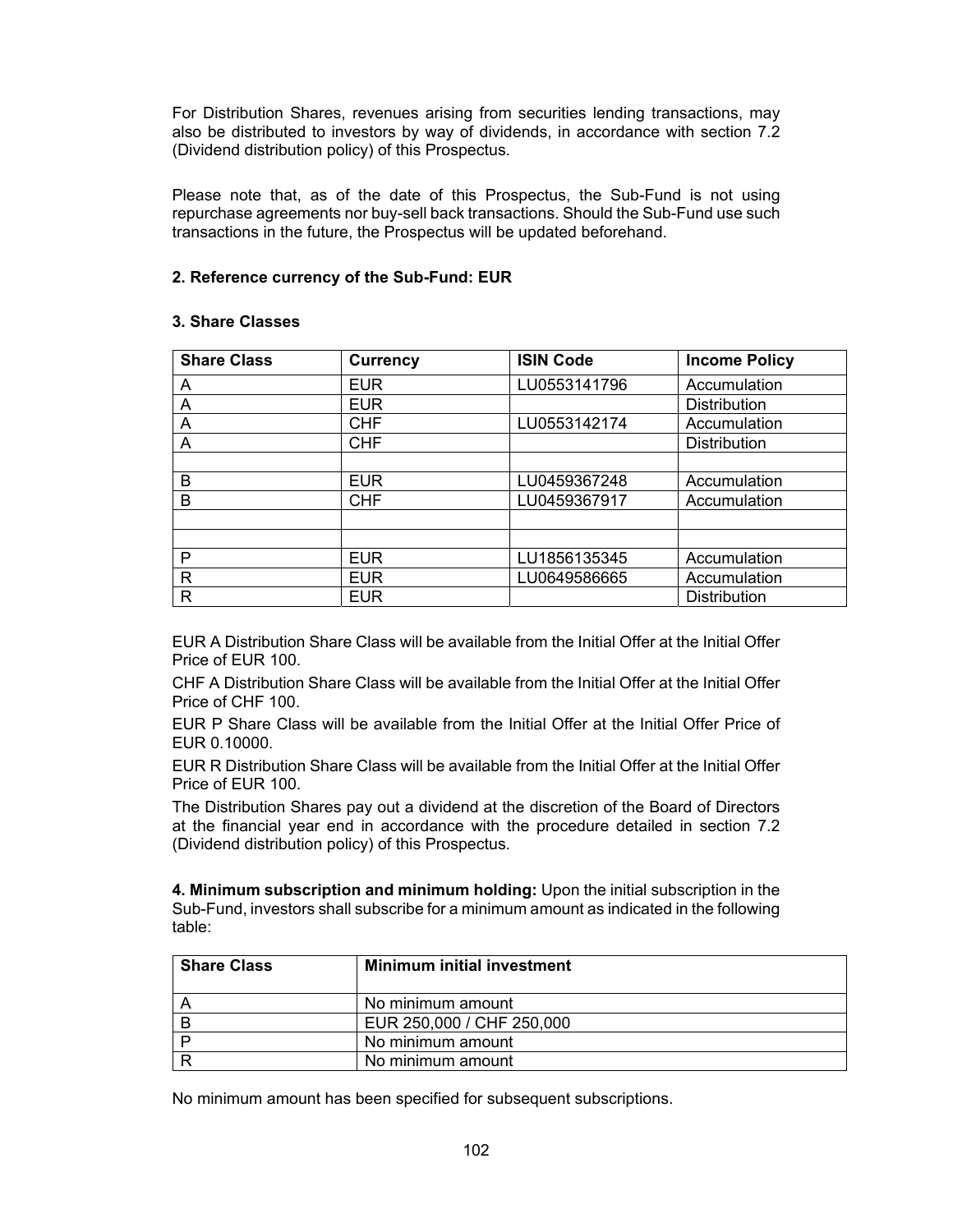| <b>Share Class</b> | <b>Minimum holding</b>    |
|--------------------|---------------------------|
|                    | No minimum amount         |
|                    | EUR 175,000 / CHF 175,000 |
|                    | No minimum amount         |
|                    | No minimum amount         |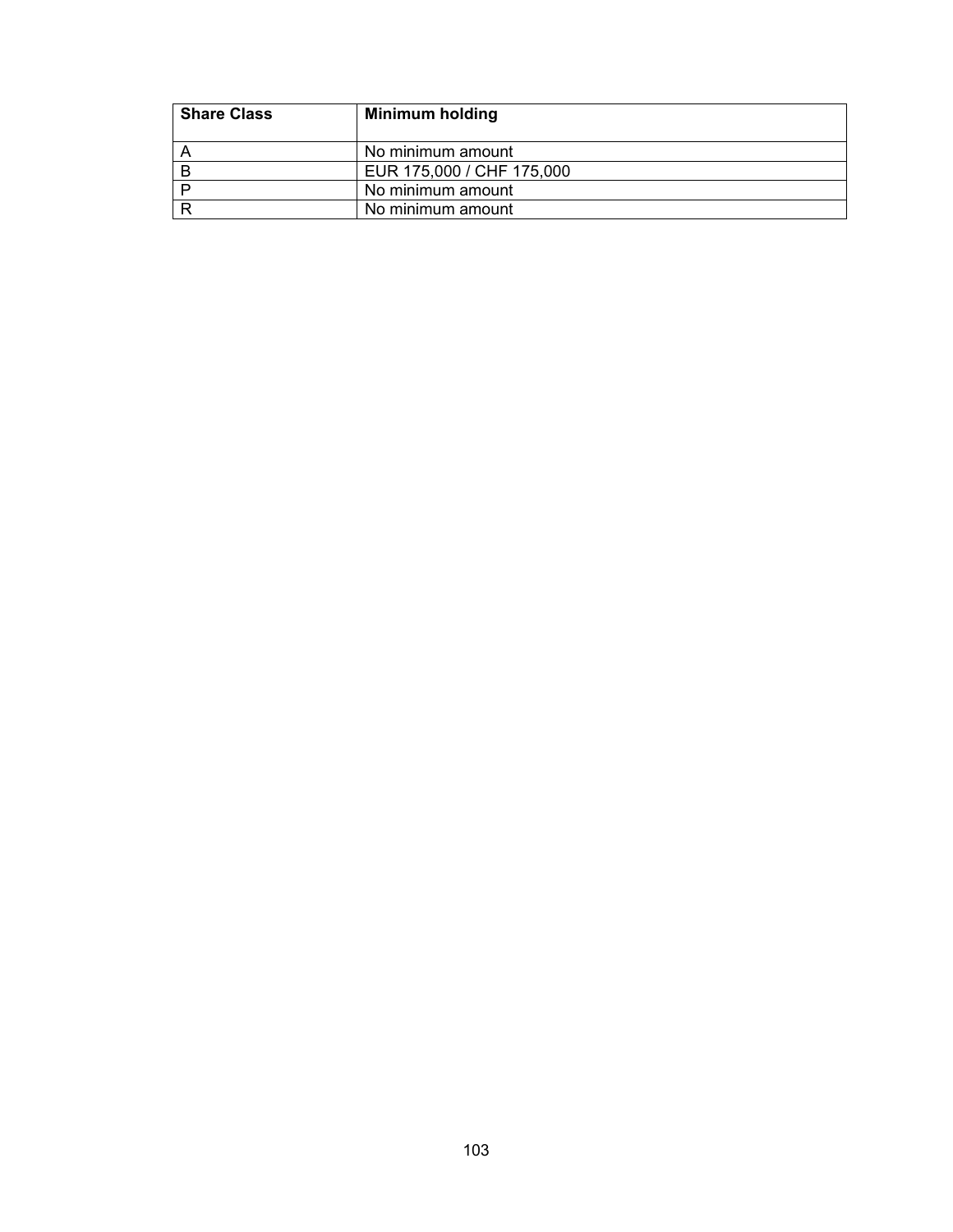**5. Subscription Fee:** a Subscription Fee, where indicated in the following table, will be charged in favour of the Distributor and, if applicable, the other Distributors:

| <b>Share Class</b> | <b>Subscription fee</b>                |
|--------------------|----------------------------------------|
|                    | Maximum 3.50% of the amount subscribed |
|                    | 2%                                     |
|                    | ን%                                     |
|                    | ጋ%                                     |

**6. Redemption:** any shareholder may ask for the redemption of their Shares at any time and without limitation, pursuant to the procedure provided for in section 7.5 (Redemption of Shares) of this Prospectus. No Redemption Fee will be charged for the Share Classes of this Sub-Fund.

**7. Conversion**: any shareholder may request the conversion of all or part of its Shares in another Sub-Fund or in another Share Class in accordance with the procedure detailed in section 7.6 (Conversion of Shares) of this Prospectus. No conversion fee will be charged for this Sub-Fund.

**8. Frequency of the Net Asset Value calculation**: any Business Day in Luxembourg.

### **9. Investment Manager**: Riverfield Partners LLP

**10. Management Fee**: the Management Fee will be paid in favour of the Investment Manager and, if applicable, the other Distributors and service providers in relation to the distribution. The annual Management Fee payable at the end of each quarter is a percentage of the Sub-Fund's average Net Asset Value for the quarter in question, at the rate indicated below:

| <b>Share Class</b> | <b>Management Fee</b> |
|--------------------|-----------------------|
|                    | Maximum 2.20%         |
| B                  | Maximum 1.20%         |
|                    | Maximum 1.20%         |
|                    | Maximum 2.40%         |

(with the effective rate being determined by a resolution of the Board of Directors of the Fund).

### **11. Performance Fee**

The Sub-Fund's Investment Manager will also receive a Performance Fee in accordance with the following criteria. The Performance Fee is calculated and accrued on each Valuation Day and is payable at the end of each quarter for the Accumulation Classes and the Distribution classes (the "**Crystallisation Period**"). On each Valuation Day, for each Class of the Fund the calculation of the Performance Fee is performed as follows: i) the Net Asset Value before Performance Fee of each Class is calculated, ii) the Net Asset Value before Performance Fee is net of fees and charges, excludes the Performance Fee itself and takes into account all subscriptions and redemptions on that Valuation Day, iii) if the Net Asset Value before Performance Fee is higher than both a) the high water mark and b) the performance hurdle (see below) over the previous twelve months (the "**Performance Period**"), the Performance Fee is then calculated on the basis of the Net Asset Value before Performance Fee.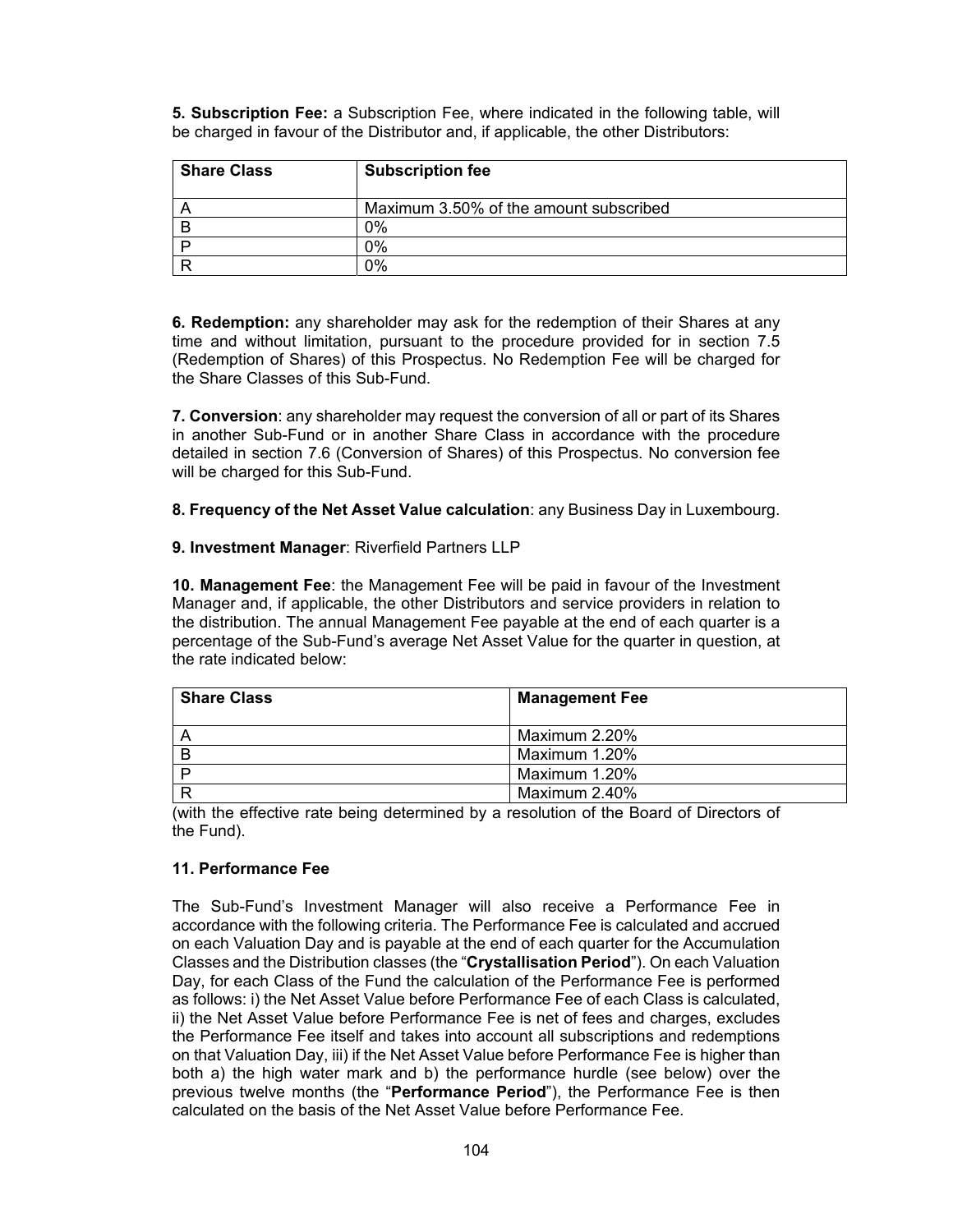The Performance Fee is subject to the application of a performance hurdle and a high water mark. The high water mark is the highest Net Asset Value per Share of the Share Class (the "**High Water Mark**"). Therefore, it is only due when the Net Asset Value per Share of the Share Class concerned exceeds both the performance hurdle and the high water mark. The performance hurdle is the target of an absolute return of 6% over the previous twelve months (the "**Performance Hurdle**"). The Performance Hurdle will be calculated on each Valuation Day by multiplying 1.06 by the Net Asset Value per Share corresponding to the same calendar day of the previous year, or in case of holiday, the immediately preceding Valuation Day. If this double condition is met, then the Performance Fee per Share is 10% of the amount by which the Net Asset Value per Share (before payment of the Performance Fee) exceeds the higher of either the Performance Hurdle or the High Water Mark.

The Performance Fee is due when the Net Asset Value is greater than both the High Water Mark and the Performance Hurdle (see above). Following payment of the Performance Fee, the high water mark is adjusted upwards to match the Net Asset Value per Share before payment of the Performance Fee. In any case, the High Water Mark ensures the Investment Manager may only charge a Performance Fee if all previous losses have been completely recovered.

The Performance Fee will be calculated and accrued on a daily basis. The attention of the shareholders is drawn to the fact that once the Performance Fee is assessed and accrued, it is not refundable if the relevant Share Class of the Sub-Fund incurs losses thereafter.

In the event a shareholder redeems its Shares prior to the end of the Crystallisation Period, as any accrued and unpaid Performance Fee is included in the calculation of the Net Asset Value, the redemption amount which should be paid to the shareholder for such Shares shall include the calculation of the Performance Fee at the frequency and according to the formula specified above.

For Distribution Shares, the Performance Fee calculation follows exactly the same methodology outlined above, taking due account of the impact of the annual dividend payments.

A Performance Fee calculation example is provided here below: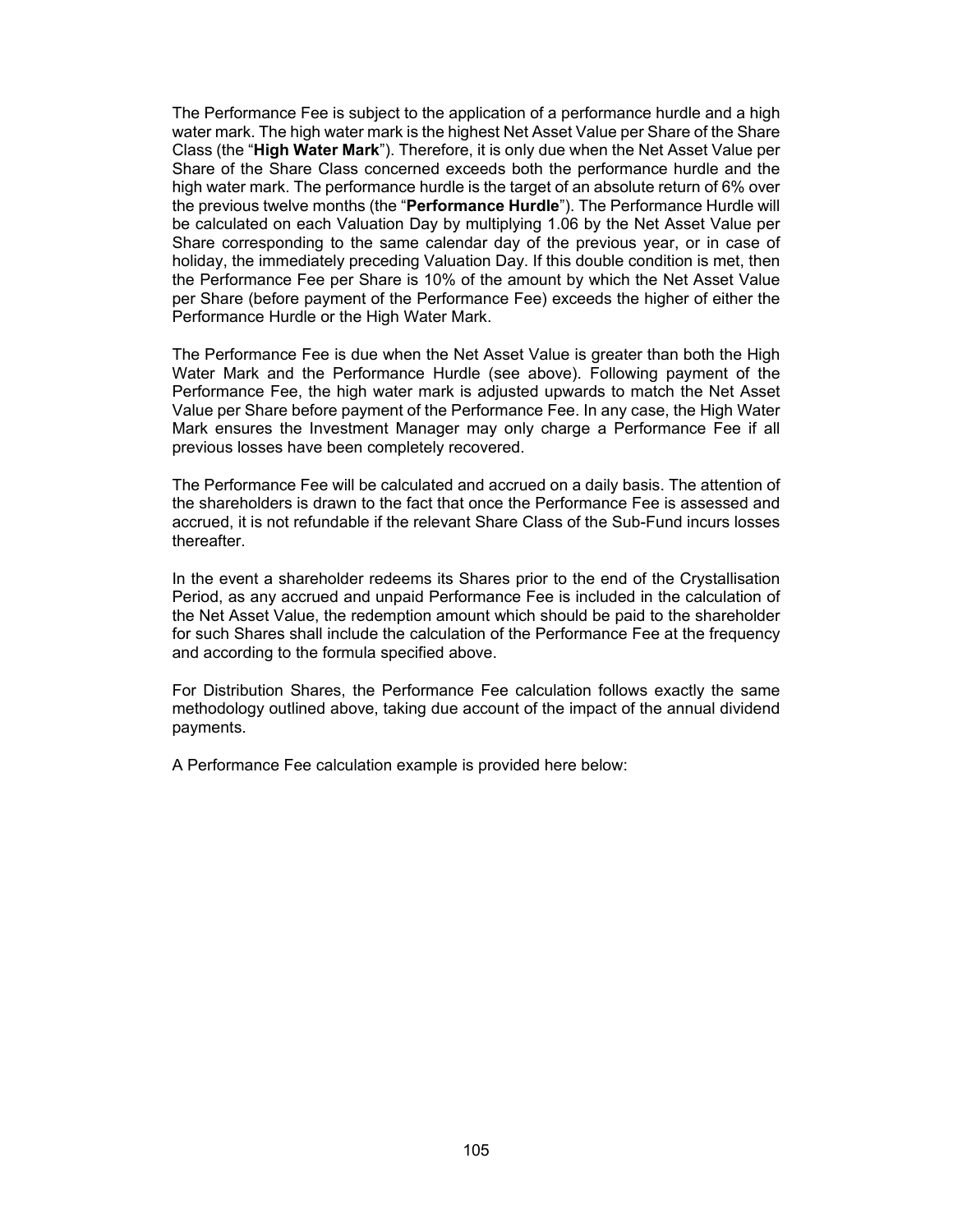• A = Share price at start of Performance Period: 100 • B = Share price at end of Performance Period: 110 • HWM = High Water Mark: 109  $\bullet$  HR = Hurdle Rate:  $6\%$ • PFR = Performance Fee Rate: 10% • OS = Outstanding number of shares: 1.000.000 The Fund Performance (FP) is of  $10\% = ((B-A)/A)^*100 = ((110-100)/100)^*100$ In order for the payment of the Performance Fee to become due, both conditions must be fulfilled:  $\checkmark$  1<sup>st</sup> condition: The Net Asset Value per Share (FP) is superior to the Hurdle Rate (HR): FP – HR =10% - 6% = 4%  $\checkmark$  2<sup>nd</sup> condition: The Net Asset Value per Share (NAV) is superior to the High Water Mark (HWM):  $((B/HWM)-1)*100 = ((110/109)-1)*100 = 0.92%$ • As both conditions are met, a Performance Fee is due (if only one were met, no Performance Fee would be due). The Performance Fee is calculated on the basis of the higher of a) the HWM (109) and b) the Performance Hurdle (PH= 106, i.e. A\*(1+HR)). Outperformance (OP) in this case is therefore B- $HWM = 110-109= 1$ • Performance Fee: PFR\*OS\*OP = 10%\*1.000.000\*1

**12. Management Company Fee**: the annual rate of the Management Company Fee received by the Management Company is a percentage of the Sub-Fund's average Net Asset Value, payable at the rate indicated below:

| <b>Share</b><br><b>Class</b> | <b>Management Company Fee</b> | With a minimum per year:                                                 |
|------------------------------|-------------------------------|--------------------------------------------------------------------------|
|                              | Maximum $0.06\%$              | For the 6 first months from the                                          |
| B                            | Maximum $0.06\%$              | launch of the sub-fund: EUR                                              |
| D                            | Maximum $0.06\%$              | 10.000                                                                   |
| R                            | Maximum $0.06\%$              | As from the 7th month after the<br>launch of the sub-fund: EUR<br>20,000 |

**13. Taxation**: Share Classes A and R are subject to an annual *taxe d'abonnement* in Luxembourg equal to 0.05% of the Net Asset Value. Share Class P and B are subject to an annual *taxe d'abonnement* in Luxembourg equal to 0.01% of the Net Asset Value.

The *taxe d'abonnement* is payable quarterly based on the net assets of the Fund calculated at the end of the relevant quarter.

**14. Exchange listing:** The Shares of the Sub-Fund are not listed on the Luxembourg Stock Exchange.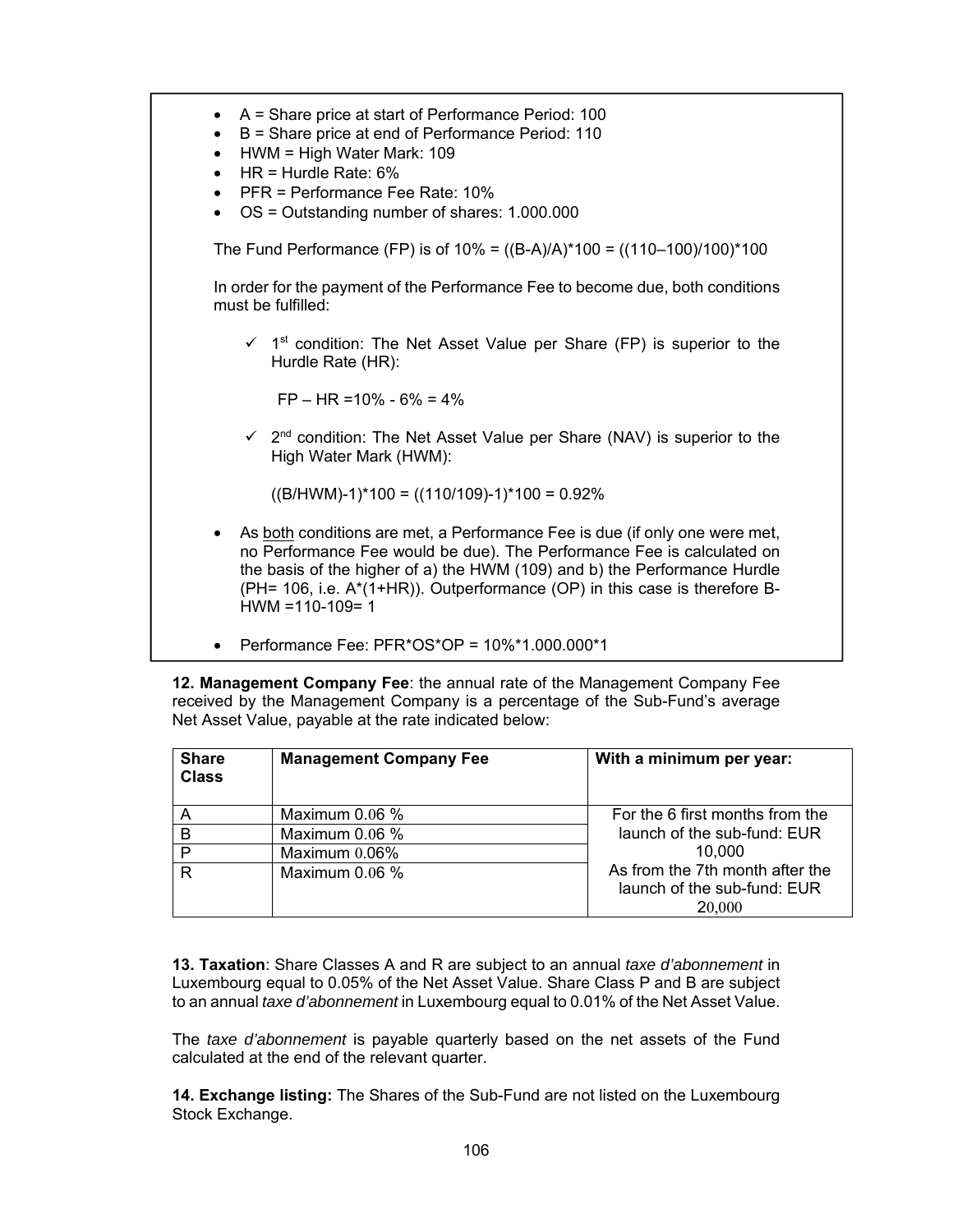**15. Risk profile**: As the Sub-Fund is subject to fluctuations of the financial markets and to the risks inherent in any investment in transferable securities, it cannot be guaranteed that the objectives of the Sub-Fund will be achieved. Investors also risk getting back less than the original amount. In addition, the Sub-Fund may use techniques and financial instruments for the purposes other than hedging within the limits set for in section 4.6 of this Prospectus. Such instruments are riskier than investments in transferable securities. Their risk is mainly due to greater volatility and a potential lack of liquidity. Such techniques and instruments may only be used to the extent that they do not affect the investment policy of the Sub-Fund. Moreover, the Sub-Fund is indirectly exposed to the real estate sector and it may therefore be affected by movements in such market.

Warrants entail greater risks due to their higher volatility.

**16. Method used to determine the overall risk**: The method used to determine the overall risk is the commitment approach.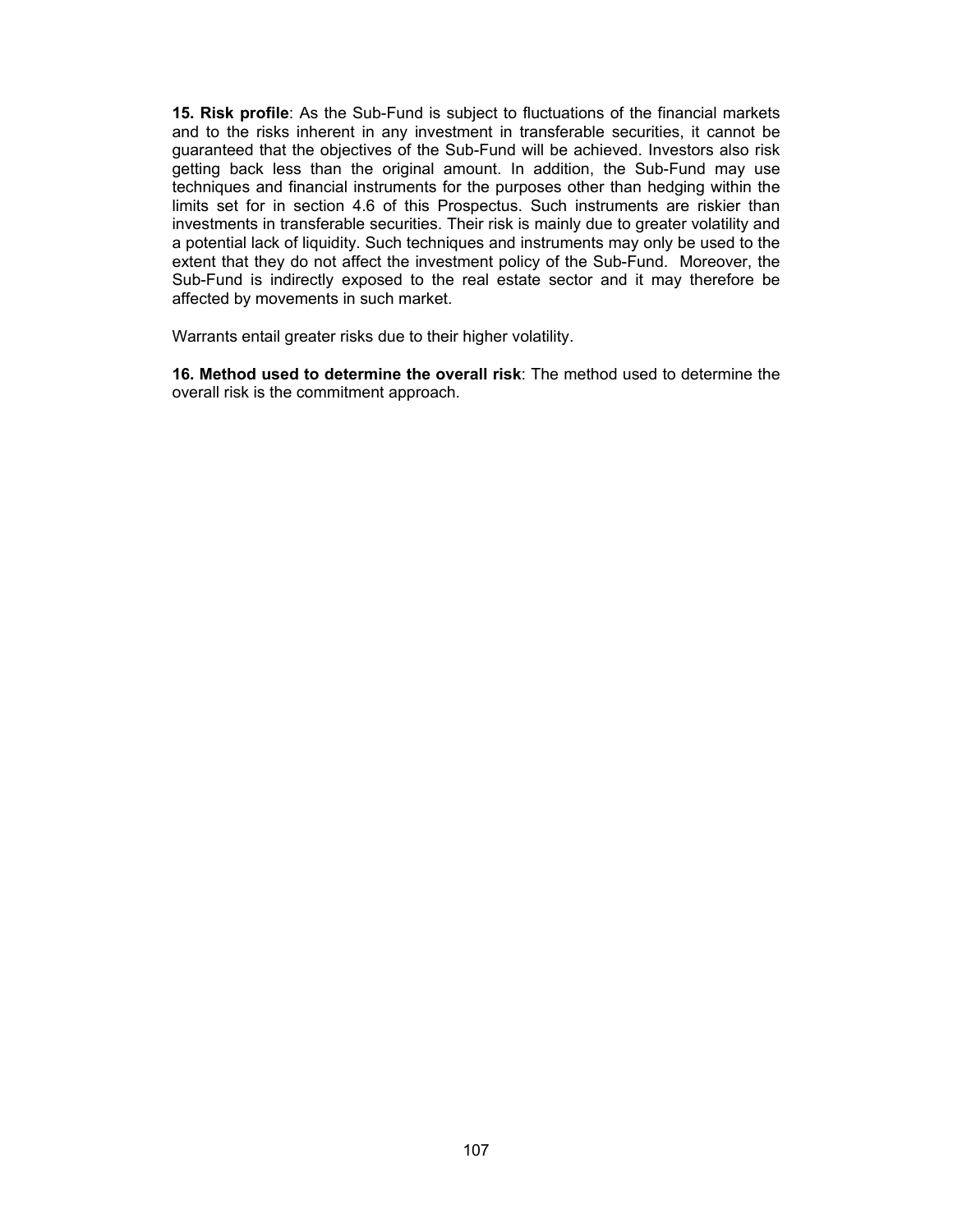### **SUPPLEMENT 3 – RIVERFIELD ALLROUNDER**

### **1. Investment objective and policy**

The Sub-Fund is actively managed without reference to any benchmark and will invest in equities, similar transferable securities (e.g. convertible bonds) and fixed-income or floating-rate notes admitted to official listing on a stock exchange or dealt on another Regulated Market.

The Sub-Fund may invest mainly in equities or similar transferable securities of international companies. The Sub-Fund will invest at least 30% of the Sub-Fund's net assets in fixed-income or floating-rate notes issued by high quality borrowers (being securities with a credit rating from AAA to BBB as measured by Standard & Poor's or any equivalent grade of other credit rating agencies) or Money Market Instruments according to provisions of the section 4 (Investment Strategy and Restrictions) of this Prospectus. The Sub-Fund may invest up to 15% of the Sub-Fund's net assets in subinvestment grade securities (being securities with a credit rating below investment grade as measured by Standard & Poor's or any equivalent grade of other credit rating agencies) and will not invest in distressed/defaulted securities (being securities with a credit rating CCC or below as measured by Standard & Poor's or any equivalent grade of other credit rating agencies). In the event that a security's rating is downgraded to the point that such security can be considered as distressed/defaulted, it will be sold as soon as possible, under normal market circumstances, and in the best interest of shareholders.

The Sub-Fund may also invest in units of UCITS and other UCIs. The Sub-Fund may hold liquid financial assets, including deposits and Money Market Instruments in accordance with the provisions of section 4 (Investment Strategy and Restrictions) of this Prospectus.

In order to manage the exchange risk, investments in currencies other than EUR may be hedged against the EUR pursuant to the provisions of section 4 (Investment Strategy and Restrictions).

The Sub-Fund may also use derivative financial instruments traded in a Regulated Market or over the counter for the following purposes:

- hedging;
- efficient portfolio management;
- investment.

The global risk associated to derivatives may not exceed the Sub-Fund's Net Asset Value.

The Sub-Fund may incur fixed or variable brokerage fees and transaction costs upon entering into techniques and instruments as described above. Transaction costs related to the techniques and instruments will be disclosed in the annual report.

| Type of transaction | Based on historical levels of The principal amount of the                   |
|---------------------|-----------------------------------------------------------------------------|
|                     | market demand, it is Sub-Fund's assets that can                             |
|                     | generally expected that the   be subject to the transaction                 |
|                     | principal amount of such shall not exceed the                               |
|                     | transactions will not exceed a $\vert$ maximum of the proportion of $\vert$ |
|                     | proportion of the Sub-Fund's   the Sub-Fund's Net Asset                     |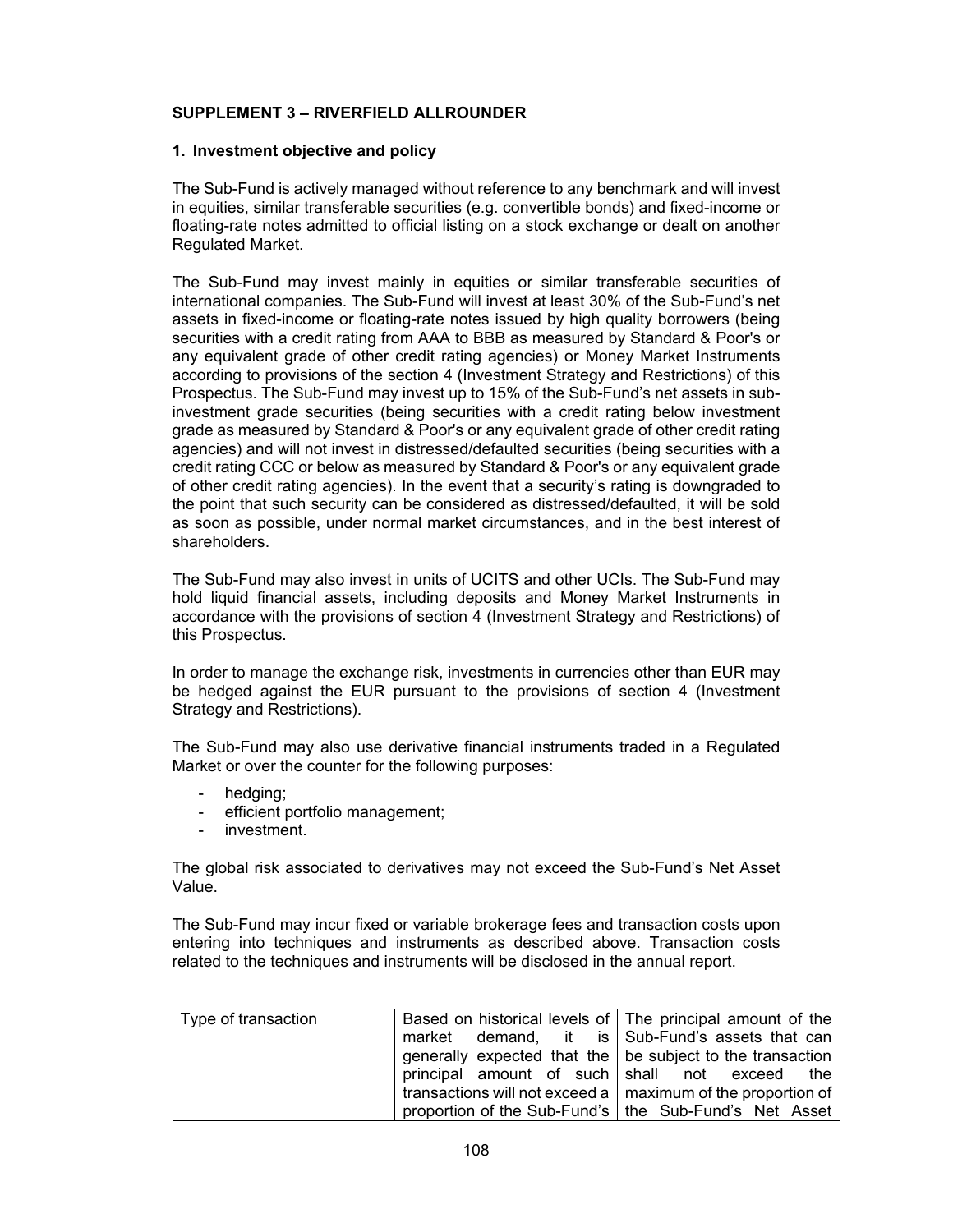|             |                     |                               |                          |  |  |     | Net Asset Value indicated Value indicated          | below |
|-------------|---------------------|-------------------------------|--------------------------|--|--|-----|----------------------------------------------------|-------|
|             |                     |                               |                          |  |  |     | below. Should there be regardless of market demand |       |
|             |                     | sufficient market demand this |                          |  |  |     |                                                    |       |
|             |                     |                               | proportion may be higher |  |  |     |                                                    |       |
| Securities  | lending $\vert$ 25% |                               |                          |  |  | 50% |                                                    |       |
| transaction |                     |                               |                          |  |  |     |                                                    |       |

All revenues arising from securities lending transactions are generally received in cash and are reinvested in accordance with the investment policy of the Sub-Fund.

Please note that, as of the date of this Prospectus, the Sub-Fund is not using repurchase agreements nor buy-sell back transactions. Should the Sub-Fund use such transactions in the future, the Prospectus will be updated beforehand.

## **2. Reference currency of the Sub-Fund**: EUR

## **3. Share Classes**

| <b>Share Class</b> | <b>Currency</b> | <b>ISIN Code</b> | <b>Income Policy</b> |
|--------------------|-----------------|------------------|----------------------|
|                    | EUR             | LU0553142414     | Accumulation         |
|                    | EUR             | LU0459368303     | Accumulation         |
|                    | EUR             | LU1856135428     | Accumulation         |
|                    | <b>EUR</b>      | LU0886785087     | Accumulation         |

EUR P Share Class will be available from the Initial Offer at the Initial Offer Price of EUR 0.10000.

**4. Minimum subscription and minimum holding:** Upon the initial subscription in the Sub-Fund, investors shall subscribe for a minimum amount as indicated in the following table:

| <b>Share Class</b> | <b>Minimum initial investment</b> |
|--------------------|-----------------------------------|
|                    | No minimum amount                 |
| B                  | EUR 250,000                       |
|                    | EUR 5,000,000                     |
|                    | No minimum amount                 |

No minimum amount has been specified for subsequent subscriptions.

| <b>Share Class</b> | <b>Minimum holding</b> |
|--------------------|------------------------|
|                    | No minimum amount      |
|                    | EUR 175,000            |
|                    | EUR 3,500,000          |
|                    | No minimum amount      |

**5. Subscription Fee:** a Subscription Fee, where indicated in the following table, will be charged in favour of the Management Company and, if applicable, the other Distributors: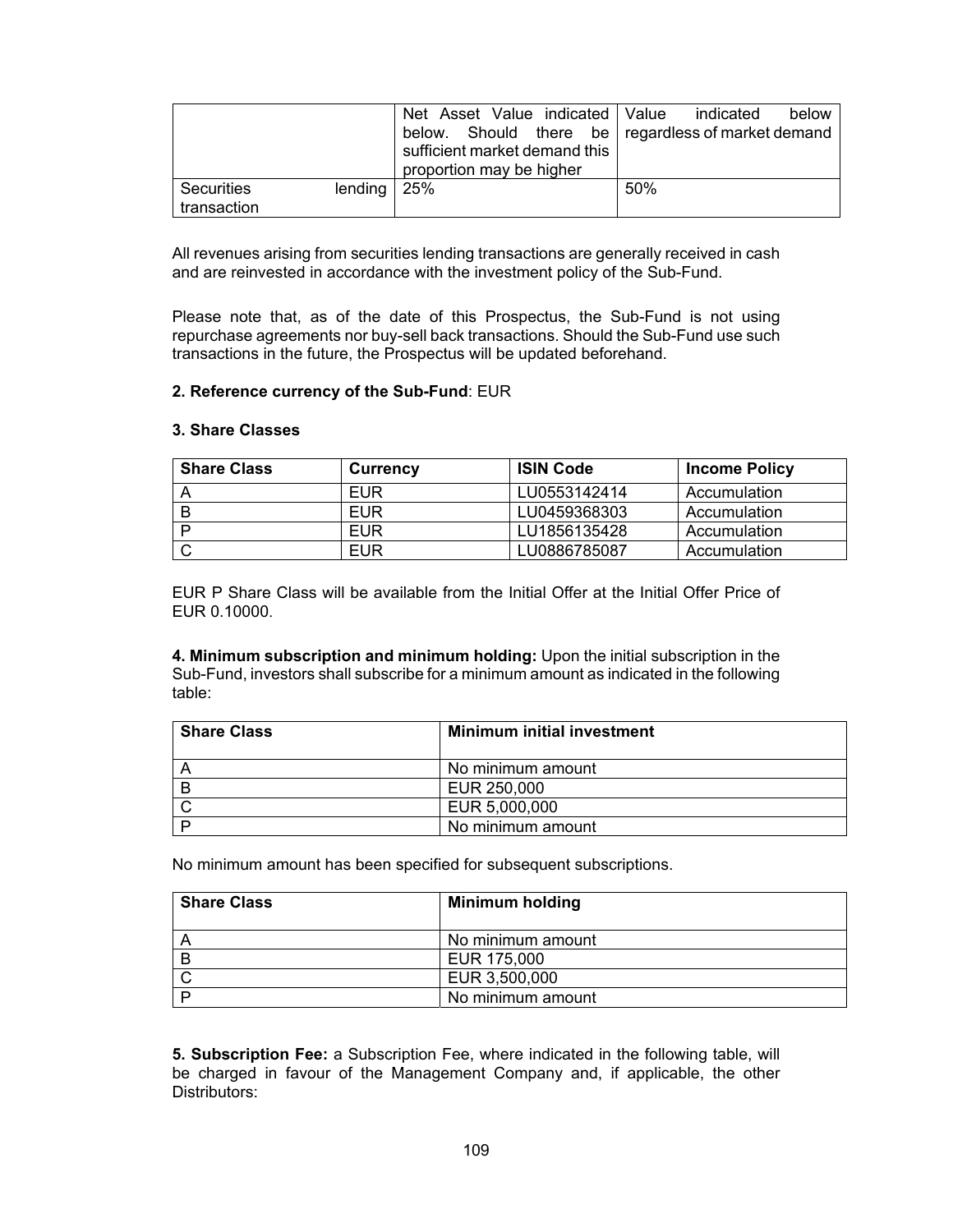| <b>Share Class</b> | <b>Subscription fee</b>                |
|--------------------|----------------------------------------|
|                    | Maximum 3.50% of the amount subscribed |
|                    | $0\%$                                  |
|                    | 0%                                     |
|                    | 0%                                     |

**6. Redemption:** any shareholder may ask for the redemption of their Shares at any time and without limitation, pursuant to the procedure provided for in section 7.5 (Redemption of Shares) of this Prospectus. No Redemption Fee will be charged for the Share Classes of this Sub-Fund.

**7. Conversion**: any shareholder may request the conversion of all or part of its Shares in another Sub-Fund or in another Share Class in accordance with the procedure detailed in section 7.6 (Conversion of Shares) of this Prospectus. No conversion fee will be charged for this Sub-Fund.

**8. Frequency of the Net Asset Value calculation**: any Business Day in Luxembourg. **9. Investment Manager**: Riverfield Partners LLP

**10. Management Fee**: the Management Fee will be paid in favour of the Investment Manager and, if applicable, the other Distributors and service providers in relation to the distribution. The annual Management Fee payable at the end of each quarter is a percentage of the Sub-Fund's average Net Asset Value for the quarter in question, at the rate indicated below:

| <b>Share Class</b> | <b>Management Fee</b> |
|--------------------|-----------------------|
|                    | Maximum 1.80%         |
|                    | Maximum 1.00%         |
|                    | Maximum 0.50%         |
|                    | Maximum 1.00%         |

(with the effective rate being determined by a resolution of the Board of Directors of the Fund).

**11. Performance fee**: no performance fee will be charged to this Sub-Fund.

**12. Management Company Fee**: the annual rate of the Management Company Fee received by the Management Company is a percentage of the Sub-Fund's average Net Asset Value, payable at the rate indicated below:

| <b>Share</b><br><b>Class</b> | <b>Management Company Fee</b> | With a minimum per year per<br>Sub-Fund of:                              |
|------------------------------|-------------------------------|--------------------------------------------------------------------------|
| Α                            | Maximum 0,06%                 | For the 6 first months from the                                          |
| B                            | Maximum 0,06%                 | launch of the sub-fund: EUR                                              |
| C                            | Maximum 0,06%                 | 10.000                                                                   |
| D                            | Maximum $0,06\%$              | As from the 7th month after the<br>launch of the sub-fund: EUR<br>20,000 |